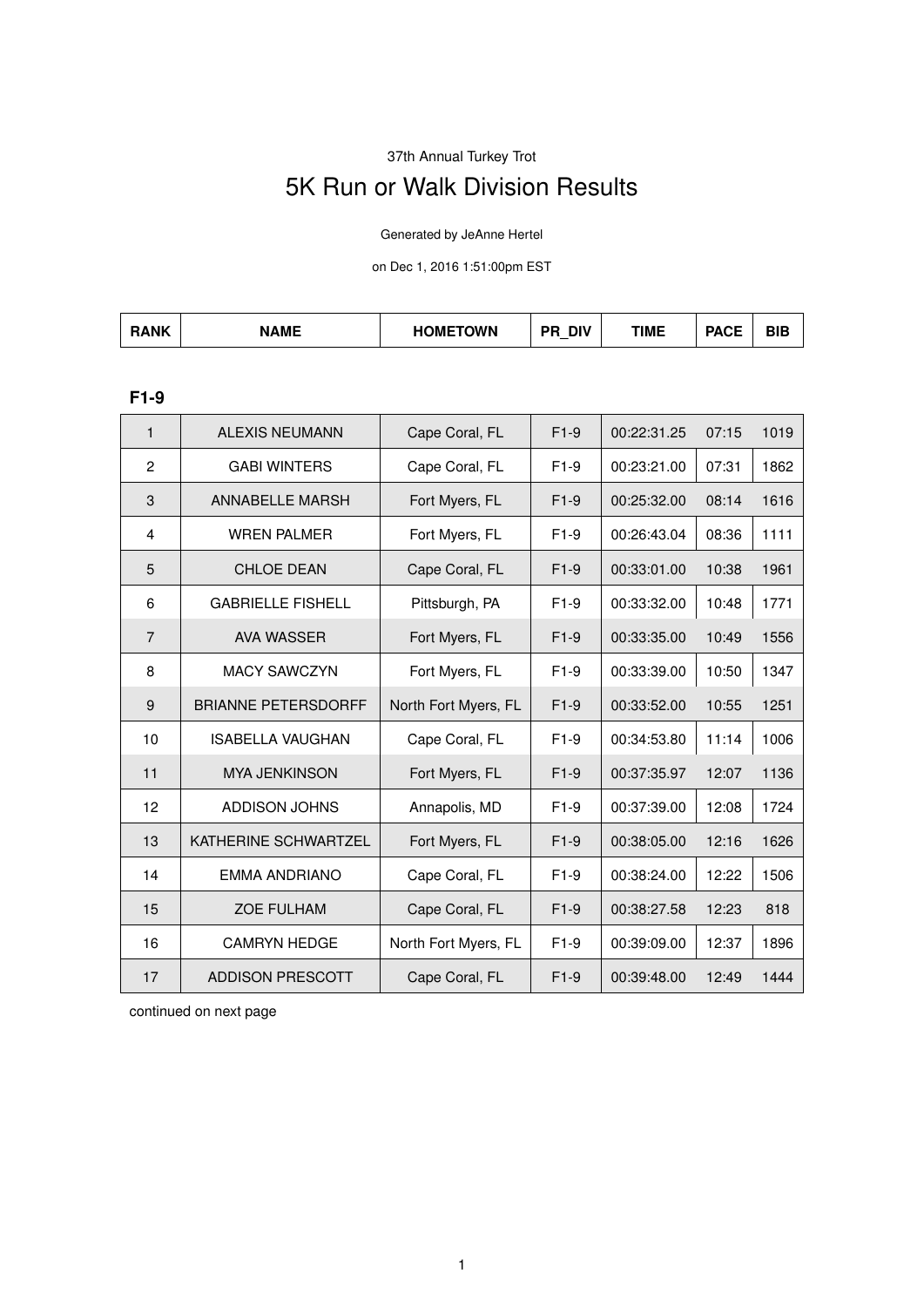| <b>RANK</b> | <b>NAME</b>                | <b>HOMETOWN</b>         | PR DIV | <b>TIME</b> | <b>PACE</b> | <b>BIB</b> |
|-------------|----------------------------|-------------------------|--------|-------------|-------------|------------|
| 18          | ELIZABETH ALI              | Cape Coral, FL          | $F1-9$ | 00:41:39.40 | 13:25       | 133        |
| 19          | <b>LILJA MOORE</b>         | Lidingo, Sweden         | $F1-9$ | 00:41:39.77 | 13:25       | 944        |
| 20          | <b>ALIVIA NEUMANN</b>      | Cape Coral, FL          | $F1-9$ | 00:41:39.92 | 13:25       | 1020       |
| 21          | SOPHIE MERCADO             | Fort Myers, FL          | $F1-9$ | 00:41:40.24 | 13:25       | 742        |
| 22          | AFTON JESSOGNE             | Fort Myers, FL          | $F1-9$ | 00:43:39.00 | 14:03       | 1239       |
| 23          | <b>GRACE DUNCAN</b>        | Cape Coral, FL          | $F1-9$ | 00:44:00.00 | 14:10       | 1651       |
| 24          | <b>KELSEY FRASER</b>       | Cape Coral, FL          | $F1-9$ | 00:45:23.00 | 14:37       | 348        |
| 25          | <b>AVA ROMINE</b>          | Cape Coral, FL          | $F1-9$ | 00:45:46.00 | 14:44       | 1225       |
| 26          | <b>MELEAH SINGLETON</b>    | Longmont, CO            | $F1-9$ | 00:46:10.19 | 14:52       | 845        |
| 27          | <b>OLIVIA TELISKA</b>      | Castleton On Hudson, NY | $F1-9$ | 00:46:26.10 | 14:57       | 246        |
| 28          | KADENCE HOLCOMB            | Cape Coral, FL          | $F1-9$ | 00:46:53.21 | 15:06       | 950        |
| 29          | <b>ALEXA JURKOWSKI</b>     | Fort Myers, FL          | $F1-9$ | 00:48:27.00 | 15:36       | 1880       |
| 30          | <b>ISABELLA VITALE</b>     | Fort Myers, FL          | $F1-9$ | 00:49:10.31 | 15:50       | 593        |
| 31          | <b>BELLA PECK</b>          | Fort Myers, FL          | $F1-9$ | 00:49:31.00 | 15:57       | 1408       |
| 32          | MIA MAZURKIEWICZ           | Cape Coral, FL          | $F1-9$ | 00:49:36.44 | 15:59       | 143        |
| 33          | ALEEYA RUCKER              | Cape Coral, FL          | $F1-9$ | 00:49:55.00 | 16:04       | 1300       |
| 34          | <b>KHLOE RUCKER</b>        | Cape Coral, FL          | $F1-9$ | 00:49:59.00 | 16:06       | 1301       |
| 35          | <b>TEAGAN VITALE</b>       | Fort Myers, FL          | $F1-9$ | 00:52:23.41 | 16:52       | 594        |
| 36          | <b>MADISON MARKS</b>       | Cape Coral, FL          | $F1-9$ | 00:52:34.55 | 16:56       | 842        |
| 37          | <b>OLIVIA DEROCHE</b>      | Fort Myers, FL          | $F1-9$ | 00:55:15.36 | 17:48       | 892        |
| 38          | <b>EMILY HARRISON</b>      | $-$ , US                | $F1-9$ | 00:57:00.00 | 18:21       | 1701       |
| 39          | SYLVIE WINTERS             | Cape Coral, FL          | $F1-9$ | 00:57:22.00 | 18:28       | 1859       |
| 40          | <b>HOLLY MCGUIRE</b>       | Alpharetta, GA          | $F1-9$ | 00:59:38.69 | 19:12       | 466        |
| 41          | <b>MADISON VAN NIEKERK</b> | Alpharetta, GA          | $F1-9$ | 00:59:44.00 | 19:14       | 1874       |
| 42          | ADDISON SLAYBAUGH          | North Fort Myers, FL    | $F1-9$ | 01:39:23.55 | 32:00       | 353        |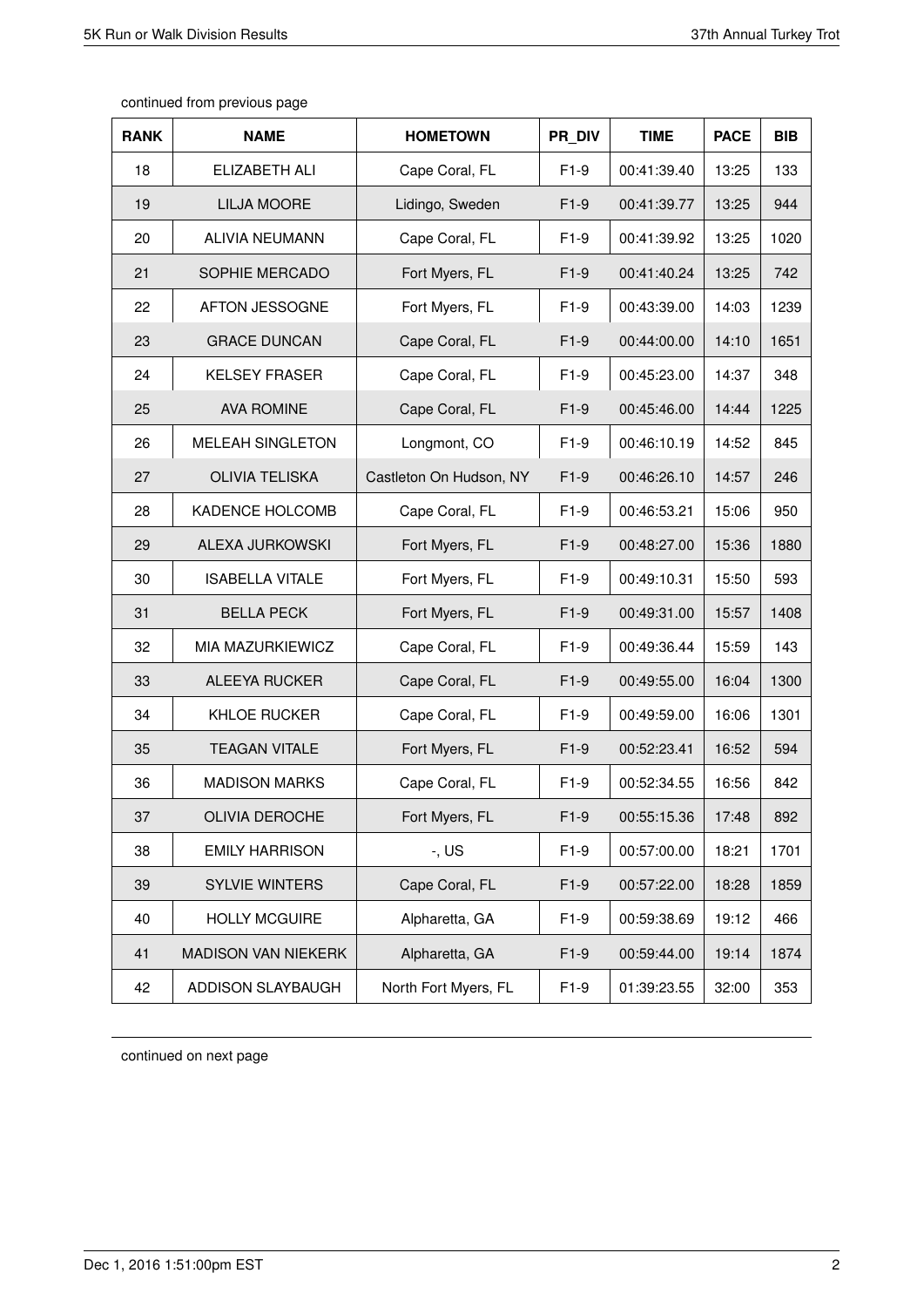| <b>RANK</b>    | <b>NAME</b>                | <b>HOMETOWN</b>      | PR DIV | <b>TIME</b> | <b>PACE</b> | <b>BIB</b> |
|----------------|----------------------------|----------------------|--------|-------------|-------------|------------|
| F10-12         |                            |                      |        |             |             |            |
| 1              | <b>MADELEINE GEAR</b>      | Tampa, FL            | F10-12 | 00:22:27.11 | 07:14       | 824        |
| $\overline{c}$ | <b>KYLIE THOMAS</b>        | Fort Myers, FL       | F10-12 | 00:23:37.00 | 07:37       | 1391       |
| $\sqrt{3}$     | <b>KAITLIN URBANEK</b>     | North Fort Myers, FL | F10-12 | 00:24:36.21 | 07:56       | 587        |
| $\overline{4}$ | <b>ELIZABETH MCHUGH</b>    | Fort Myers, FL       | F10-12 | 00:24:45.00 | 07:58       | 1879       |
| 5              | <b>JILLIAN FISHELL</b>     | Pittsburgh, PA       | F10-12 | 00:24:47.00 | 07:59       | 1584       |
| 6              | <b>LANEY ATTUSO</b>        | Fort Myers, FL       | F10-12 | 00:25:13.70 | 08:08       | 306        |
| $\overline{7}$ | <b>JENA BRADISH</b>        | Cape Coral, FL       | F10-12 | 00:25:52.39 | 08:20       | 757        |
| 8              | <b>BRI CRABTREE</b>        | Cape Coral, FL       | F10-12 | 00:27:30.00 | 08:52       | 1273       |
| 9              | <b>ANSLEY MARSH</b>        | Fort Myers, FL       | F10-12 | 00:27:31.00 | 08:52       | 1615       |
| 10             | ELIZABETH IMBODY           | Fort Myers, FL       | F10-12 | 00:28:39.00 | 09:14       | 1892       |
| 11             | <b>HANNAH BROCK</b>        | North Fort Myers, FL | F10-12 | 00:29:07.00 | 09:23       | 1883       |
| 12             | ANNABEL CRATER             | Sanibel, FL          | F10-12 | 00:31:07.63 | 10:02       | 1064       |
| 13             | <b>MADISON UHL</b>         | West Chester, OH     | F10-12 | 00:31:09.97 | 10:02       | 725        |
| 14             | <b>JENNA HARTIG</b>        | Fort Myers, FL       | F10-12 | 00:31:29.00 | 10:09       | 1837       |
| 15             | <b>ASHLEY AYRES</b>        | Cape Coral, FL       | F10-12 | 00:31:32.00 | 10:09       | 1709       |
| 16             | ARIANNA MACHADO            | Fort Myers, FL       | F10-12 | 00:32:40.00 | 10:31       | 1893       |
| 17             | <b>ADDISON PIATT</b>       | Cape Coral, FL       | F10-12 | 00:32:49.00 | 10:34       | 1906       |
| 17             | <b>TAYLOR HEDGE</b>        | North Fort Myers, FL | F10-12 | 00:32:49.00 | 10:34       | 1895       |
| 19             | ALLIE ATTUSO               | Fort Myers, FL       | F10-12 | 00:32:54.02 | 10:36       | 305        |
| 20             | <b>MADISON KEFER</b>       | Cape Coral, FL       | F10-12 | 00:32:55.00 | 10:36       | 1624       |
| 21             | <b>BELINDA DICE</b>        | Cape Coral, FL       | F10-12 | 00:32:59.00 | 10:37       | 1283       |
| 22             | <b>GRACYN EAST</b>         | Fort Myers, FL       | F10-12 | 00:33:04.00 | 10:39       | 1331       |
| 23             | <b>BERKLEY MILLIGAN</b>    | Fort Myers, FL       | F10-12 | 00:33:42.05 | 10:51       | 992        |
| 24             | <b>ISABEL SCHROTENBOER</b> | Fort Myers, FL       | F10-12 | 00:33:43.00 | 10:52       | 1428       |
| 25             | <b>MADISON LEHMAN</b>      | Cape Coral, FL       | F10-12 | 00:34:17.57 | 11:03       | 424        |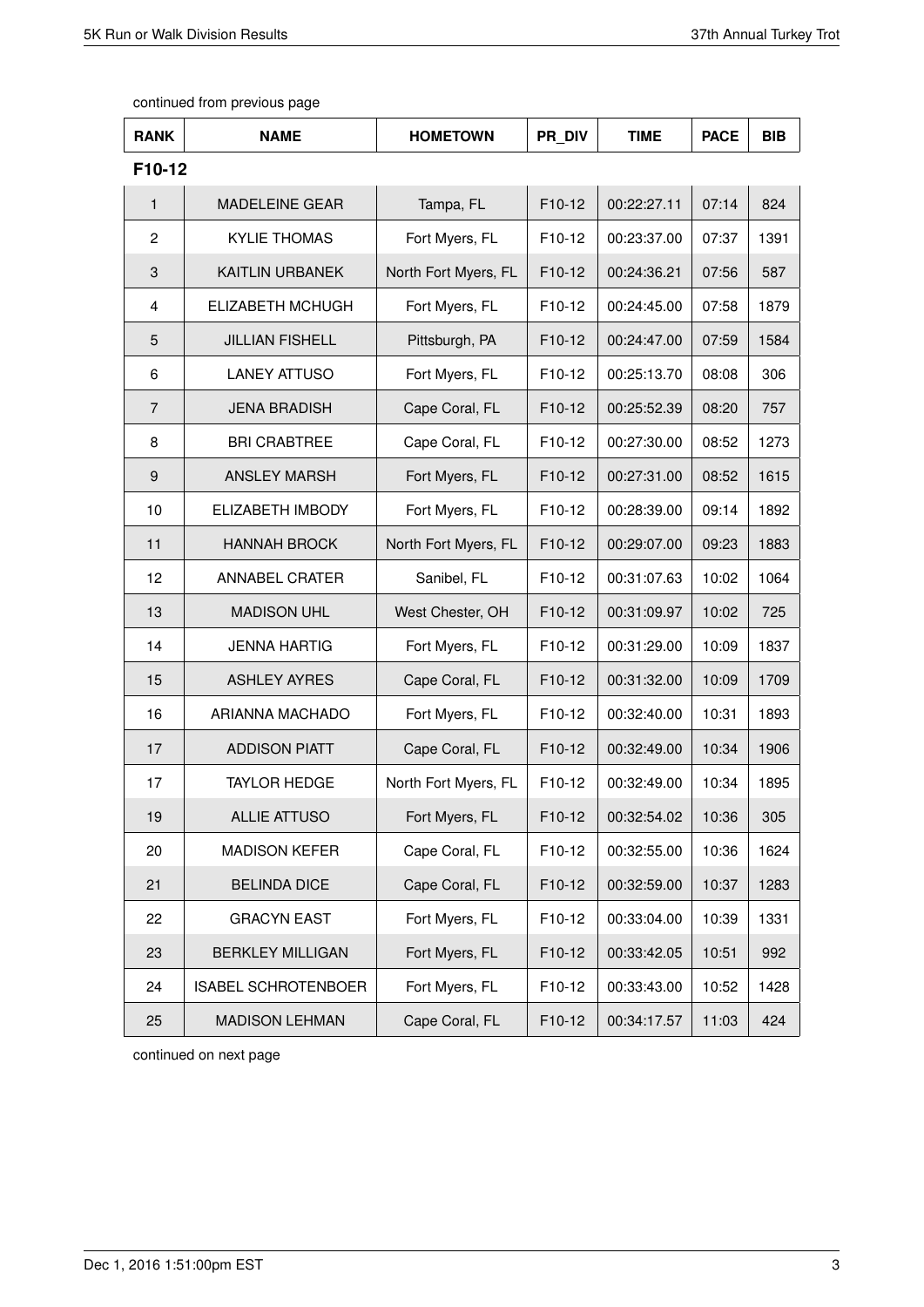| <b>RANK</b> | <b>NAME</b>             | <b>HOMETOWN</b>      | PR DIV              | <b>TIME</b> | <b>PACE</b> | <b>BIB</b> |
|-------------|-------------------------|----------------------|---------------------|-------------|-------------|------------|
| 26          | SAVANNAH HUGHES         | Cape Coral, FL       | F10-12              | 00:34:18.79 | 11:03       | 771        |
| 27          | <b>CHLOE HILL</b>       | Cape Coral, FL       | F10-12              | 00:34:57.00 | 11:15       | 1630       |
| 28          | VANESSA GARDNER         | Lehigh Acres, FL     | F <sub>10</sub> -12 | 00:35:09.27 | 11:19       | 648        |
| 29          | <b>SOPHIA WENGEL</b>    | Cape Coral, FL       | F <sub>10</sub> -12 | 00:36:43.51 | 11:50       | 207        |
| 30          | <b>GABRIELLE GEAR</b>   | Fort Myers, FL       | F10-12              | 00:36:59.59 | 11:55       | 1114       |
| 31          | <b>ADDISON GEAR</b>     | Tampa, FL            | F10-12              | 00:37:00.23 | 11:55       | 826        |
| 32          | <b>LAUREN LOVELL</b>    | Cape Coral, FL       | F10-12              | 00:37:33.85 | 12:06       | 173        |
| 33          | MACKENZIE MCMURRAY      | Fort Myers, FL       | F10-12              | 00:37:39.00 | 12:08       | 1983       |
| 34          | <b>KENDRA KINLEY</b>    | Fort Myers, FL       | F <sub>10</sub> -12 | 00:38:44.00 | 12:29       | 1373       |
| 35          | <b>KYLIE KINLEY</b>     | Fort Myers, FL       | F10-12              | 00:38:47.00 | 12:29       | 1374       |
| 36          | <b>SHAELYN CRABTREE</b> | Cape Coral, FL       | F10-12              | 00:42:32.88 | 13:42       | 862        |
| 37          | <b>DYLAN BOOK</b>       | Fort Myers, FL       | F <sub>10</sub> -12 | 00:44:41.00 | 14:23       | 1643       |
| 38          | <b>MORGAN FRANKLIN</b>  | Fort Myers, FL       | F10-12              | 00:44:55.41 | 14:28       | 1107       |
| 39          | <b>GIOVINA KARP</b>     | Cape Coral, FL       | F10-12              | 00:45:27.32 | 14:38       | 783        |
| 40          | <b>MARNIE MCCLAIN</b>   | North Fort Myers, FL | F <sub>10</sub> -12 | 00:45:41.98 | 14:43       | 322        |
| 41          | RHEA DALIYA             | Bonita Springs, FL   | F10-12              | 00:46:35.24 | 15:00       | 655        |
| 42          | AMARA WILSON            | Cape Coral, FL       | F10-12              | 00:48:41.99 | 15:41       | 1166       |

# **F13-15**

|   | <b>JESSICA EDWARDS</b>    | Cape Coral, FL | F <sub>13</sub> -15 | 00:20:39.00 | 06:39 | 1317 |
|---|---------------------------|----------------|---------------------|-------------|-------|------|
| 2 | <b>CAROLINE MACKENZIE</b> | Fort Myers, FL | F <sub>13</sub> -15 | 00:20:42.41 | 06:40 | 522  |
| 3 | ANNELISA SWIERSZ          | Fort Myers, FL | F <sub>13</sub> -15 | 00:21:21.14 | 06:53 | 1122 |
| 4 | <b>SAMMY STENSRUD</b>     | Fort Myers, FL | F <sub>13</sub> -15 | 00:22:40.63 | 07:18 | 85   |
| 5 | <b>JULIA HOLSTON</b>      | Sanibel, FL    | F <sub>13</sub> -15 | 00:23:37.47 | 07:37 | 1079 |
| 6 | <b>ASHLEY WATSON</b>      | Cape Coral, FL | F <sub>13</sub> -15 | 00:24:13.00 | 07:48 | 1666 |
| 7 | <b>SARAH SCHULTZ</b>      | Fort Myers, FL | F <sub>13</sub> -15 | 00:24:23.00 | 07:51 | 1671 |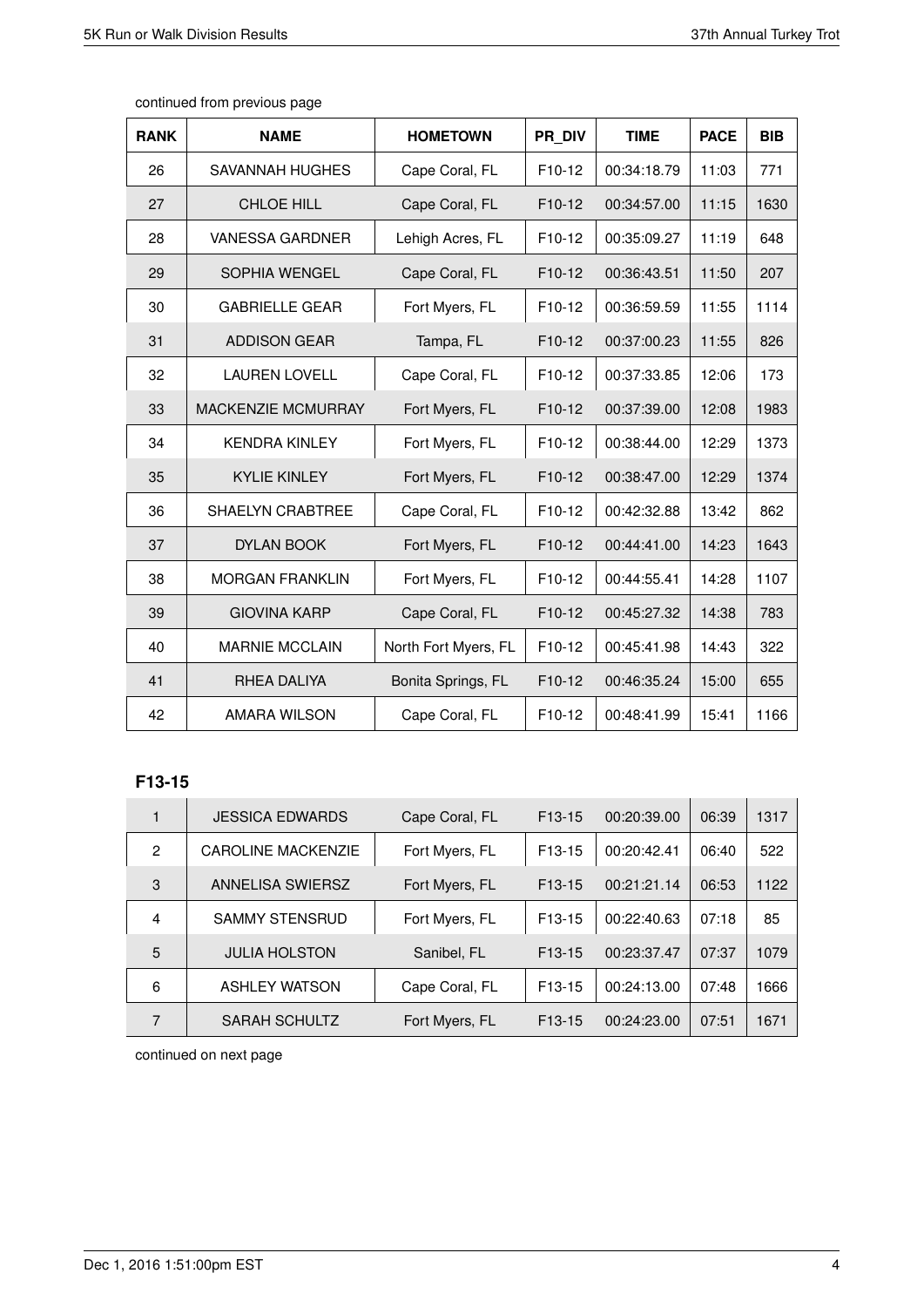| <b>RANK</b>      | <b>NAME</b>             | <b>HOMETOWN</b> | PR DIV | <b>TIME</b> | <b>PACE</b> | <b>BIB</b> |
|------------------|-------------------------|-----------------|--------|-------------|-------------|------------|
| 8                | <b>TAYLOR METZGER</b>   | Cape Coral, FL  | F13-15 | 00:24:38.06 | 07:56       | 1176       |
| $\boldsymbol{9}$ | <b>TAYLAR SHERMAN</b>   | Cape Coral, FL  | F13-15 | 00:26:35.27 | 08:34       | 406        |
| 10               | <b>TRACEY SMITH</b>     | Cape Coral, FL  | F13-15 | 00:26:39.00 | 08:35       | 1587       |
| 11               | PAULINA HUNTINGTON      | $-$ , US        | F13-15 | 00:27:26.00 | 08:50       | 1749       |
| 12               | <b>CARSON CLOUSE</b>    | Cape Coral, FL  | F13-15 | 00:27:38.81 | 08:54       | 253        |
| 13               | PAYTON ASHER            | Cape Coral, FL  | F13-15 | 00:27:55.02 | 09:00       | 1092       |
| 14               | <b>ASHLEY SANDERS</b>   | Cape Coral, FL  | F13-15 | 00:28:15.59 | 09:06       | 867        |
| 15               | PATIENCE CARTER         | Cape Coral, FL  | F13-15 | 00:28:28.00 | 09:10       | 1885       |
| 16               | <b>KATRINA LEE</b>      | Fort Myers, FL  | F13-15 | 00:28:44.00 | 09:15       | 1944       |
| 17               | <b>ABIGAIL CLINGER</b>  | Fort Myers, FL  | F13-15 | 00:28:48.00 | 09:17       | 1835       |
| 18               | <b>SYDNEY KASHMAN</b>   | Cape Coral, FL  | F13-15 | 00:28:51.47 | 09:18       | 778        |
| 19               | SEDONA SCOTT            | Cape Coral, FL  | F13-15 | 00:28:52.49 | 09:18       | 242        |
| 20               | <b>EMILY VENGLAR</b>    | Fort Myers, FL  | F13-15 | 00:29:04.00 | 09:22       | 1381       |
| 21               | <b>SKYLER KASHMAN</b>   | Cape Coral, FL  | F13-15 | 00:29:24.72 | 09:29       | 777        |
| 22               | KATE PLACENCIA          | Cape Coral, FL  | F13-15 | 00:30:16.75 | 09:45       | 1050       |
| 23               | <b>KAMRYN HAMMOND</b>   | Cape Coral, FL  | F13-15 | 00:30:34.00 | 09:51       | 1594       |
| 24               | <b>SERENA GATLIN</b>    | Fort Myers, FL  | F13-15 | 00:30:45.00 | 09:54       | 1259       |
| 25               | <b>KRISTIN TAYLOR</b>   | Cape Coral, FL  | F13-15 | 00:30:57.00 | 09:58       | 1449       |
| 26               | <b>TRISTIN MULLIGAN</b> | Cape Coral, FL  | F13-15 | 00:31:08.79 | 10:02       | 514        |
| 27               | SONIA BUENAVENTURA      | Tampa, FL       | F13-15 | 00:31:26.13 | 10:08       | 718        |
| 28               | SARAH BUZZELLI          | Cape Coral, FL  | F13-15 | 00:31:56.00 | 10:17       | 1760       |
| 29               | ADDIE JENKINSON         | Fort Myers, FL  | F13-15 | 00:31:56.96 | 10:18       | 1138       |
| 30               | <b>HAILEY PEARSON</b>   | Cape Coral, FL  | F13-15 | 00:31:59.02 | 10:18       | 799        |
| 31               | AMBUR KOENIGS           | Cape Coral, FL  | F13-15 | 00:32:07.00 | 10:21       | 1258       |
| 32               | <b>LAURA GEQUELIN</b>   | Fort Myers, FL  | F13-15 | 00:32:16.87 | 10:24       | 416        |
| 33               | <b>KYLA BRYLANSKI</b>   | Cape Coral, FL  | F13-15 | 00:32:31.26 | 10:29       | 564        |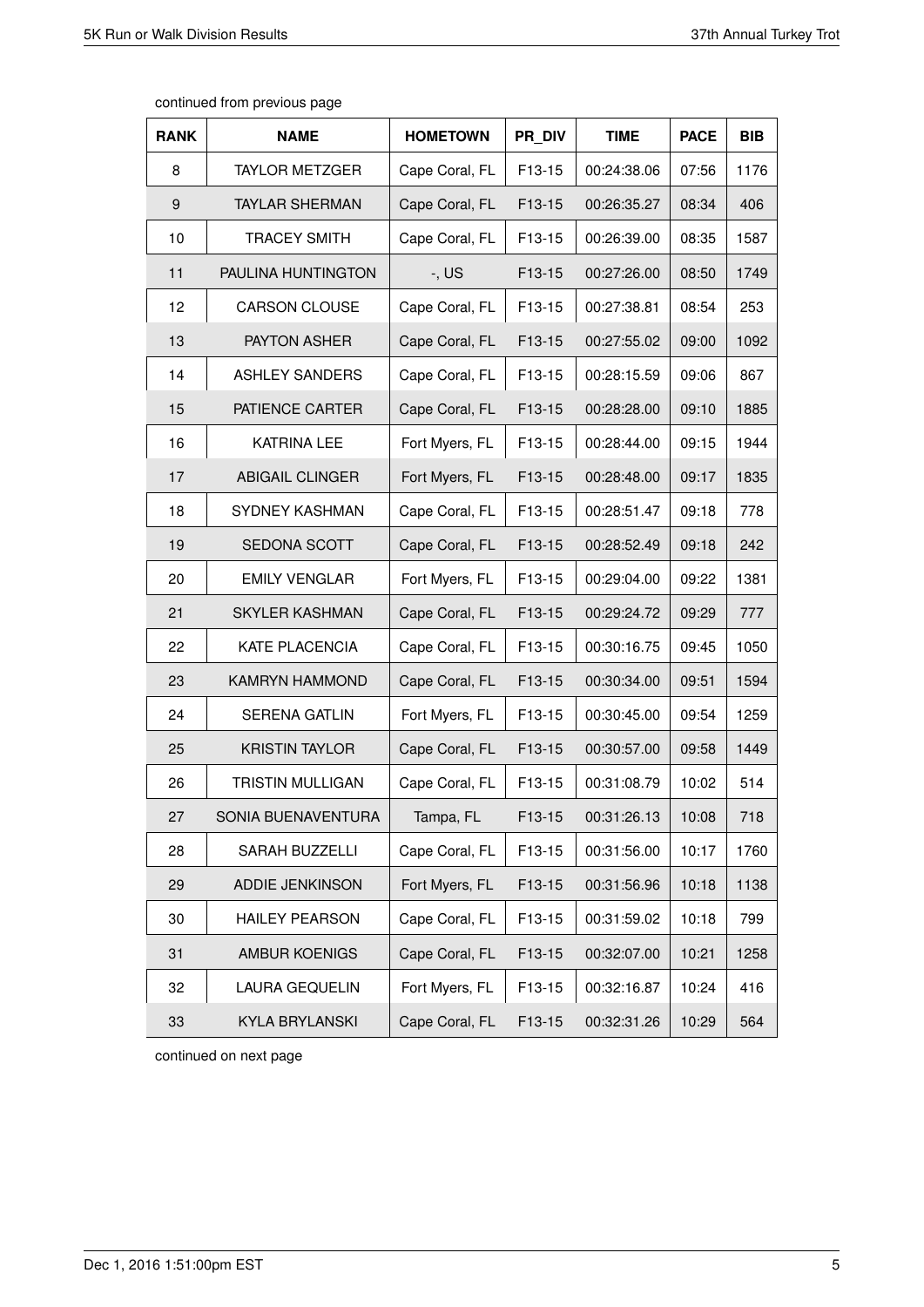| <b>RANK</b> | <b>NAME</b>               | <b>HOMETOWN</b>     | PR DIV | <b>TIME</b> | <b>PACE</b> | <b>BIB</b> |
|-------------|---------------------------|---------------------|--------|-------------|-------------|------------|
| 34          | <b>MEGAN BROOKS</b>       | Fort Myers, FL      | F13-15 | 00:32:39.03 | 10:31       | 341        |
| 35          | <b>ISABEL GEQUELIN</b>    | Fort Myers, FL      | F13-15 | 00:32:50.24 | 10:35       | 417        |
| 36          | <b>ALISON LITTLEJOHN</b>  | Cape Coral, FL      | F13-15 | 00:32:55.00 | 10:36       | 1260       |
| 37          | <b>CLAIRE WOOLAM</b>      | Fort Myers, FL      | F13-15 | 00:32:56.50 | 10:37       | 1203       |
| 38          | <b>KATLYN POCKLINGTON</b> | Fort Myers, FL      | F13-15 | 00:34:37.27 | 11:09       | 526        |
| 39          | <b>BERU PIERCE</b>        | Fort Myers, FL      | F13-15 | 00:34:51.00 | 11:14       | 1777       |
| 40          | <b>TAYLOR HARLAN</b>      | Fort Myers, FL      | F13-15 | 00:34:55.70 | 11:15       | 1113       |
| 41          | <b>BRIANNA MURRAY</b>     | Fort Myers, FL      | F13-15 | 00:35:29.00 | 11:26       | 1231       |
| 42          | SAVANNAH CARDINAL         | Cape Coral, FL      | F13-15 | 00:35:30.85 | 11:26       | 334        |
| 43          | SKYLAR ALCANTARA          | Fort Myers, FL      | F13-15 | 00:36:07.44 | 11:38       | 1016       |
| 44          | <b>BARBARA BENSON</b>     | Cape Coral, FL      | F13-15 | 00:36:18.91 | 11:42       | 281        |
| 45          | SONYA PIETRUSIEWICZ       | Cape Coral, FL      | F13-15 | 00:36:34.60 | 11:47       | 219        |
| 46          | MADELINE CARDINAL         | Cape Coral, FL      | F13-15 | 00:36:42.40 | 11:49       | 335        |
| 47          | <b>SYNNOVE MIKKELSEN</b>  | Fort Lauderdale, FL | F13-15 | 00:37:27.00 | 12:04       | 1608       |
| 48          | <b>ABBY SHULTZ</b>        | Cape Coral, FL      | F13-15 | 00:39:38.00 | 12:46       | 1208       |
| 49          | <b>GRACE BARANOWSKI</b>   | Cape Coral, FL      | F13-15 | 00:39:53.98 | 12:51       | 438        |
| 50          | HOPE NESTLEHUTT           | Loganville, GA      | F13-15 | 00:40:13.00 | 12:57       | 1975       |
| 51          | <b>CATALINA MCINTYRE</b>  | Cape Coral, FL      | F13-15 | 00:40:36.53 | 13:05       | 498        |
| 52          | <b>CASSIDY MARINO</b>     | Fort Myers, FL      | F13-15 | 00:40:59.00 | 13:12       | 1830       |
| 53          | NATALIE REHM              | Cape Coral, FL      | F13-15 | 00:41:22.00 | 13:19       | 1907       |
| 53          | <b>AVERY PIATT</b>        | Cape Coral, FL      | F13-15 | 00:41:22.00 | 13:19       | 1905       |
| 55          | AMANDA GREASER            | Tampa, FL           | F13-15 | 00:41:57.29 | 13:31       | 829        |
| 56          | <b>KENNAN BECK</b>        | Fort Myers, FL      | F13-15 | 00:45:45.26 | 14:44       | 1029       |
| 57          | MAGGIE WILENIUS           | Cape Coral, FL      | F13-15 | 00:47:20.00 | 15:15       | 1605       |
| 58          | <b>LARISSA VICKERY</b>    | Cape Coral, FL      | F13-15 | 00:48:42.00 | 15:41       | 1535       |
| 59          | <b>ALLISON TRAIGER</b>    | Cape Coral, FL      | F13-15 | 00:54:53.00 | 17:40       | 1248       |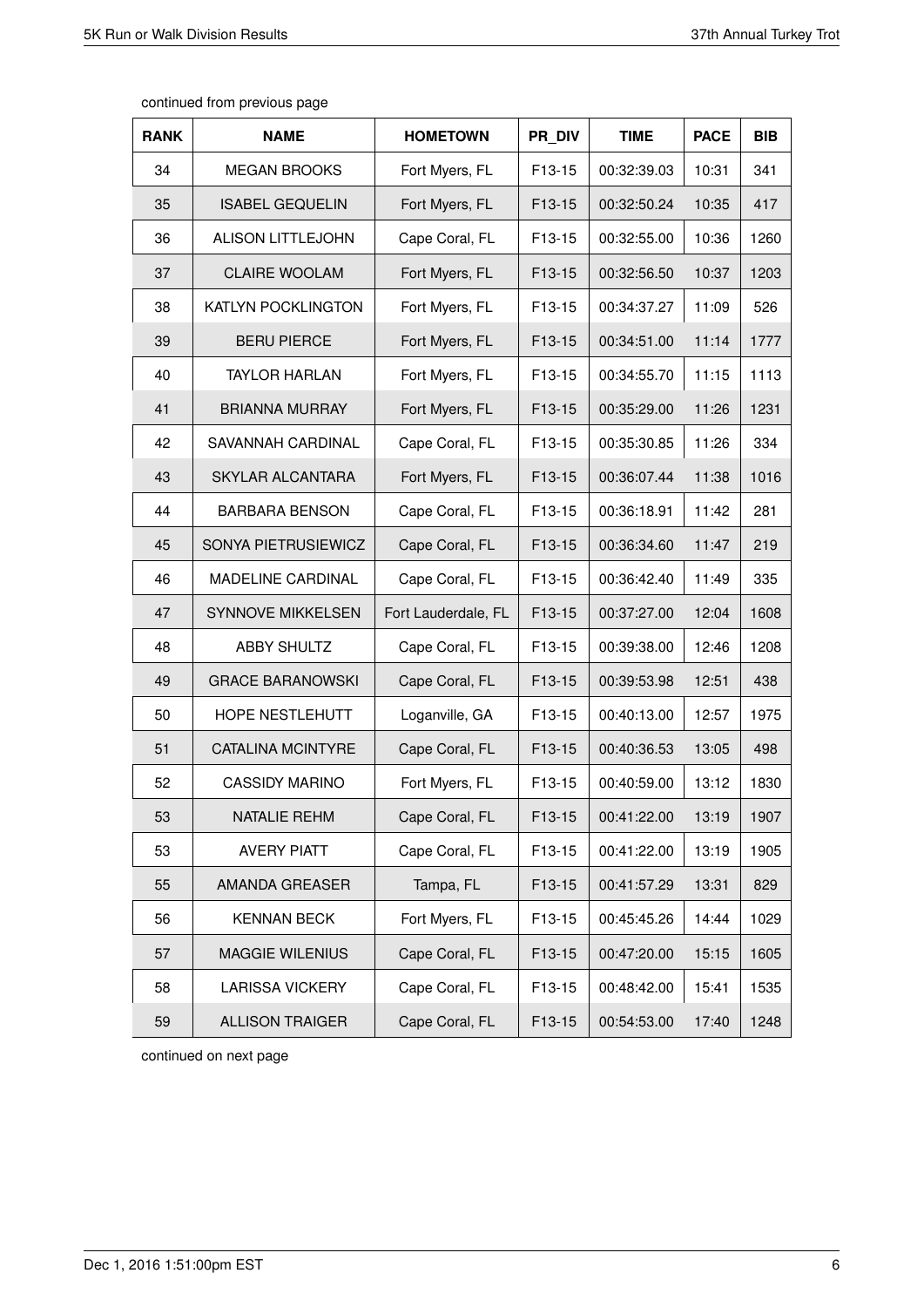| <b>RANK</b> | <b>NAME</b>             | <b>HOMETOWN</b> | <b>PR DIV</b>       | <b>TIME</b> | <b>PACE</b> | <b>BIB</b> |
|-------------|-------------------------|-----------------|---------------------|-------------|-------------|------------|
| 60          | ALYSSA DEROCHE          | Fort Myers, FL  | F <sub>13</sub> -15 | 00:55:16.13 | 17:48       | 890        |
| 61          | <b>CAITLYN CINDRICH</b> | Cape Coral, FL  | F <sub>13</sub> -15 | 01:01:31.00 | 19:49       | 1421       |

# **F16-19**

| $\mathbf{1}$              | <b>KESCHEL HERNANDEZ</b> | Cape Coral, FL       | F16-19 | 00:21:09.12 | 06:49 | 532  |
|---------------------------|--------------------------|----------------------|--------|-------------|-------|------|
| $\overline{c}$            | <b>KRISTLIN GEAR</b>     | Fort Myers, FL       | F16-19 | 00:22:27.89 | 07:14 | 1115 |
| $\ensuremath{\mathsf{3}}$ | <b>JULIA CANZANO</b>     | Cape Coral, FL       | F16-19 | 00:22:34.00 | 07:16 | 1412 |
| 4                         | <b>CLAIRE MORITZ</b>     | Akron, OH            | F16-19 | 00:23:12.00 | 07:29 | 1735 |
| 5                         | <b>HANNAH VANDRESS</b>   | Cape Coral, FL       | F16-19 | 00:23:48.19 | 07:40 | 946  |
| 6                         | <b>KRISTEN MITTL</b>     | Cape Coral, FL       | F16-19 | 00:24:14.84 | 07:49 | 338  |
| $\overline{7}$            | <b>EMILY SHIRLEY</b>     | Mound, MN            | F16-19 | 00:25:00.27 | 08:03 | 1055 |
| 8                         | KATHERINE JONES          | Orlando, FL          | F16-19 | 00:25:21.47 | 08:10 | 486  |
| $\boldsymbol{9}$          | <b>AUTUM KOENIGS</b>     | Cape Coral, FL       | F16-19 | 00:25:25.00 | 08:11 | 1257 |
| 10                        | <b>ALICIA FRINK</b>      | Cape Coral, FL       | F16-19 | 00:25:30.00 | 08:13 | 1774 |
| 11                        | <b>AMBER WINTON</b>      | Fort Myers, FL       | F16-19 | 00:25:58.00 | 08:22 | 1254 |
| 11                        | <b>GRACE PAUL</b>        | Fort Myers, FL       | F16-19 | 00:25:58.00 | 08:22 | 1644 |
| 13                        | <b>SARAH SWIERSZ</b>     | Fort Myers, FL       | F16-19 | 00:26:25.34 | 08:31 | 1120 |
| 14                        | <b>CASSIDEE RENTSCH</b>  | Cape Coral, FL       | F16-19 | 00:27:17.00 | 08:47 | 1539 |
| 15                        | <b>JULIA SIGNORELLI</b>  | Cape Coral, FL       | F16-19 | 00:27:30.50 | 08:52 | 916  |
| 16                        | <b>EMERA MAUPIN</b>      | Cape Coral, FL       | F16-19 | 00:27:48.18 | 08:57 | 1150 |
| 17                        | <b>GABRIEL FRANCO</b>    | $-$ , US             | F16-19 | 00:27:56.29 | 09:00 | 889  |
| 18                        | <b>MADISON AUBUCHON</b>  | Cape Coral, FL       | F16-19 | 00:28:45.00 | 09:16 | 1510 |
| 19                        | <b>MELISSA MARCHESE</b>  | North Fort Myers, FL | F16-19 | 00:28:49.09 | 09:17 | 650  |
| 20                        | <b>EMILEE CATO</b>       | Cape Coral, FL       | F16-19 | 00:28:50.00 | 09:17 | 1821 |
| 21                        | <b>KAYLEE AYRES</b>      | Cape Coral, FL       | F16-19 | 00:29:01.00 | 09:21 | 1708 |
| 22                        | <b>KILEY HOWARD</b>      | Canton, GA           | F16-19 | 00:29:11.00 | 09:24 | 1563 |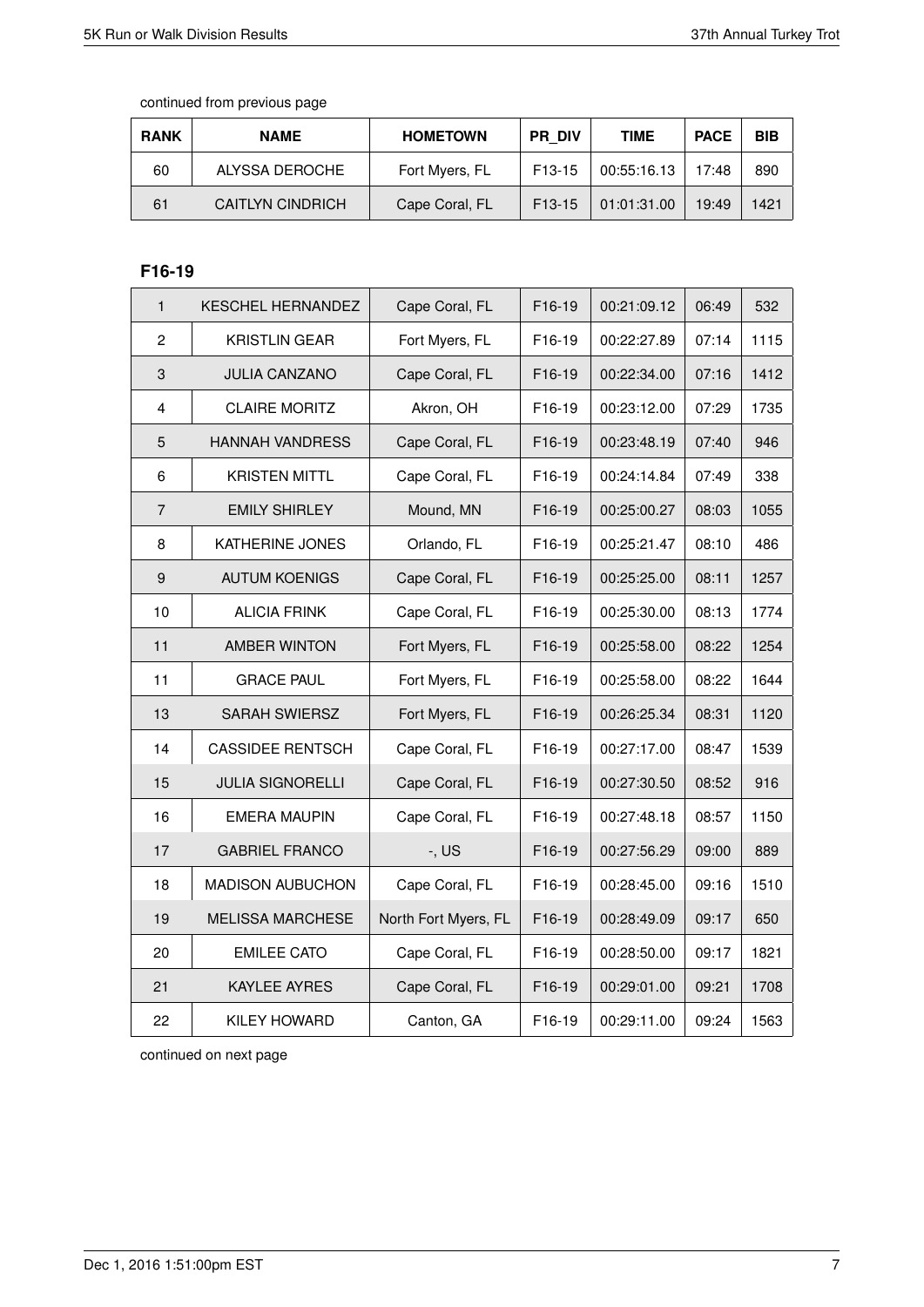| <b>RANK</b> | <b>NAME</b>               | <b>HOMETOWN</b>      | PR DIV | <b>TIME</b> | <b>PACE</b> | <b>BIB</b> |
|-------------|---------------------------|----------------------|--------|-------------|-------------|------------|
| 23          | <b>LAUREN VOIGT</b>       | Fort Myers Beach, FL | F16-19 | 00:30:13.78 | 09:44       | 937        |
| 24          | <b>ABIGIAL VITTUR</b>     | North Fort Myers, FL | F16-19 | 00:30:33.38 | 09:51       | 293        |
| 25          | <b>JESSIE WILBURN</b>     | Chagrin Falls, OH    | F16-19 | 00:30:42.55 | 09:54       | 606        |
| 26          | <b>ARIANA SCOTT</b>       | Cape Coral, FL       | F16-19 | 00:30:44.20 | 09:54       | 241        |
| 27          | <b>KYLIE PAMPOSELLI</b>   | Fort Myers, FL       | F16-19 | 00:31:24.12 | 10:07       | 393        |
| 28          | <b>OLIVIA WOOLAM</b>      | Fort Myers, FL       | F16-19 | 00:31:33.04 | 10:10       | 1202       |
| 29          | <b>MADDIE POPE</b>        | Cape Coral, FL       | F16-19 | 00:31:41.00 | 10:12       | 1720       |
| 30          | <b>LANEY TAYLOR</b>       | Cape Coral, FL       | F16-19 | 00:32:14.00 | 10:23       | 1448       |
| 31          | <b>EMMA RILEY</b>         | Pittsford, NY        | F16-19 | 00:33:18.00 | 10:44       | 1919       |
| 31          | <b>STEPHIE RILEY</b>      | Pittsford, NY        | F16-19 | 00:33:18.00 | 10:44       | 1918       |
| 33          | <b>MALLORY TOWE</b>       | Fort Myers, FL       | F16-19 | 00:33:41.49 | 10:51       | 991        |
| 34          | <b>LILY HOSNER</b>        | Fort Myers, FL       | F16-19 | 00:33:53.00 | 10:55       | 1452       |
| 35          | <b>EMILY SAIDI</b>        | Cape Coral, FL       | F16-19 | 00:34:02.90 | 10:58       | 644        |
| 36          | AUDRY PAUL                | Fort Myers, FL       | F16-19 | 00:34:15.00 | 11:02       | 1645       |
| 37          | <b>EMMA BERCKMAN</b>      | Cape Coral, FL       | F16-19 | 00:34:31.43 | 11:07       | 309        |
| 38          | <b>KELSEY BROMWELL</b>    | Cape Coral, FL       | F16-19 | 00:35:09.19 | 11:19       | 331        |
| 39          | <b>ANNA LIBBEY</b>        | Fort Myers Beach, FL | F16-19 | 00:36:21.00 | 11:42       | 1790       |
| 40          | <b>CHLOE RICHARDS</b>     | Fort Myers, FL       | F16-19 | 00:38:01.00 | 12:15       | 1950       |
| 41          | <b>KELSEY WILENIUS</b>    | Cape Coral, FL       | F16-19 | 00:43:56.00 | 14:09       | 1603       |
| 42          | <b>MADISON DRYBURGH</b>   | Middleport, NY       | F16-19 | 00:44:21.00 | 14:17       | 1621       |
| 43          | <b>CAITLYN NEWMAN</b>     | Cape Coral, FL       | F16-19 | 00:45:11.42 | 14:33       | 728        |
| 44          | <b>COURTNEY ELMSLIE</b>   | Cape Coral, FL       | F16-19 | 00:45:46.67 | 14:45       | 996        |
| 45          | <b>TIFFANY WILENIUS</b>   | Cape Coral, FL       | F16-19 | 00:47:20.00 | 15:15       | 1604       |
| 46          | <b>GIANNA KOPROWSKI</b>   | Cape Coral, FL       | F16-19 | 00:49:41.45 | 16:00       | 530        |
| 47          | <b>MADISON WUNDERLICH</b> | Cape Coral, FL       | F16-19 | 00:49:42.92 | 16:01       | 602        |
| 48          | RACHEL SPENCER            | Fort Myers, FL       | F16-19 | 00:53:28.87 | 17:13       | 185        |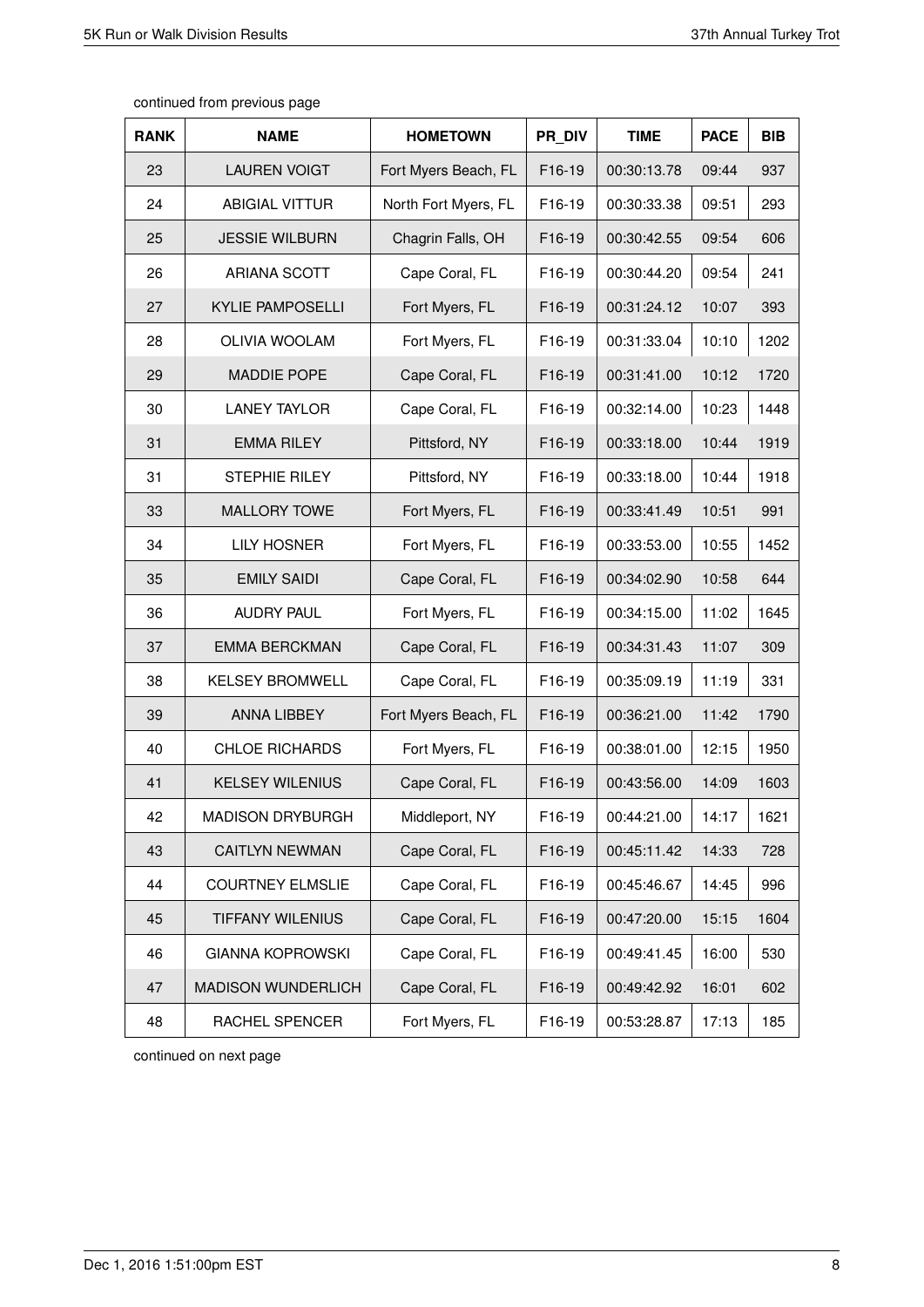| <b>RANK</b> | <b>NAME</b>           | <b>HOMETOWN</b> | <b>PR DIV</b>       | <b>TIME</b> | <b>PACE</b> | <b>BIB</b> |
|-------------|-----------------------|-----------------|---------------------|-------------|-------------|------------|
| 49          | <b>MADELINE SGRO</b>  | Orange Park, FL | F <sub>16</sub> -19 | 00:54:48.00 | 17:39       | 1398       |
| 50          | <b>SHANNON MURPHY</b> | Fort Myers, FL  | F <sub>16</sub> -19 | 00:54:50.07 | 17:39       | 895        |
| 51          | RACHEL CAIN           | Cape Coral, FL  | F <sub>16</sub> -19 | 00:55:14.12 | 17:47       | 423        |
| 52          | CASSIE JAKUBUWSKI     | Cape Coral, FL  | F <sub>16</sub> -19 | 00:55:15.00 | 17:47       | 1432       |
| 53          | <b>MORGAN CLOUSE</b>  | Cape Coral, FL  | F <sub>16</sub> -19 | 00:55:25.94 | 17:51       | 254        |
| 54          | ARIANNA ROBLES        | Cape Coral, FL  | F <sub>16</sub> -19 | 00:55:36.07 | 17:54       | 1141       |
| 55          | <b>JENNA NEWMAN</b>   | Cape Coral, FL  | F <sub>16</sub> -19 | 00:55:55.56 | 18:01       | 726        |
| 56          | ALIVIA OLSEN          | Fort Myers, FL  | F <sub>16</sub> -19 | 00:56:39.79 | 18:15       | 748        |
| 57          | <b>ABBY WINSLOW</b>   | Cape Coral, FL  | F <sub>16</sub> -19 | 01:06:50.61 | 21:31       | 374        |

# **F20-24**

| 1              | <b>KATIE AVERY</b>       | Bonita Springs, FL   | F20-24              | 00:19:54.37 | 06:25 | 537  |
|----------------|--------------------------|----------------------|---------------------|-------------|-------|------|
| 2              | <b>FMILY FDWARDS</b>     | Cape Coral, FL       | F20-24              | 00:20:44.00 | 06:41 | 1318 |
| 3              | <b>MARIA SWIERSZ</b>     | Fort Myers, FL       | F20-24              | 00:20:51.31 | 06:43 | 1119 |
| 4              | AMANDA FRENCH            | Fort Myers, FL       | F <sub>20</sub> -24 | 00:21:34.28 | 06:57 | 177  |
| 5              | <b>KAYLEY CLAY</b>       | Cape Coral, FL       | F20-24              | 00:22:22.33 | 07:13 | 562  |
| 6              | <b>NATALIE ESKIN</b>     | Fort Myers Beach, FL | F20-24              | 00:22:48.00 | 07:21 | 1855 |
| $\overline{7}$ | <b>NOEL KONKEN</b>       | Fort Myers, FL       | F20-24              | 00:24:07.55 | 07:46 | 657  |
| 8              | <b>CALINE MCCARTHY</b>   | Fort Myers, FL       | F <sub>20</sub> -24 | 00:24:42.81 | 07:58 | 923  |
| 9              | <b>VICTORIA IRVIN</b>    | Cape Coral, FL       | F <sub>20</sub> -24 | 00:24:57.25 | 08:02 | 360  |
| 10             | <b>CHRISTINE DESOCIO</b> | Auburn, NY           | F <sub>20</sub> -24 | 00:25:05.00 | 08:05 | 1725 |
| 11             | <b>KAREN AMBROSE</b>     | Cape Coral, FL       | F <sub>20</sub> -24 | 00:25:13.34 | 08:08 | 449  |
| 12             | <b>HALEY EMERSON</b>     | Fort Myers, FL       | F20-24              | 00:25:29.21 | 08:13 | 676  |
| 13             | <b>YELENA SEREDA</b>     | Fort Myers, FL       | F20-24              | 00:25:33.87 | 08:14 | 155  |
| 14             | <b>JILLIAN GUTSTEIN</b>  | New York, NY         | F <sub>20</sub> -24 | 00:26:52.26 | 08:39 | 443  |
| 15             | <b>ELIZABETH NORTON</b>  | Fort Myers, FL       | F20-24              | 00:27:02.20 | 08:43 | 910  |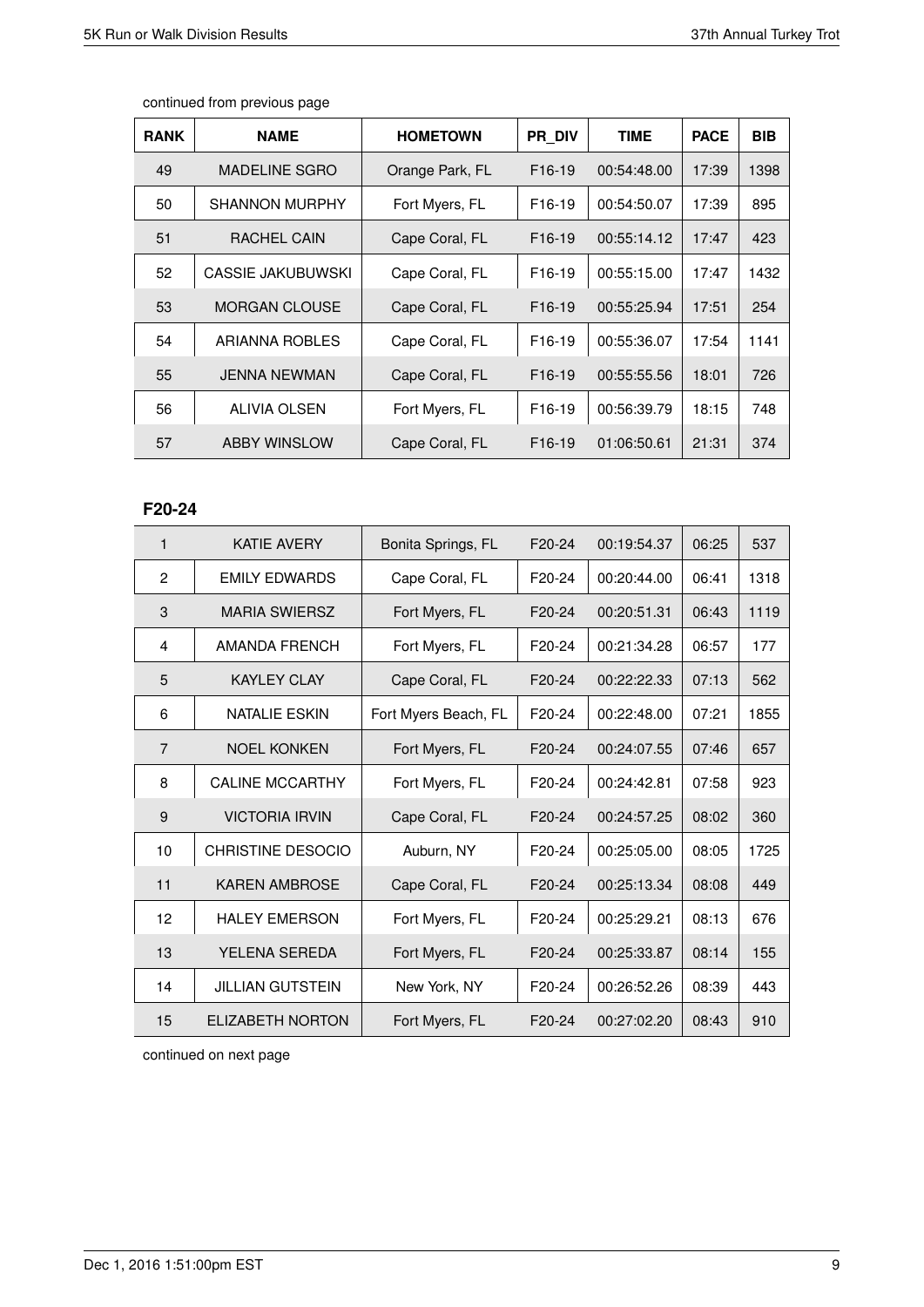| continued from previous page |  |  |  |
|------------------------------|--|--|--|
|------------------------------|--|--|--|

| <b>RANK</b> | <b>NAME</b>                | <b>HOMETOWN</b>      | PR DIV | <b>TIME</b> | <b>PACE</b> | <b>BIB</b> |
|-------------|----------------------------|----------------------|--------|-------------|-------------|------------|
| 16          | <b>RACHEL FEENEY</b>       | East Bridgewater, MA | F20-24 | 00:27:30.00 | 08:52       | 1866       |
| 17          | <b>BRITTANY BACKSTRAND</b> | Fort Myers, FL       | F20-24 | 00:28:24.99 | 09:09       | 957        |
| 18          | KAITLYN ABERNATHY          | Fort Myers, FL       | F20-24 | 00:28:31.68 | 09:11       | 795        |
| 19          | <b>MARIAH SCHROTENBOER</b> | Fort Myers, FL       | F20-24 | 00:28:37.00 | 09:13       | 1426       |
| 20          | <b>KATE ALICANTE</b>       | Fort Myers, FL       | F20-24 | 00:28:51.11 | 09:18       | 1133       |
| 21          | <b>KIERA CLAY</b>          | Cape Coral, FL       | F20-24 | 00:29:23.90 | 09:28       | 563        |
| 22          | <b>ANTONIA ALLAN</b>       | Cape Coral, FL       | F20-24 | 00:29:46.63 | 09:36       | 659        |
| 23          | AMANDA STENSRUD            | Fort Myers, FL       | F20-24 | 00:29:51.05 | 09:37       | 82         |
| 24          | <b>OLIVIA STREATER</b>     | Fort Myers, FL       | F20-24 | 00:29:56.00 | 09:39       | 1319       |
| 25          | ANGELA BATTIG              | Cape Coral, FL       | F20-24 | 00:30:15.76 | 09:45       | 915        |
| 26          | <b>KELSEY BERGENER</b>     | Cape Coral, FL       | F20-24 | 00:30:48.21 | 09:55       | 802        |
| 27          | <b>SAVANNAH ROSS</b>       | Cape Coral, FL       | F20-24 | 00:31:06.00 | 10:01       | 1752       |
| 28          | <b>LAUREN KEARNS</b>       | Provo, UT            | F20-24 | 00:31:24.82 | 10:07       | 577        |
| 29          | <b>BRIDGET HARPER</b>      | North Fort Myers, FL | F20-24 | 00:31:59.00 | 10:18       | 1647       |
| 30          | <b>TAYLOR PASCAL</b>       | Cape Coral, FL       | F20-24 | 00:32:08.63 | 10:21       | 507        |
| 31          | <b>MARIAH MARRERO</b>      | Fort Myers, FL       | F20-24 | 00:32:14.00 | 10:23       | 1978       |
| 32          | <b>ELIZABETH LINCOLN</b>   | Georgiana, AL        | F20-24 | 00:32:16.00 | 10:24       | 1456       |
| 33          | <b>JENNIFER RILEY</b>      | Pittsford, NY        | F20-24 | 00:32:18.00 | 10:24       | 1917       |
| 34          | <b>JESSICA KANE</b>        | Cape Coral, FL       | F20-24 | 00:32:19.47 | 10:25       | 1069       |
| 35          | TORI FIELDS                | Cape Coral, FL       | F20-24 | 00:32:21.47 | 10:25       | 857        |
| 36          | <b>KIM SKINNER</b>         | Fort Myers, FL       | F20-24 | 00:32:32.00 | 10:29       | 1912       |
| 37          | KIMBERLY PLACENCIA         | Cape Coral, FL       | F20-24 | 00:32:36.62 | 10:30       | 1049       |
| 38          | KAYLEE MORGAN              | North Fort Myers, FL | F20-24 | 00:32:58.23 | 10:37       | 634        |
| 39          | <b>CAITLIN LONG</b>        | Fort Myers, FL       | F20-24 | 00:33:18.58 | 10:44       | 715        |
| 40          | <b>CHRISTIE MARKS</b>      | North Fort Myers, FL | F20-24 | 00:33:22.38 | 10:45       | 734        |
| 41          | <b>NATALIE SILVER</b>      | Fort Myers, FL       | F20-24 | 00:33:51.00 | 10:54       | 1272       |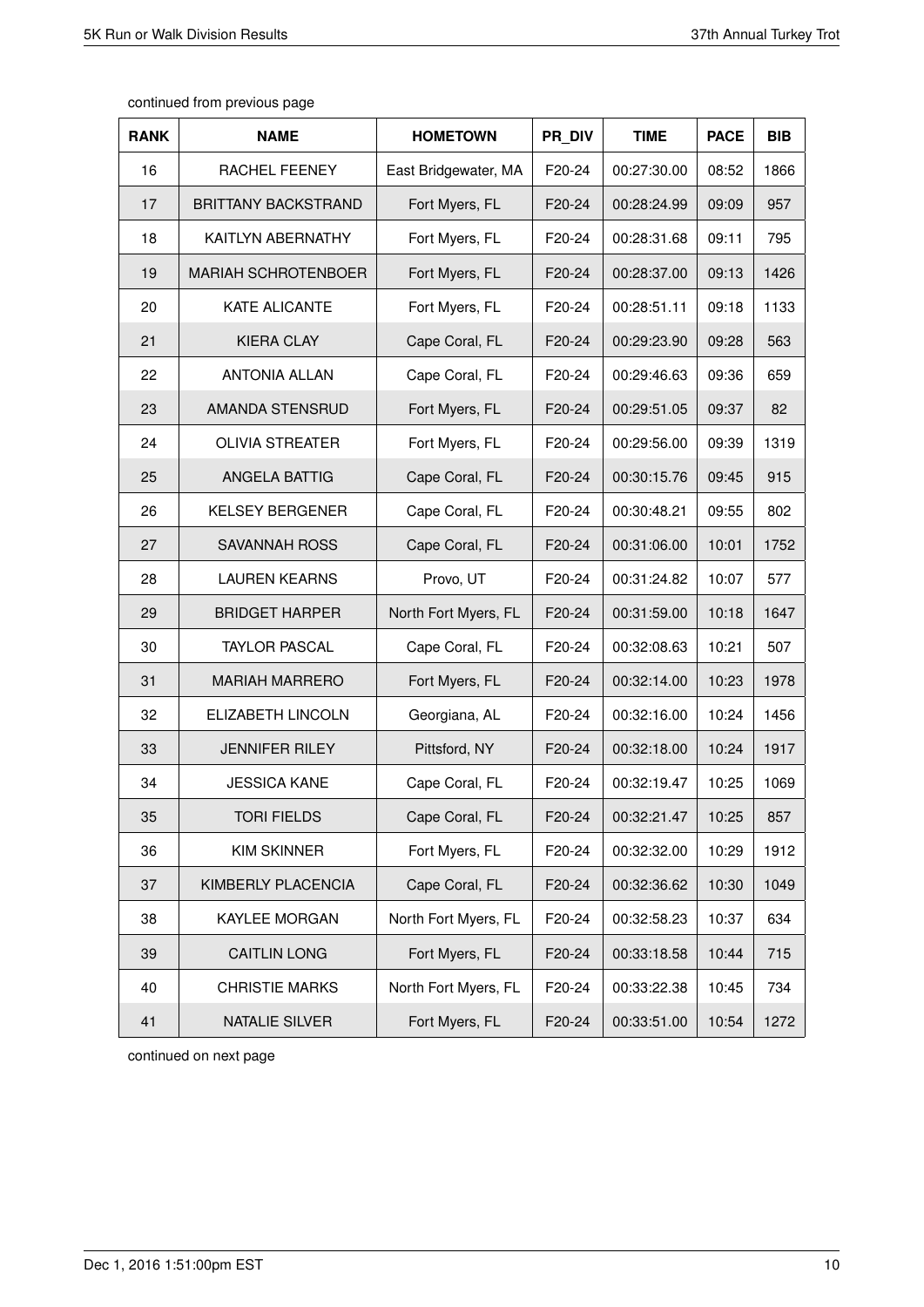| <b>RANK</b> | <b>NAME</b>            | <b>HOMETOWN</b>      | PR DIV | <b>TIME</b> | <b>PACE</b> | <b>BIB</b> |
|-------------|------------------------|----------------------|--------|-------------|-------------|------------|
| 42          | <b>MEGHAN COLLINS</b>  | Fort Myers, FL       | F20-24 | 00:33:55.00 | 10:56       | 1728       |
| 43          | <b>KATE SPREHN</b>     | Fort Myers, FL       | F20-24 | 00:34:11.43 | 11:01       | 851        |
| 44          | <b>DANI PETERSON</b>   | Fort Myers, FL       | F20-24 | 00:34:22.57 | 11:04       | 106        |
| 45          | <b>WAYLES MARTIN</b>   | Fort Myers, FL       | F20-24 | 00:34:46.00 | 11:12       | 1229       |
| 46          | <b>GINA CLARKE</b>     | Fort Myers, FL       | F20-24 | 00:35:14.44 | 11:21       | 973        |
| 47          | <b>JORDAN PASCAL</b>   | Cape Coral, FL       | F20-24 | 00:35:14.97 | 11:21       | 506        |
| 48          | KATIE BACKSTRAND       | Fort Myers, FL       | F20-24 | 00:35:37.42 | 11:28       | 959        |
| 49          | <b>EMILY LINCOLN</b>   | Georgiana, AL        | F20-24 | 00:37:05.00 | 11:57       | 1455       |
| 50          | <b>ASHLEIGH TUCKER</b> | Valrico, FL          | F20-24 | 00:37:19.00 | 12:01       | 1538       |
| 51          | REBAKAH GOLDBERG       | North Fort Myers, FL | F20-24 | 00:37:59.00 | 12:14       | 1803       |
| 52          | <b>ALEXIS ROSS</b>     | Cape Coral, FL       | F20-24 | 00:39:00.96 | 12:34       | 549        |
| 53          | <b>ANNA HOSNER</b>     | Fort Myers, FL       | F20-24 | 00:39:52.00 | 12:50       | 1451       |
| 54          | STEPHANIE CHAVEZ       | North Fort Myers, FL | F20-24 | 00:40:34.59 | 13:04       | 129        |
| 55          | SARAH MCLAUGHLIN       | Fort Myers, FL       | F20-24 | 00:40:58.60 | 13:12       | 561        |
| 56          | <b>COURTNEY LYNCH</b>  | Fort Myers, FL       | F20-24 | 00:41:43.00 | 13:26       | 1620       |
| 57          | <b>KELSEY ROGGERO</b>  | Cape Coral, FL       | F20-24 | 00:41:55.00 | 13:30       | 1733       |
| 58          | <b>JOHANA GONZALEZ</b> | Cape Coral, FL       | F20-24 | 00:41:55.50 | 13:30       | 543        |
| 59          | <b>ASHLEY TELISKA</b>  | Watervliet, NY       | F20-24 | 00:42:03.00 | 13:33       | 1588       |
| 60          | ALEXA MCCARTHY         | $-$ , US             | F20-24 | 00:42:05.87 | 13:33       | 924        |
| 61          | <b>REGAN KNAPIK</b>    | Estero, FL           | F20-24 | 00:42:12.38 | 13:36       | 43         |
| 62          | KATHERINE NALLY        | Cape Coral, FL       | F20-24 | 00:42:13.13 | 13:36       | 542        |
| 63          | <b>LINDSEY BARNES</b>  | Cape Coral, FL       | F20-24 | 00:42:49.00 | 13:47       | 1846       |
| 64          | <b>MEGAN WILKENS</b>   | Cape Coral, FL       | F20-24 | 00:43:42.00 | 14:04       | 1900       |
| 65          | <b>CAROLINA GARCIA</b> | Fort Myers, FL       | F20-24 | 00:47:06.54 | 15:10       | 317        |
| 66          | <b>BAYLEY WHIDDEN</b>  | Cape Coral, FL       | F20-24 | 00:48:18.00 | 15:33       | 1360       |
| 67          | <b>BRIANNE STRAKA</b>  | Cape Coral, FL       | F20-24 | 00:49:54.99 | 16:04       | 183        |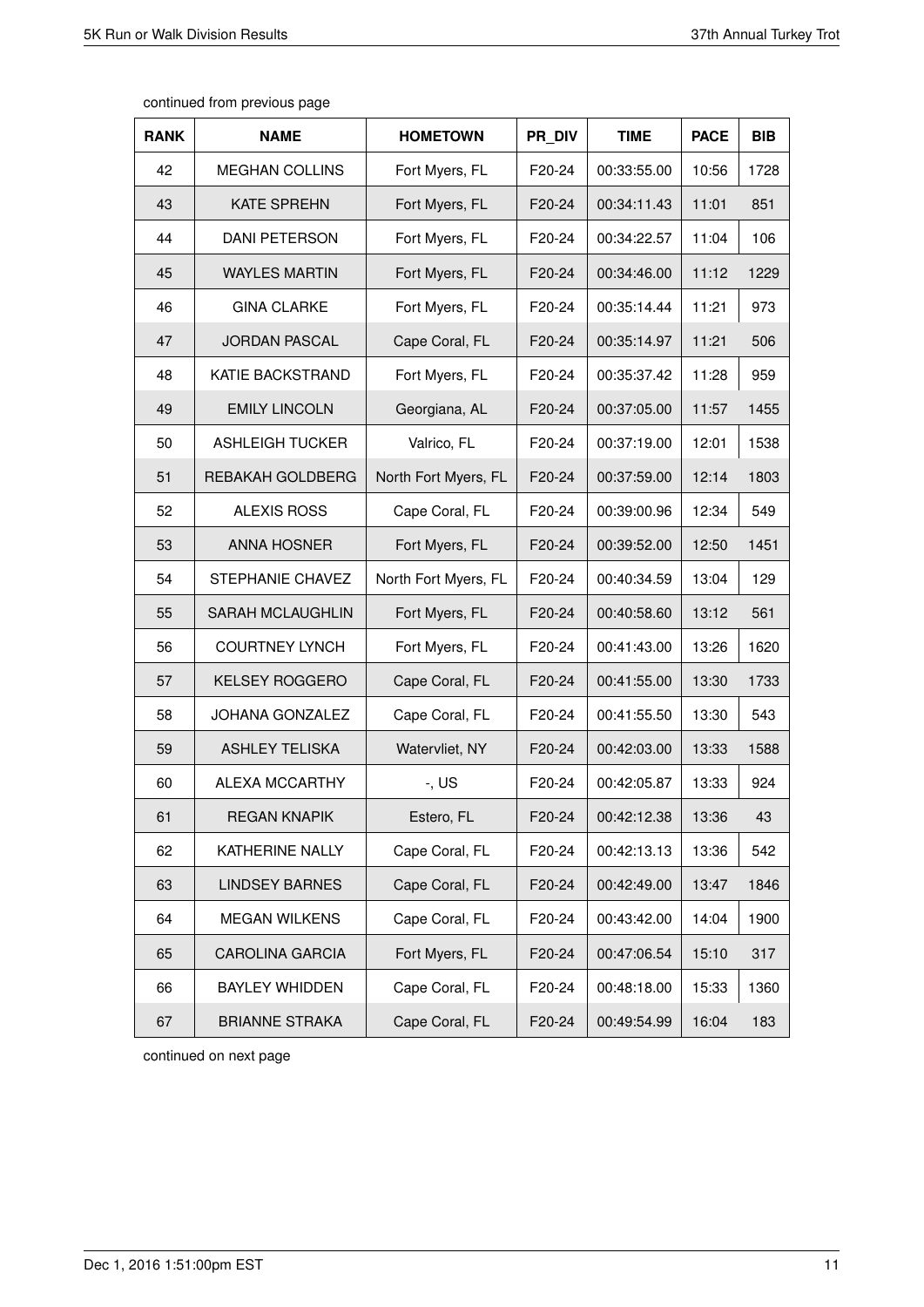| <b>RANK</b> | <b>NAME</b>             | <b>HOMETOWN</b>      | <b>PR DIV</b>       | <b>TIME</b> | <b>PACE</b> | <b>BIB</b> |
|-------------|-------------------------|----------------------|---------------------|-------------|-------------|------------|
| 68          | <b>JENNY PIAGGIONE</b>  | Cape Coral, FL       | F20-24              | 00:50:06.68 | 16:08       | 978        |
| 69          | <b>VAIL FISHER</b>      | Fort Myers, FL       | F <sub>20</sub> -24 | 00:50:46.83 | 16:21       | 1034       |
| 70          | <b>HAILEY HAMMOND</b>   | Cape Coral, FL       | F20-24              | 00:51:19.00 | 16:32       | 1592       |
| 71          | <b>JESSICA ADCOCK</b>   | North Fort Myers, FL | F20-24              | 00:51:41.05 | 16:39       | 827        |
| 72          | <b>HANNAH BRESTEL</b>   | Fort Myers, FL       | F20-24              | 00:55:18.00 | 17:48       | 1385       |
| 73          | RACHEL PERKINS          | Cape Coral, FL       | F20-24              | 00:55:56.00 | 18:01       | 640        |
| 74          | ALEXIA PERKINS          | Lehigh Acres, FL     | F <sub>20</sub> -24 | 00:57:34.91 | 18:33       | 1145       |
| 75          | <b>KATIE PETTY</b>      | Charlotte, NC        | F <sub>20</sub> -24 | 01:02:04.02 | 19:59       | 45         |
| 76          | <b>PAYTON REISINGER</b> | Fort Myers, FL       | F <sub>20</sub> -24 | 01:06:33.06 | 21:26       | 568        |
| 77          | <b>MADISON FLETCHER</b> | Cape Coral, FL       | F20-24              | 01:07:29.56 | 21:44       | 73         |

## **F25-29**

| $\mathbf{1}$   | <b>DESIREE WELLS</b>   | Austin, TX       | F <sub>25</sub> -29 | 00:21:31.42 | 06:56 | 163  |
|----------------|------------------------|------------------|---------------------|-------------|-------|------|
| 2              | <b>BEGUM VERGUL</b>    | Lehigh Acres, FL | F <sub>25</sub> -29 | 00:24:03.72 | 07:45 | 26   |
| 3              | AMANDA ARSLEN          | Cape Coral, FL   | F <sub>25</sub> -29 | 00:25:43.48 | 08:17 | 1198 |
| 4              | KAYLA BAIRD            | Cape Coral, FL   | F <sub>25</sub> -29 | 00:25:45.00 | 08:18 | 1942 |
| 5              | <b>BROOK MOAK</b>      | Fort Myers, FL   | F25-29              | 00:26:30.90 | 08:33 | 652  |
| 6              | LAURA SETZER           | Cape Coral, FL   | F <sub>25</sub> -29 | 00:26:55.20 | 08:40 | 697  |
| $\overline{7}$ | <b>JAIMIE GRIFFITH</b> | Cape Coral, FL   | F25-29              | 00:27:27.00 | 08:51 | 1581 |
| 8              | MARIAH WASHINGTON      | Cape Coral, FL   | F <sub>25</sub> -29 | 00:27:46.00 | 08:57 | 1534 |
| 9              | <b>KATIE CLINGER</b>   | Fort Myers, FL   | F25-29              | 00:28:13.00 | 09:05 | 1836 |
| 10             | <b>ERIN ASHCRAFT</b>   | Lehigh Acres, FL | F25-29              | 00:28:27.60 | 09:10 | 781  |
| 11             | <b>JENNIFER NALL</b>   | Cape Coral, FL   | F <sub>25</sub> -29 | 00:28:34.00 | 09:12 | 1667 |
| 12             | <b>BRIANNA SWINTON</b> | Atlanta, GA      | F <sub>25</sub> -29 | 00:28:59.16 | 09:20 | 227  |
| 13             | <b>JODIE GREENLAW</b>  | Cape Coral, FL   | F <sub>25</sub> -29 | 00:29:00.00 | 09:21 | 1778 |
| 14             | ERIN AHMED             | Dallas, TX       | F <sub>25</sub> -29 | 00:29:36.00 | 09:32 | 1494 |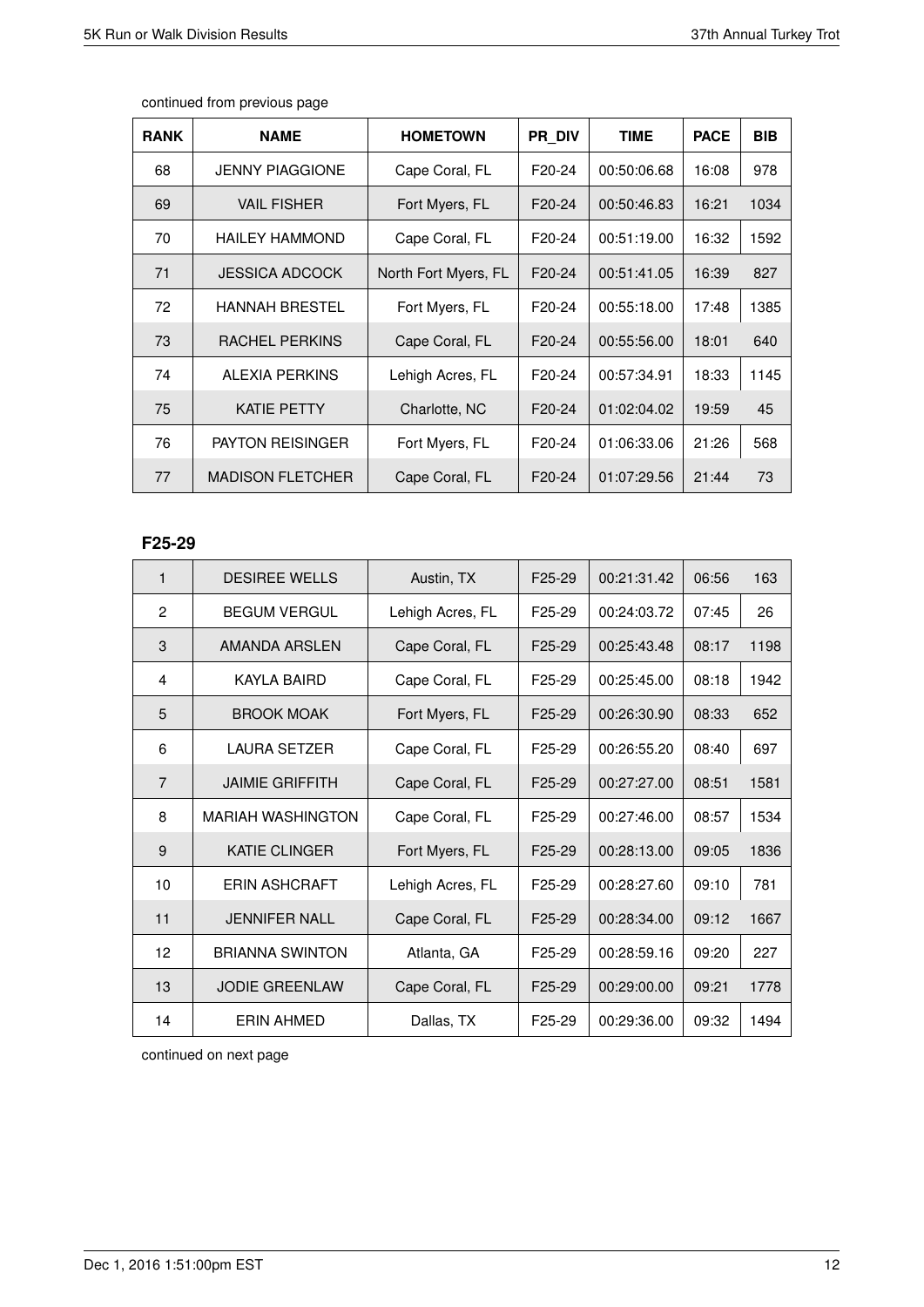| <b>RANK</b> | <b>NAME</b>             | <b>HOMETOWN</b>       | PR DIV | <b>TIME</b> | <b>PACE</b> | <b>BIB</b> |
|-------------|-------------------------|-----------------------|--------|-------------|-------------|------------|
| 15          | <b>BEVERLY KELLEY</b>   | Fort Myers, FL        | F25-29 | 00:30:19.67 | 09:46       | 610        |
| 16          | <b>ALLYSON GUTSTEIN</b> | Fort Myers, FL        | F25-29 | 00:30:23.52 | 09:47       | 448        |
| 17          | <b>JUSTINA CROSS</b>    | Cape Coral, FL        | F25-29 | 00:30:57.94 | 09:59       | 675        |
| 18          | RACHEL JOHNSON          | Mount Pleasant, SC    | F25-29 | 00:31:03.14 | 10:00       | 796        |
| 19          | SAMANTHA CARFAGNINI     | Chicago, IL           | F25-29 | 00:31:47.46 | 10:14       | 232        |
| 20          | <b>EVA DUPAY</b>        | Gainesville, FL       | F25-29 | 00:32:27.71 | 10:27       | 453        |
| 21          | ALEXANDRA FIELDS        | Cape Coral, FL        | F25-29 | 00:33:51.74 | 10:54       | 855        |
| 22          | CHRISTINA DAZZO         | Elk Grove Village, IL | F25-29 | 00:33:52.95 | 10:55       | 248        |
| 23          | <b>MONICA RICHARD</b>   | North Fort Myers, FL  | F25-29 | 00:34:01.43 | 10:58       | 260        |
| 24          | <b>TABITHA ZIMMER</b>   | Cape Coral, FL        | F25-29 | 00:34:07.75 | 11:00       | 499        |
| 25          | ANA ALVARENGA           | Cape Coral, FL        | F25-29 | 00:34:29.39 | 11:07       | 21         |
| 26          | NICOLE WOLF             | Cape Coral, FL        | F25-29 | 00:34:42.32 | 11:11       | 428        |
| 27          | <b>BECKY WHITE</b>      | Cape Coral, FL        | F25-29 | 00:34:50.07 | 11:13       | 42         |
| 28          | RACHAEL MEOLA           | Cape Coral, FL        | F25-29 | 00:35:07.15 | 11:19       | 970        |
| 29          | <b>KELLY FOSHEE</b>     | Fort Myers, FL        | F25-29 | 00:35:34.67 | 11:28       | 721        |
| 30          | <b>RACHEL SIMS</b>      | Cape Coral, FL        | F25-29 | 00:35:53.00 | 11:33       | 1761       |
| 31          | <b>SARAH GODWIN</b>     | North Fort Myers, FL  | F25-29 | 00:36:03.58 | 11:37       | 868        |
| 32          | <b>SAVANNA BAKER</b>    | Fort Myers, FL        | F25-29 | 00:36:11.20 | 11:39       | 670        |
| 33          | <b>TRACEY GOSS</b>      | Charlotte, NC         | F25-29 | 00:36:14.74 | 11:40       | 264        |
| 34          | <b>ALISON GRANT</b>     | Fort Myers, FL        | F25-29 | 00:36:19.00 | 11:42       | 1730       |
| 35          | <b>CAROLINE ZAPIEC</b>  | Delray Beach, FL      | F25-29 | 00:36:20.74 | 11:42       | 698        |
| 36          | <b>JENN REID</b>        | Fort Myers, FL        | F25-29 | 00:36:34.00 | 11:47       | 1598       |
| 37          | <b>BRITTANY GRAY</b>    | Cape Coral, FL        | F25-29 | 00:36:44.63 | 11:50       | 235        |
| 38          | RACHAEL GERMANI         | Cape Coral, FL        | F25-29 | 00:36:48.57 | 11:51       | 815        |
| 39          | <b>TAYLOR MARINELL</b>  | Cape Coral, FL        | F25-29 | 00:37:15.35 | 12:00       | 1169       |
| 40          | <b>MEGAN DUCHENE</b>    | Cape Coral, FL        | F25-29 | 00:38:15.00 | 12:19       | 1814       |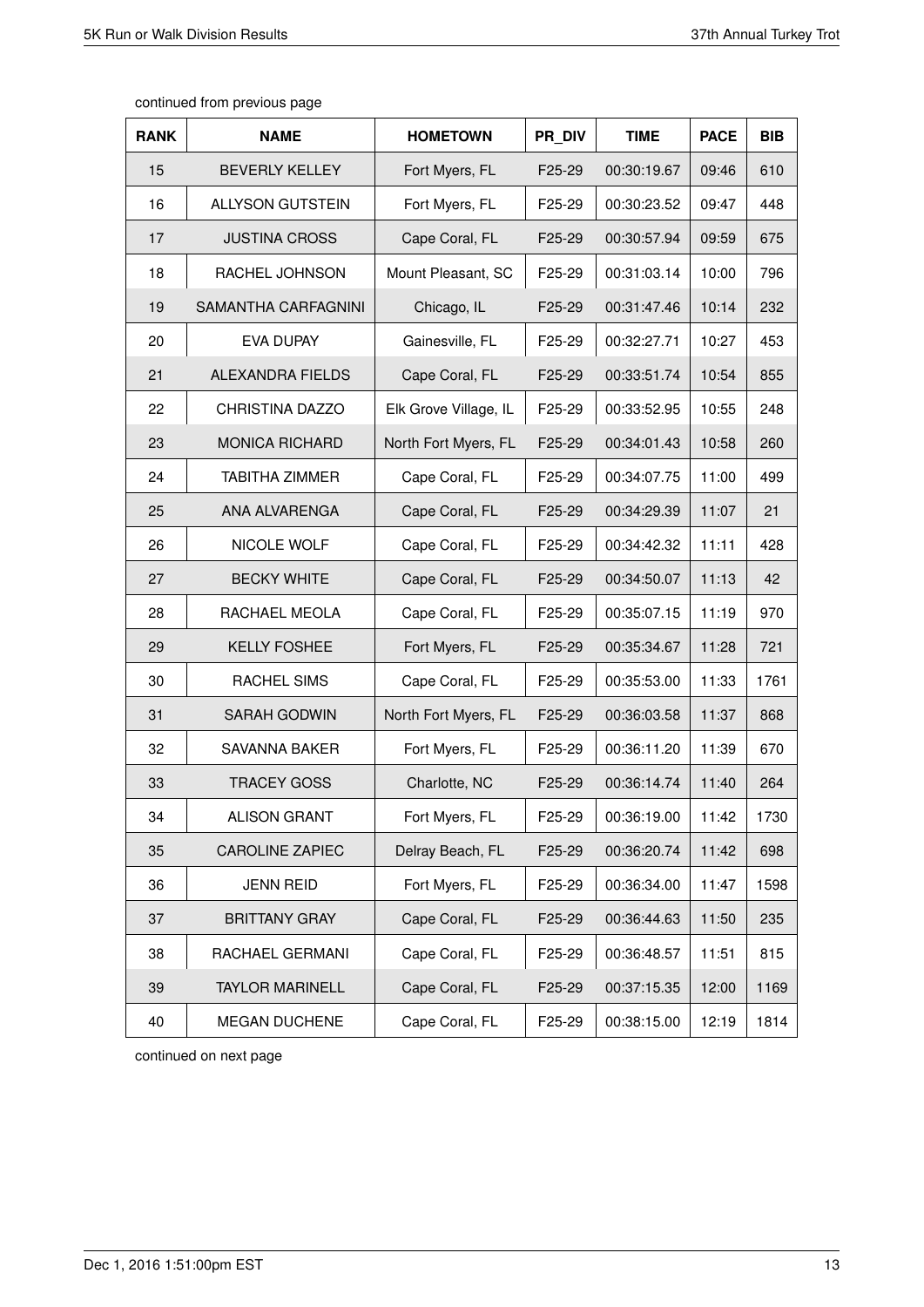| continued from previous page |  |  |
|------------------------------|--|--|
|------------------------------|--|--|

| <b>RANK</b> | <b>NAME</b>             | <b>HOMETOWN</b>     | PR DIV              | <b>TIME</b> | <b>PACE</b> | <b>BIB</b> |
|-------------|-------------------------|---------------------|---------------------|-------------|-------------|------------|
| 41          | <b>JESSICA COSTELLO</b> | Fort Myers, FL      | F25-29              | 00:38:42.92 | 12:28       | 663        |
| 42          | <b>BRITTANY ORR</b>     | Cape Coral, FL      | F25-29              | 00:38:47.00 | 12:29       | 1253       |
| 43          | <b>JAMILLA BROOKS</b>   | Estero, FL          | F25-29              | 00:39:01.25 | 12:34       | 1129       |
| 44          | SHELBI H. BROWN         | Moore Haven, FL     | F25-29              | 00:39:13.37 | 12:38       | 760        |
| 45          | <b>LINDSAY WHITE</b>    | Cape Coral, FL      | F25-29              | 00:39:34.00 | 12:45       | 1911       |
| 46          | RACHEL KAHLER           | Tampa, FL           | F <sub>25</sub> -29 | 00:40:02.26 | 12:54       | 189        |
| 47          | <b>KATIE ERICKSON</b>   | Fort Myers, FL      | F25-29              | 00:40:14.54 | 12:58       | 720        |
| 48          | <b>ZEPHANY MURPHY</b>   | Cape Coral, FL      | F25-29              | 00:40:30.00 | 13:03       | 1799       |
| 49          | <b>LOUISE BENINCA</b>   | Cape Coral, FL      | F25-29              | 00:40:46.84 | 13:08       | 879        |
| 50          | NATALIE GRANT           | Fort Myers, FL      | F25-29              | 00:41:45.69 | 13:27       | 834        |
| 51          | <b>HOLLY DECKER</b>     | Fort Myers, FL      | F25-29              | 00:41:52.75 | 13:29       | 89         |
| 52          | <b>JESSICA WILKINS</b>  | Cape Coral, FL      | F25-29              | 00:41:53.00 | 13:29       | 1475       |
| 53          | <b>NICOLE WRIGHT</b>    | Fort Myers, FL      | F25-29              | 00:42:12.78 | 13:36       | 49         |
| 54          | <b>LAURA VEILLEUX</b>   | Cape Coral, FL      | F25-29              | 00:42:31.30 | 13:42       | 669        |
| 55          | <b>JAMIE MURPHY</b>     | Satellite Beach, FL | F25-29              | 00:42:33.79 | 13:42       | 135        |
| 56          | <b>SYDNEY MCROBERTS</b> | Bonita Springs, FL  | F25-29              | 00:43:37.97 | 14:03       | 57         |
| 57          | <b>KELSEY FLYNN</b>     | Fort Myers, FL      | F25-29              | 00:44:33.80 | 14:21       | 510        |
| 58          | <b>MEAGHAN GERL</b>     | Charlotte, NC       | F25-29              | 00:44:42.13 | 14:24       | 473        |
| 59          | PATRICIA CRUMP          | Fort Myers, FL      | F25-29              | 00:46:12.00 | 14:53       | 1453       |
| 60          | <b>DANIELLE GARCIA</b>  | Cape Coral, FL      | F25-29              | 00:46:57.40 | 15:07       | 809        |
| 61          | SARA BOYCE              | Cape Coral, FL      | F25-29              | 00:47:12.39 | 15:12       | 25         |
| 62          | <b>BRITTNEY WARREN</b>  | Fort Myers, FL      | F25-29              | 00:47:38.00 | 15:21       | 110        |
| 63          | SELENA SNYDER           | Cape Coral, FL      | F25-29              | 00:47:43.00 | 15:22       | 1353       |
| 64          | <b>BECKY VALKENBURG</b> | Charlotte, NC       | F25-29              | 00:47:48.00 | 15:24       | 1355       |
| 65          | <b>MELISSA KONLEY</b>   | $-$ , US            | F25-29              | 00:48:19.00 | 15:34       | 1697       |
| 66          | <b>LAUREN MUTHIG</b>    | Fowler, IN          | F25-29              | 00:48:47.00 | 15:43       | 1488       |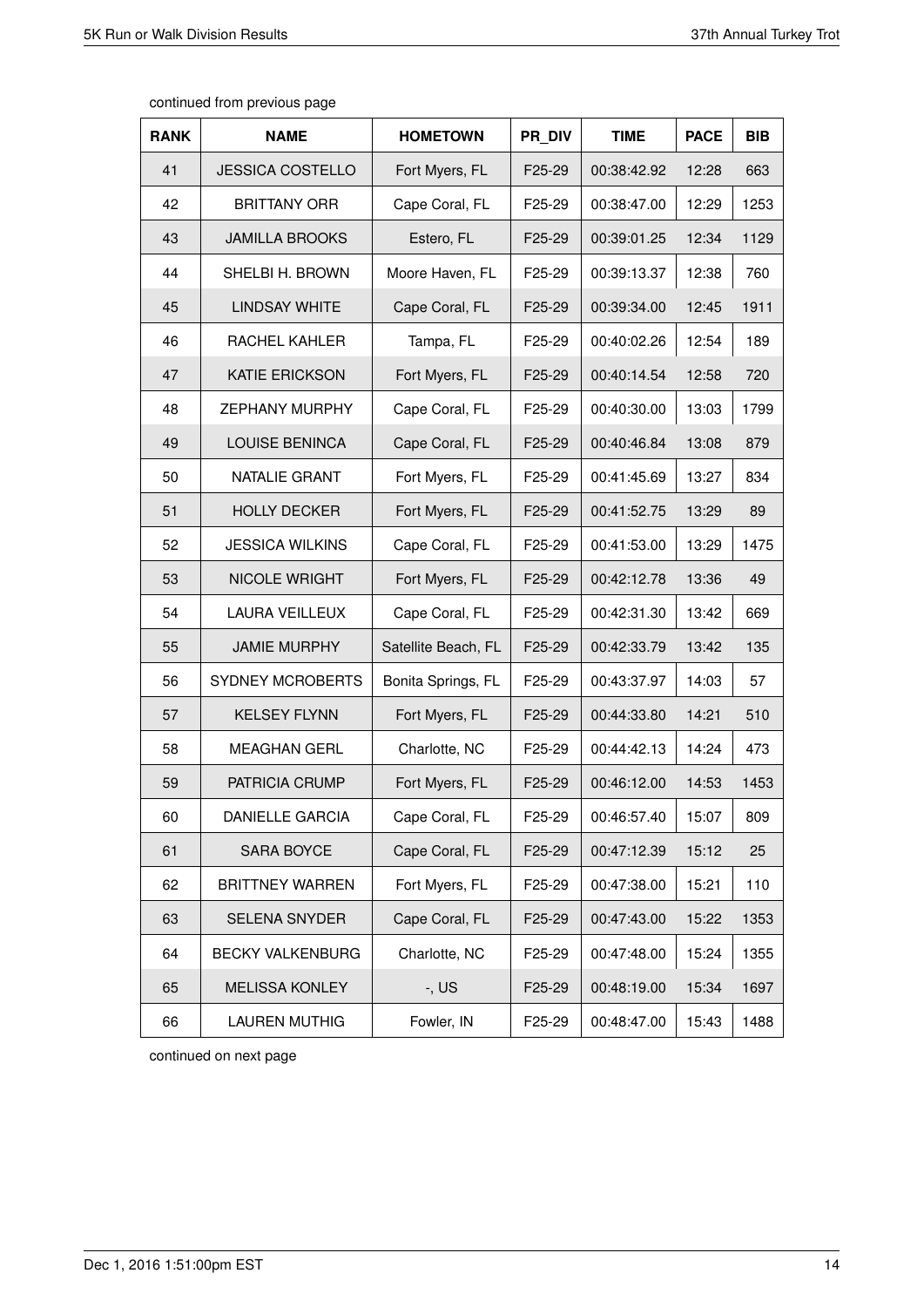| <b>RANK</b> | <b>NAME</b>              | <b>HOMETOWN</b>    | PR DIV              | <b>TIME</b> | <b>PACE</b> | <b>BIB</b> |
|-------------|--------------------------|--------------------|---------------------|-------------|-------------|------------|
| 67          | <b>ERICA STRAKA</b>      | Cape Coral, FL     | F25-29              | 00:49:55.90 | 16:05       | 174        |
| 68          | <b>NORA DRUMM</b>        | Cape Coral, FL     | F25-29              | 00:50:05.00 | 16:08       | 1639       |
| 69          | <b>DANA RYBAK</b>        | Raleigh, NC        | F25-29              | 00:50:57.74 | 16:25       | 737        |
| 70          | DAISY LOPEZ              | Cape Coral, FL     | F25-29              | 00:51:07.32 | 16:28       | 752        |
| 71          | KATHERINE SWOSINSKI      | Riverview, FL      | F25-29              | 00:51:10.65 | 16:29       | 420        |
| 72          | <b>BRITTANY ECKHARDT</b> | Cape Coral, FL     | F25-29              | 00:52:18.00 | 16:51       | 1739       |
| 73          | KAHKASHAN FATIMAH        | Cape Coral, FL     | F25-29              | 00:53:19.91 | 17:10       | 740        |
| 74          | <b>CINDY MACARENO</b>    | Cape Coral, FL     | F25-29              | 00:53:29.52 | 17:14       | 678        |
| 75          | ROMINA VANDEMARK         | Cape Coral, FL     | F25-29              | 00:53:30.00 | 17:14       | 1763       |
| 76          | <b>MEGAN HARRIS</b>      | Fort Myers, FL     | F <sub>25</sub> -29 | 00:54:52.19 | 17:40       | 236        |
| 77          | <b>JENNIFER HARRIS</b>   | Fort Myers, FL     | F25-29              | 00:54:52.59 | 17:40       | 238        |
| 78          | <b>BECKY GOODLET</b>     | Cape Coral, FL     | F25-29              | 00:55:23.50 | 17:50       | 146        |
| 79          | <b>ILY ORTIZ</b>         | Naples, FL         | F25-29              | 00:57:35.69 | 18:33       | 1099       |
| 80          | <b>KRISTA MARZANO</b>    | Cape Coral, FL     | F25-29              | 00:58:04.26 | 18:42       | 1154       |
| 81          | <b>JILLIAN GILBERT</b>   | Cape Coral, FL     | F25-29              | 01:00:12.00 | 19:23       | 1817       |
| 82          | <b>ERIN FALVEY</b>       | North Branford, CT | F25-29              | 01:14:24.23 | 23:57       | 988        |

# **F30-34**

|                | <b>SARA STRONG</b>      | Fort Myers, FL | F30-34              | 00:19:45.00 | 06:22 | 1282 |
|----------------|-------------------------|----------------|---------------------|-------------|-------|------|
| $\mathfrak{p}$ | <b>TYLER WELLS</b>      | Austin, TX     | F <sub>30</sub> -34 | 00:23:19.96 | 07:31 | 161  |
| 3              | RACHEL TOOMEY           | Cape Coral, FL | F30-34              | 00:24:38.00 | 07:56 | 1468 |
| 4              | <b>JENNIFER BELBECK</b> | Orlando, FL    | F30-34              | 00:25:17.00 | 08:09 | 1914 |
| 5              | <b>MEGAN DUKE</b>       | Fort Myers, FL | F30-34              | 00:25:49.00 | 08:19 | 1376 |
| 6              | <b>KASSIDY KAYE</b>     | Fort Myers, FL | F30-34              | 00:25:58.00 | 08:22 | 1369 |
| 7              | NICOLE BERGSKAUG        | Fort Myers, FL | F30-34              | 00:27:24.85 | 08:50 | 925  |
| 8              | <b>ASHLEY PURDY</b>     | Cape Coral, FL | F30-34              | 00:27:29.19 | 08:51 | 279  |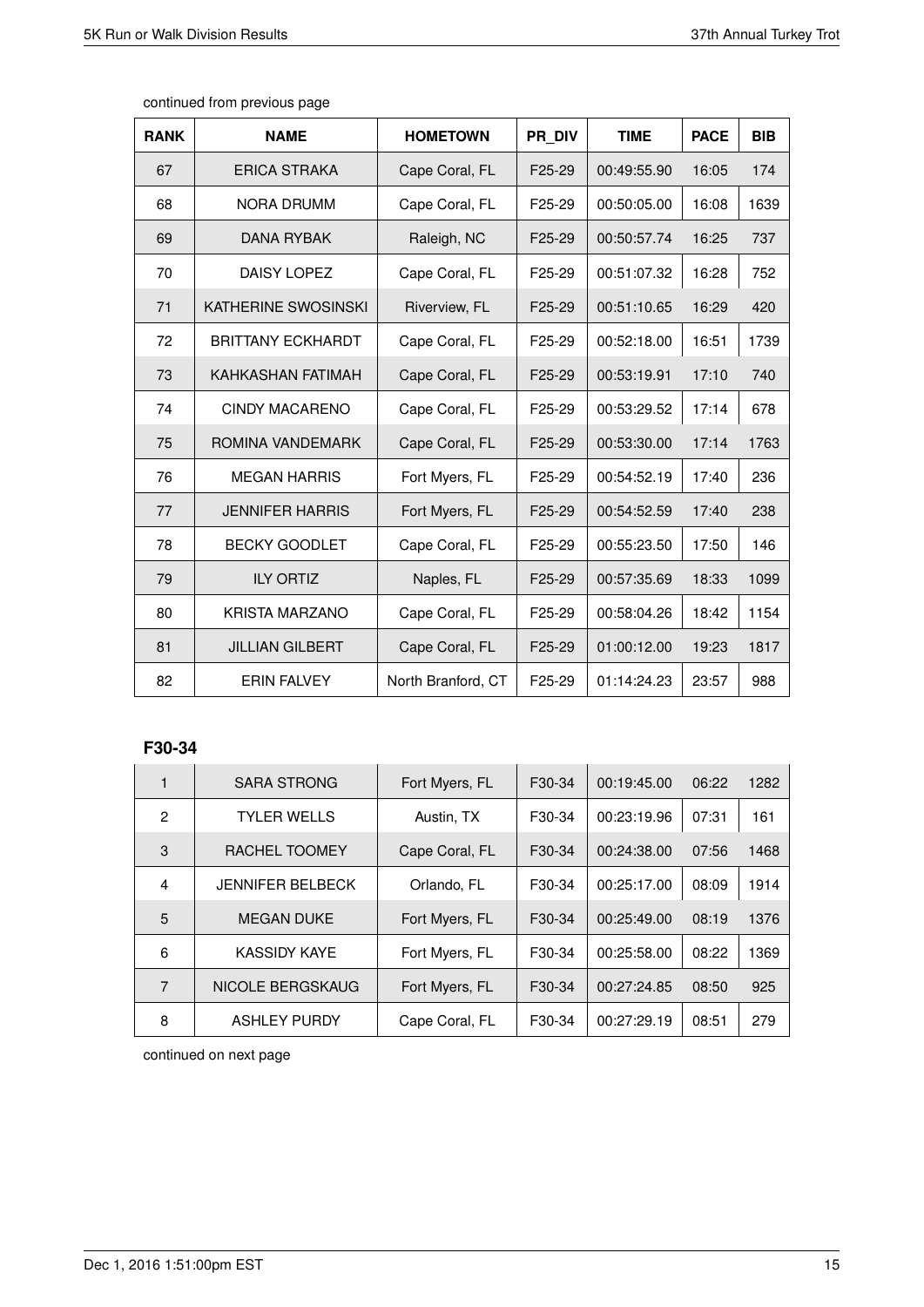| <b>RANK</b> | <b>NAME</b>               | <b>HOMETOWN</b>      | PR DIV | <b>TIME</b> | <b>PACE</b> | <b>BIB</b> |
|-------------|---------------------------|----------------------|--------|-------------|-------------|------------|
| 9           | <b>LAUREN PRICE</b>       | North Fort Myers, FL | F30-34 | 00:27:40.39 | 08:55       | 493        |
| 10          | <b>KANDI STULL</b>        | Austin, TX           | F30-34 | 00:27:42.94 | 08:56       | 11         |
| 11          | <b>ASHLEY REAGAN</b>      | North Fort Myers, FL | F30-34 | 00:28:35.00 | 09:13       | 1782       |
| 12          | YOHANA RESTO              | Cape Coral, FL       | F30-34 | 00:28:40.27 | 09:14       | 836        |
| 13          | NATACHA CANDELARIA        | North Fort Myers, FL | F30-34 | 00:28:44.04 | 09:15       | 50         |
| 14          | MICHELLE STITCHER         | Fort Myers, FL       | F30-34 | 00:28:47.22 | 09:16       | 590        |
| 15          | <b>CHRISTINA MCDANIEL</b> | Cape Coral, FL       | F30-34 | 00:29:21.00 | 09:27       | 1356       |
| 16          | <b>KRISTI HALL</b>        | Victoria, MN         | F30-34 | 00:29:32.74 | 09:31       | 203        |
| 17          | SARAH SMILEY-WALTERS      | Cape Coral, FL       | F30-34 | 00:29:36.00 | 09:32       | 1469       |
| 18          | <b>DIANA SAENZ</b>        | Cape Coral, FL       | F30-34 | 00:29:41.00 | 09:34       | 1352       |
| 19          | <b>CHRISSY HISE</b>       | Cape Coral, FL       | F30-34 | 00:30:14.93 | 09:45       | 1081       |
| 20          | <b>KELLY FITZGERALD</b>   | Cape Coral, FL       | F30-34 | 00:30:47.84 | 09:55       | 164        |
| 21          | <b>NINA GENCA</b>         | Fort Myers, FL       | F30-34 | 00:31:07.00 | 10:01       | 1471       |
| 22          | <b>KRISTINA BRUMMUND</b>  | Cape Coral, FL       | F30-34 | 00:31:30.41 | 10:09       | 951        |
| 23          | <b>LESLIE YOUNG</b>       | Asheville, NC        | F30-34 | 00:31:46.91 | 10:14       | 1116       |
| 24          | <b>KELLY FALVEY</b>       | Hartford, CT         | F30-34 | 00:32:00.75 | 10:19       | 120        |
| 25          | RACHAEL ABRAMS            | Fort Myers, FL       | F30-34 | 00:32:21.97 | 10:26       | 1100       |
| 26          | <b>JEANNINE RENEE</b>     | Naples, FL           | F30-34 | 00:32:37.00 | 10:30       | 1571       |
| 27          | <b>NIKKI GREEN</b>        | Cape Coral, FL       | F30-34 | 00:32:48.14 | 10:34       | 746        |
| 28          | <b>STACY PALMER</b>       | Fort Myers, FL       | F30-34 | 00:33:17.00 | 10:43       | 1476       |
| 29          | <b>LAURA LAUKAITIS</b>    | Fort Myers, FL       | F30-34 | 00:33:25.07 | 10:46       | 1199       |
| 30          | DANIELLE WASSER           | Fort Myers, FL       | F30-34 | 00:33:33.00 | 10:48       | 1555       |
| 31          | <b>LINDA POLLARD</b>      | Cape Coral, FL       | F30-34 | 00:33:34.19 | 10:49       | 410        |
| 32          | <b>JANICE ALMIROLA</b>    | Mooresville, NC      | F30-34 | 00:33:35.82 | 10:49       | 179        |
| 33          | CHRISTINA TARQUINO        | Cape Coral, FL       | F30-34 | 00:33:55.00 | 10:56       | 1547       |
| 34          | <b>KELLY SPREHN</b>       | Waltham, MA          | F30-34 | 00:33:58.95 | 10:57       | 848        |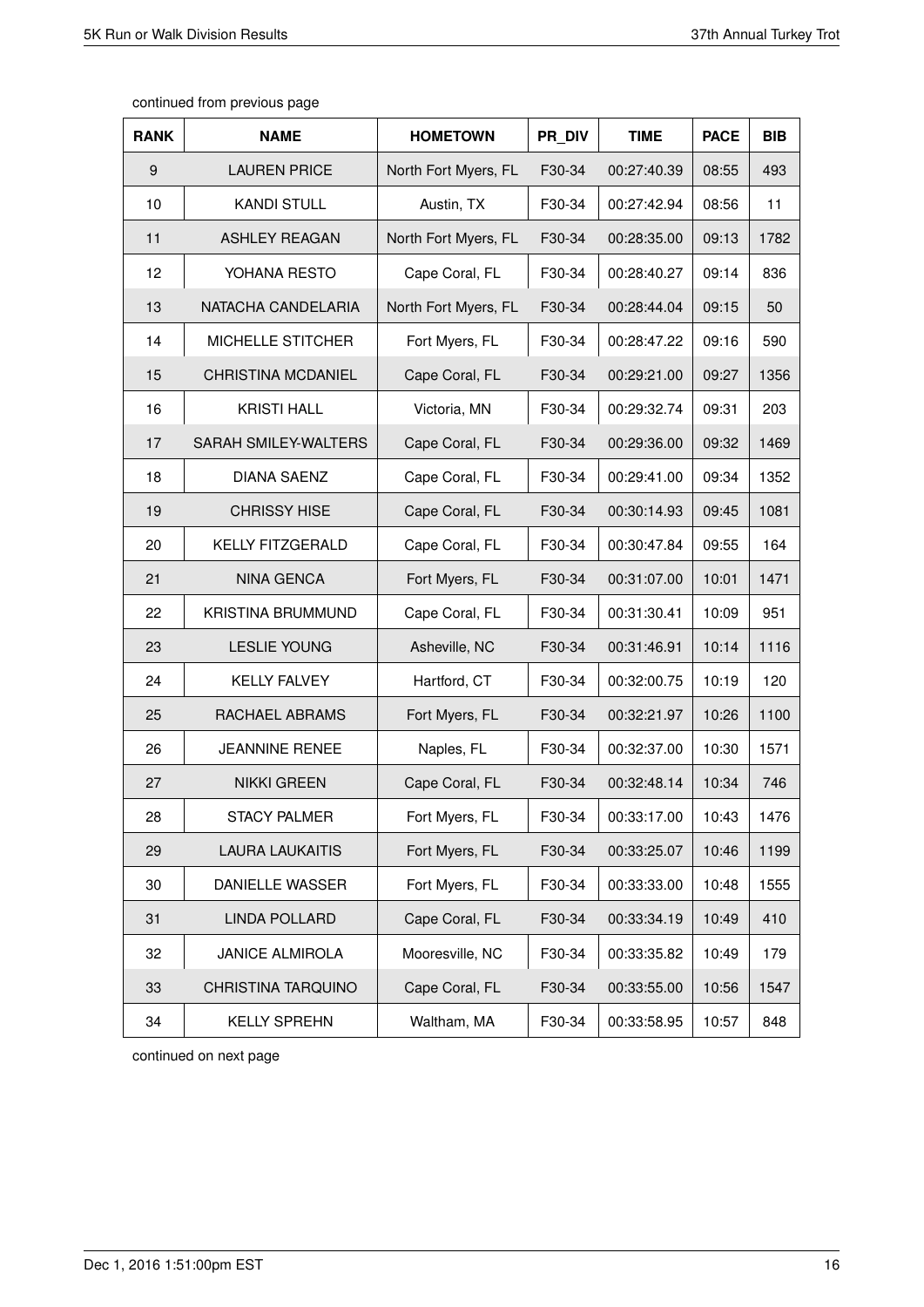| <b>RANK</b> | <b>NAME</b>              | <b>HOMETOWN</b>      | PR DIV | <b>TIME</b> | <b>PACE</b> | <b>BIB</b> |
|-------------|--------------------------|----------------------|--------|-------------|-------------|------------|
| 35          | <b>JEN RAINEY</b>        | Tampa, FL            | F30-34 | 00:34:03.16 | 10:58       | 481        |
| 36          | <b>ALYSSA NOLTNER</b>    | Cape Coral, FL       | F30-34 | 00:34:25.20 | 11:05       | 175        |
| 37          | <b>JACLYN REALE</b>      | Fort Myers, FL       | F30-34 | 00:34:31.73 | 11:07       | 984        |
| 38          | <b>ASHLEY JARZYK</b>     | Cape Coral, FL       | F30-34 | 00:34:43.67 | 11:11       | 1094       |
| 39          | <b>CARRIE ONNENGA</b>    | Cape Coral, FL       | F30-34 | 00:35:08.00 | 11:19       | 1209       |
| 40          | <b>BRETT FORNEY</b>      | Erwin, TN            | F30-34 | 00:35:12.00 | 11:20       | 1339       |
| 41          | PROSPER MAY              | Fort Myers, FL       | F30-34 | 00:35:34.88 | 11:28       | 768        |
| 42          | <b>CAITLIN COAKLEY</b>   | Cape Coral, FL       | F30-34 | 00:36:05.69 | 11:38       | 651        |
| 43          | <b>ERIN COAKLEY</b>      | Stamford, CT         | F30-34 | 00:36:06.10 | 11:38       | 695        |
| 44          | <b>JENNIFER GRUVER</b>   | Riverside, IL        | F30-34 | 00:36:17.65 | 11:41       | 400        |
| 45          | <b>ASHLEY EDMUNDS</b>    | Fort Myers, FL       | F30-34 | 00:36:19.37 | 11:42       | 431        |
| 46          | <b>MEGAN STILLING</b>    | Lake Mills, WI       | F30-34 | 00:36:19.64 | 11:42       | 250        |
| 47          | <b>GABRIELLE LICITRA</b> | Cape Coral, FL       | F30-34 | 00:36:19.79 | 11:42       | 552        |
| 48          | <b>MEGAN MARTINEZ</b>    | Fort Lauderdale, FL  | F30-34 | 00:36:23.27 | 11:43       | 751        |
| 49          | <b>MARIANNE ROSS</b>     | Cape Coral, FL       | F30-34 | 00:36:34.00 | 11:47       | 1985       |
| 50          | <b>KATHRYN SATTERLEE</b> | Cape Coral, FL       | F30-34 | 00:36:39.84 | 11:49       | 749        |
| 51          | <b>ERIN MORRISON</b>     | Cape Coral, FL       | F30-34 | 00:37:14.00 | 12:00       | 1656       |
| 52          | <b>VANESSA LOPEZ</b>     | Fort Lauderdale, FL  | F30-34 | 00:37:14.53 | 12:00       | 864        |
| 53          | <b>KYLA BANKS</b>        | Cape Coral, FL       | F30-34 | 00:37:23.00 | 12:02       | 1688       |
| 54          | <b>ASHLEY GETROST</b>    | Cape Coral, FL       | F30-34 | 00:37:59.00 | 12:14       | 1543       |
| 55          | <b>CAROL JOHNSON</b>     | Cape Coral, FL       | F30-34 | 00:38:04.97 | 12:16       | 629        |
| 56          | SUZANNE OWEN             | North Fort Myers, FL | F30-34 | 00:38:14.38 | 12:19       | 560        |
| 57          | ANN RIGUAL               | Cape Coral, FL       | F30-34 | 00:38:49.00 | 12:30       | 1768       |
| 58          | KELLY BUTLER-LOESER      | Tampa, FL            | F30-34 | 00:39:44.00 | 12:48       | 1486       |
| 59          | <b>KINSY PRESCOTT</b>    | Cape Coral, FL       | F30-34 | 00:39:49.00 | 12:49       | 1443       |
| 60          | <b>JANA HOLCOMB</b>      | Cape Coral, FL       | F30-34 | 00:40:29.47 | 13:02       | 948        |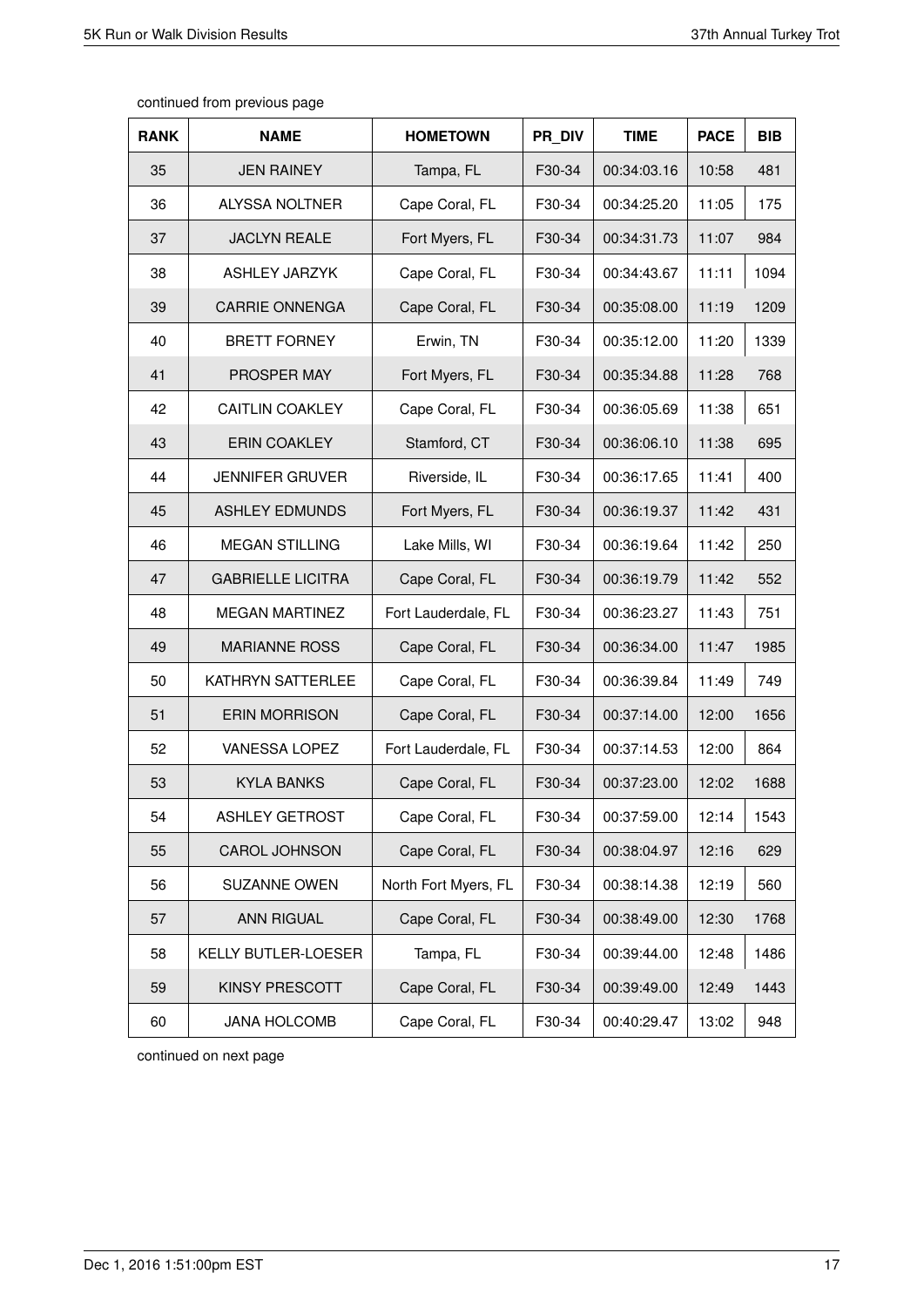| <b>RANK</b> | <b>NAME</b>             | <b>HOMETOWN</b>      | PR DIV | <b>TIME</b> | <b>PACE</b> | <b>BIB</b> |
|-------------|-------------------------|----------------------|--------|-------------|-------------|------------|
| 61          | <b>ANNA CARLIN</b>      | Fort Myers, FL       | F30-34 | 00:41:02.71 | 13:13       | 1148       |
| 62          | <b>ALLIE PATAK</b>      | Lutz, FL             | F30-34 | 00:41:32.00 | 13:23       | 1446       |
| 63          | <b>CHRYSTEN FOLEY</b>   | Cape Coral, FL       | F30-34 | 00:41:56.00 | 13:30       | 1631       |
| 64          | <b>KELLI MONNIN</b>     | Cape Coral, FL       | F30-34 | 00:45:34.50 | 14:41       | 145        |
| 65          | <b>CHRISTINE CLOSS</b>  | North Fort Myers, FL | F30-34 | 00:45:35.84 | 14:41       | 386        |
| 66          | <b>HEATHER BASSINE</b>  | North Fort Myers, FL | F30-34 | 00:45:35.94 | 14:41       | 385        |
| 67          | <b>CRYSTAL DALIYA</b>   | Bonita Springs, FL   | F30-34 | 00:46:36.95 | 15:01       | 653        |
| 68          | <b>CAROLINA BETTE</b>   | Regensburg, Germany  | F30-34 | 00:49:22.55 | 15:54       | 1156       |
| 69          | <b>MELISSA NIGRO</b>    | Fort Myers, FL       | F30-34 | 00:49:27.70 | 15:56       | 1190       |
| 70          | <b>KRISTEN KIRDAHY</b>  | Cape Coral, FL       | F30-34 | 00:49:32.00 | 15:57       | 1409       |
| 71          | <b>JENNIFER RUCKER</b>  | Cape Coral, FL       | F30-34 | 00:49:55.00 | 16:04       | 1298       |
| 72          | AMANDA OSBORNE          | Fort Myers, FL       | F30-34 | 00:51:41.31 | 16:39       | 103        |
| 73          | <b>KERIN KOWLES</b>     | Bonita Springs, FL   | F30-34 | 00:54:34.97 | 17:35       | 687        |
| 74          | <b>LAUREN HARRIS</b>    | Fort Myers, FL       | F30-34 | 00:54:52.34 | 17:40       | 101        |
| 75          | <b>ASHLEY UNDERHILL</b> | Cape Coral, FL       | F30-34 | 00:54:56.61 | 17:42       | 455        |
| 76          | <b>NORAH MILLER</b>     | Cape Coral, FL       | F30-34 | 00:55:18.00 | 17:48       | 1951       |
| 77          | <b>KELSEY VEST</b>      | Fort Myers, FL       | F30-34 | 00:55:55.85 | 18:01       | 680        |
| 78          | <b>DEIRDRE TREVETT</b>  | Atlanta, GA          | F30-34 | 00:56:29.00 | 18:11       | 1716       |
| 79          | <b>BRANDI HARRISON</b>  | $-$ , US             | F30-34 | 00:57:13.00 | 18:25       | 1702       |
| 80          | ANGELA WINTERS          | Cape Coral, FL       | F30-34 | 00:57:21.00 | 18:28       | 1861       |
| 81          | NICOLE KIRDAHY          | Cape Coral, FL       | F30-34 | 00:58:14.00 | 18:45       | 1423       |
| 82          | <b>MARIA ENCINOSA</b>   | Lehigh Acres, FL     | F30-34 | 00:58:22.81 | 18:48       | 685        |
| 83          | LINDA JOHNSON           | Lehigh Acres, FL     | F30-34 | 00:58:56.00 | 18:59       | 1864       |
| 84          | <b>KYM FISHER</b>       | Cape Coral, FL       | F30-34 | 01:00:28.00 | 19:28       | 1420       |
| 85          | STEPHANIE HITCHCOCK     | Cape Coral, FL       | F30-34 | 01:00:45.90 | 19:34       | 297        |
| 86          | <b>JESSICA BYRD</b>     | Cape Coral, FL       | F30-34 | 01:00:46.43 | 19:34       | 301        |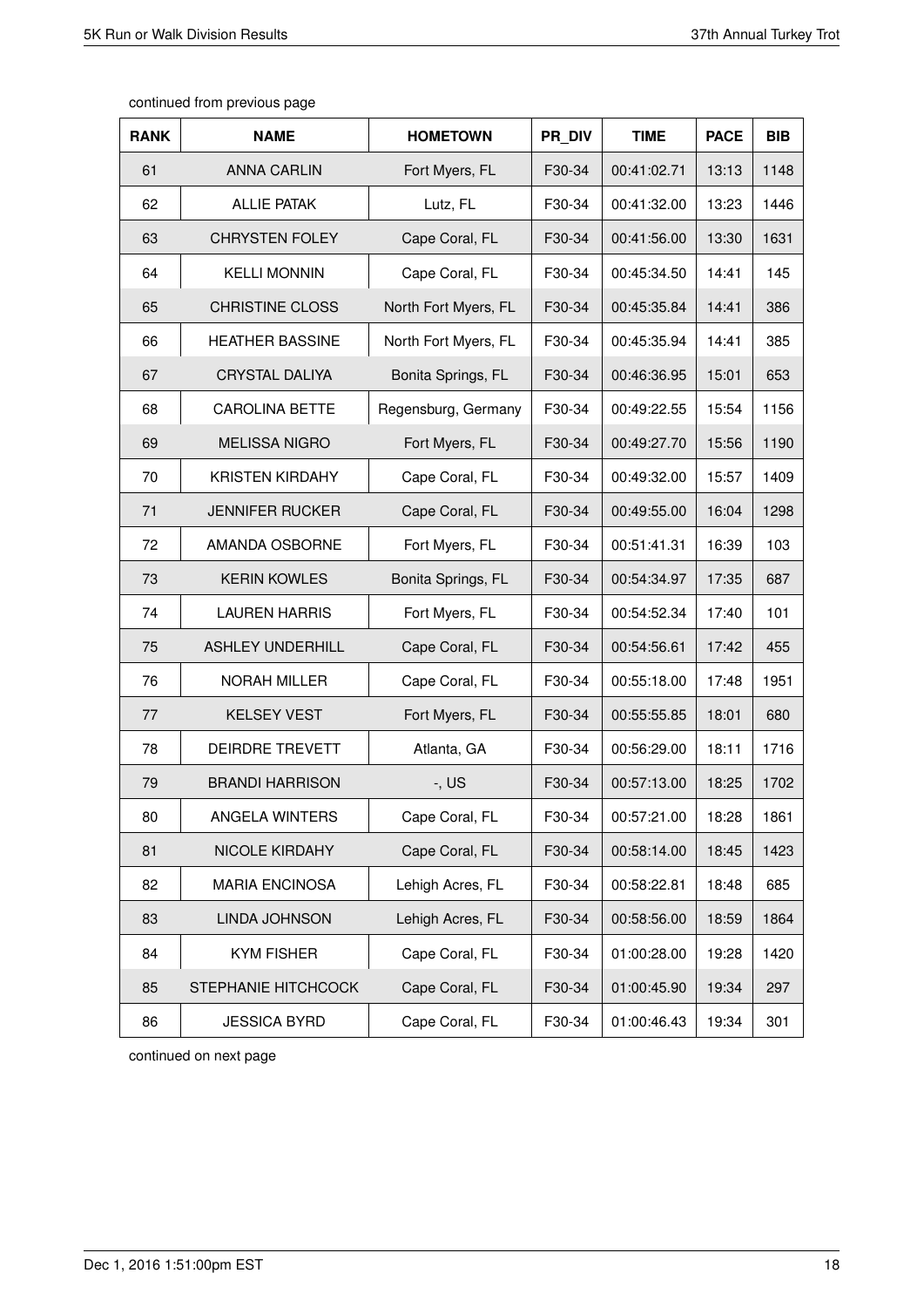| <b>RANK</b> | <b>NAME</b>            | <b>HOMETOWN</b> | <b>PR DIV</b> | TIME        | <b>PACE</b> | <b>BIB</b> |
|-------------|------------------------|-----------------|---------------|-------------|-------------|------------|
| 87          | <b>SHARON SHERLOCK</b> | Cape Coral, FL  | F30-34        | 01:05:35.90 | 21:07       | $-211$     |

# **F35-39**

| $\mathbf{1}$     | KATHRYN REPPERGER       | Cape Coral, FL       | F35-39 | 00:19:41.00 | 06:21 | 1694 |
|------------------|-------------------------|----------------------|--------|-------------|-------|------|
| $\overline{c}$   | <b>KELLY BRITTON</b>    | Lehigh Acres, FL     | F35-39 | 00:20:41.00 | 06:40 | 1939 |
| 3                | <b>DANIELLE STOKER</b>  | Fort Myers, FL       | F35-39 | 00:24:12.00 | 07:48 | 1663 |
| $\overline{4}$   | ABBEY DESTEFANO         | Fort Myers Beach, FL | F35-39 | 00:24:47.43 | 07:59 | 409  |
| 5                | <b>SANDRINE EVEQUE</b>  | Cape Coral, FL       | F35-39 | 00:24:49.59 | 08:00 | 609  |
| $\,6\,$          | MICHELLE LILLESTOL      | Wayzata, MN          | F35-39 | 00:25:08.00 | 08:06 | 1466 |
| $\overline{7}$   | DEANNE DECICCO          | Cape Coral, FL       | F35-39 | 00:25:44.32 | 08:18 | 958  |
| 8                | <b>DANA PUCIN</b>       | Cape Coral, FL       | F35-39 | 00:25:47.05 | 08:18 | 556  |
| $\boldsymbol{9}$ | <b>STACY SULLIVAN</b>   | Cape Coral, FL       | F35-39 | 00:26:28.42 | 08:32 | 962  |
| 10               | <b>AMY LUCAS</b>        | Fort Myers, FL       | F35-39 | 00:26:30.00 | 08:32 | 1232 |
| 11               | HEATHER ROGERS KERWIN   | Cape Coral, FL       | F35-39 | 00:27:26.40 | 08:50 | 580  |
| 12               | RACHAEL ZOLINAS         | Oakdale, PA          | F35-39 | 00:28:11.64 | 09:05 | 151  |
| 13               | <b>JILL STANCEL</b>     | Fort Myers, FL       | F35-39 | 00:28:13.00 | 09:05 | 1264 |
| 14               | <b>DELILAH EDWARDS</b>  | Cape Coral, FL       | F35-39 | 00:28:13.85 | 09:06 | 578  |
| 15               | <b>KRISTIN STAUFFER</b> | Cape Coral, FL       | F35-39 | 00:28:25.42 | 09:09 | 472  |
| 16               | <b>JESSICA OLESEN</b>   | Fort Myers, FL       | F35-39 | 00:28:47.03 | 09:16 | 589  |
| 17               | <b>JENNIFER PARKER</b>  | Cape Coral, FL       | F35-39 | 00:29:05.09 | 09:22 | 765  |
| 18               | CHRISTA SORRENTINO      | Cape Coral, FL       | F35-39 | 00:29:10.04 | 09:24 | 140  |
| 19               | ERIN WOLFE              | Cape Coral, FL       | F35-39 | 00:29:10.66 | 09:24 | 830  |
| 20               | <b>BETH MCKENNEY</b>    | Milford, MI          | F35-39 | 00:29:41.00 | 09:34 | 1940 |
| 21               | <b>HEIDI JOHNSON</b>    | Cape Coral, FL       | F35-39 | 00:29:42.95 | 09:34 | 596  |
| 22               | JESSICA CAVALLARO       | Andover, MA          | F35-39 | 00:29:45.50 | 09:35 | 1058 |
| 23               | <b>KERRI BLACK</b>      | Fort Myers, FL       | F35-39 | 00:29:55.17 | 09:38 | 989  |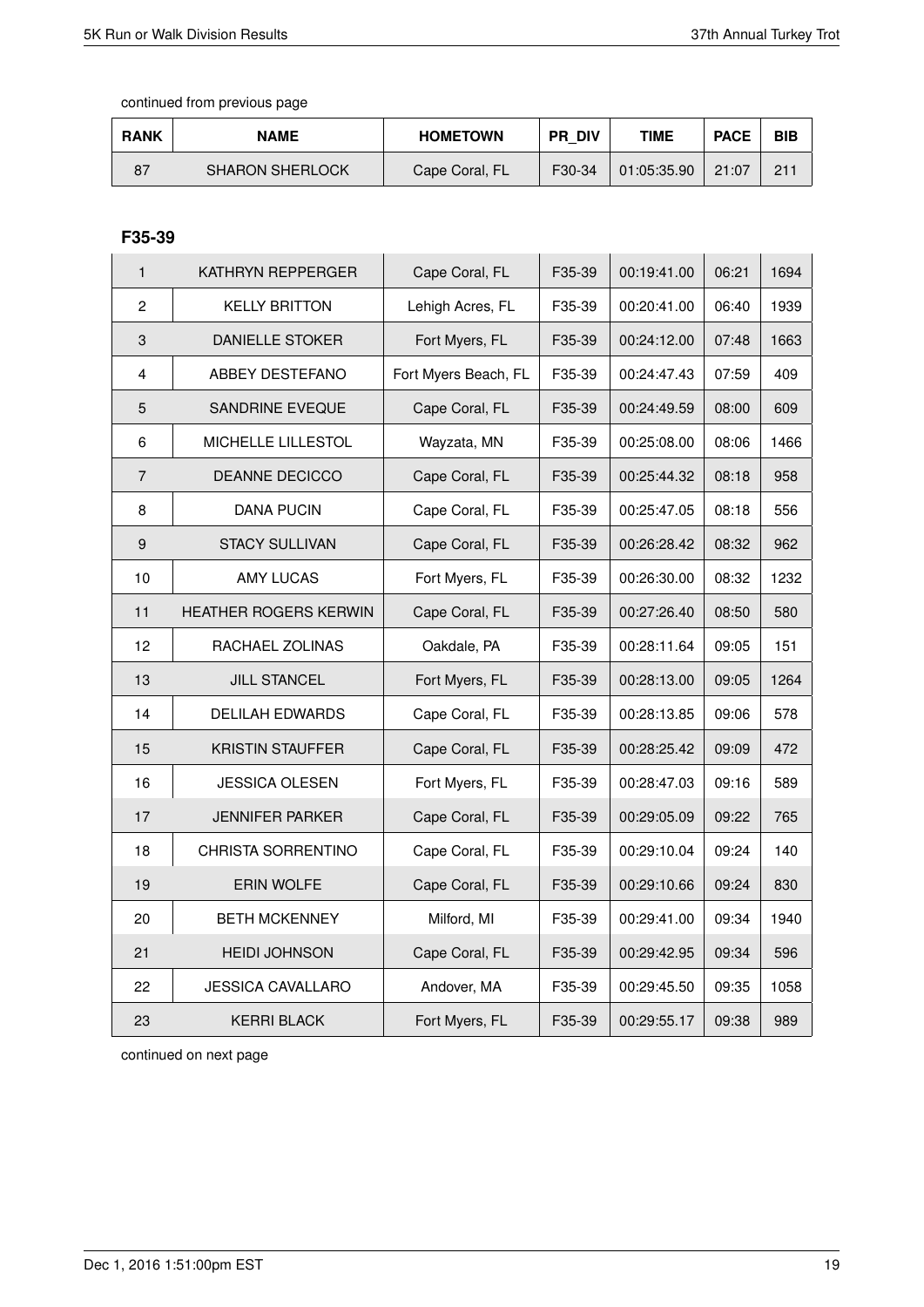| <b>RANK</b> | <b>NAME</b>              | <b>HOMETOWN</b>      | PR DIV | <b>TIME</b> | <b>PACE</b> | <b>BIB</b> |
|-------------|--------------------------|----------------------|--------|-------------|-------------|------------|
| 24          | <b>KRISTINA TROYER</b>   | Cape Coral, FL       | F35-39 | 00:30:03.00 | 09:41       | 1549       |
| 25          | <b>SANDRA FORERO</b>     | Cape Coral, FL       | F35-39 | 00:30:04.09 | 09:41       | 389        |
| 26          | <b>JAMIE CASTAGNA</b>    | Cape Coral, FL       | F35-39 | 00:30:09.00 | 09:43       | 1519       |
| 27          | CANDICE 'BRIE' DOYLE     | Silver Spring, MD    | F35-39 | 00:30:49.00 | 09:56       | 1401       |
| 28          | LAURA ARSENAULT          | Cape Coral, FL       | F35-39 | 00:30:53.87 | 09:57       | 489        |
| 29          | <b>ALISSA DOWNING</b>    | North Fort Myers, FL | F35-39 | 00:31:12.00 | 10:03       | 1394       |
| 30          | <b>KELLY ZIEMKIEWICZ</b> | Chicago, IL          | F35-39 | 00:31:29.45 | 10:09       | 1152       |
| 31          | <b>SARAH JOHNSON</b>     | Fort Myers, FL       | F35-39 | 00:31:37.64 | 10:11       | 786        |
| 32          | <b>JESSIE ANDRESKY</b>   | Cape Coral, FL       | F35-39 | 00:31:41.00 | 10:12       | 1856       |
| 33          | <b>JENNIFER BOONE</b>    | Cape Coral, FL       | F35-39 | 00:31:44.48 | 10:13       | 98         |
| 34          | <b>JENNIFER DOYLE</b>    | Frisco, TX           | F35-39 | 00:31:55.00 | 10:17       | 1842       |
| 35          | <b>JENNIFFER PIERSON</b> | Cape Coral, FL       | F35-39 | 00:31:55.43 | 10:17       | 641        |
| 36          | ALEXANDRA ZABALA         | Fort Myers, FL       | F35-39 | 00:32:01.00 | 10:19       | 1848       |
| 37          | MICHELLE HUGHES          | Cape Coral, FL       | F35-39 | 00:32:08.90 | 10:21       | 77         |
| 38          | <b>JESSICA LINDSEY</b>   | Fort Myers, FL       | F35-39 | 00:32:12.00 | 10:22       | 1787       |
| 39          | <b>MEGAN FLYNN</b>       | Cape Coral, FL       | F35-39 | 00:32:30.30 | 10:28       | 699        |
| 40          | NICOLE TRACEY            | Cape Coral, FL       | F35-39 | 00:32:36.00 | 10:30       | 1528       |
| 41          | <b>JEFF NEALE</b>        | Fort Myers, FL       | F35-39 | 00:32:38.00 | 10:31       | 1981       |
| 42          | PHOENIX SCHOFIELD        | Cape Coral, FL       | F35-39 | 00:32:56.01 | 10:37       | 440        |
| 43          | <b>TONI PECK</b>         | Fort Myers, FL       | F35-39 | 00:32:59.00 | 10:37       | 1405       |
| 44          | <b>MARCIE LARIVIERE</b>  | Cape Coral, FL       | F35-39 | 00:33:10.77 | 10:41       | 312        |
| 45          | <b>LIDIA MINO</b>        | Cape Coral, FL       | F35-39 | 00:33:13.00 | 10:42       | 1662       |
| 46          | <b>CELENA MARSHALL</b>   | Bonita Springs, FL   | F35-39 | 00:33:15.41 | 10:43       | 658        |
| 47          | <b>SARA CLARK</b>        | Cape Coral, FL       | F35-39 | 00:33:20.95 | 10:45       | 104        |
| 48          | STEPHANIE SCHAFER        | Alva, FL             | F35-39 | 00:33:31.00 | 10:48       | 1478       |
| 49          | AMY RAJCA                | Fort Myers, FL       | F35-39 | 00:33:42.82 | 10:52       | 964        |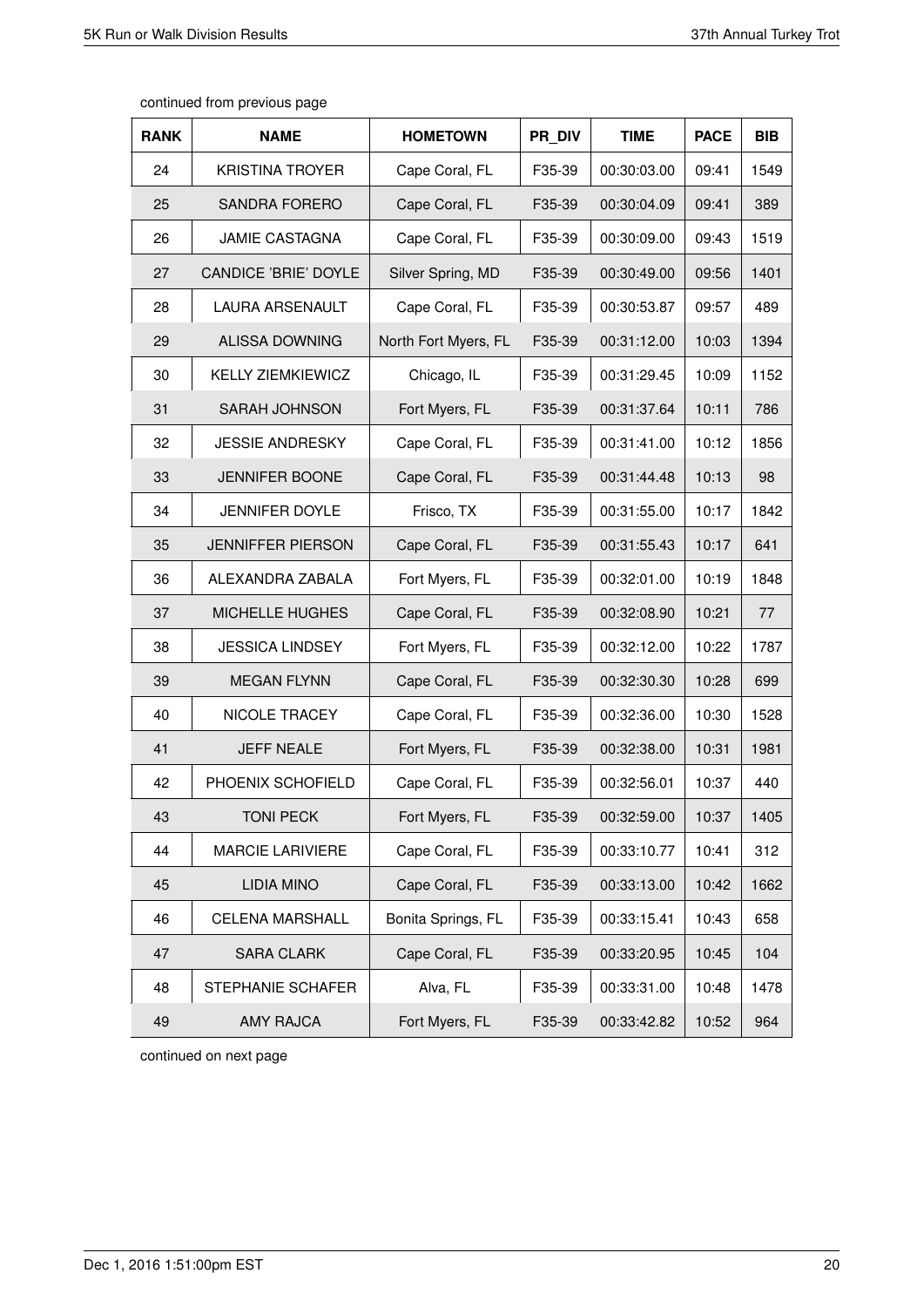| continued from previous page |  |  |  |
|------------------------------|--|--|--|
|------------------------------|--|--|--|

| <b>RANK</b> | <b>NAME</b>              | <b>HOMETOWN</b>   | PR DIV | <b>TIME</b> | <b>PACE</b> | <b>BIB</b> |
|-------------|--------------------------|-------------------|--------|-------------|-------------|------------|
| 50          | <b>WYNN DEPASQUALE</b>   | Fort Myers, FL    | F35-39 | 00:33:52.72 | 10:55       | 470        |
| 51          | <b>STACY RODMAN</b>      | Cape Coral, FL    | F35-39 | 00:34:01.59 | 10:58       | 419        |
| 52          | <b>NATALIE WILLS</b>     | Cape Coral, FL    | F35-39 | 00:34:04.33 | 10:59       | 405        |
| 53          | <b>ANGELA GHILONI</b>    | Cape Coral, FL    | F35-39 | 00:34:30.48 | 11:07       | 787        |
| 54          | <b>CHRISTIANE ENDRES</b> | Cape Coral, FL    | F35-39 | 00:34:35.00 | 11:08       | 1609       |
| 55          | <b>ISABEL LEBRON</b>     | Cape Coral, FL    | F35-39 | 00:34:39.29 | 11:10       | 940        |
| 56          | SHELBY PEARSON           | Cape Coral, FL    | F35-39 | 00:34:58.31 | 11:16       | 793        |
| 57          | <b>JESSICA CARR</b>      | Cape Coral, FL    | F35-39 | 00:34:59.00 | 11:16       | 1629       |
| 58          | <b>JANAINA GEQUELIN</b>  | Fort Myers, FL    | F35-39 | 00:34:59.51 | 11:16       | 415        |
| 59          | <b>STEPHANIE DERISO</b>  | Alva, FL          | F35-39 | 00:35:08.58 | 11:19       | 789        |
| 60          | <b>HEATHER MCROBERTS</b> | Glastonbury, CT   | F35-39 | 00:35:10.48 | 11:20       | 1155       |
| 61          | <b>CHARLENE GARDNER</b>  | Lehigh Acres, FL  | F35-39 | 00:35:11.64 | 11:20       | 647        |
| 62          | <b>TINA BOOK</b>         | Fort Myers, FL    | F35-39 | 00:35:23.00 | 11:24       | 1640       |
| 63          | <b>JOY MARKS</b>         | Cape Coral, FL    | F35-39 | 00:35:43.97 | 11:31       | 408        |
| 64          | LYNDSEY ALLENDER         | Daytona Beach, FL | F35-39 | 00:35:47.55 | 11:32       | 230        |
| 65          | <b>TIFFANY PACKARD</b>   | Cape Coral, FL    | F35-39 | 00:35:53.00 | 11:33       | 1762       |
| 66          | <b>TRISH GRANNIS</b>     | Cape Coral, FL    | F35-39 | 00:36:07.38 | 11:38       | 382        |
| 67          | <b>MONICA FORERO</b>     | Bogota, Colombia  | F35-39 | 00:36:19.75 | 11:42       | 656        |
| 68          | ANDREA JACKSON           | Cape Coral, FL    | F35-39 | 00:36:42.00 | 11:49       | 1652       |
| 69          | <b>JENNIFER HISSAM</b>   | Fort Myers, FL    | F35-39 | 00:36:45.26 | 11:50       | 927        |
| 70          | SHELLEY WIESE            | Cape Coral, FL    | F35-39 | 00:36:55.63 | 11:54       | 275        |
| 71          | <b>CARLA WINROW</b>      | Fort Myers, FL    | F35-39 | 00:37:18.70 | 12:01       | 184        |
| 72          | MINDY JENKINSON          | Fort Myers, FL    | F35-39 | 00:37:36.87 | 12:07       | 1137       |
| 73          | <b>CARLY SCHWARTZEL</b>  | Fort Myers, FL    | F35-39 | 00:38:05.00 | 12:16       | 1627       |
| 74          | <b>HEIDI SABO</b>        | Fort Myers, FL    | F35-39 | 00:38:16.00 | 12:20       | 1554       |
| 75          | BETHANY SOLOW            | Fort Myers, FL    | F35-39 | 00:38:58.00 | 12:33       | 1717       |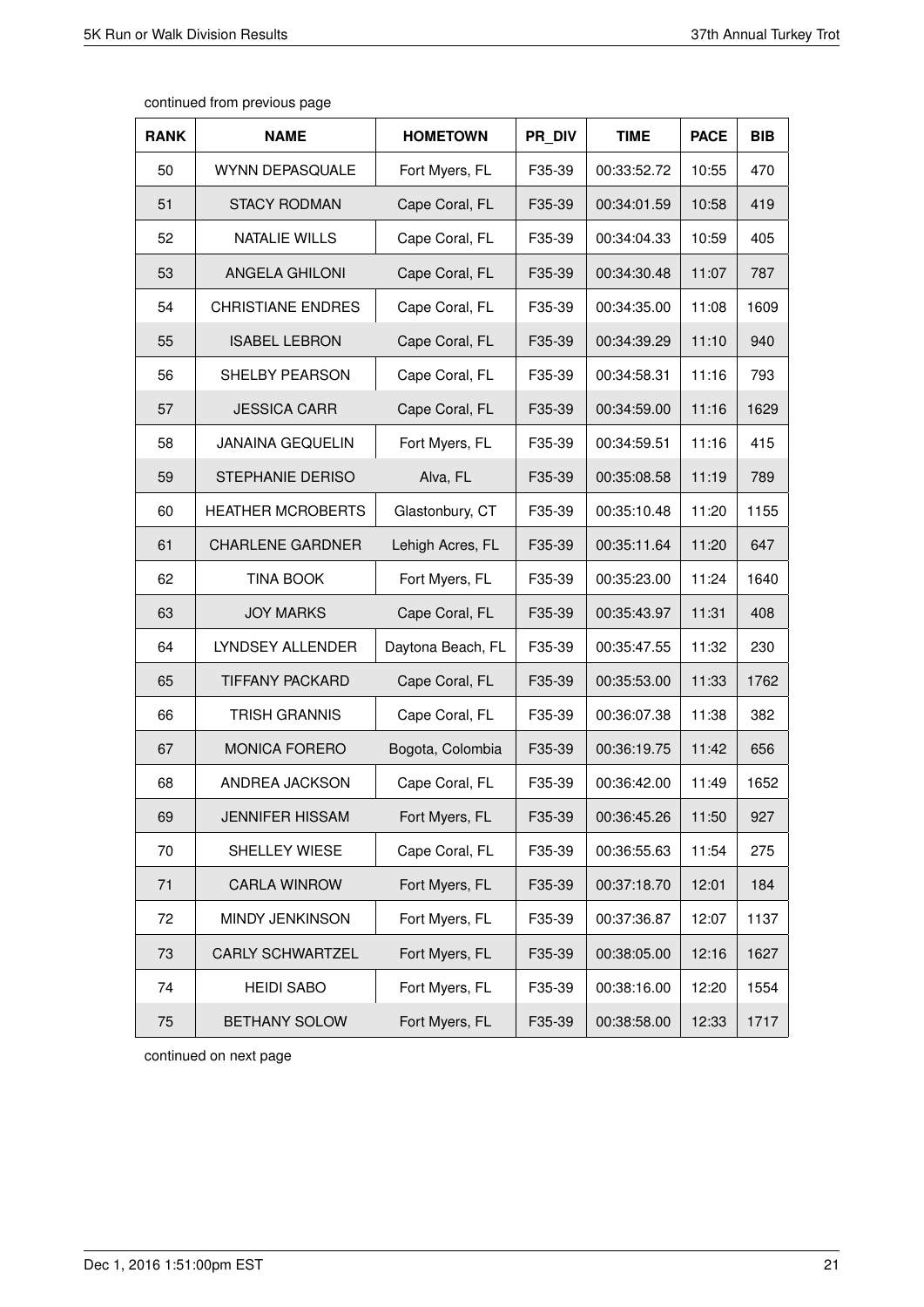| <b>RANK</b> | <b>NAME</b>             | <b>HOMETOWN</b> | PR DIV | <b>TIME</b> | <b>PACE</b> | <b>BIB</b> |
|-------------|-------------------------|-----------------|--------|-------------|-------------|------------|
| 76          | ERICA QUEENIE CASTNER   | Cape Coral, FL  | F35-39 | 00:39:06.00 | 12:36       | 1310       |
| 77          | NICOLE PORTER           | Cape Coral, FL  | F35-39 | 00:39:12.00 | 12:38       | 1512       |
| 78          | <b>AUDREY LOVELL</b>    | Cape Coral, FL  | F35-39 | 00:39:20.75 | 12:40       | 171        |
| 79          | <b>JENNIFER CRAFT</b>   | Cape Coral, FL  | F35-39 | 00:39:37.98 | 12:46       | 442        |
| 80          | ANGIE TIBBLE            | Cape Coral, FL  | F35-39 | 00:39:59.65 | 12:53       | 1103       |
| 81          | <b>KRISTIN BUNTROCK</b> | Fort Myers, FL  | F35-39 | 00:40:51.67 | 13:10       | 627        |
| 82          | KATIE DONOHUE           | Cape Coral, FL  | F35-39 | 00:40:52.00 | 13:10       | 1314       |
| 83          | APRIL ALLENDER          | Cape Coral, FL  | F35-39 | 00:41:07.32 | 13:15       | 247        |
| 84          | <b>IRIS HARDER</b>      | Cape Coral, FL  | F35-39 | 00:41:10.84 | 13:16       | 976        |
| 85          | <b>KIM WILSON</b>       | Cape Coral, FL  | F35-39 | 00:41:12.00 | 13:16       | 1755       |
| 86          | <b>LINDSEY GANT</b>     | Wakefield, MA   | F35-39 | 00:41:39.56 | 13:25       | 943        |
| 87          | <b>AMY ALI</b>          | Cape Coral, FL  | F35-39 | 00:41:42.29 | 13:26       | 131        |
| 88          | MARIELENA AGUILAR       | Cape Coral, FL  | F35-39 | 00:41:55.82 | 13:30       | 544        |
| 89          | <b>MICA BUTLER</b>      | Cape Coral, FL  | F35-39 | 00:42:33.00 | 13:43       | 66         |
| 90          | <b>DONNA GERMAIN</b>    | Cape Coral, FL  | F35-39 | 00:42:38.00 | 13:44       | 1499       |
| 91          | AMBER TIERNAN           | Cape Coral, FL  | F35-39 | 00:43:01.82 | 13:52       | 1073       |
| 92          | JENN JESSOGNE           | Fort Myers, FL  | F35-39 | 00:43:50.00 | 14:07       | 1237       |
| 93          | <b>SARA CRABTREE</b>    | Cape Coral, FL  | F35-39 | 00:43:56.00 | 14:09       | 1274       |
| 94          | <b>MEGAN ROMINE</b>     | Cape Coral, FL  | F35-39 | 00:44:34.00 | 14:21       | 1227       |
| 95          | <b>VANESSA PASSOS</b>   | Fort Myers, FL  | F35-39 | 00:44:54.45 | 14:28       | 391        |
| 96          | <b>CASSEY DUROSS</b>    | Cape Coral, FL  | F35-39 | 00:45:15.00 | 14:34       | 1220       |
| 97          | <b>JULIE ZEHNDER</b>    | Fort Myers, FL  | F35-39 | 00:45:28.47 | 14:39       | 229        |
| 98          | JENNIFER WILLIAMS       | Cape Coral, FL  | F35-39 | 00:46:04.51 | 14:50       | 1184       |
| 99          | <b>DAWN SINGLETON</b>   | Longmont, CO    | F35-39 | 00:46:09.93 | 14:52       | 847        |
| 100         | SARAH RANSDELL          | Cape Coral, FL  | F35-39 | 00:46:11.00 | 14:52       | 1454       |
| 101         | <b>JELENA AHLBORN</b>   | Cape Coral, FL  | F35-39 | 00:46:23.00 | 14:56       | 1692       |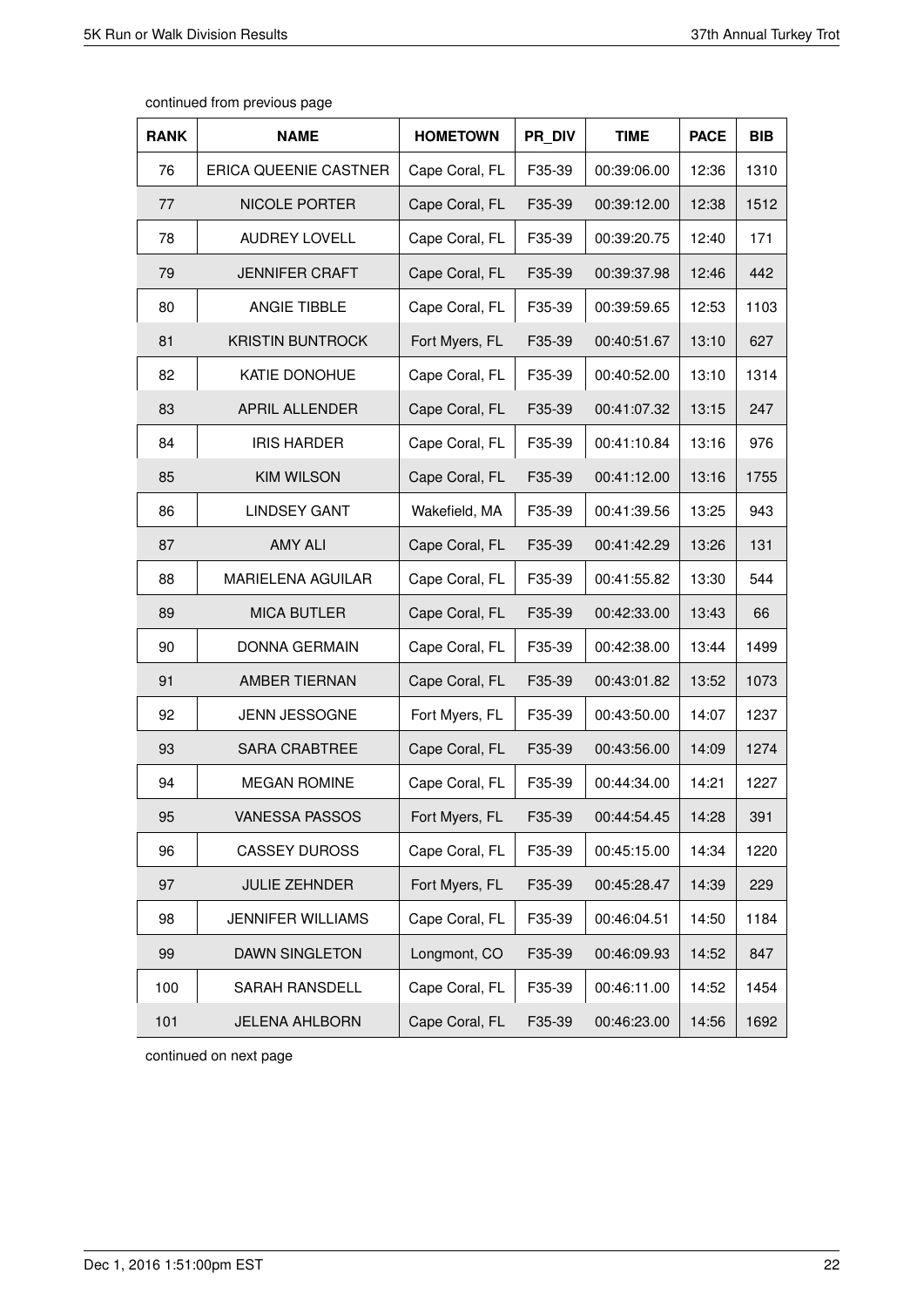| <b>RANK</b> | <b>NAME</b>              | <b>HOMETOWN</b>      | PR DIV | <b>TIME</b> | <b>PACE</b> | <b>BIB</b> |
|-------------|--------------------------|----------------------|--------|-------------|-------------|------------|
| 102         | <b>JENNIFER ARENA</b>    | Cape Coral, FL       | F35-39 | 00:46:38.27 | 15:01       | 141        |
| 103         | <b>MELANIE FIERBAUGH</b> | Fort Myers, FL       | F35-39 | 00:47:26.55 | 15:17       | 289        |
| 104         | <b>LISA CRABTREE</b>     | Cape Coral, FL       | F35-39 | 00:47:49.67 | 15:24       | 860        |
| 105         | <b>JESSICA JURKOWSKI</b> | Fort Myers, FL       | F35-39 | 00:48:26.00 | 15:36       | 1881       |
| 106         | AMY BENARD-WEBSTER       | North Fort Myers, FL | F35-39 | 00:48:41.74 | 15:41       | 999        |
| 107         | <b>JAIME DIORIO</b>      | Cape Coral, FL       | F35-39 | 00:51:07.49 | 16:28       | 798        |
| 108         | AMY GABEL                | Cape Coral, FL       | F35-39 | 00:51:16.93 | 16:31       | 433        |
| 109         | <b>JACKLYN MARKS</b>     | Cape Coral, FL       | F35-39 | 00:52:35.12 | 16:56       | 841        |
| 110         | ANGIE VITALE             | Fort Myers, FL       | F35-39 | 00:53:19.35 | 17:10       | 592        |
| 111         | <b>VERONICA SGRO</b>     | Orange Park, FL      | F35-39 | 00:54:47.00 | 17:38       | 1397       |
| 112         | REBECCA GOFF             | Fort Myers, FL       | F35-39 | 00:55:24.00 | 17:50       | 1965       |
| 113         | <b>CHRISTY WITTE</b>     | North Fort Myers, FL | F35-39 | 00:55:26.00 | 17:51       | 1591       |
| 114         | MICHELLE MACIAS          | Cape Coral, FL       | F35-39 | 00:55:38.00 | 17:55       | 1743       |
| 115         | <b>JILL TANNER</b>       | Bonita Springs, FL   | F35-39 | 00:55:56.18 | 18:01       | 684        |
| 116         | KIMBERLY ANDERSON        | Fort Myers, FL       | F35-39 | 00:56:07.85 | 18:05       | 903        |
| 117         | <b>KAREN ADAMS</b>       | Lake Worth, FL       | F35-39 | 00:56:49.83 | 18:18       | 1045       |
| 118         | <b>JAMIE AYRES</b>       | Cape Coral, FL       | F35-39 | 00:57:52.00 | 18:38       | 1707       |
| 119         | <b>JENNIFER BOWERS</b>   | Cape Coral, FL       | F35-39 | 00:59:01.79 | 19:00       | 302        |
| 120         | <b>REGINA GREENE</b>     | Lehigh Acres, FL     | F35-39 | 01:04:12.46 | 20:40       | 1146       |
| 121         | <b>JACKIE WINSLOW</b>    | Cape Coral, FL       | F35-39 | 01:06:51.34 | 21:32       | 372        |
| 122         | <b>KATY WOLECK</b>       | Cape Coral, FL       | F35-39 | 01:08:29.00 | 22:03       | 1212       |

# **F40-44**

| <b>KATE RYALS</b> | Lakeland, FL         | F40-44 | 00:21:39.00 | 06:59 | 1573 |
|-------------------|----------------------|--------|-------------|-------|------|
| VANESSA PALIJAN   | Fort Myers Beach, FL | F40-44 | 00:22:49.91 | 07:21 | 671  |
| DANA CRATER       | Sanibel, FL          | F40-44 | 00:23:57.94 | 07:43 | 1062 |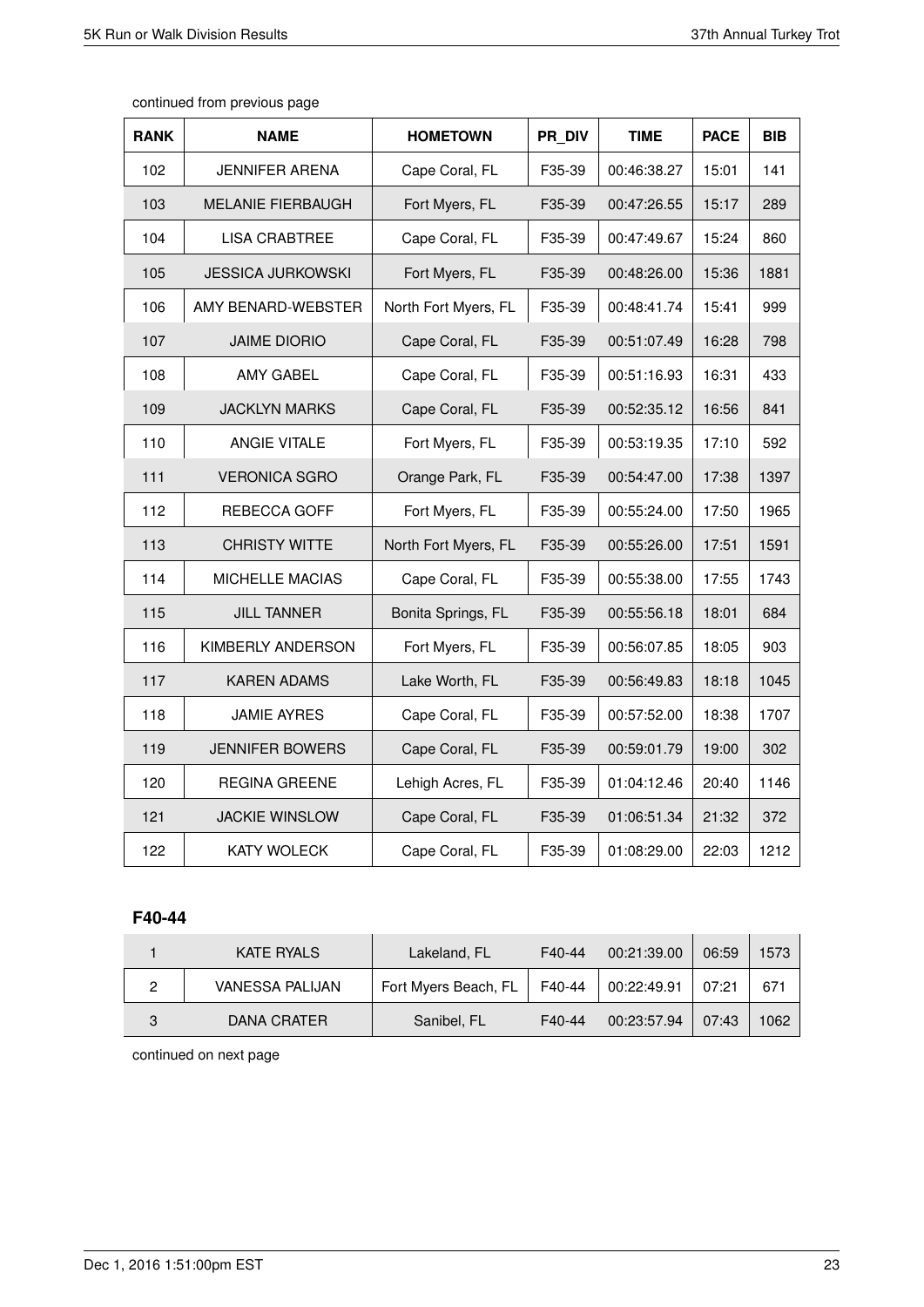| <b>RANK</b>    | <b>NAME</b>            | <b>HOMETOWN</b>        | PR DIV | <b>TIME</b> | <b>PACE</b> | <b>BIB</b> |
|----------------|------------------------|------------------------|--------|-------------|-------------|------------|
| 4              | DESIREE VAN OOSTING    | New Salem, ND          | F40-44 | 00:24:12.00 | 07:48       | 1392       |
| 5              | <b>KRISTA ZIVKOVIC</b> | Cape Coral, FL         | F40-44 | 00:24:50.30 | 08:00       | 619        |
| 6              | <b>TASHA WALLACE</b>   | Fort Myers, FL         | F40-44 | 00:24:50.56 | 08:00       | 608        |
| $\overline{7}$ | <b>AMANDA FELBAB</b>   | Orlando, FL            | F40-44 | 00:25:51.00 | 08:20       | 1395       |
| 8              | <b>LISA MUENCH</b>     | Fort Myers, FL         | F40-44 | 00:26:49.00 | 08:38       | 1576       |
| 9              | <b>KELLY TOBIN</b>     | Apollo Beach, FL       | F40-44 | 00:26:53.90 | 08:40       | 127        |
| 10             | <b>CHRISTY MAY</b>     | North Fort Myers, FL   | F40-44 | 00:27:02.62 | 08:43       | 1179       |
| 11             | KIMBERLY AZBART        | Cape Coral, FL         | F40-44 | 00:27:19.50 | 08:48       | 1054       |
| 12             | MICHELLE COLE          | Green Cove Springs, FL | F40-44 | 00:27:33.86 | 08:53       | 445        |
| 13             | ANGELA STERIOUS        | Fort Myers, FL         | F40-44 | 00:27:35.00 | 08:53       | 1729       |
| 14             | ANGELA HARBISON        | Cape Coral, FL         | F40-44 | 00:27:59.79 | 09:01       | 1149       |
| 15             | <b>JENIVER PIATT</b>   | Cape Coral, FL         | F40-44 | 00:28:02.00 | 09:02       | 1904       |
| 16             | NICOLE CHAUSSE         | Cape Coral, FL         | F40-44 | 00:28:06.00 | 09:03       | 1798       |
| 17             | <b>MELISSA NEUMANN</b> | Cape Coral, FL         | F40-44 | 00:28:06.12 | 09:03       | 1017       |
| 18             | <b>JULIE MASHBURN</b>  | Cape Coral, FL         | F40-44 | 00:28:18.44 | 09:07       | 220        |
| 19             | STEPHANIE METZGER      | Cape Coral, FL         | F40-44 | 00:28:21.21 | 09:08       | 1175       |
| 20             | <b>AMY MCGUIRE</b>     | Alpharetta, GA         | F40-44 | 00:28:23.09 | 09:09       | 464        |
| 21             | <b>JANE MCADAMS</b>    | Fort Myers, FL         | F40-44 | 00:28:26.89 | 09:10       | 188        |
| 22             | <b>BILLIE FONOCK</b>   | Cape Coral, FL         | F40-44 | 00:28:29.00 | 09:11       | 1764       |
| 23             | RENEE SHEPPARD         | Cape Coral, FL         | F40-44 | 00:28:33.30 | 09:12       | 1097       |
| 24             | <b>RICK HEDGE</b>      | North Fort Myers, FL   | F40-44 | 00:28:37.00 | 09:13       | 1897       |
| 25             | <b>KELLY VOETSCH</b>   | Fort Myers, FL         | F40-44 | 00:28:58.81 | 09:20       | 114        |
| 26             | ANNE STAUFFER          | Cape Coral, FL         | F40-44 | 00:29:06.86 | 09:23       | 731        |
| 27             | <b>JESSICA BARNETT</b> | Cape Coral, FL         | F40-44 | 00:29:12.54 | 09:25       | 1142       |
| 28             | SAMANTHA ATTARD        | Fort Myers, FL         | F40-44 | 00:29:13.75 | 09:25       | 191        |
| 29             | <b>AMANDA LILLIS</b>   | Boston, MA             | F40-44 | 00:29:22.62 | 09:28       | 294        |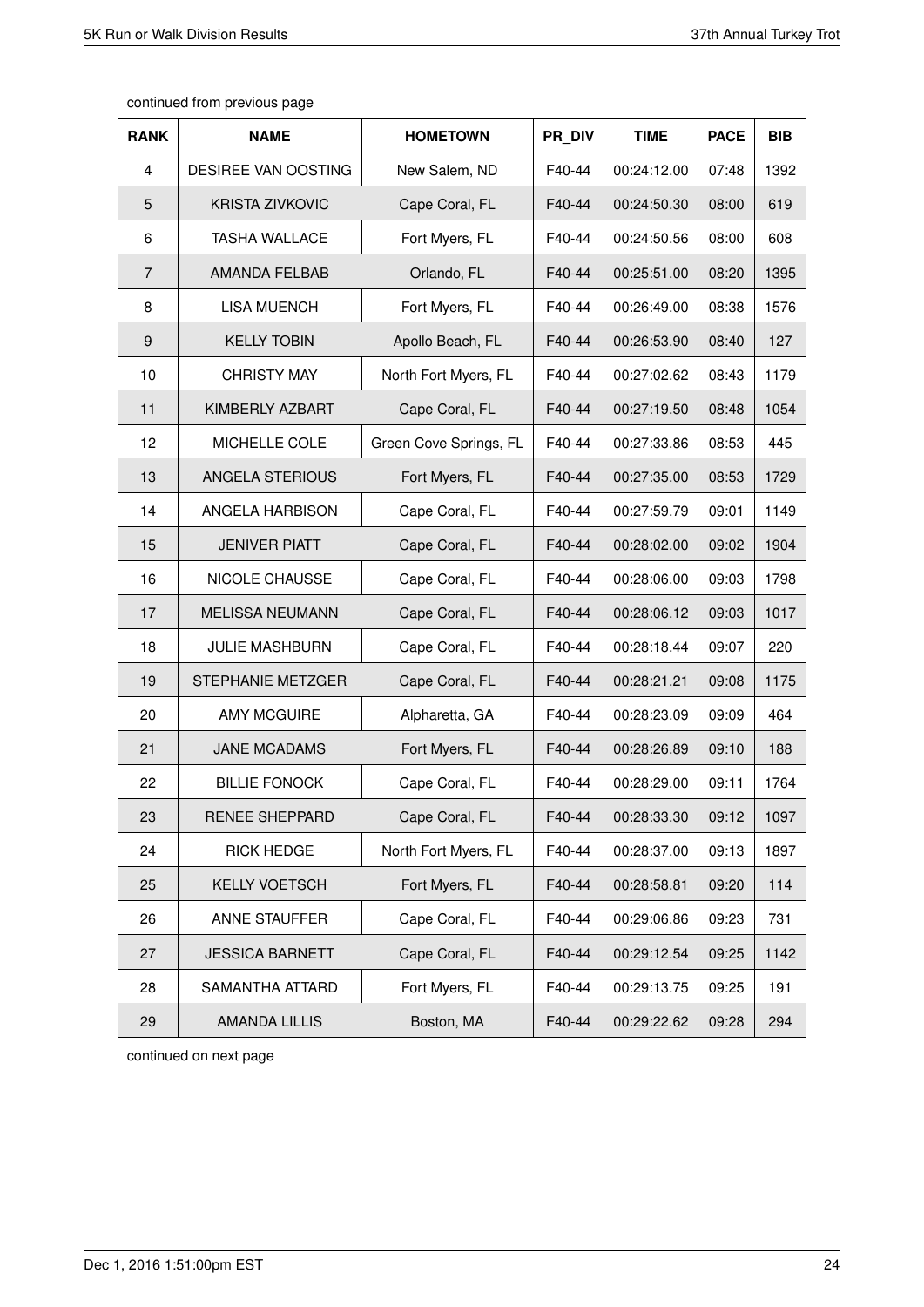| continued from previous page |  |  |
|------------------------------|--|--|
|------------------------------|--|--|

| <b>RANK</b> | <b>NAME</b>              | <b>HOMETOWN</b>        | PR DIV | <b>TIME</b> | <b>PACE</b> | <b>BIB</b> |
|-------------|--------------------------|------------------------|--------|-------------|-------------|------------|
| 30          | <b>MARIEL PAIN</b>       | Clarendon Hills, IL    | F40-44 | 00:29:25.79 | 09:29       | 31         |
| 30          | <b>KELLY STENZEL</b>     | Victoria, MN           | F40-44 | 00:29:25.79 | 09:29       | 199        |
| 32          | <b>KRISTIN ODOHERTY</b>  | Cape Coral, FL         | F40-44 | 00:29:26.53 | 09:29       | 832        |
| 33          | <b>BETH LARSON</b>       | Forest Lake, MN        | F40-44 | 00:29:31.00 | 09:31       | 1807       |
| 34          | <b>LESLIE FOWLER</b>     | Fort Myers, FL         | F40-44 | 00:29:50.48 | 09:37       | 990        |
| 35          | MICHELE DOTSON           | Cape Coral, FL         | F40-44 | 00:30:30.56 | 09:50       | 262        |
| 36          | <b>NICOLE HOWARD</b>     | Canton, GA             | F40-44 | 00:30:32.00 | 09:50       | 1562       |
| 37          | <b>EMILY LOCICERO</b>    | Pineland, FL           | F40-44 | 00:31:00.00 | 09:59       | 1362       |
| 38          | <b>JESSICA ROMEE</b>     | Cape Coral, FL         | F40-44 | 00:31:12.61 | 10:03       | 866        |
| 39          | <b>ASHLEY LONG</b>       | Fort Myers, FL         | F40-44 | 00:31:23.00 | 10:07       | 1523       |
| 40          | KIMBERLY MISAMORE        | Louisville, KY         | F40-44 | 00:31:39.00 | 10:12       | 1384       |
| 41          | <b>SHAY ROBISON</b>      | Cape Coral, FL         | F40-44 | 00:31:42.41 | 10:13       | 9          |
| 42          | <b>CARRIE MCCUMBER</b>   | Palm Beach Gardens, FL | F40-44 | 00:31:45.71 | 10:14       | 426        |
| 43          | DOMINIQUE BROWN          | Moore Haven, FL        | F40-44 | 00:31:49.59 | 10:15       | 758        |
| 44          | <b>CARRIE MACDONALD</b>  | Fort Myers, FL         | F40-44 | 00:32:00.12 | 10:19       | 20         |
| 45          | ANGIE SORENSEN           | Fort Myers, FL         | F40-44 | 00:32:03.00 | 10:19       | 1617       |
| 46          | <b>TRACY KORINCE</b>     | Cape Coral, FL         | F40-44 | 00:32:12.27 | 10:22       | 439        |
| 47          | <b>DUI TURNER</b>        | Miami, FL              | F40-44 | 00:32:16.00 | 10:24       | 1458       |
| 48          | <b>MEL YOUNGS</b>        | Cape Coral, FL         | F40-44 | 00:32:23.55 | 10:26       | 358        |
| 49          | MRS. BEUERLE             | Cape Coral, FL         | F40-44 | 00:32:37.61 | 10:31       | 1090       |
| 50          | LYNDA FINO               | Fort Myers, FL         | F40-44 | 00:32:39.07 | 10:31       | 527        |
| 51          | <b>JENNIFER NEILSON</b>  | Cape Coral, FL         | F40-44 | 00:32:55.00 | 10:36       | 1520       |
| 52          | <b>JESSICA HENDRICKS</b> | Fort Myers, FL         | F40-44 | 00:33:00.72 | 10:38       | 770        |
| 53          | KIERSTIE WHITEHEAD       | Riverdale, MD          | F40-44 | 00:33:07.23 | 10:40       | 126        |
| 54          | <b>KELLY SAWCZYN</b>     | Fort Myers, FL         | F40-44 | 00:33:39.00 | 10:50       | 1346       |
| 55          | <b>CASSIDY BANCROFT</b>  | Cape Coral, FL         | F40-44 | 00:34:21.00 | 11:04       | 1263       |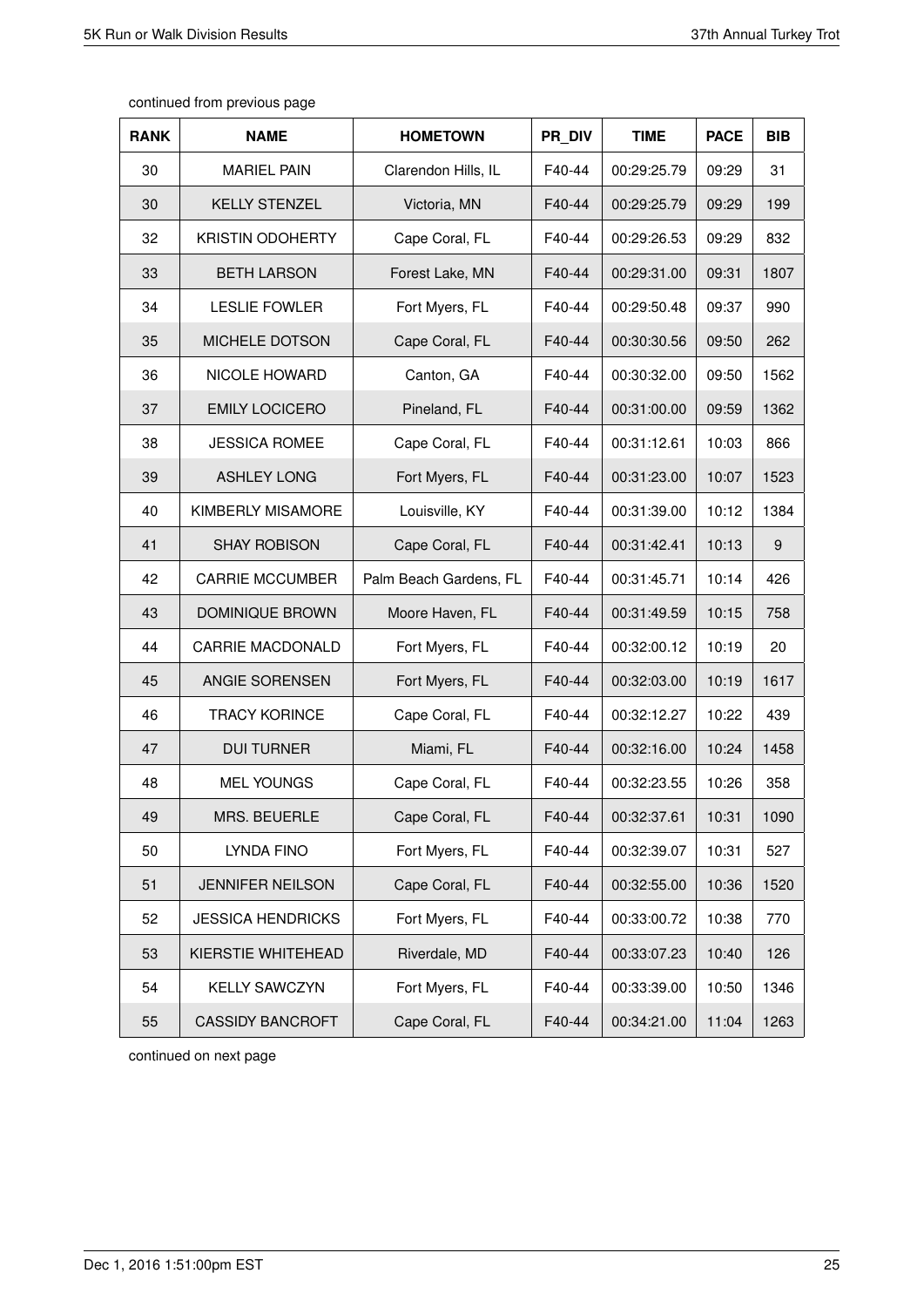| <b>RANK</b> | <b>NAME</b>             | <b>HOMETOWN</b>      | PR DIV | <b>TIME</b> | <b>PACE</b> | <b>BIB</b> |
|-------------|-------------------------|----------------------|--------|-------------|-------------|------------|
| 56          | <b>MARY DONNELLY</b>    | Cape Coral, FL       | F40-44 | 00:34:58.02 | 11:16       | 630        |
| 57          | <b>KELLI UHL</b>        | West Chester, OH     | F40-44 | 00:35:23.40 | 11:24       | 723        |
| 58          | <b>JESSICA BRILHART</b> | Fort Myers, FL       | F40-44 | 00:35:57.10 | 11:35       | 704        |
| 59          | <b>COLETTE RODGERS</b>  | Cape Coral, FL       | F40-44 | 00:36:15.03 | 11:41       | 111        |
| 60          | MAUDE CLOUSE            | Cape Coral, FL       | F40-44 | 00:36:37.97 | 11:48       | 258        |
| 61          | <b>SANDY ESTRADA</b>    | Fort Myers, FL       | F40-44 | 00:36:49.00 | 11:52       | 1818       |
| 62          | <b>JENNY CRUZ</b>       | North Fort Myers, FL | F40-44 | 00:36:49.48 | 11:52       | 128        |
| 63          | SARA LAUTENSCHLAGER     | Oshkosh, WI          | F40-44 | 00:36:50.11 | 11:52       | 63         |
| 64          | <b>ERIC KINLEY</b>      | Fort Myers, FL       | F40-44 | 00:37:13.00 | 11:59       | 1371       |
| 65          | <b>JESSICA JOHNS</b>    | Annapolis, MD        | F40-44 | 00:37:40.00 | 12:08       | 1723       |
| 66          | <b>STEPHANIE LEWIS</b>  | Ozark, MO            | F40-44 | 00:37:45.00 | 12:10       | 1675       |
| 67          | <b>MEG PARKER</b>       | Cape Coral, FL       | F40-44 | 00:37:59.21 | 12:14       | 575        |
| 68          | <b>KELLY ANDRIANO</b>   | Cape Coral, FL       | F40-44 | 00:38:22.00 | 12:21       | 1508       |
| 69          | <b>SHAWN DEAN</b>       | Fort Myers, FL       | F40-44 | 00:38:56.28 | 12:32       | 333        |
| 70          | ALLISON SCOTT           | Cape Coral, FL       | F40-44 | 00:39:45.74 | 12:48       | 402        |
| 71          | <b>JULIEANN SMITH</b>   | Cape Coral, FL       | F40-44 | 00:40:30.44 | 13:03       | 277        |
| 72          | <b>MARIA JOHNSON</b>    | Cape Coral, FL       | F40-44 | 00:40:30.47 | 13:03       | 217        |
| 73          | <b>JULIE OBNEY</b>      | North Fort Myers, FL | F40-44 | 00:42:17.56 | 13:37       | 401        |
| 74          | <b>LISA KULASKI</b>     | Delhi, NY            | F40-44 | 00:43:32.21 | 14:01       | 585        |
| 75          | <b>TRICIA REILLY</b>    | Marietta, GA         | F40-44 | 00:44:10.63 | 14:14       | 319        |
| 76          | <b>MARLA WUNDERLICH</b> | Cape Coral, FL       | F40-44 | 00:45:05.12 | 14:31       | 600        |
| 77          | <b>KATE FRASER</b>      | Cape Coral, FL       | F40-44 | 00:45:24.60 | 14:37       | 347        |
| 78          | JENNIFER CAMPBELL       | Fort Myers, FL       | F40-44 | 00:45:27.94 | 14:39       | 639        |
| 79          | <b>CHRISTINA BECK</b>   | Fort Myers, FL       | F40-44 | 00:45:47.13 | 14:45       | 1028       |
| 80          | <b>ROBIN NORRIS</b>     | Punta Gorda, FL      | F40-44 | 00:45:52.00 | 14:46       | 1313       |
| 81          | <b>JILL PALMER</b>      | Fort Myers, FL       | F40-44 | 00:46:05.53 | 14:51       | 1108       |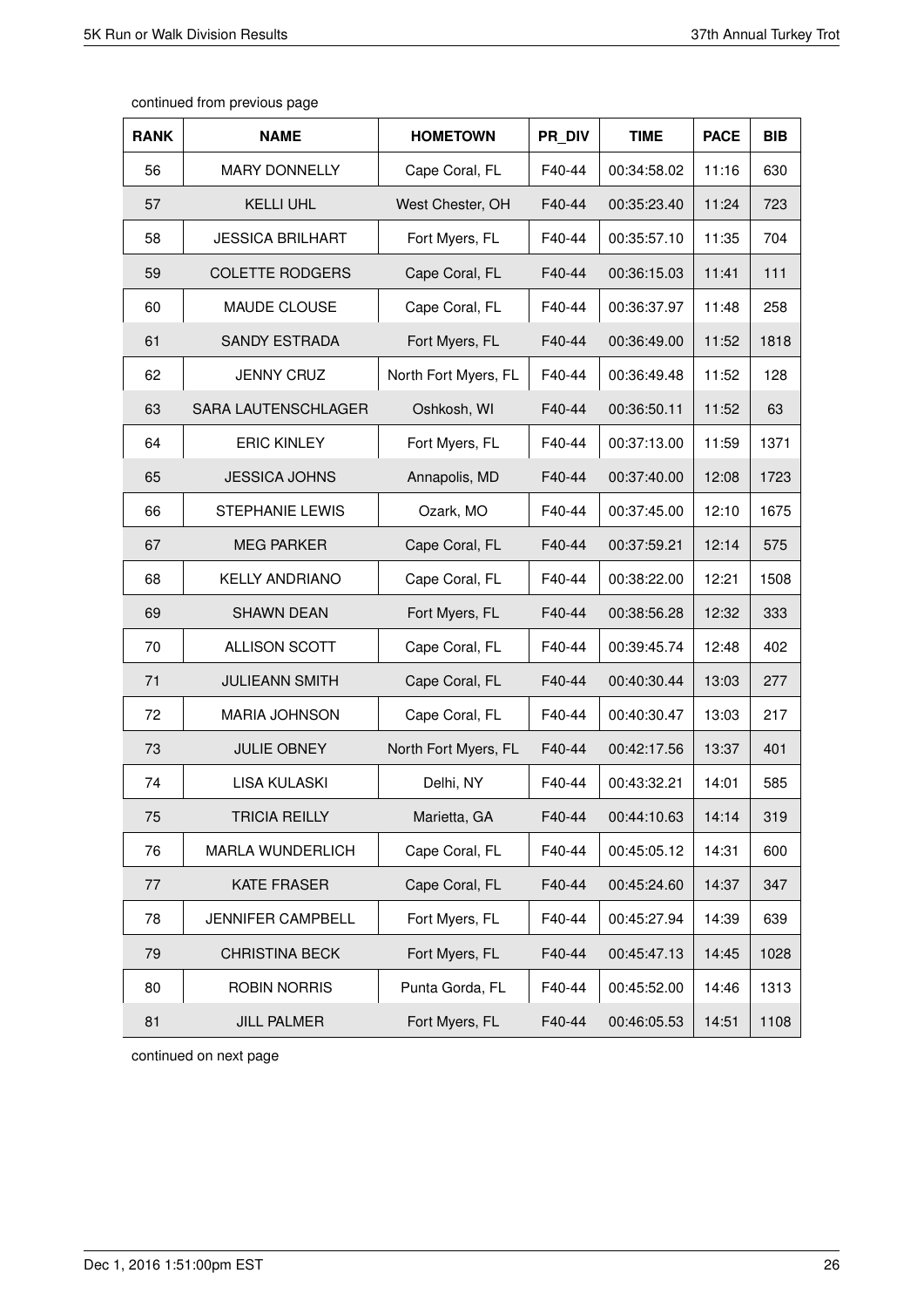| <b>RANK</b> | <b>NAME</b>                   | <b>HOMETOWN</b>         | PR DIV | <b>TIME</b> | <b>PACE</b> | <b>BIB</b> |
|-------------|-------------------------------|-------------------------|--------|-------------|-------------|------------|
| 82          | <b>MARY FRANKLIN</b>          | Fort Myers, FL          | F40-44 | 00:46:14.45 | 14:54       | 1106       |
| 83          | <b>BRANDIE PRINGLE</b>        | Fort Myers, FL          | F40-44 | 00:46:47.57 | 15:04       | 1027       |
| 84          | <b>HEATHER PETROVICH</b>      | Cape Coral, FL          | F40-44 | 00:47:20.00 | 15:15       | 1602       |
| 85          | <b>BARBARA EPPLER</b>         | Fort Myers, FL          | F40-44 | 00:47:55.00 | 15:26       | 1797       |
| 86          | <b>TERA ROSS-GREENE</b>       | Lehigh Acres, FL        | F40-44 | 00:48:42.16 | 15:41       | 1144       |
| 87          | <b>BETH WORKMAN</b>           | Cape Coral, FL          | F40-44 | 00:52:54.41 | 17:02       | 1013       |
| 88          | ANGELA DEROCHE                | Fort Myers, FL          | F40-44 | 00:55:23.70 | 17:50       | 901        |
| 89          | <b>KATIE WASHCO</b>           | Arlington Heights, IL   | F40-44 | 00:56:13.18 | 18:06       | 208        |
| 90          | <b>MELANIE TELISKA</b>        | Castleton On Hudson, NY | F40-44 | 00:56:24.24 | 18:10       | 244        |
| 91          | <b>CRISTY VALENTINE</b>       | Cape Coral, FL          | F40-44 | 00:57:40.00 | 18:34       | 1410       |
| 92          | <b>MELODY VAN NIEKERK</b>     | Alpharetta, GA          | F40-44 | 00:59:45.00 | 19:14       | 1873       |
| 93          | <b>TAMI CINDRICH</b>          | Cape Coral, FL          | F40-44 | 01:00:28.00 | 19:28       | 1417       |
| 94          | ANDREA SENSECQUA              | Fort Myers, FL          | F40-44 | 01:01:40.00 | 19:51       | 1711       |
| 95          | <b>CLEMENCIA LUTSON-BHATT</b> | Chevy Chase, MD         | F40-44 | 01:01:52.00 | 19:55       | 1461       |
| 96          | <b>STEPHANIE MINERVINI</b>    | Cape Coral, FL          | F40-44 | 01:06:59.68 | 21:34       | 271        |

# **F45-49**

|                | MAURA O'SHEA              | Akron, OH      | F45-49 | 00:23:50.00 | 07:41 | 1736 |
|----------------|---------------------------|----------------|--------|-------------|-------|------|
| $\mathfrak{p}$ | <b>DONNA HICKEY</b>       | Fort Myers, FL | F45-49 | 00:24:50.63 | 08:00 | 599  |
| 3              | <b>NICKI HAI</b>          | Auburn, NY     | F45-49 | 00:25:53.00 | 08:20 | 1726 |
| 4              | DEANA WATSON              | Cape Coral, FL | F45-49 | 00:26:37.00 | 08:35 | 1665 |
| 5              | <b>JENNY KASHMAN</b>      | Cape Coral, FL | F45-49 | 00:26:41.36 | 08:36 | 776  |
| 6              | <b>KERSTIN HUNTINGTON</b> | Cape Coral, FL | F45-49 | 00:27:27.00 | 08:51 | 1748 |
| 7              | <b>ELISABETH STEVENS</b>  | Fort Myers, FL | F45-49 | 00:27:52.00 | 08:59 | 1969 |
| 8              | <b>WHITNEY WHITFORD</b>   | Fort Myers, FL | F45-49 | 00:28:04.00 | 09:03 | 1357 |
| 9              | <b>COURTNEY ASHER</b>     | Cape Coral, FL | F45-49 | 00:28:06.13 | 09:03 | 1093 |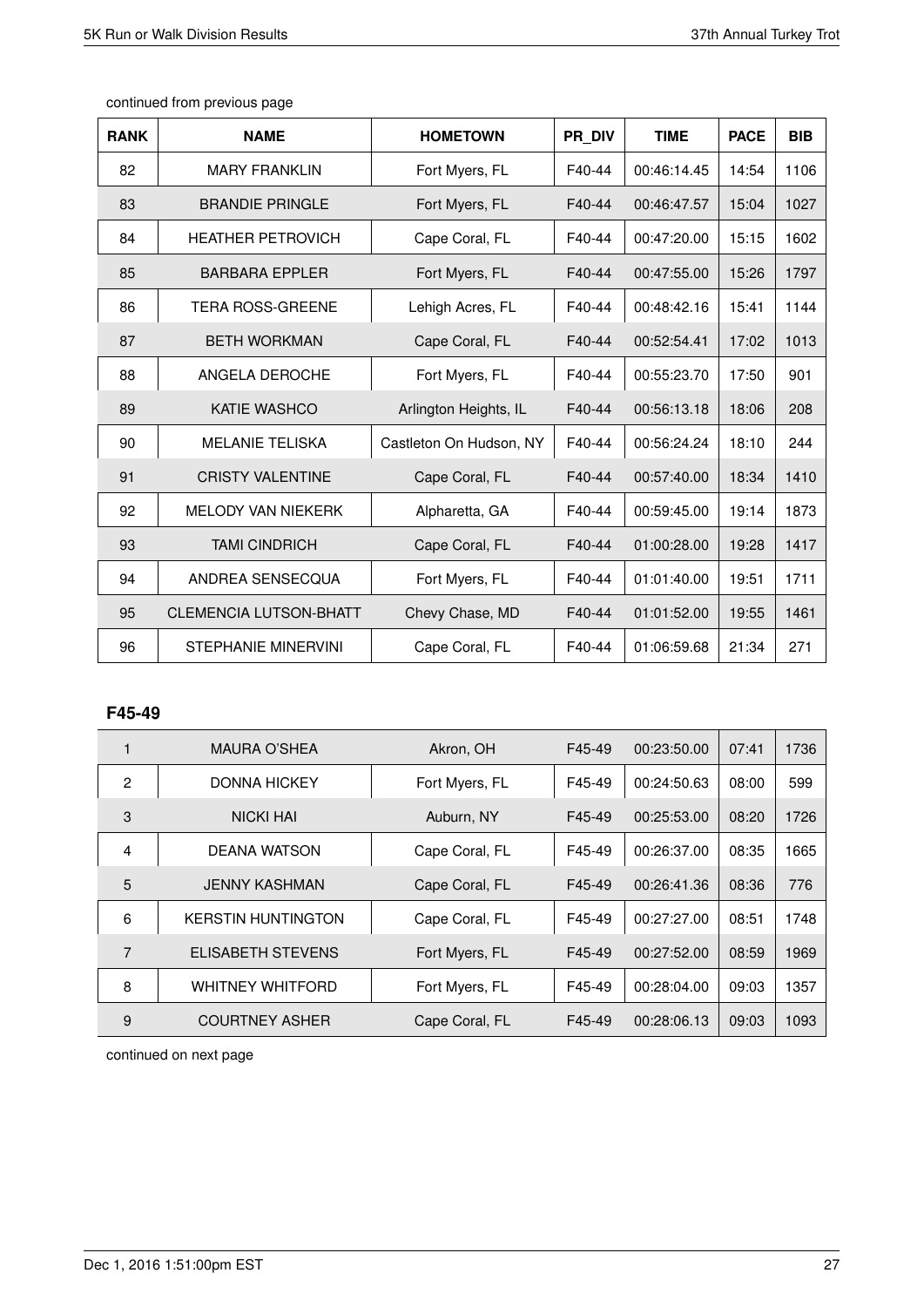| <b>RANK</b> | <b>NAME</b>                | <b>HOMETOWN</b>      | PR DIV | <b>TIME</b> | <b>PACE</b> | <b>BIB</b> |
|-------------|----------------------------|----------------------|--------|-------------|-------------|------------|
| 10          | <b>ANNABELLE MEIER</b>     | Cape Coral, FL       | F45-49 | 00:28:19.80 | 09:08       | 396        |
| 11          | <b>MARY WILBURN</b>        | Chagrin Falls, OH    | F45-49 | 00:28:22.40 | 09:08       | 605        |
| 12          | PATRICIA HOLSTON           | Sanibel, FL          | F45-49 | 00:28:23.35 | 09:09       | 1080       |
| 13          | LEIGH WAGONER-JONES        | Estero, FL           | F45-49 | 00:28:47.94 | 09:17       | 636        |
| 14          | <b>JULIE THIER</b>         | Cape Coral, FL       | F45-49 | 00:28:51.58 | 09:18       | 1187       |
| 15          | <b>STACEY MERCADO</b>      | Fort Myers, FL       | F45-49 | 00:28:51.63 | 09:18       | 741        |
| 16          | <b>CHRISTINA ST AMAND</b>  | North Fort Myers, FL | F45-49 | 00:28:52.33 | 09:18       | 664        |
| 17          | <b>TRICIA WINTERSTEIN</b>  | Cape Coral, FL       | F45-49 | 00:28:57.23 | 09:20       | 12         |
| 18          | KIMBERLY SLAYBAUGH         | North Fort Myers, FL | F45-49 | 00:29:04.92 | 09:22       | 352        |
| 19          | <b>ERIN O'BRIEN</b>        | Tampa, FL            | F45-49 | 00:29:22.28 | 09:28       | 828        |
| 20          | <b>MARY SCHULTZ</b>        | Fort Myers, FL       | F45-49 | 00:29:48.00 | 09:36       | 1670       |
| 21          | <b>JACKIE WENDORF</b>      | Fort Myers, FL       | F45-49 | 00:30:00.00 | 09:40       | 1713       |
| 22          | <b>CLARE WENSLEY</b>       | Fort Myers, FL       | F45-49 | 00:30:02.28 | 09:41       | 754        |
| 23          | <b>RAI SIMONSON</b>        | Cape Coral, FL       | F45-49 | 00:30:07.00 | 09:42       | 1734       |
| 24          | <b>KATHI WHITCOMB</b>      | Cape Coral, FL       | F45-49 | 00:30:23.00 | 09:47       | 1504       |
| 25          | <b>KRISTA RAUSIN</b>       | Cape Coral, FL       | F45-49 | 00:30:34.00 | 09:51       | 1834       |
| 26          | <b>NAKO KELLUM</b>         | Saint James City, FL | F45-49 | 00:30:47.00 | 09:55       | 1416       |
| 27          | <b>MARIA CALLIS</b>        | Cape Coral, FL       | F45-49 | 00:30:59.68 | 09:59       | 769        |
| 28          | <b>MICHELLE HANKINSON</b>  | Cape Coral, FL       | F45-49 | 00:31:01.74 | 10:00       | 744        |
| 29          | <b>JULEE DUTTKO</b>        | Fort Myers, FL       | F45-49 | 00:31:29.46 | 10:09       | 1007       |
| 30          | <b>CHRISTINA MIKKELSEN</b> | Fort Lauderdale, FL  | F45-49 | 00:31:31.00 | 10:09       | 1606       |
| 31          | <b>KELLY MCCLAIN</b>       | North Fort Myers, FL | F45-49 | 00:31:32.76 | 10:10       | 321        |
| 32          | ANNETTE MCBRIDE            | Cape Coral, FL       | F45-49 | 00:31:39.29 | 10:12       | 33         |
| 33          | <b>JILL BUYSSE</b>         | Cape Coral, FL       | F45-49 | 00:32:13.67 | 10:23       | 68         |
| 34          | <b>SUE SUMMERS</b>         | Fort Myers, FL       | F45-49 | 00:32:33.46 | 10:29       | 1124       |
| 35          | <b>TAMELA JOBES</b>        | Cape Coral, FL       | F45-49 | 00:32:48.00 | 10:34       | 1597       |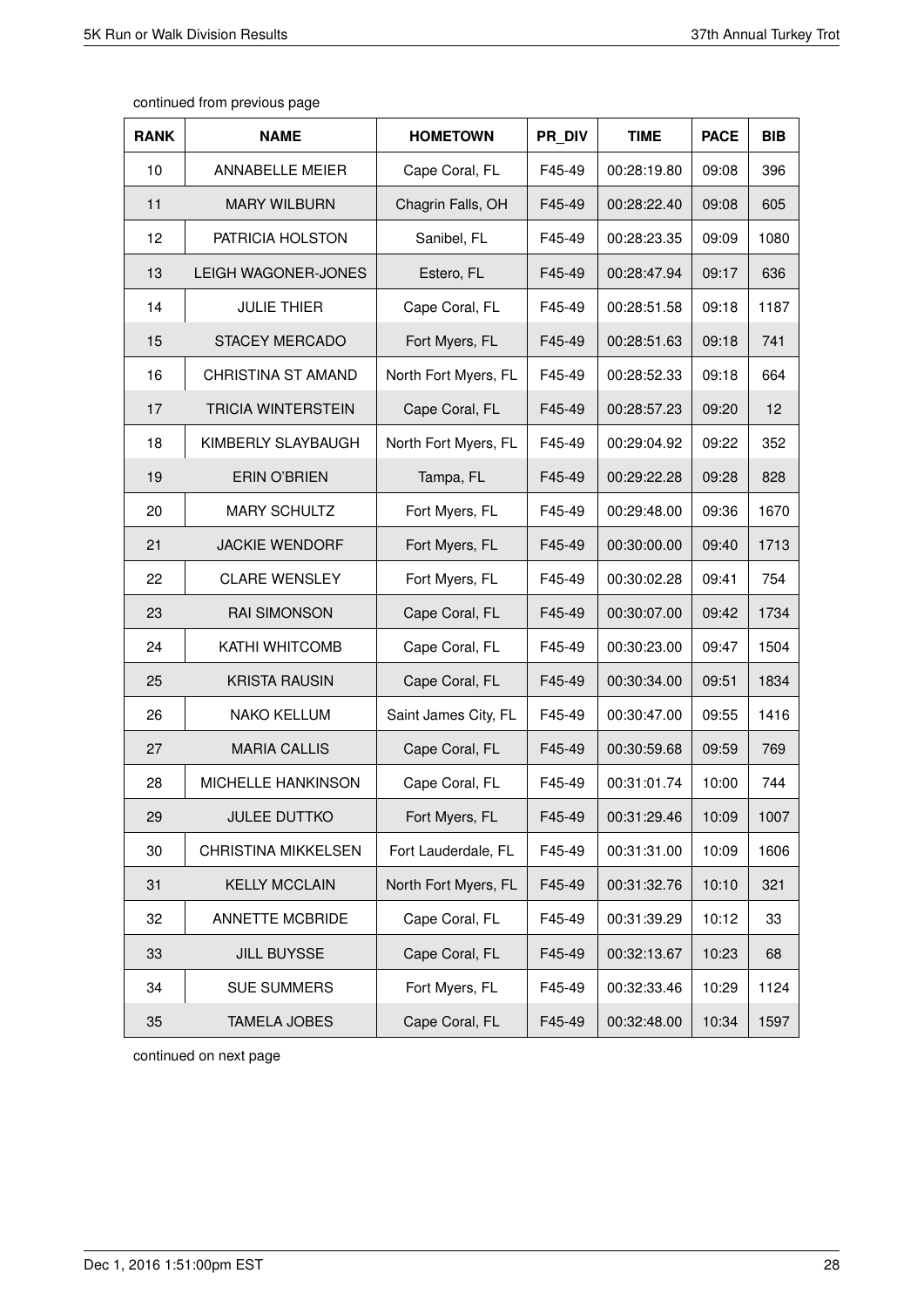| <b>RANK</b> | <b>NAME</b>               | <b>HOMETOWN</b>      | PR DIV | <b>TIME</b> | <b>PACE</b> | <b>BIB</b> |
|-------------|---------------------------|----------------------|--------|-------------|-------------|------------|
| 36          | <b>LINDA ANDERS</b>       | Labelle, FL          | F45-49 | 00:32:53.06 | 10:36       | 974        |
| 37          | DAWNN DOLLAR              | Estero, FL           | F45-49 | 00:33:00.00 | 10:38       | 1340       |
| 38          | <b>JESSICA TODD</b>       | Fort Myers, FL       | F45-49 | 00:33:11.49 | 10:41       | 332        |
| 39          | <b>CHRISTINA RILEY</b>    | Pittsford, NY        | F45-49 | 00:33:19.00 | 10:44       | 1915       |
| 40          | <b>LORENA BENSON</b>      | Cape Coral, FL       | F45-49 | 00:33:23.62 | 10:45       | 280        |
| 41          | <b>KRISTINE FISHELL</b>   | Pittsburgh, PA       | F45-49 | 00:33:33.00 | 10:48       | 1583       |
| 42          | <b>KARMA MARINO</b>       | Fort Myers, FL       | F45-49 | 00:33:50.00 | 10:54       | 1829       |
| 43          | JENNIFER CHENG - ALICANTE | Fort Myers, FL       | F45-49 | 00:34:13.55 | 11:01       | 1132       |
| 44          | <b>LILIBETH PANES</b>     | Fort Myers, FL       | F45-49 | 00:34:20.65 | 11:04       | 1135       |
| 45          | <b>SANDY HILLARD</b>      | North Fort Myers, FL | F45-49 | 00:34:23.00 | 11:05       | 1267       |
| 46          | <b>JESSICA OKEEFE</b>     | Cape Coral, FL       | F45-49 | 00:34:25.06 | 11:05       | 952        |
| 47          | <b>HEATHER KUNZ</b>       | Cape Coral, FL       | F45-49 | 00:34:28.98 | 11:06       | 94         |
| 48          | <b>CHRISTIN COLLINS</b>   | Fort Myers, FL       | F45-49 | 00:34:33.91 | 11:08       | 283        |
| 49          | <b>LAURIE KANE</b>        | Cape Coral, FL       | F45-49 | 00:34:38.99 | 11:10       | 1067       |
| 50          | <b>DEENA DIA</b>          | Fort Myers, FL       | F45-49 | 00:34:48.00 | 11:13       | 1221       |
| 51          | <b>MAUREEN AMBROSE</b>    | Cape Coral, FL       | F45-49 | 00:34:51.75 | 11:14       | 456        |
| 52          | <b>SCARLETT SILWANY</b>   | Cape Coral, FL       | F45-49 | 00:34:53.07 | 11:14       | 78         |
| 53          | <b>LORI MALLONE</b>       | Lockport, NY         | F45-49 | 00:35:05.00 | 11:18       | 1599       |
| 54          | LYNDI HALVERSON           | Fort Myers, FL       | F45-49 | 00:35:21.72 | 11:23       | 1046       |
| 55          | NATALIE WRIGHT            | Cape Coral, FL       | F45-49 | 00:35:33.00 | 11:27       | 1858       |
| 56          | REBECCA BRESTEL           | Fort Myers, FL       | F45-49 | 00:36:39.00 | 11:48       | 1386       |
| 57          | <b>MONICA SHIEH</b>       | Fort Myers, FL       | F45-49 | 00:36:42.52 | 11:49       | 691        |
| 58          | <b>MELISSA MUNSEY</b>     | Cape Coral, FL       | F45-49 | 00:36:45.09 | 11:50       | 885        |
| 59          | NANCY BROOKS              | Boston, MA           | F45-49 | 00:36:51.58 | 11:52       | 1201       |
| 60          | <b>DENISE MARKOVITS</b>   | Cape Coral, FL       | F45-49 | 00:37:32.97 | 12:06       | 362        |
| 61          | KIMBERLY VANDRESS         | Cape Coral, FL       | F45-49 | 00:38:05.28 | 12:16       | 947        |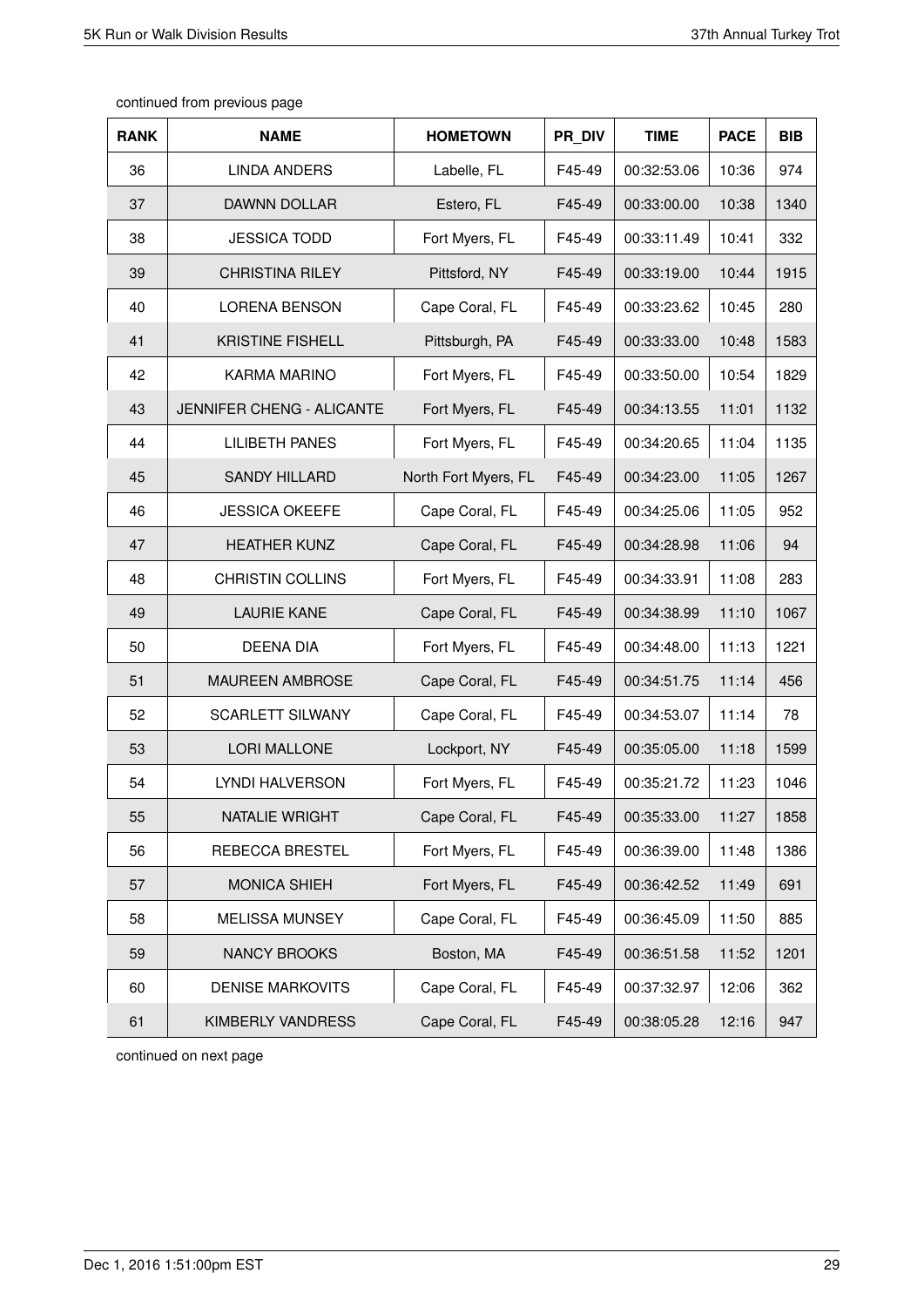| <b>RANK</b> | <b>NAME</b>               | <b>HOMETOWN</b>      | PR DIV | <b>TIME</b> | <b>PACE</b> | <b>BIB</b> |
|-------------|---------------------------|----------------------|--------|-------------|-------------|------------|
| 62          | <b>DAWN GREENE</b>        | Fort Myers, FL       | F45-49 | 00:38:05.79 | 12:16       | 761        |
| 63          | <b>ROXI BRADWAY</b>       | Cape Coral, FL       | F45-49 | 00:38:37.02 | 12:26       | 1161       |
| 64          | <b>JENNY DREW</b>         | Cape Coral, FL       | F45-49 | 00:38:40.00 | 12:27       | 1567       |
| 65          | PAMELLA ATTUSO            | Fort Myers, FL       | F45-49 | 00:38:48.91 | 12:30       | 308        |
| 66          | SHERRIE PINTO             | Riverview, FL        | F45-49 | 00:39:31.00 | 12:44       | 1638       |
| 67          | <b>SHAWN WINGATE</b>      | Cape Coral, FL       | F45-49 | 00:39:32.43 | 12:44       | 511        |
| 68          | <b>MARYBETH GRECSEK</b>   | Cape Coral, FL       | F45-49 | 00:39:51.31 | 12:50       | 1008       |
| 69          | <b>MARY HARTIG</b>        | Fort Myers, FL       | F45-49 | 00:40:01.12 | 12:53       | 24         |
| 70          | SAMANTHA WESTEN           | Fort Myers, FL       | F45-49 | 00:40:19.52 | 12:59       | 703        |
| 71          | <b>LISA WATERMAN</b>      | Cape Coral, FL       | F45-49 | 00:40:47.37 | 13:08       | 700        |
| 72          | <b>TONI WENGEL</b>        | Cape Coral, FL       | F45-49 | 00:41:39.29 | 13:25       | 206        |
| 73          | <b>SARA STENSRUD</b>      | Fort Myers, FL       | F45-49 | 00:42:06.05 | 13:34       | 79         |
| 74          | <b>JULIE EATON</b>        | North Fort Myers, FL | F45-49 | 00:42:06.69 | 13:34       | 1186       |
| 75          | <b>JENN AMANDRO</b>       | Cape Coral, FL       | F45-49 | 00:43:11.54 | 13:55       | 366        |
| 76          | <b>JENNIFER THOMAS</b>    | Fort Myers, FL       | F45-49 | 00:44:04.00 | 14:12       | 1390       |
| 77          | CHRISTINE ONOREVOLE       | Cape Coral, FL       | F45-49 | 00:44:06.43 | 14:12       | 365        |
| 78          | <b>SARALYN RIOS</b>       | Lehigh Acres, FL     | F45-49 | 00:44:34.86 | 14:21       | 823        |
| 79          | <b>ALICIA VITTUR</b>      | North Fort Myers, FL | F45-49 | 00:45:00.20 | 14:30       | 292        |
| 80          | <b>CARRIE KOPROWSKI</b>   | Cape Coral, FL       | F45-49 | 00:45:05.60 | 14:31       | 528        |
| 81          | <b>GIOVANNA PLACENCIA</b> | Cape Coral, FL       | F45-49 | 00:45:07.30 | 14:32       | 1048       |
| 82          | <b>DORA KARP</b>          | Cape Coral, FL       | F45-49 | 00:45:27.20 | 14:38       | 782        |
| 83          | <b>JANALEE CHAPPELL</b>   | Ashburn, VA          | F45-49 | 00:45:56.31 | 14:48       | 871        |
| 84          | <b>KIM BROMILEY</b>       | Cape Coral, FL       | F45-49 | 00:46:02.41 | 14:50       | 268        |
| 85          | LISSETTE SANABRIA         | Cape Coral, FL       | F45-49 | 00:46:33.00 | 14:59       | 1767       |
| 86          | JEANETTE FERNANDEZ        | Cape Coral, FL       | F45-49 | 00:46:35.00 | 15:00       | 1766       |
| 87          | <b>JILL WIRTH</b>         | Mechanicsburg, PA    | F45-49 | 00:47:05.43 | 15:10       | 166        |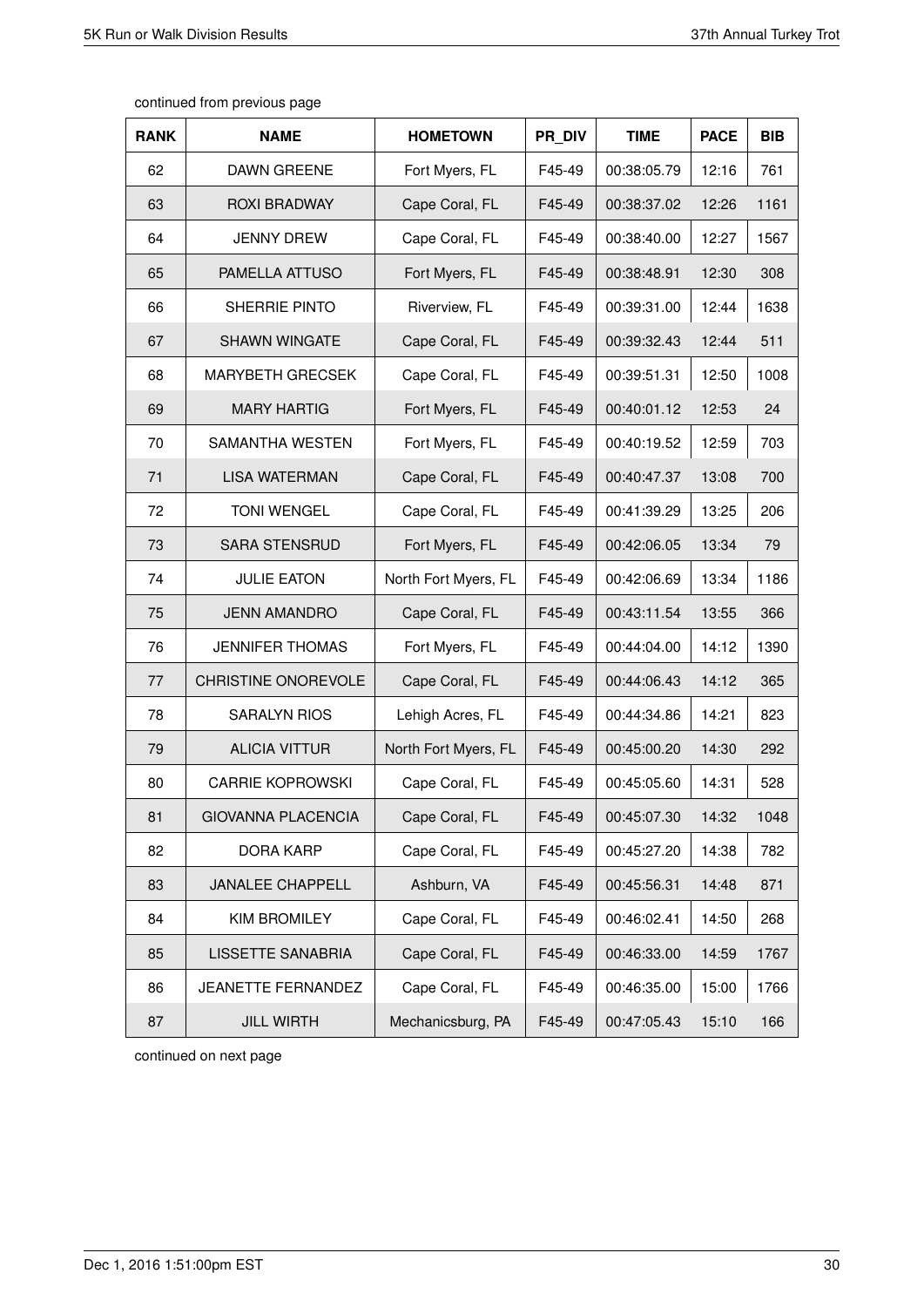| continued from previous page |  |  |
|------------------------------|--|--|
|------------------------------|--|--|

| <b>RANK</b> | <b>NAME</b>              | <b>HOMETOWN</b>      | PR DIV | <b>TIME</b> | <b>PACE</b> | <b>BIB</b> |
|-------------|--------------------------|----------------------|--------|-------------|-------------|------------|
| 88          | <b>NANCY BEHREND</b>     | Cape Coral, FL       | F45-49 | 00:47:49.69 | 15:24       | 214        |
| 89          | <b>DAWN TRENDAFILOV</b>  | Cape Coral, FL       | F45-49 | 00:48:09.84 | 15:31       | 287        |
| 90          | <b>HEATHER HIMSCHOOT</b> | Fort Myers, FL       | F45-49 | 00:48:20.51 | 15:34       | 784        |
| 91          | KATHRYN FERRER-GAVITT    | Fort Myers, FL       | F45-49 | 00:48:47.75 | 15:43       | 917        |
| 92          | HEATHER MAZURKIEWICZ     | Cape Coral, FL       | F45-49 | 00:49:45.52 | 16:01       | 142        |
| 93          | <b>KELLI MORGAN</b>      | North Fort Myers, FL | F45-49 | 00:49:52.21 | 16:04       | 635        |
| 94          | PAULA WEBER              | Fort Myers, FL       | F45-49 | 00:52:14.00 | 16:49       | 1801       |
| 95          | <b>JANIE CULP</b>        | Cape Coral, FL       | F45-49 | 00:53:19.68 | 17:10       | 252        |
| 96          | <b>LEIGH ANN CAIN</b>    | Cape Coral, FL       | F45-49 | 00:53:32.53 | 17:15       | 421        |
| 97          | <b>SABRINA KELLY</b>     | North Fort Myers, FL | F45-49 | 00:55:04.00 | 17:44       | 1383       |
| 98          | <b>JILL HORROM</b>       | Fort Myers, FL       | F45-49 | 00:56:12.91 | 18:06       | 159        |
| 99          | LYNNE MCADAMS            | Fort Myers, FL       | F45-49 | 00:56:51.76 | 18:19       | 187        |
| 100         | <b>TINA SHULTZ</b>       | Cape Coral, FL       | F45-49 | 00:56:53.00 | 18:19       | 1207       |
| 101         | <b>DENISE TURNER</b>     | Zionsville, IN       | F45-49 | 00:56:59.00 | 18:21       | 1234       |
| 102         | <b>MARGARET MUMME</b>    | Cape Coral, FL       | F45-49 | 00:57:40.82 | 18:34       | 547        |
| 103         | <b>SUZANNE TURNER</b>    | Fort Myers, FL       | F45-49 | 00:57:45.00 | 18:36       | 1326       |
| 104         | <b>HEIDI SAIDI</b>       | Cape Coral, FL       | F45-49 | 00:57:48.44 | 18:37       | 643        |
| 105         | <b>SUSAN TAYLOR</b>      | Cape Coral, FL       | F45-49 | 00:58:59.00 | 19:00       | 1447       |
| 106         | <b>CRISETTE ZILEN</b>    | Cape Coral, FL       | F45-49 | 01:01:27.00 | 19:47       | 1425       |
| 107         | <b>JENNIFER FERRI</b>    | Ozark, MO            | F45-49 | 01:04:10.00 | 20:40       | 1678       |
| 108         | LISA JORDAN              | Cape Coral, FL       | F45-49 | 01:04:52.75 | 20:53       | 1143       |
| 109         | <b>TERRI REISINGER</b>   | Fort Myers, FL       | F45-49 | 01:06:33.02 | 21:26       | 569        |
| 110         | RACHEL GOULD             | Cape Coral, FL       | F45-49 | 01:07:29.83 | 21:44       | 72         |
| 111         | <b>KIM KOENIGS</b>       | Cape Coral, FL       | F45-49 | 01:10:51.00 | 22:49       | 1255       |

#### **F50-54**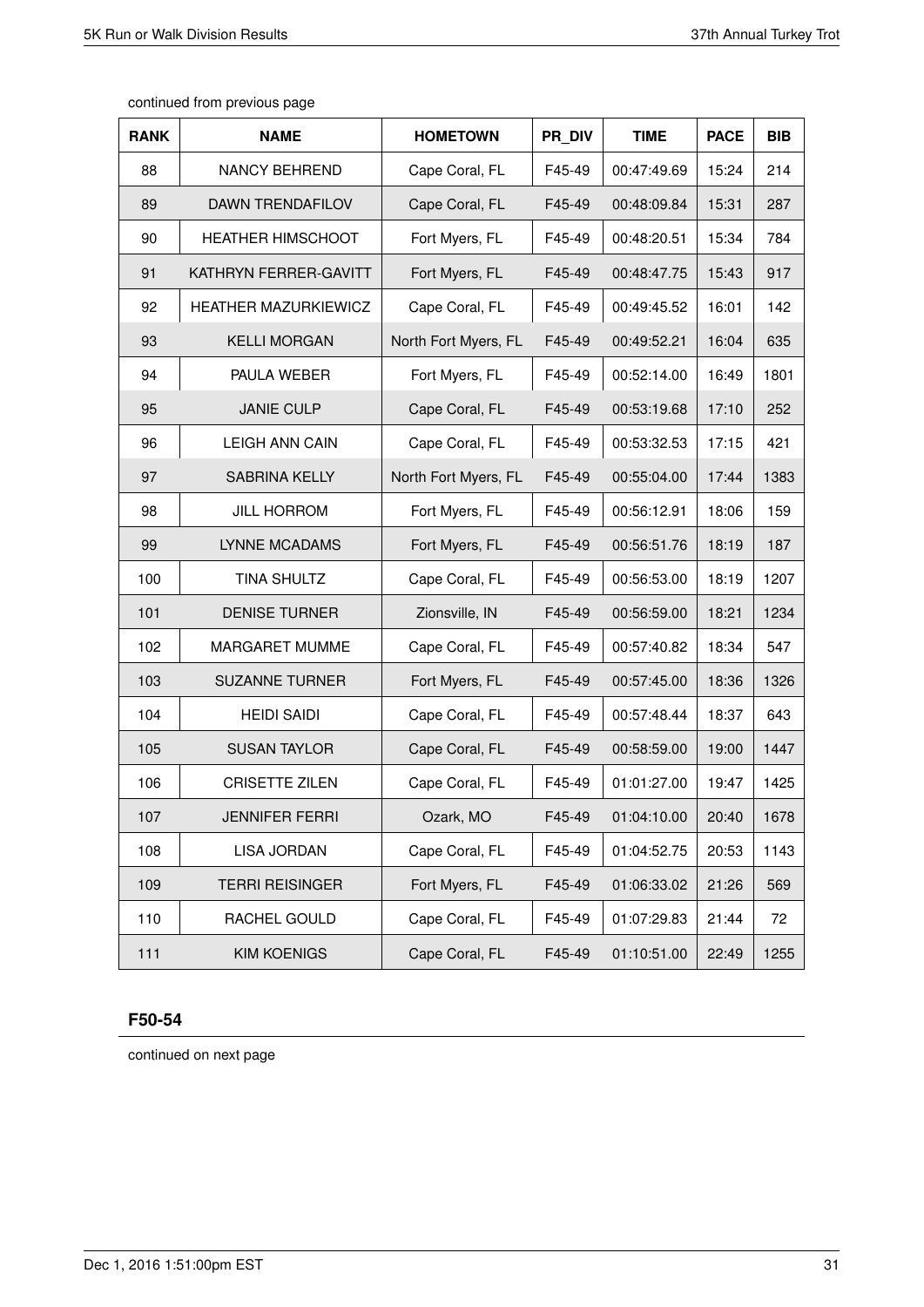| <b>RANK</b>    | <b>NAME</b>                | <b>HOMETOWN</b>      | PR DIV | <b>TIME</b> | <b>PACE</b> | <b>BIB</b> |
|----------------|----------------------------|----------------------|--------|-------------|-------------|------------|
| $\mathbf{1}$   | O. FUENTES                 | Cape Coral, FL       | F50-54 | 00:22:58.95 | 07:24       | 194        |
| $\overline{2}$ | <b>LISA ROETH</b>          | Fort Myers, FL       | F50-54 | 00:23:45.00 | 07:39       | 1459       |
| 3              | ARMANDINA BROMWELL         | Cape Coral, FL       | F50-54 | 00:24:30.48 | 07:54       | 330        |
| $\overline{4}$ | <b>CHRISTINE COULTHARD</b> | Fort Myers, FL       | F50-54 | 00:26:58.93 | 08:42       | 775        |
| 5              | <b>LISA LEVINE</b>         | Falls Church, VA     | F50-54 | 00:27:14.00 | 08:46       | 1343       |
| 6              | PETREA MAINARD             | Fort Lauderdale, FL  | F50-54 | 00:29:13.00 | 09:25       | 567        |
| $\overline{7}$ | <b>TAMI TRAIGER</b>        | Cape Coral, FL       | F50-54 | 00:29:53.00 | 09:38       | 1247       |
| 8              | <b>JULIE JOHNSON</b>       | High Point, NC       | F50-54 | 00:30:47.06 | 09:55       | 1002       |
| 9              | <b>JANEY CAHILL</b>        | Cape Coral, FL       | F50-54 | 00:30:47.69 | 09:55       | 566        |
| 10             | <b>MARY ANDREWS</b>        | Fort Myers, FL       | F50-54 | 00:30:52.02 | 09:57       | 583        |
| 11             | <b>JUDY NEUBRANDER</b>     | Bloomington, IL      | F50-54 | 00:30:59.27 | 09:59       | 477        |
| 12             | <b>NANCY GILBERT</b>       | Fort Myers, FL       | F50-54 | 00:31:27.47 | 10:08       | 966        |
| 13             | <b>CAROL RALL</b>          | Cape Coral, FL       | F50-54 | 00:31:30.52 | 10:09       | 515        |
| 14             | <b>TINA SILCOX</b>         | North Fort Myers, FL | F50-54 | 00:31:47.00 | 10:14       | 1336       |
| 15             | DONNA BEDALOW-LUKE         | Cape Coral, FL       | F50-54 | 00:33:08.53 | 10:41       | 838        |
| 16             | <b>FELICIA WOROBETZ</b>    | Newton, NJ           | F50-54 | 00:33:52.00 | 10:55       | 1332       |
| 17             | <b>CAROL LAWRENCE</b>      | Cape Coral, FL       | F50-54 | 00:34:22.12 | 11:04       | 1191       |
| 18             | <b>SUSAN PASCAL</b>        | Cape Coral, FL       | F50-54 | 00:35:22.89 | 11:24       | 505        |
| 19             | <b>SANDRA TILLEY</b>       | Cape Coral, FL       | F50-54 | 00:35:41.00 | 11:30       | 1328       |
| 20             | <b>SALLY FEENEY</b>        | East Bridgewater, MA | F50-54 | 00:36:07.00 | 11:38       | 1867       |
| 21             | LYNETTE SCHULTZ            | Cape Coral, FL       | F50-54 | 00:37:27.00 | 12:04       | 1228       |
| 22             | <b>TERESA SMITH</b>        | Cape Coral, FL       | F50-54 | 00:37:47.00 | 12:10       | 1214       |
| 23             | MERRIBETH VANVLYMEN        | Cape Coral, FL       | F50-54 | 00:37:54.35 | 12:13       | 75         |
| 24             | AMIE GRAZIANO              | Fort Myers, FL       | F50-54 | 00:38:03.00 | 12:15       | 1364       |
| 25             | <b>LAURA EVANS</b>         | Fort Myers, FL       | F50-54 | 00:38:11.00 | 12:18       | 1949       |
| 26             | <b>CAROL BARANOWSKI</b>    | Cape Coral, FL       | F50-54 | 00:38:13.18 | 12:19       | 435        |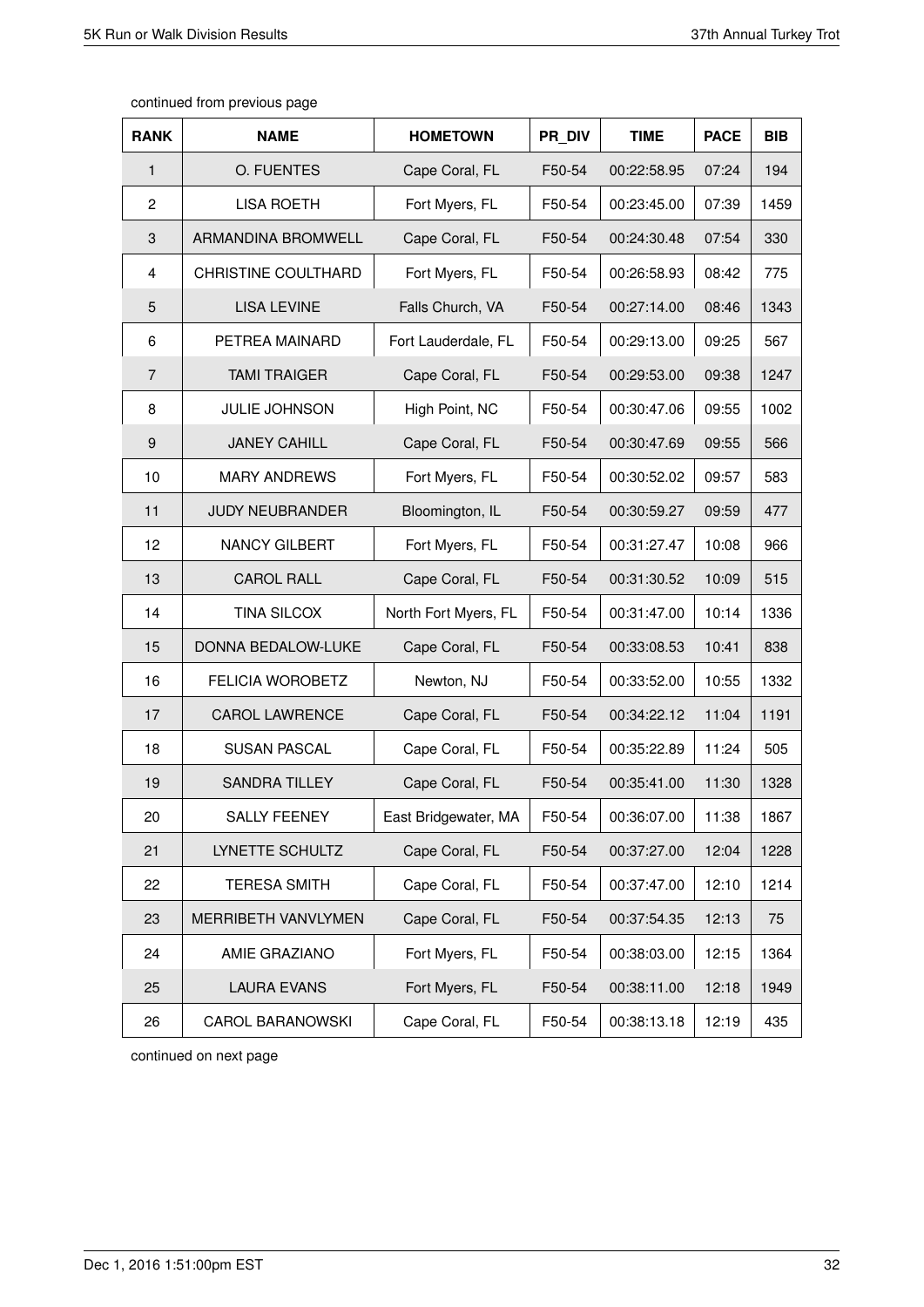| <b>RANK</b> | <b>NAME</b>               | <b>HOMETOWN</b>    | PR DIV | <b>TIME</b> | <b>PACE</b> | <b>BIB</b> |
|-------------|---------------------------|--------------------|--------|-------------|-------------|------------|
| 27          | <b>GINA LACAGNINA</b>     | Estero, FL         | F50-54 | 00:38:41.02 | 12:28       | 791        |
| 28          | <b>STEPHANIE HULETT</b>   | Cape Coral, FL     | F50-54 | 00:39:34.00 | 12:45       | 1804       |
| 29          | <b>ANA HARRISON</b>       | $-$ , US           | F50-54 | 00:39:38.00 | 12:46       | 1700       |
| 30          | <b>SEANNA POCKLINGTON</b> | Fort Myers, FL     | F50-54 | 00:39:44.11 | 12:48       | 524        |
| 31          | <b>INGE HUTSON</b>        | Cape Coral, FL     | F50-54 | 00:40:14.00 | 12:57       | 1465       |
| 32          | <b>GAIL RHODES</b>        | Cape Coral, FL     | F50-54 | 00:40:31.09 | 13:03       | 792        |
| 33          | <b>JACQUE JORDAN</b>      | Cape Coral, FL     | F50-54 | 00:41:54.13 | 13:30       | 351        |
| 34          | <b>KATHY SAINT</b>        | Cape Coral, FL     | F50-54 | 00:41:55.07 | 13:30       | 800        |
| 35          | <b>BETSY STENSRUD</b>     | Fort Myers, FL     | F50-54 | 00:42:05.61 | 13:33       | 83         |
| 36          | <b>COLLEEN CASSIDY</b>    | Cape Coral, FL     | F50-54 | 00:42:10.00 | 13:35       | 1634       |
| 37          | LYNDA NALLY               | Fort Myers, FL     | F50-54 | 00:42:13.06 | 13:36       | 451        |
| 38          | <b>RANDI MORRIS</b>       | Cape Coral, FL     | F50-54 | 00:42:13.19 | 13:36       | 441        |
| 39          | <b>LAURE WILKENS</b>      | Cape Coral, FL     | F50-54 | 00:43:46.00 | 14:06       | 1899       |
| 40          | <b>DEBRA CAMPBELL</b>     | Cape Coral, FL     | F50-54 | 00:43:55.80 | 14:09       | 1030       |
| 41          | <b>LEAH LYNCH</b>         | Fort Myers, FL     | F50-54 | 00:44:45.00 | 14:25       | 1433       |
| 42          | <b>AMY BROWN</b>          | Worcester, MA      | F50-54 | 00:45:00.59 | 14:30       | 122        |
| 43          | <b>CHRISTINE NEWMAN</b>   | Cape Coral, FL     | F50-54 | 00:45:13.27 | 14:34       | 727        |
| 44          | <b>KATHY HUDSON</b>       | Cape Coral, FL     | F50-54 | 00:45:40.60 | 14:43       | 1087       |
| 45          | <b>NANCY MURRAY</b>       | Fort Myers, FL     | F50-54 | 00:46:10.00 | 14:52       | 1230       |
| 46          | SANDY BERGENER            | Cape Coral, FL     | F50-54 | 00:47:11.05 | 15:12       | 804        |
| 47          | ANGIE HEMANN              | Fort Myers, FL     | F50-54 | 00:48:31.00 | 15:37       | 1224       |
| 48          | <b>AMY MARINELL</b>       | Cape Coral, FL     | F50-54 | 00:48:46.59 | 15:42       | 1167       |
| 49          | DARLENE MARTIN            | Cape Coral, FL     | F50-54 | 00:48:51.00 | 15:44       | 1496       |
| 50          | <b>TERRY REITER</b>       | Sherrills Ford, NC | F50-54 | 00:49:24.76 | 15:55       | 96         |
| 51          | <b>MARY PARKER</b>        | Cape Coral, FL     | F50-54 | 00:49:33.46 | 15:58       | 582        |
| 52          | ANGELA FISHER             | Fort Myers, FL     | F50-54 | 00:50:46.86 | 16:21       | 1033       |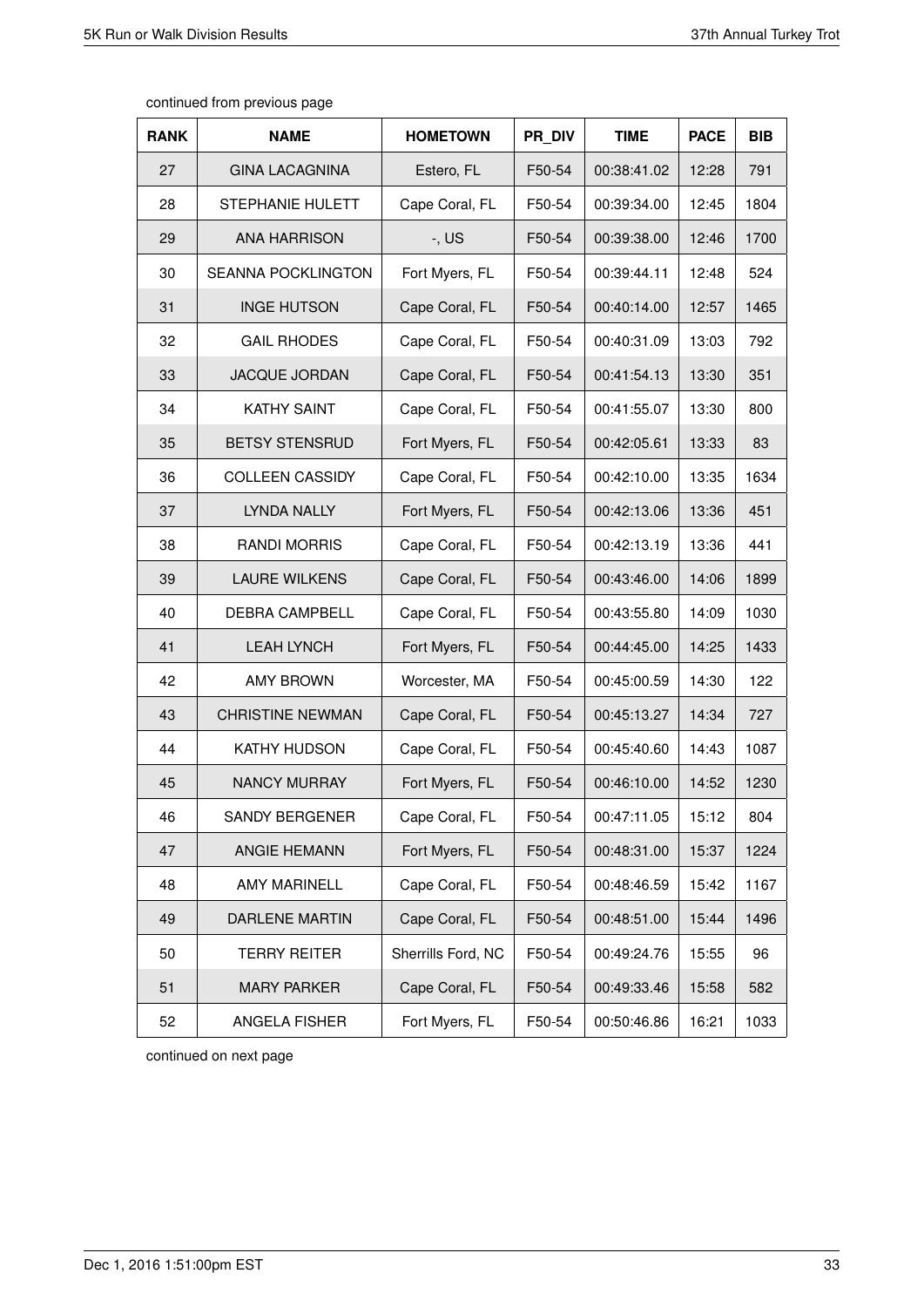| <b>RANK</b> | <b>NAME</b>                | <b>HOMETOWN</b>  | PR DIV | <b>TIME</b> | <b>PACE</b> | <b>BIB</b> |
|-------------|----------------------------|------------------|--------|-------------|-------------|------------|
| 53          | <b>THERESA JONES</b>       | Cape Coral, FL   | F50-54 | 00:51:48.30 | 16:41       | 766        |
| 54          | <b>DARLENE SPINELLA</b>    | Cape Coral, FL   | F50-54 | 00:51:56.57 | 16:44       | 300        |
| 55          | <b>MARIANNE SALERNO</b>    | Cape Coral, FL   | F50-54 | 00:52:40.08 | 16:58       | 667        |
| 56          | <b>JANE BLAKE</b>          | Charlotte, NC    | F50-54 | 00:53:40.61 | 17:17       | 518        |
| 57          | <b>MARYANN BECKERT</b>     | Fort Myers, FL   | F50-54 | 00:54:20.66 | 17:30       | 908        |
| 58          | <b>LIA SCHULTZ</b>         | Fort Myers, FL   | F50-54 | 00:54:50.21 | 17:40       | 899        |
| 59          | LINDA KERR-SAWYER          | Orlando, FL      | F50-54 | 00:54:58.77 | 17:42       | 459        |
| 60          | <b>SUSAN HENDRICKSON</b>   | Cape Coral, FL   | F50-54 | 00:55:03.67 | 17:44       | 502        |
| 61          | <b>BARRIE BUENAVENTURA</b> | Tampa, FL        | F50-54 | 00:55:04.41 | 17:44       | 717        |
| 62          | <b>LEANNE LINCOLN</b>      | Georgiana, AL    | F50-54 | 00:55:12.00 | 17:47       | 1887       |
| 63          | <b>JACKIE RYAN</b>         | Cape Coral, FL   | F50-54 | 00:55:15.00 | 17:47       | 1216       |
| 64          | <b>VICKI ADAMS</b>         | Labelle, FL      | F50-54 | 00:58:21.89 | 18:48       | 688        |
| 65          | <b>JACQUELINE RAMOS</b>    | Cape Coral, FL   | F50-54 | 00:58:22.15 | 18:48       | 843        |
| 66          | <b>CARMEN SERRANO</b>      | Cape Coral, FL   | F50-54 | 00:59:44.00 | 19:14       | 1871       |
| 67          | <b>LIEFJE MARSHALL</b>     | Fort Myers, FL   | F50-54 | 01:00:07.00 | 19:21       | 1826       |
| 68          | <b>CAROL PETTY</b>         | Charlotte, NC    | F50-54 | 01:02:04.07 | 19:59       | 48         |
| 69          | PAMELA GREENE              | Lehigh Acres, FL | F50-54 | 01:04:16.42 | 20:42       | 1147       |
| 70          | SHERRI EVANS               | Fort Myers, FL   | F50-54 | 01:06:10.01 | 21:18       | 693        |

### **F55-59**

|                | <b>MAGGIE MILLER</b>   | Fort Myers, FL   | F55-59 | 00:28:31.00 | 09:11 | 1738 |
|----------------|------------------------|------------------|--------|-------------|-------|------|
| 2              | TERRI HOFFMAN          | Cape Coral, FL   | F55-59 | 00:28:46.00 | 09:16 | 931  |
| 3              | <b>FRANCINE GOLDEN</b> | Lehigh Acres, FL | F55-59 | 00:29:43.79 | 09:35 | 3    |
| $\overline{4}$ | <b>JONI NORTON</b>     | Fort Myers, FL   | F55-59 | 00:30:41.60 | 09:53 | 907  |
| 5              | <b>ANNE DERRICK</b>    | Coventry, RI     | F55-59 | 00:32:01.36 | 10:19 | 86   |
| 6              | CHERYL LATHAM          | Cape Coral, FL   | F55-59 | 00:32:29.21 | 10:28 | 702  |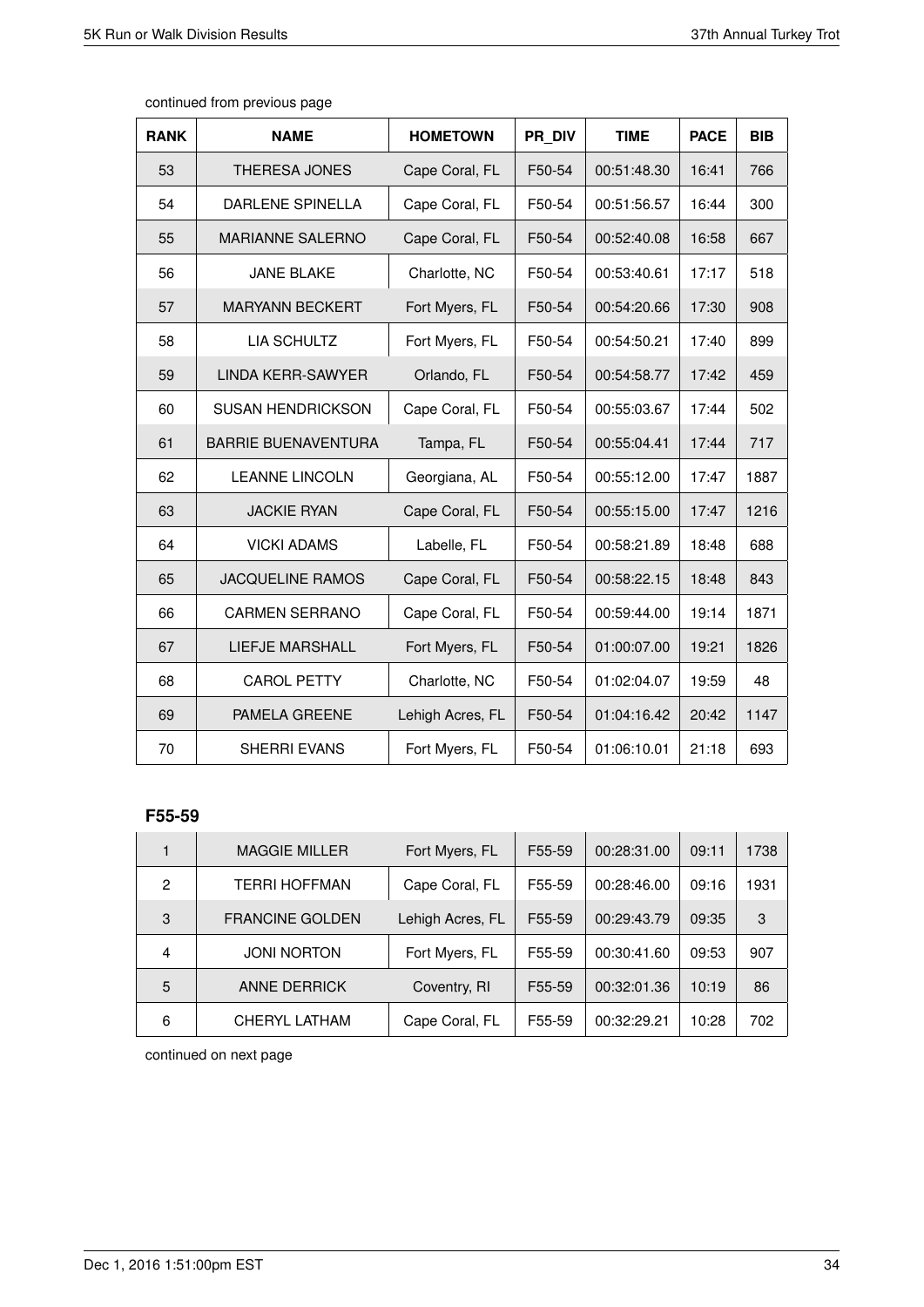| continued from previous page |  |  |  |
|------------------------------|--|--|--|
|------------------------------|--|--|--|

| <b>RANK</b>    | <b>NAME</b>              | <b>HOMETOWN</b>     | PR DIV | <b>TIME</b> | <b>PACE</b> | <b>BIB</b> |
|----------------|--------------------------|---------------------|--------|-------------|-------------|------------|
| $\overline{7}$ | <b>MELINDA PENSINGER</b> | Fort Myers, FL      | F55-59 | 00:33:50.44 | 10:54       | 168        |
| 8              | <b>DIANE BERGENDAHL</b>  | Cape Coral, FL      | F55-59 | 00:35:20.00 | 11:23       | 1542       |
| 9              | DONNAJEAN BARTLETT       | Fort Myers, FL      | F55-59 | 00:36:31.12 | 11:46       | 613        |
| 10             | <b>MANDY WILSON</b>      | Cape Coral, FL      | F55-59 | 00:36:34.29 | 11:47       | 10         |
| 11             | SARAH BERCKMAN           | Cape Coral, FL      | F55-59 | 00:37:49.90 | 12:11       | 310        |
| 12             | <b>LAURA FAITH</b>       | Cape Coral, FL      | F55-59 | 00:38:34.75 | 12:26       | 541        |
| 13             | CAROL SCOTT              | Cape Coral, FL      | F55-59 | 00:38:36.44 | 12:26       | 975        |
| 14             | <b>KAREN VIVIAN</b>      | Cape Coral, FL      | F55-59 | 00:38:50.08 | 12:30       | 998        |
| 15             | <b>DIANE RIVERS</b>      | Cape Coral, FL      | F55-59 | 00:39:33.69 | 12:45       | 881        |
| 16             | KILLEEN STEMPLE          | Cape Coral, FL      | F55-59 | 00:39:59.11 | 12:53       | 858        |
| 17             | <b>BETH MORRILL</b>      | Fort Myers, FL      | F55-59 | 00:40:51.24 | 13:09       | 820        |
| 18             | <b>VICKY GOSS</b>        | Cape Coral, FL      | F55-59 | 00:41:03.48 | 13:13       | 181        |
| 19             | <b>HEATHER PAYNE</b>     | Cape Coral, FL      | F55-59 | 00:41:09.29 | 13:15       | 767        |
| 20             | LISA COX                 | Cape Coral, FL      | F55-59 | 00:41:59.39 | 13:31       | 649        |
| 21             | <b>ROBIN DUNLAP</b>      | Alva, FL            | F55-59 | 00:43:38.00 | 14:03       | 1296       |
| 22             | <b>LINDA FLISS</b>       | Cape Coral, FL      | F55-59 | 00:45:15.67 | 14:35       | 480        |
| 23             | EILEEN QUINLAN           | Cape Coral, FL      | F55-59 | 00:45:49.00 | 14:45       | 1796       |
| 24             | <b>GINNI COWDEN</b>      | Fort Myers, FL      | F55-59 | 00:46:58.00 | 15:08       | 1613       |
| 25             | <b>COLLEEN HUMPHRIES</b> | Cape Coral, FL      | F55-59 | 00:47:04.47 | 15:10       | 1196       |
| 26             | <b>CASSANDRA LOWEKE</b>  | Cape Coral, FL      | F55-59 | 00:47:28.76 | 15:17       | 375        |
| 27             | <b>TERESEA WHITFORD</b>  | Cape Coral, FL      | F55-59 | 00:48:39.00 | 15:40       | 1558       |
| 28             | <b>DIANNA REISINGER</b>  | Lehigh Acres, FL    | F55-59 | 00:48:51.00 | 15:44       | 1284       |
| 29             | ANNA MARIA REICHEL       | Regensburg, Germany | F55-59 | 00:49:21.97 | 15:54       | 1158       |
| 30             | ROBIN PIAGGIONE          | Cape Coral, FL      | F55-59 | 00:50:07.12 | 16:08       | 977        |
| 31             | <b>DEBBIE CURRAN</b>     | Fort Myers, FL      | F55-59 | 00:50:22.90 | 16:13       | 39         |
| 32             | <b>LISA TUCKER</b>       | Cape Coral, FL      | F55-59 | 00:51:07.54 | 16:28       | 1044       |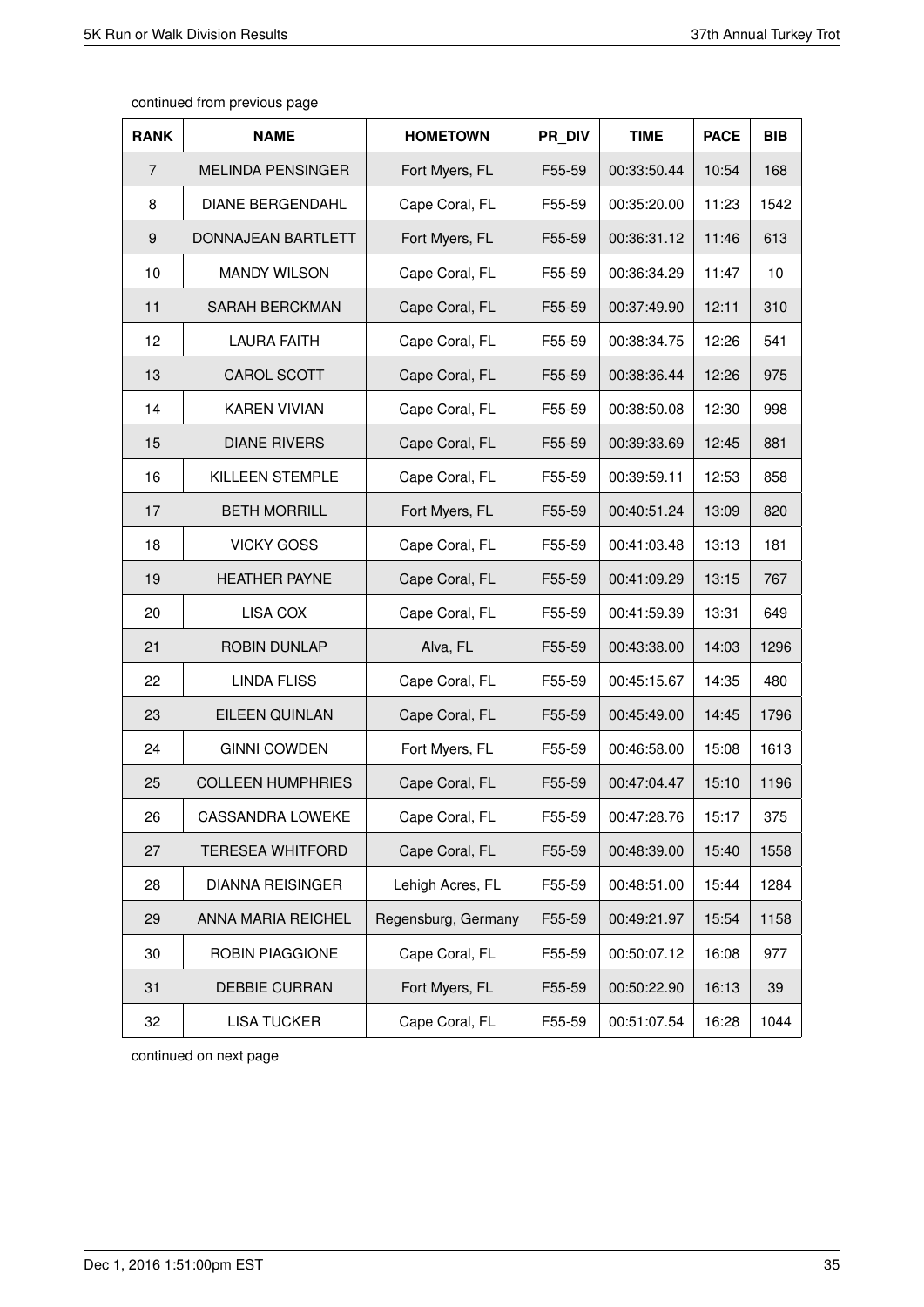Τ

T

| <b>RANK</b> | <b>NAME</b>             | <b>HOMETOWN</b>       | PR DIV | <b>TIME</b> | <b>PACE</b> | <b>BIB</b> |
|-------------|-------------------------|-----------------------|--------|-------------|-------------|------------|
| 33          | <b>DEBRA FREDLUND</b>   | Cape Coral, FL        | F55-59 | 00:51:56.28 | 16:44       | 303        |
| 34          | <b>SANDY WAITKUS</b>    | Canal Winchester, OH  | F55-59 | 00:52:25.43 | 16:53       | 349        |
| 35          | <b>GILDA DURAN</b>      | North Fort Myers, FL  | F55-59 | 00:52:28.02 | 16:54       | 147        |
| 36          | <b>CAROLYN NOBLE</b>    | Cape Coral, FL        | F55-59 | 00:53:27.05 | 17:13       | 808        |
| 37          | DANNIE SOMMER           | Cape Coral, FL        | F55-59 | 00:53:32.91 | 17:15       | 736        |
| 38          | <b>LINDA RYBAK</b>      | Cape Coral, FL        | F55-59 | 00:53:35.24 | 17:15       | 735        |
| 39          | <b>JULIETTE LANGNER</b> | Cape Coral, FL        | F55-59 | 00:53:38.93 | 17:17       | 626        |
| 40          | <b>KAREN SUTTON</b>     | Altamonte Springs, FL | F55-59 | 00:53:42.54 | 17:18       | 485        |
| 41          | <b>LORI STEELE</b>      | Fort Myers, FL        | F55-59 | 00:55:25.27 | 17:51       | 904        |
| 42          | <b>SHERRY WHALON</b>    | Cape Coral, FL        | F55-59 | 00:55:58.02 | 18:01       | 109        |
| 43          | <b>DEBORA VREELAND</b>  | Fort Myers, FL        | F55-59 | 00:55:58.72 | 18:02       | 954        |
| 44          | <b>LAURIE GREENLAW</b>  | Cape Coral, FL        | F55-59 | 00:59:49.00 | 19:16       | 1779       |
| 45          | <b>GENNY WHITE</b>      | Cape Coral, FL        | F55-59 | 01:00:34.79 | 19:30       | 56         |
| 46          | <b>DOROTHY BAKER</b>    | Cape Coral, FL        | F55-59 | 01:01:42.77 | 19:52       | 436        |
| 47          | <b>CATHIE HANSEN</b>    | Cape Coral, FL        | F55-59 | 01:01:47.00 | 19:54       | 1402       |

┱

continued from previous page

### **F60-64**

| 1              | <b>WENDY PIASCIK</b>    | Cape Coral, FL       | F60-64 | 00:29:38.93 | 09:33 | 16   |
|----------------|-------------------------|----------------------|--------|-------------|-------|------|
| $\overline{2}$ | <b>CHERYLL DUQUETTE</b> | Ottawa, Canada       | F60-64 | 00:30:14.30 | 09:44 | 1096 |
| 3              | <b>TISA MORRISSETTE</b> | Fort Myers, FL       | F60-64 | 00:30:25.26 | 09:48 | 1173 |
| 4              | <b>RUTH CHAMBERLIN</b>  | Cape Coral, FL       | F60-64 | 00:32:04.52 | 10:20 | 1041 |
| 5              | <b>JILL STAPLES</b>     | Fort Myers, FL       | F60-64 | 00:32:18.21 | 10:24 | 623  |
| 6              | NORMA COLVER            | Cape Coral, FL       | F60-64 | 00:34:03.22 | 10:58 | 411  |
| $\overline{7}$ | <b>TERRI LOLLIO</b>     | Cape Coral, FL       | F60-64 | 00:35:46.48 | 11:31 | 108  |
| 8              | <b>JANET DUDDING</b>    | Cape Coral, FL       | F60-64 | 00:38:30.44 | 12:24 | 468  |
| 9              | KIM SOUTHWORTH          | Fort Myers Beach, FL | F60-64 | 00:38:38.50 | 12:27 | 1011 |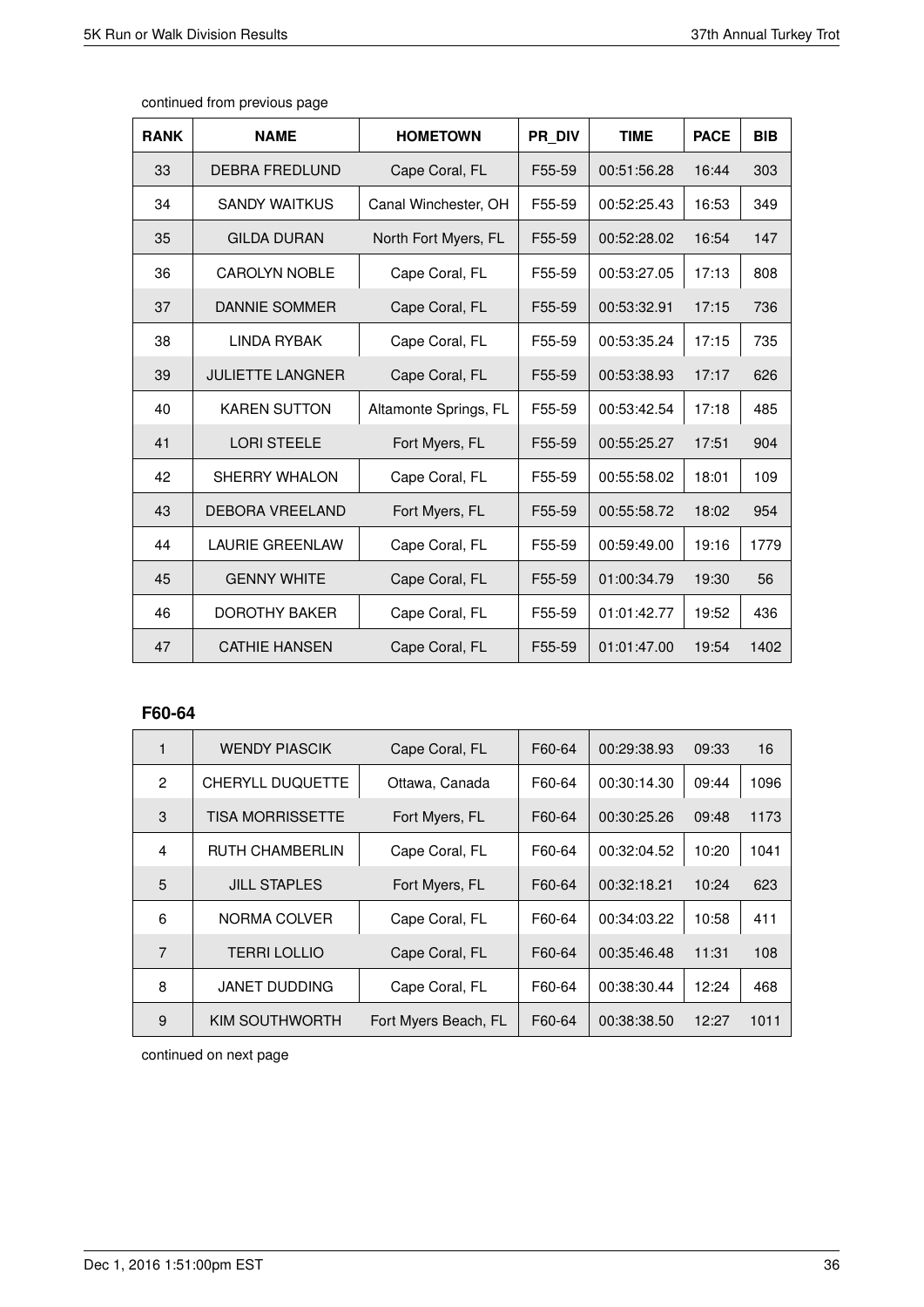| continued from previous page |  |  |
|------------------------------|--|--|
|------------------------------|--|--|

| <b>RANK</b> | <b>NAME</b>             | <b>HOMETOWN</b>      | PR DIV | <b>TIME</b> | <b>PACE</b> | <b>BIB</b> |
|-------------|-------------------------|----------------------|--------|-------------|-------------|------------|
| 10          | <b>MARIANN GRIFFIN</b>  | Fort Myers Beach, FL | F60-64 | 00:38:38.90 | 12:27       | 1010       |
| 11          | <b>SUE WOLECK</b>       | Cape Coral, FL       | F60-64 | 00:39:06.00 | 12:36       | 1211       |
| 12          | <b>SHARON SCHULTZ</b>   | North Fort Myers, FL | F60-64 | 00:39:15.60 | 12:39       | 1163       |
| 13          | <b>DELPHINE AMOROSO</b> | Cape Coral, FL       | F60-64 | 00:39:30.99 | 12:44       | 215        |
| 14          | <b>ROBIN RYAN</b>       | Cape Coral, FL       | F60-64 | 00:39:39.34 | 12:46       | 500        |
| 15          | <b>SHARON SULLIVAN</b>  | Cape Coral, FL       | F60-64 | 00:39:50.86 | 12:50       | 492        |
| 16          | <b>BRENDA MARKS</b>     | North Fort Myers, FL | F60-64 | 00:39:58.38 | 12:52       | 1057       |
| 17          | <b>SUSAN MELE</b>       | Bokeelia, FL         | F60-64 | 00:40:40.44 | 13:06       | 40         |
| 18          | LUT URBINA              | North Fort Myers, FL | F60-64 | 00:41:00.79 | 13:13       | 997        |
| 19          | <b>LINDA MORRISON</b>   | Cape Coral, FL       | F60-64 | 00:41:03.68 | 13:13       | 1180       |
| 20          | <b>SHARRON HARLAN</b>   | Fort Myers, FL       | F60-64 | 00:41:58.85 | 13:31       | 1112       |
| 21          | <b>JOYCE JOHNSON</b>    | Fort Myers, FL       | F60-64 | 00:44:10.77 | 14:14       | 216        |
| 22          | <b>VICKI BOWEN</b>      | North Fort Myers, FL | F60-64 | 00:44:53.42 | 14:27       | 255        |
| 23          | <b>SANDRA ERICKSON</b>  | Fort Myers, FL       | F60-64 | 00:45:48.93 | 14:45       | 118        |
| 24          | <b>DEBBIE FALVEY</b>    | North Branford, CT   | F60-64 | 00:48:23.05 | 15:35       | 987        |
| 25          | <b>MARIA ANTONUCCI</b>  | Saint Petersburg, FL | F60-64 | 00:50:10.00 | 16:09       | 1527       |
| 26          | MARGARET LOPEZ          | Cape Coral, FL       | F60-64 | 00:50:16.00 | 16:11       | 1261       |
| 27          | <b>SUSAN SPREHN</b>     | Fort Myers, FL       | F60-64 | 00:50:27.83 | 16:15       | 849        |
| 28          | <b>DENISE PATAK</b>     | North Fort Myers, FL | F60-64 | 00:52:08.00 | 16:47       | 1441       |
| 29          | SHEILA RICHMOND         | Cape Coral, FL       | F60-64 | 00:53:19.05 | 17:10       | 251        |
| 30          | <b>VALERIE GRANT</b>    | Fort Myers, FL       | F60-64 | 00:53:26.60 | 17:13       | 835        |
| 31          | <b>DONNA BEAVERS</b>    | Orlando, FL          | F60-64 | 00:54:17.65 | 17:29       | 934        |
| 32          | CHERYL PEARSALL         | Fort Myers, FL       | F60-64 | 00:54:43.36 | 17:37       | 905        |
| 33          | <b>EMILY REILLY</b>     | Fort Myers, FL       | F60-64 | 00:54:54.00 | 17:41       | 1819       |
| 34          | <b>CATHY TREVETT</b>    | Fort Myers, FL       | F60-64 | 00:56:29.00 | 18:11       | 1715       |
| 35          | <b>LAURA ADAMSKI</b>    | Fort Myers, FL       | F60-64 | 00:56:39.21 | 18:15       | 747        |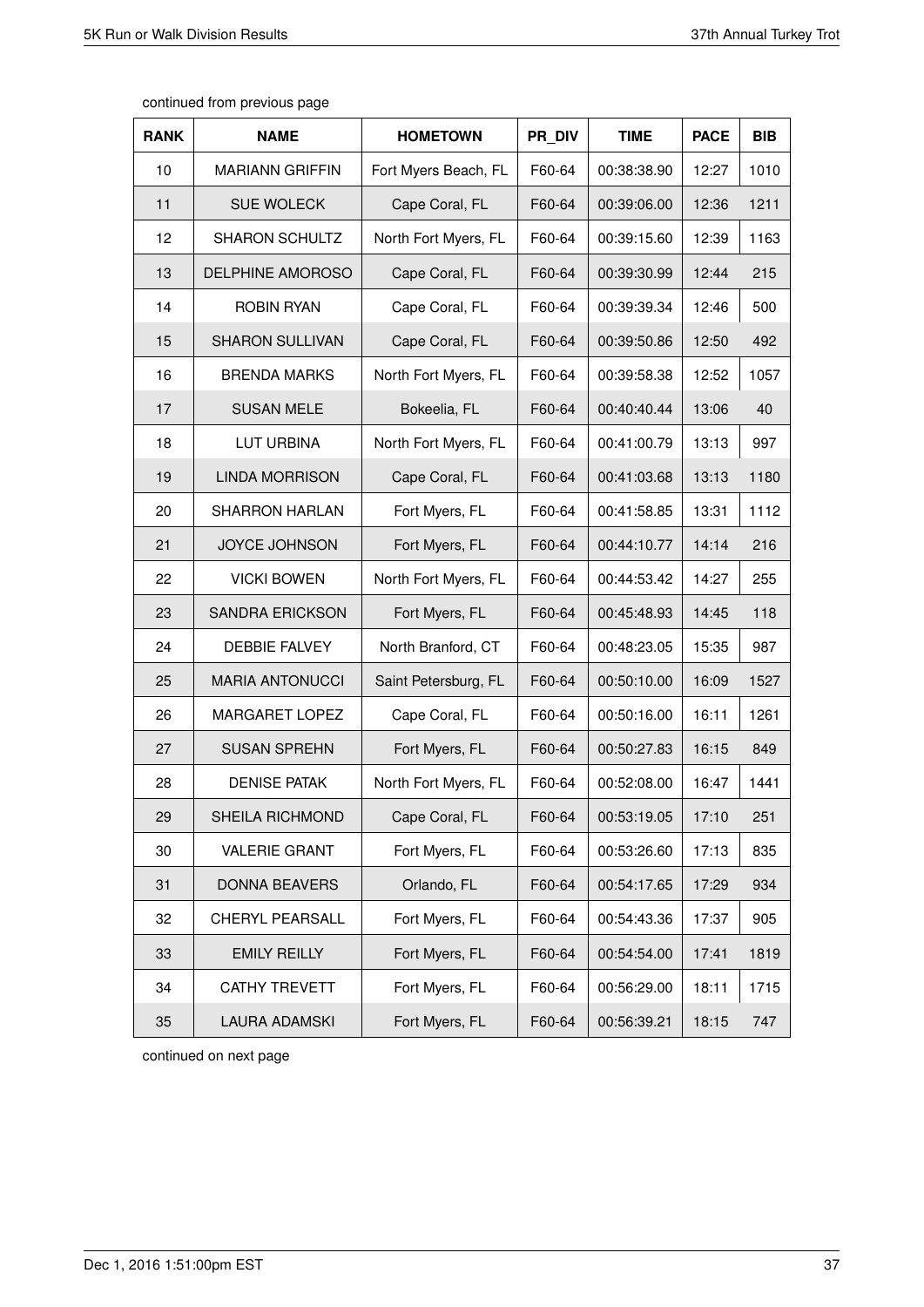| <b>RANK</b> | <b>NAME</b>                    | <b>HOMETOWN</b>      | PR DIV | <b>TIME</b> | <b>PACE</b> | <b>BIB</b> |
|-------------|--------------------------------|----------------------|--------|-------------|-------------|------------|
| 36          | ROSEMARIE MARZANO              | Cape Coral, FL       | F60-64 | 00:58:03.43 | 18:42       | 1153       |
| 37          | <b>MARLENE KIRDAHY</b>         | Cape Coral, FL       | F60-64 | 00:58:14.00 | 18:45       | 1419       |
| 38          | <b>KATHY CHUMLEY</b>           | Pineland, FL         | F60-64 | 00:58:22.70 | 18:48       | 125        |
| 39          | <b>HEIDE MACLEAN</b>           | Cape Coral, FL       | F60-64 | 01:00:34.21 | 19:30       | 234        |
| 40          | <b>CYNDE SNOW</b>              | Fort Myers, FL       | F60-64 | 01:01:17.61 | 19:44       | 686        |
| 41          | <b>PAULETTA FISHER</b>         | Cape Coral, FL       | F60-64 | 01:01:31.00 | 19:49       | 1438       |
| 42          | <b>LORRAYNE KELLY</b>          | North Fort Myers, FL | F60-64 | 01:01:43.78 | 19:53       | 8          |
| 43          | <b>SANDY BAZLEY</b>            | Cape Coral, FL       | F60-64 | 01:01:44.43 | 19:53       | 15         |
| 44          | <b>BETSY PITNEY</b>            | Cape Coral, FL       | F60-64 | 01:03:28.05 | 20:26       | 683        |
| 45          | <b>TOULA EDMONDS</b>           | Cape Coral, FL       | F60-64 | 01:04:52.70 | 20:53       | 690        |
| 46          | <b>MARGARET SWIDERSKI LUTA</b> | Cape Coral, FL       | F60-64 | 01:05:37.33 | 21:08       | 136        |
| 47          | <b>CLAIRE FLYNN</b>            | Cape Coral, FL       | F60-64 | 01:06:37.00 | 21:27       | 1344       |

# **F65-69**

| $\mathbf 1$    | <b>SANDI FAUST</b>      | North Fort Myers, FL | F65-69 | 00:31:55.00 | 10:17 | 1294 |
|----------------|-------------------------|----------------------|--------|-------------|-------|------|
| $\overline{2}$ | MERCEDES AREZZO         | Fort Myers, FL       | F65-69 | 00:32:16.73 | 10:24 | 284  |
| 3              | <b>MARY GRIFFIN</b>     | Eastlake, OH         | F65-69 | 00:35:54.91 | 11:34 | 458  |
| 4              | <b>JOY TURKO</b>        | Fort Myers, FL       | F65-69 | 00:36:19.86 | 11:42 | 158  |
| 5              | <b>JANET WEINSTEIN</b>  | Cape Coral, FL       | F65-69 | 00:36:47.34 | 11:51 | 346  |
| 6              | <b>NENA CARR</b>        | Cape Coral, FL       | F65-69 | 00:37:42.00 | 12:09 | 1625 |
| $\overline{7}$ | <b>LESLEY JOHNSTONE</b> | Fort Myers, FL       | F65-69 | 00:39:37.63 | 12:46 | 476  |
| 8              | <b>FRAN JOHNSON</b>     | North Fort Myers, FL | F65-69 | 00:40:44.63 | 13:07 | 612  |
| 9              | NANCY COLE              | Fort Myers, FL       | F65-69 | 00:44:35.21 | 14:22 | 446  |
| 10             | <b>MARY BRICKEN</b>     | Cape Coral, FL       | F65-69 | 00:44:35.64 | 14:22 | 290  |
| 11             | <b>JONI MALLMANN</b>    | Cape Coral, FL       | F65-69 | 00:45:27.80 | 14:38 | 213  |
| 12             | <b>CHARLENE TRUDEL</b>  | Cape Coral, FL       | F65-69 | 00:50:16.00 | 16:11 | 1262 |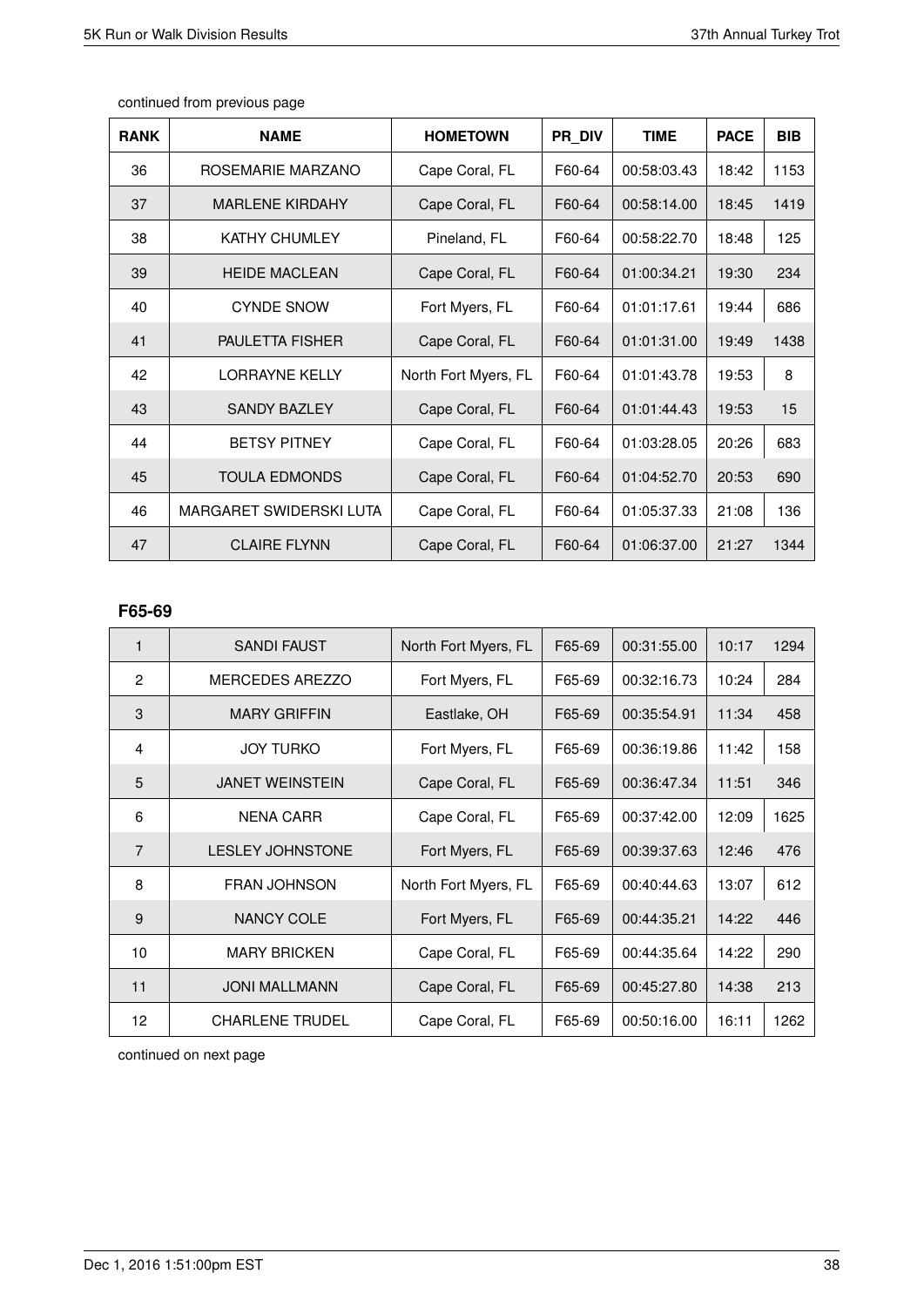| <b>RANK</b> | <b>NAME</b>            | <b>HOMETOWN</b>  | PR DIV | <b>TIME</b> | <b>PACE</b> | <b>BIB</b> |
|-------------|------------------------|------------------|--------|-------------|-------------|------------|
| 13          | <b>SHARON REYNOLDS</b> | Fort Myers, FL   | F65-69 | 00:50:23.22 | 16:14       | 153        |
| 14          | <b>CAROL LINCOLN</b>   | Cape Coral, FL   | F65-69 | 00:55:12.00 | 17:47       | 1886       |
| 15          | <b>SUSAN ANDERSON</b>  | Fort Myers, FL   | F65-69 | 00:56:05.46 | 18:04       | 902        |
| 16          | <b>PATRICIA HYNES</b>  | Cape Coral, FL   | F65-69 | 00:56:26.00 | 18:10       | 1559       |
| 17          | LINDA PEAR             | Cape Coral, FL   | F65-69 | 01:00:23.00 | 19:27       | 1792       |
| 18          | LORETTA BLAESING       | Cape Coral, FL   | F65-69 | 01:03:50.00 | 20:33       | 1474       |
| 19          | CATHERINE ELLIOTT      | Cape Coral, FL   | F65-69 | 01:05:37.22 | 21:08       | 210        |
| 20          | DANA CROSBY            | -, US            | F65-69 | 01:06:59.44 | 21:34       | 935        |
| 21          | <b>DOREEN LEGAULT</b>  | Lehigh Acres, FL | F65-69 | 01:14:43.25 | 24:04       | 682        |
| 22          | <b>TERRY BURTON</b>    | Fort Myers, FL   | F65-69 | 01:14:54.35 | 24:07       | 61         |

# **F70-74**

| $\mathbf{1}$   | <b>ASTRID SOLL</b>     | Fort Myers, FL       | F70-74 | 00:29:41.00 | 09:34 | 1517 |
|----------------|------------------------|----------------------|--------|-------------|-------|------|
| 2              | <b>JEAN OBRIEN</b>     | Fort Myers, FL       | F70-74 | 00:31:55.61 | 10:17 | 1021 |
| 3              | <b>KATHY CANADY</b>    | North Fort Myers, FL | F70-74 | 00:32:48.71 | 10:34 | 611  |
| 4              | NORMA SCHULER          | Fort Myers, FL       | F70-74 | 00:40:44.03 | 13:07 | 69   |
| 5              | <b>TERRY BRADSHAW</b>  | Fort Myers, FL       | F70-74 | 00:45:20.00 | 14:36 | 1560 |
| 6              | <b>BETTY COLBERT</b>   | Cape Coral, FL       | F70-74 | 00:47:54.16 | 15:26 | 738  |
| $\overline{7}$ | <b>ROSE WEBER</b>      | Cape Coral, FL       | F70-74 | 00:50:18.08 | 16:12 | 709  |
| 8              | <b>ROSEMARY WRIGHT</b> | Fort Myers, FL       | F70-74 | 00:50:26.49 | 16:15 | 811  |
| 9              | LINDA JOHNSON          | Fort Myers, FL       | F70-74 | 00:54:50.31 | 17:40 | 900  |
| 10             | <b>JUDY BENNETT</b>    | North Fort Myers, FL | F70-74 | 00:55:06.00 | 17:45 | 1396 |
| 11             | <b>JILJEAN WALTHER</b> | Fort Myers, FL       | F70-74 | 00:57:30.99 | 18:31 | 496  |
| 12             | <b>JANET ELLIOTT</b>   | Fort Myers, FL       | F70-74 | 00:58:08.95 | 18:43 | 1181 |
| 13             | SONET GOODWIN          | Cape Coral, FL       | F70-74 | 01:00:53.97 | 19:37 | 856  |
| 14             | DONNA GROSS            | Cape Coral, FL       | F70-74 | 01:01:25.28 | 19:47 | 920  |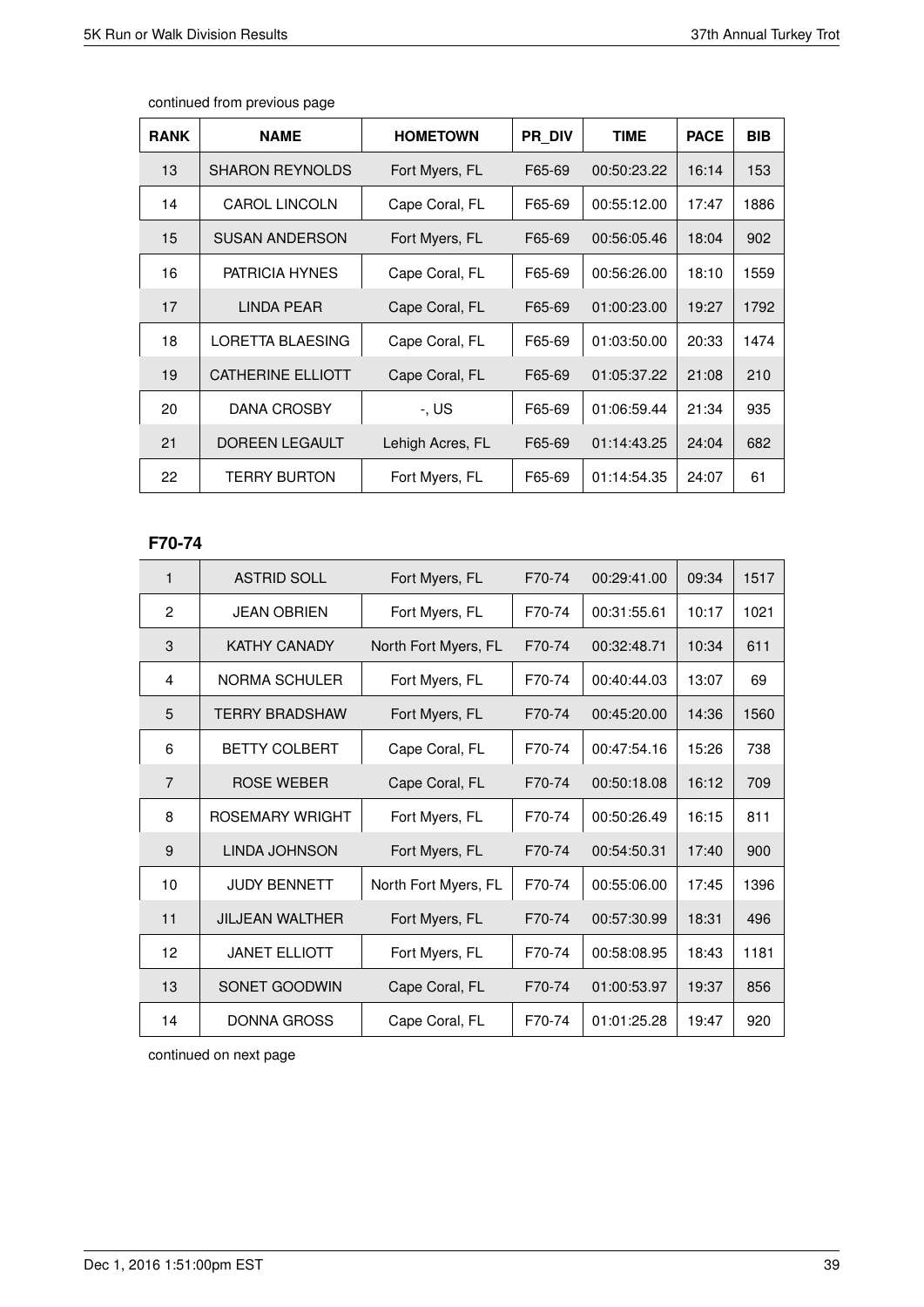| <b>RANK</b> | <b>NAME</b>             | <b>HOMETOWN</b> | <b>PR DIV</b> | TIME        | <b>PACE</b> | <b>BIB</b> |
|-------------|-------------------------|-----------------|---------------|-------------|-------------|------------|
| 15          | <b>WIMARGIE FREANEY</b> | Cape Coral, FL  | F70-74        | 01:01:25.77 | 19:47       | 921        |

# **F75-99**

|   | <b>SALLY GORE</b>    | Fort Myers, FL | F75-99 | 00:44:45.25 | 14:25 | 931 |
|---|----------------------|----------------|--------|-------------|-------|-----|
| 2 | <b>GINNY PROVO</b>   | Cape Coral, FL | F75-99 | 00:50:54.21 | 16:24 | 919 |
| 3 | DOREEN JOHNSTONE     | Fort Myers, FL | F75-99 | 00:51:30.28 | 16:35 | 475 |
| 4 | <b>JULIA ROBERTS</b> | Fort Myers, FL | F75-99 | 00:55:54.23 | 18:00 | 149 |

#### **M1-9**

| 1              | <b>LUKE CRATER</b>     | Sanibel, FL          | $M1-9$ | 00:21:14.10 | 06:51 | 1065 |
|----------------|------------------------|----------------------|--------|-------------|-------|------|
| 2              | <b>BRADYN METZGER</b>  | Cape Coral, FL       | M1-9   | 00:25:46.30 | 08:18 | 1177 |
| 3              | <b>KADIN DERISO</b>    | Alva, FL             | $M1-9$ | 00:27:21.07 | 08:49 | 788  |
| 4              | <b>EVAN EWERT</b>      | Frisco, TX           | $M1-9$ | 00:27:36.00 | 08:54 | 1843 |
| 5              | <b>BEN O'BRIEN</b>     | Fort Myers, FL       | $M1-9$ | 00:27:53.00 | 08:59 | 1436 |
| 6              | PRESTON WALLACE        | Fort Myers, FL       | $M1-9$ | 00:28:37.30 | 09:13 | 913  |
| $\overline{7}$ | <b>BRAYDEN HOWARD</b>  | Canton, GA           | $M1-9$ | 00:29:09.00 | 09:23 | 1564 |
| 8              | <b>EVERETT PAIN</b>    | Clarendon Hills, IL  | $M1-9$ | 00:29:23.05 | 09:28 | 32   |
| 9              | <b>BENJAMIN PUCIN</b>  | Cape Coral, FL       | $M1-9$ | 00:29:52.42 | 09:37 | 559  |
| 10             | <b>TRENT BALDUCCI</b>  | Fort Myers, FL       | $M1-9$ | 00:30:51.08 | 09:56 | 595  |
| 11             | <b>AUSTIN EWERT</b>    | Frisco, TX           | $M1-9$ | 00:31:43.00 | 10:13 | 1844 |
| 12             | <b>LUKE BUZZELLI</b>   | Cape Coral, FL       | $M1-9$ | 00:31:53.00 | 10:16 | 1759 |
| 13             | <b>ANTHONY DOTSON</b>  | Cape Coral, FL       | $M1-9$ | 00:32:08.89 | 10:21 | 263  |
| 14             | <b>GABRIEL PALIJAN</b> | Fort Myers Beach, FL | $M1-9$ | 00:32:45.45 | 10:33 | 673  |
| 15             | <b>GABRIEL PANETTA</b> | Cape Coral, FL       | $M1-9$ | 00:32:49.00 | 10:34 | 1473 |
| 16             | <b>TRISTAN PALIJAN</b> | Fort Myers Beach, FL | $M1-9$ | 00:33:19.89 | 10:44 | 672  |
| 17             | <b>KAI NESFIELD</b>    | Fort Myers, FL       | $M1-9$ | 00:33:20.81 | 10:44 | 955  |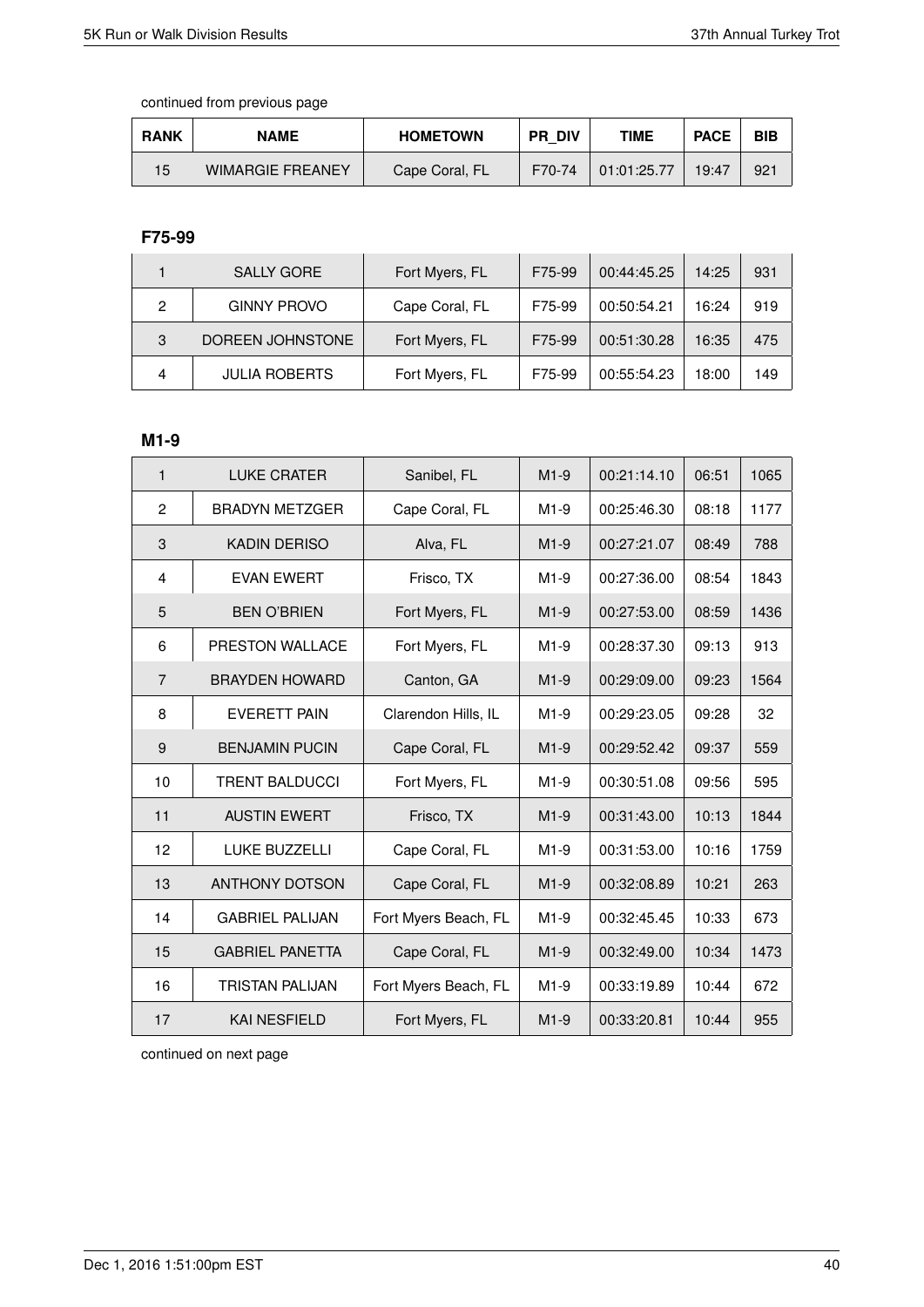| <b>RANK</b> | <b>NAME</b>            | <b>HOMETOWN</b>      | PR DIV | <b>TIME</b> | <b>PACE</b> | <b>BIB</b> |
|-------------|------------------------|----------------------|--------|-------------|-------------|------------|
| 18          | <b>LOGAN WEBER</b>     | Fort Myers, FL       | $M1-9$ | 00:33:21.00 | 10:45       | 1802       |
| 19          | <b>ANDREW MARINO</b>   | Fort Myers, FL       | $M1-9$ | 00:33:38.00 | 10:50       | 1828       |
| 20          | ROCCO DEPASQUALE       | Fort Myers, FL       | $M1-9$ | 00:33:52.53 | 10:55       | 471        |
| 21          | <b>RYAN MUELLER</b>    | Cape Coral, FL       | $M1-9$ | 00:33:58.86 | 10:57       | 1105       |
| 22          | DECLAN DONNELLY        | Cape Coral, FL       | $M1-9$ | 00:34:57.39 | 11:16       | 632        |
| 23          | <b>CALEB DONNELLY</b>  | Cape Coral, FL       | $M1-9$ | 00:34:57.89 | 11:16       | 633        |
| 24          | <b>JAMIN BOOK</b>      | Fort Myers, FL       | $M1-9$ | 00:34:58.00 | 11:16       | 1642       |
| 25          | <b>COLE HELMLINGER</b> | Cape Coral, FL       | $M1-9$ | 00:35:04.92 | 11:18       | 971        |
| 26          | <b>MAC MCCLAIN</b>     | North Fort Myers, FL | $M1-9$ | 00:35:32.75 | 11:27       | 323        |
| 27          | SAWYER JACKSON         | Cape Coral, FL       | $M1-9$ | 00:36:42.00 | 11:49       | 1654       |
| 28          | <b>LUKE BUTLER</b>     | Cape Coral, FL       | $M1-9$ | 00:39:27.89 | 12:43       | 67         |
| 29          | PHOENIX PRZYSTAWIK     | Cape Coral, FL       | $M1-9$ | 00:39:30.00 | 12:43       | 1280       |
| 30          | <b>CALEB BUNTROCK</b>  | Fort Myers, FL       | $M1-9$ | 00:40:45.36 | 13:08       | 628        |
| 31          | PARKER DONOHUE         | Cape Coral, FL       | $M1-9$ | 00:40:52.00 | 13:10       | 1316       |
| 32          | APOLLO PRZYSTAWIK      | Cape Coral, FL       | $M1-9$ | 00:42:21.00 | 13:38       | 1281       |
| 33          | <b>ZANN SINGLETON</b>  | Longmont, CO         | $M1-9$ | 00:43:27.02 | 14:00       | 846        |
| 34          | <b>WILLIAM KULASKI</b> | Delhi, NY            | $M1-9$ | 00:43:31.69 | 14:01       | 586        |
| 35          | AJ CRABTREE            | Cape Coral, FL       | $M1-9$ | 00:43:55.00 | 14:09       | 1275       |
| 36          | <b>TIAGO PASSOS</b>    | Fort Myers, FL       | $M1-9$ | 00:44:48.42 | 14:26       | 394        |
| 37          | <b>TATE STRACHAN</b>   | Fort Myers, FL       | $M1-9$ | 00:45:20.31 | 14:36       | 1072       |
| 38          | <b>JETT LEWIS</b>      | Ozark, MO            | $M1-9$ | 00:45:26.00 | 14:38       | 1677       |
| 39          | ANDREW BROMILEY        | Cape Coral, FL       | $M1-9$ | 00:46:01.43 | 14:49       | 269        |
| 40          | <b>JORDAN RUCKER</b>   | Cape Coral, FL       | $M1-9$ | 00:46:52.00 | 15:06       | 1299       |
| 41          | <b>ISAIAH LOPEZ</b>    | Cape Coral, FL       | $M1-9$ | 00:50:34.52 | 16:17       | 753        |
| 42          | NOAH JACKSON           | Cape Coral, FL       | M1-9   | 00:54:10.00 | 17:27       | 1655       |
| 43          | <b>JACK ANDERSON</b>   | Fort Myers, FL       | $M1-9$ | 00:56:03.98 | 18:03       | 893        |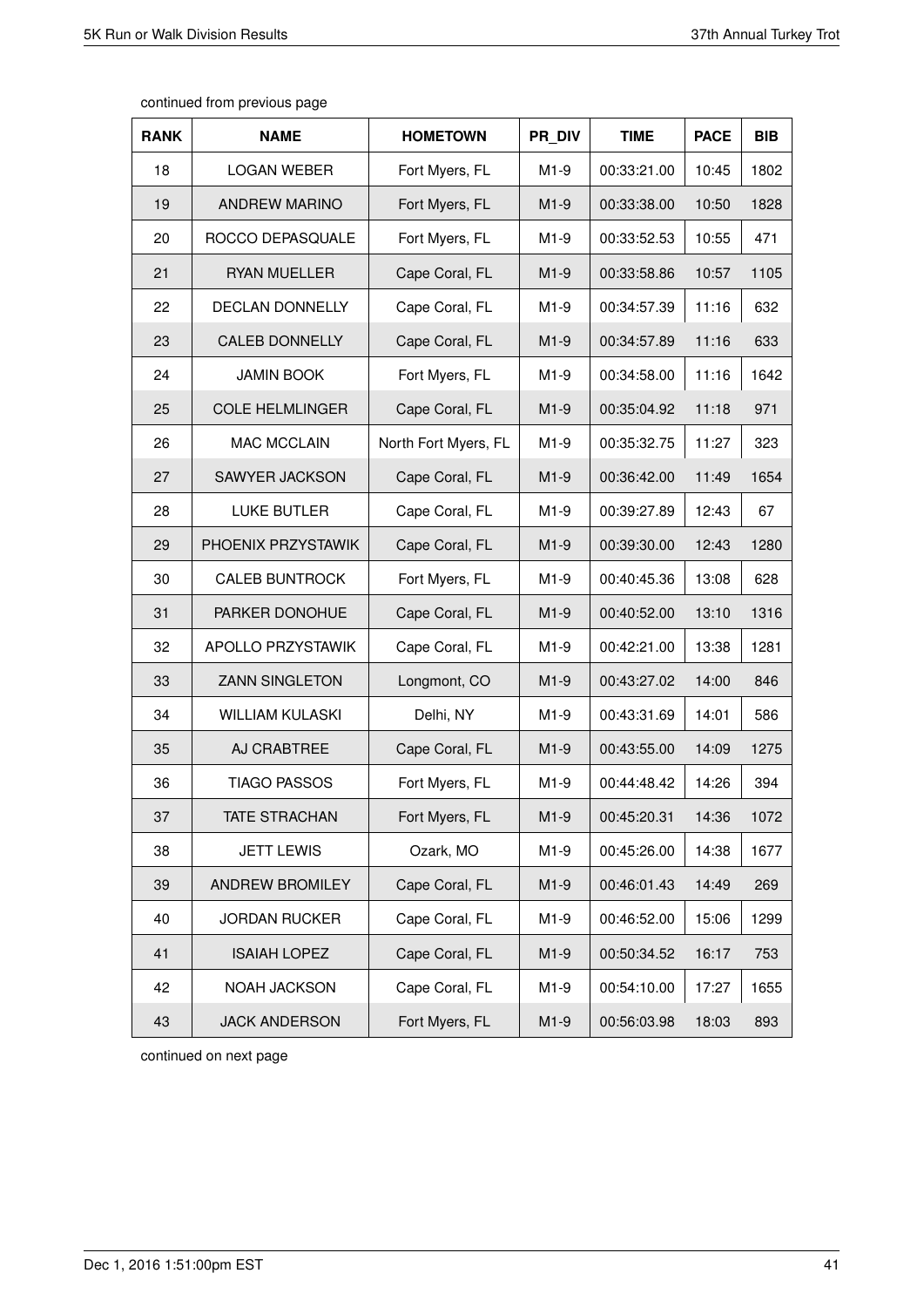| RANK | <b>NAME</b> | <b>HOMETOWN</b><br>. . | <b>DIV</b><br>PR | ΓΙΜΕ | <b>DACE</b><br><b>AVE</b> | ---<br>┚╹┗ |
|------|-------------|------------------------|------------------|------|---------------------------|------------|
|------|-------------|------------------------|------------------|------|---------------------------|------------|

# **M10-12**

| $\mathbf{1}$   | DYLAN NOLAN              | Odessa, FL       | M10-12 | 00:18:52.00 | 06:05 | 1909 |
|----------------|--------------------------|------------------|--------|-------------|-------|------|
| $\overline{c}$ | <b>TIMOTHY SCHULTZ</b>   | Fort Myers, FL   | M10-12 | 00:21:09.00 | 06:49 | 1673 |
| 3              | <b>COLSEN PALMER</b>     | Fort Myers, FL   | M10-12 | 00:21:13.56 | 06:50 | 1110 |
| 4              | <b>JACK BROOKS</b>       | Fort Myers, FL   | M10-12 | 00:21:17.91 | 06:52 | 344  |
| 5              | <b>KELLEN MARSHALL</b>   | Steubenville, OH | M10-12 | 00:22:37.00 | 07:17 | 1351 |
| 6              | <b>ANTHONY RUIZ</b>      | Cape Coral, FL   | M10-12 | 00:23:00.11 | 07:25 | 638  |
| $\overline{7}$ | <b>TAYLOR LEUNG</b>      | Fort Myers, FL   | M10-12 | 00:23:31.95 | 07:35 | 1084 |
| 8              | DANIEL FELIPE CAICEDO    | Cape Coral, FL   | M10-12 | 00:24:58.00 | 08:03 | 1498 |
| 9              | <b>JACOB PUCIN</b>       | Cape Coral, FL   | M10-12 | 00:24:59.34 | 08:03 | 558  |
| 10             | DYLAN SCHAFER            | Alva, FL         | M10-12 | 00:25:05.00 | 08:05 | 1479 |
| 11             | <b>OWEN EDWARDS</b>      | Fort Myers, FL   | M10-12 | 00:25:17.00 | 08:09 | 1636 |
| 12             | <b>JOSHUA FULHAM</b>     | Cape Coral, FL   | M10-12 | 00:25:33.38 | 08:14 | 816  |
| 13             | <b>BRYCE WARE</b>        | Fort Myers, FL   | M10-12 | 00:25:53.00 | 08:20 | 1957 |
| 14             | <b>OLIVER BROOKS</b>     | Fort Myers, FL   | M10-12 | 00:26:03.39 | 08:24 | 343  |
| 15             | <b>CHRISTOPHER ELLIS</b> | Cape Coral, FL   | M10-12 | 00:26:15.00 | 08:27 | 1388 |
| 16             | <b>SOLOMON LUCAS</b>     | Fort Myers, FL   | M10-12 | 00:26:28.00 | 08:32 | 1233 |
| 17             | HUNTER RAGSDALE          | Fort Myers, FL   | M10-12 | 00:26:43.00 | 08:36 | 1477 |
| 18             | ANDREW ZIVKOVIC          | Cape Coral, FL   | M10-12 | 00:26:49.90 | 08:39 | 622  |
| 19             | ANDREW JACKSON           | Fort Myers, FL   | M10-12 | 00:26:50.07 | 08:39 | 1086 |
| 20             | SAMUEL ATTARD            | Fort Myers, FL   | M10-12 | 00:26:51.76 | 08:39 | 192  |
| 21             | MASON JESSOGNE           | Fort Myers, FL   | M10-12 | 00:26:54.00 | 08:40 | 1238 |
| 22             | AIDAN MCDANIEL           | Fort Myers, FL   | M10-12 | 00:27:02.73 | 08:43 | 1003 |
| 23             | <b>BLAKE WARE</b>        | Fort Myers, FL   | M10-12 | 00:27:14.00 | 08:46 | 1956 |
| 24             | <b>TODD LONG</b>         | Fort Myers, FL   | M10-12 | 00:27:27.00 | 08:51 | 1526 |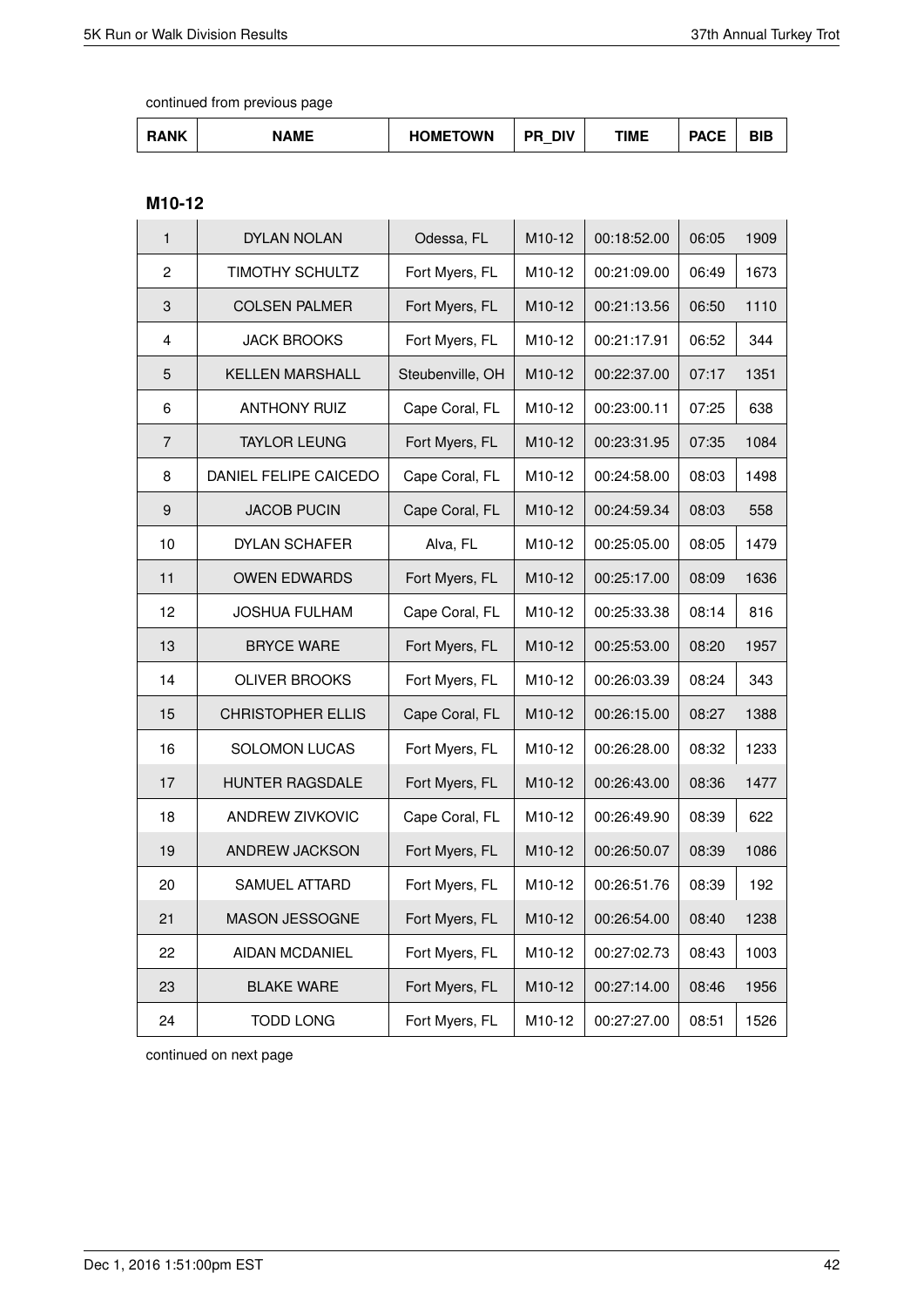| <b>RANK</b> | <b>NAME</b>              | <b>HOMETOWN</b>      | PR DIV | <b>TIME</b> | <b>PACE</b> | <b>BIB</b> |
|-------------|--------------------------|----------------------|--------|-------------|-------------|------------|
| 25          | <b>HAYDEN MCBRIDE</b>    | Cape Coral, FL       | M10-12 | 00:28:18.77 | 09:07       | 36         |
| 26          | ETHAN MARQUARDO          | Cape Coral, FL       | M10-12 | 00:28:29.52 | 09:11       | 516        |
| 27          | <b>KEITH ATTARD</b>      | Fort Myers, FL       | M10-12 | 00:28:38.17 | 09:14       | 193        |
| 28          | <b>CARLOS CHAVEZ</b>     | North Fort Myers, FL | M10-12 | 00:29:06.62 | 09:23       | 130        |
| 29          | <b>CARTER STENZEL</b>    | Victoria, MN         | M10-12 | 00:29:25.99 | 09:29       | 202        |
| 30          | <b>NILE MCBRIDE</b>      | Cape Coral, FL       | M10-12 | 00:29:41.12 | 09:34       | 35         |
| 31          | <b>DUSTIN CASTAGNA</b>   | Cape Coral, FL       | M10-12 | 00:30:05.00 | 09:41       | 1518       |
| 32          | <b>CONNOR MCGUIRE</b>    | Alpharetta, GA       | M10-12 | 00:30:20.12 | 09:46       | 465        |
| 33          | <b>DYLAN CLINE</b>       | Cape Coral, FL       | M10-12 | 00:31:16.00 | 10:04       | 1309       |
| 34          | <b>BRADY OKEEFE</b>      | Cape Coral, FL       | M10-12 | 00:31:50.54 | 10:15       | 953        |
| 35          | <b>JAKE MUELLER</b>      | Cape Coral, FL       | M10-12 | 00:31:50.81 | 10:16       | 1104       |
| 36          | <b>JARED KISH</b>        | Cape Coral, FL       | M10-12 | 00:32:00.00 | 10:18       | 1334       |
| 37          | <b>ROBERT GULL</b>       | Cape Coral, FL       | M10-12 | 00:32:04.30 | 10:20       | 1009       |
| 38          | <b>VIVIEN READ</b>       | Fort Myers, FL       | M10-12 | 00:32:33.64 | 10:29       | 705        |
| 39          | <b>CAMDEN BURCHETTA</b>  | Cape Coral, FL       | M10-12 | 00:32:54.00 | 10:36       | 1548       |
| 40          | <b>JONATHAN COPE</b>     | Cape Coral, FL       | M10-12 | 00:33:14.00 | 10:42       | 1610       |
| 40          | DAVID SCHULTZ            | Fort Myers, FL       | M10-12 | 00:33:14.00 | 10:42       | 1672       |
| 42          | <b>JACE JENKINSON</b>    | Fort Myers, FL       | M10-12 | 00:34:04.79 | 10:59       | 1139       |
| 43          | <b>JACE GHALI</b>        | Fort Myers, FL       | M10-12 | 00:34:11.26 | 11:01       | 773        |
| 44          | <b>MAISON WUNDERLICH</b> | -, US                | M10-12 | 00:34:18.99 | 11:03       | 603        |
| 45          | <b>CAMERON UHL</b>       | West Chester, OH     | M10-12 | 00:35:19.06 | 11:23       | 724        |
| 46          | <b>TYLER AHLBORN</b>     | Cape Coral, FL       | M10-12 | 00:35:57.00 | 11:35       | 1690       |
| 47          | ROBBY KRAUSE             | Ashburn, VA          | M10-12 | 00:36:04.02 | 11:37       | 872        |
| 48          | KOUROSH GHORBANIAN       | Cape Coral, FL       | M10-12 | 00:36:49.00 | 11:52       | 1378       |
| 49          | <b>MATTHEW BLASENA</b>   | Cape Coral, FL       | M10-12 | 00:36:51.00 | 11:52       | 1612       |
| 50          | LUKE WOOLAM              | Fort Myers, FL       | M10-12 | 00:37:17.11 | 12:01       | 1204       |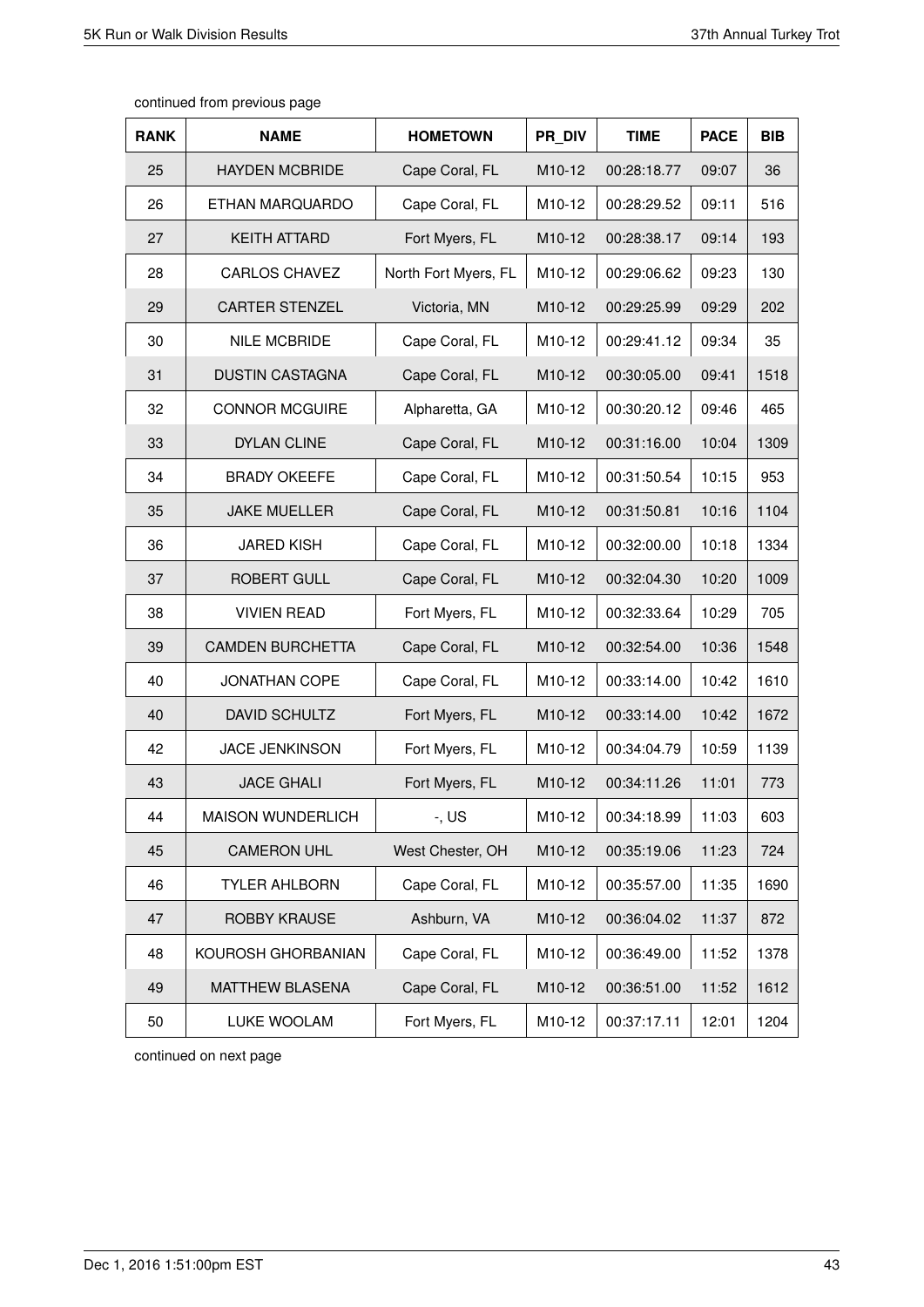|  | continued from previous page |
|--|------------------------------|
|--|------------------------------|

| <b>RANK</b> | <b>NAME</b>             | <b>HOMETOWN</b>         | PR DIV              | <b>TIME</b> | <b>PACE</b> | <b>BIB</b> |
|-------------|-------------------------|-------------------------|---------------------|-------------|-------------|------------|
| 51          | EVAN HAMMOND            | Cape Coral, FL          | M <sub>10</sub> -12 | 00:37:55.00 | 12:13       | 1595       |
| 52          | <b>JAIDEN FULHAM</b>    | Cape Coral, FL          | M <sub>10</sub> -12 | 00:38:23.00 | 12:22       | 817        |
| 53          | AYDEN REPPERGER         | Cape Coral, FL          | M <sub>10</sub> -12 | 00:38:47.00 | 12:29       | 1695       |
| 54          | <b>RILEY BYRD</b>       | Cape Coral, FL          | M <sub>10-12</sub>  | 00:39:07.13 | 12:36       | 299        |
| 55          | <b>CADEN BYRD</b>       | Cape Coral, FL          | M <sub>10</sub> -12 | 00:39:51.69 | 12:50       | 298        |
| 56          | <b>JOHN TELISKA</b>     | Castleton On Hudson, NY | M <sub>10-12</sub>  | 00:42:01.34 | 13:32       | 245        |
| 57          | <b>COLIN CAMPBELL</b>   | Cape Coral, FL          | M <sub>10</sub> -12 | 00:44:06.88 | 14:12       | 1031       |
| 58          | JONATHAN BLANCO         | Cape Coral, FL          | M <sub>10-12</sub>  | 00:44:47.00 | 14:25       | 1933       |
| 59          | <b>ALEX WINTERSTEIN</b> | Cape Coral, FL          | M <sub>10</sub> -12 | 00:46:33.37 | 15:00       | 14         |
| 60          | <b>AVERY PECK</b>       | Fort Myers, FL          | M <sub>10</sub> -12 | 00:49:05.00 | 15:48       | 1407       |
| 61          | <b>GAVIN LOVELL</b>     | Cape Coral, FL          | M <sub>10</sub> -12 | 00:51:19.00 | 16:32       | 1596       |
| 62          | <b>CONNOR DEROCHE</b>   | Fort Myers, FL          | M <sub>10-12</sub>  | 00:53:50.74 | 17:20       | 891        |
| 63          | AJ BEUERLE              | Cape Coral, FL          | M <sub>10</sub> -12 | 00:54:04.02 | 17:25       | 1089       |
| 64          | <b>CHASE CINDRICH</b>   | Cape Coral, FL          | M <sub>10</sub> -12 | 01:00:28.00 | 19:28       | 1422       |

# **M13-15**

| 1              | <b>RYAN RINGER</b>     | Cape Coral, FL | M <sub>13</sub> -15 | 00:17:56.00 | 05:47 | 1863 |
|----------------|------------------------|----------------|---------------------|-------------|-------|------|
| $\overline{2}$ | <b>LIAM HOLSTON</b>    | Sanibel, FL    | M <sub>13</sub> -15 | 00:18:23.15 | 05:56 | 1078 |
| 3              | <b>KEVIN VAZQUEZ</b>   | Fort Myers, FL | M <sub>13</sub> -15 | 00:19:05.00 | 06:09 | 1404 |
| 4              | <b>BRADLEY JACKSON</b> | Fort Myers, FL | M <sub>13</sub> -15 | 00:19:05.64 | 06:09 | 1085 |
| 5              | <b>COLTON NOVELLA</b>  | Fort Myers, FL | M <sub>13</sub> -15 | 00:19:35.00 | 06:19 | 1572 |
| 6              | <b>KALEB HARRIOTT</b>  | Cape Coral, FL | M <sub>13</sub> -15 | 00:19:57.00 | 06:26 | 1875 |
| $\overline{7}$ | <b>HARRY BROOKS</b>    | Fort Myers, FL | M <sub>13</sub> -15 | 00:20:14.70 | 06:31 | 342  |
| 8              | TIMOTHY LEUNG          | Fort Myers, FL | M <sub>13</sub> -15 | 00:20:18.85 | 06:33 | 1083 |
| 9              | <b>JAKE ZIVKOVIC</b>   | Cape Coral, FL | M <sub>13</sub> -15 | 00:20:31.66 | 06:37 | 620  |
| 10             | <b>HENRY CRATER</b>    | Sanibel, FL    | M <sub>13</sub> -15 | 00:20:34.49 | 06:38 | 1063 |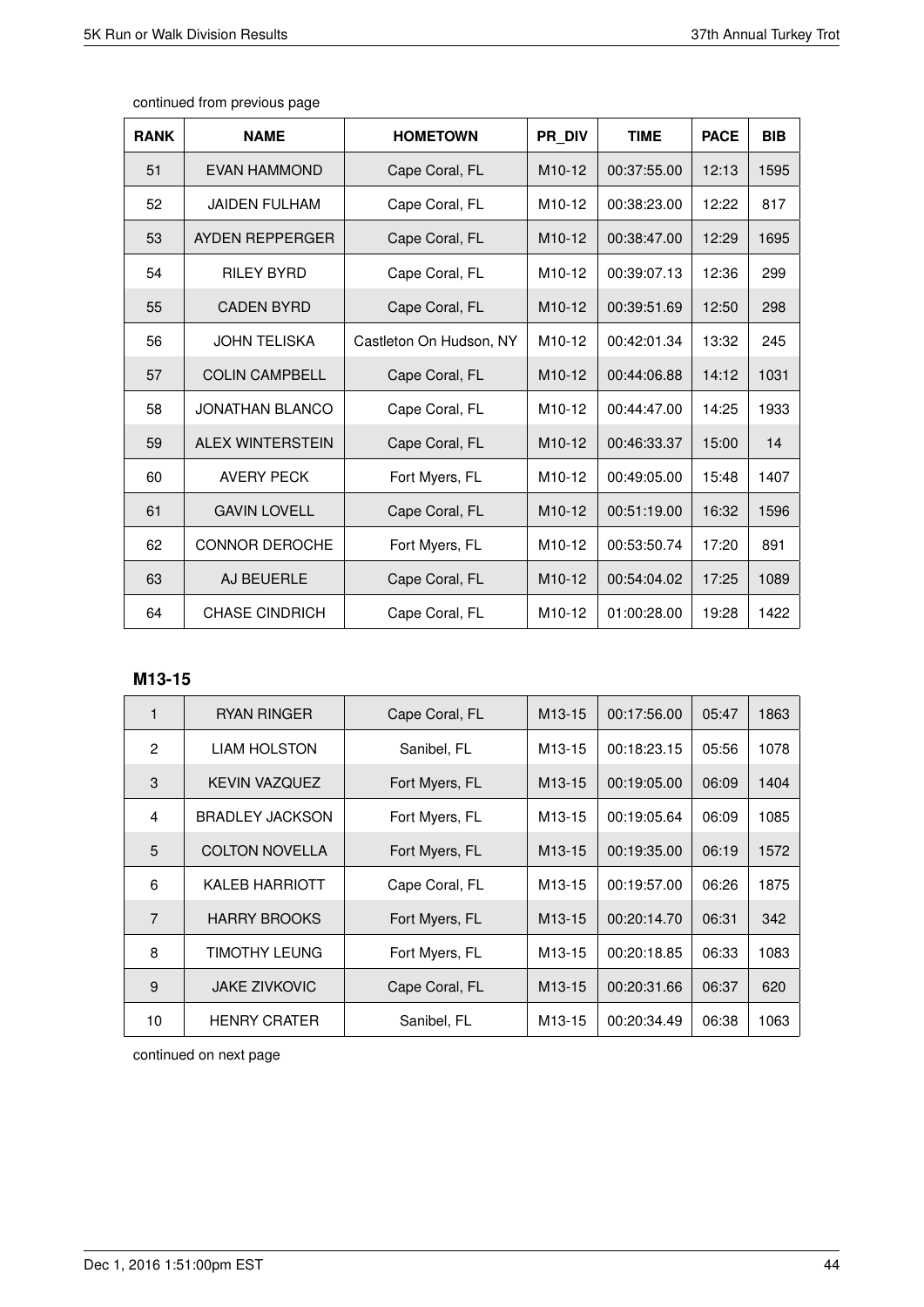| <b>RANK</b> | <b>NAME</b>            | <b>HOMETOWN</b>      | PR DIV              | <b>TIME</b> | <b>PACE</b> | <b>BIB</b> |
|-------------|------------------------|----------------------|---------------------|-------------|-------------|------------|
| 11          | <b>CONOR CRANFIELD</b> | Fort Myers, FL       | M <sub>13</sub> -15 | 00:21:34.79 | 06:57       | 646        |
| 12          | <b>JACK TURNER</b>     | Zionsville, IN       | M13-15              | 00:22:04.00 | 07:07       | 1235       |
| 13          | <b>JOSEPH ZIDEK</b>    | Cape Coral, FL       | M13-15              | 00:23:07.53 | 07:27       | 90         |
| 14          | <b>MARCUS ORTON</b>    | Knoxville, TN        | M13-15              | 00:23:17.00 | 07:30       | 1545       |
| 15          | <b>MAX SHIEH</b>       | Fort Myers, FL       | M13-15              | 00:23:33.69 | 07:36       | 692        |
| 16          | <b>GRANT KAMINER</b>   | Sanibel, FL          | M13-15              | 00:24:13.85 | 07:48       | 764        |
| 17          | <b>BRITTON M ELLIS</b> | Cape Coral, FL       | M13-15              | 00:24:21.00 | 07:51       | 1387       |
| 18          | <b>JOSIAH ROOS</b>     | Cape Coral, FL       | M13-15              | 00:24:37.00 | 07:56       | 1582       |
| 19          | <b>CALEB KINLEY</b>    | Fort Myers, FL       | M13-15              | 00:25:01.00 | 08:04       | 1372       |
| 20          | <b>DEREK JONES</b>     | Estero, FL           | M13-15              | 00:25:42.14 | 08:17       | 637        |
| 21          | <b>JEREMY SUMMERS</b>  | Fort Myers, FL       | M13-15              | 00:25:50.03 | 08:19       | 1125       |
| 22          | MICHAEL BACKSTRAND     | Fort Myers, FL       | M13-15              | 00:26:39.66 | 08:35       | 960        |
| 23          | <b>ZACH KASHMAN</b>    | Cape Coral, FL       | M13-15              | 00:26:53.58 | 08:40       | 779        |
| 24          | <b>SAM DIEMER</b>      | Fort Myers, FL       | M13-15              | 00:26:58.69 | 08:42       | 1039       |
| 25          | <b>BRENDAN EGGERS</b>  | Cape Coral, FL       | M13-15              | 00:27:37.00 | 08:54       | 1223       |
| 26          | <b>DAVID CATO</b>      | Cape Coral, FL       | M13-15              | 00:27:45.00 | 08:56       | 1822       |
| 27          | <b>VINCENT GARGANO</b> | Fort Myers, FL       | M13-15              | 00:28:06.00 | 09:03       | 1540       |
| 28          | <b>DAVID TURNER</b>    | Cape Coral, FL       | M13-15              | 00:28:17.00 | 09:07       | 1363       |
| 29          | <b>ALEX LANIER</b>     | Cape Coral, FL       | M13-15              | 00:28:28.00 | 09:10       | 1753       |
| 30          | <b>JAKE PETERS</b>     | North Fort Myers, FL | M13-15              | 00:29:45.00 | 09:35       | 1268       |
| 31          | <b>BLAKE THIER</b>     | Cape Coral, FL       | M13-15              | 00:30:01.31 | 09:40       | 1188       |
| 32          | ROCCO KOPROWSKI        | Cape Coral, FL       | M13-15              | 00:32:05.15 | 10:20       | 531        |
| 33          | <b>CADEN TROYER</b>    | Cape Coral, FL       | M13-15              | 00:33:59.00 | 10:57       | 1551       |
| 34          | <b>CHARLIE KRAUSE</b>  | Ashburn, VA          | M13-15              | 00:35:02.92 | 11:17       | 873        |
| 35          | NICHOLAS ZIVKOVIC      | Cape Coral, FL       | M13-15              | 00:37:36.31 | 12:07       | 621        |
| 36          | LOGAN MARQUARDO        | Cape Coral, FL       | M13-15              | 00:38:04.93 | 12:16       | 517        |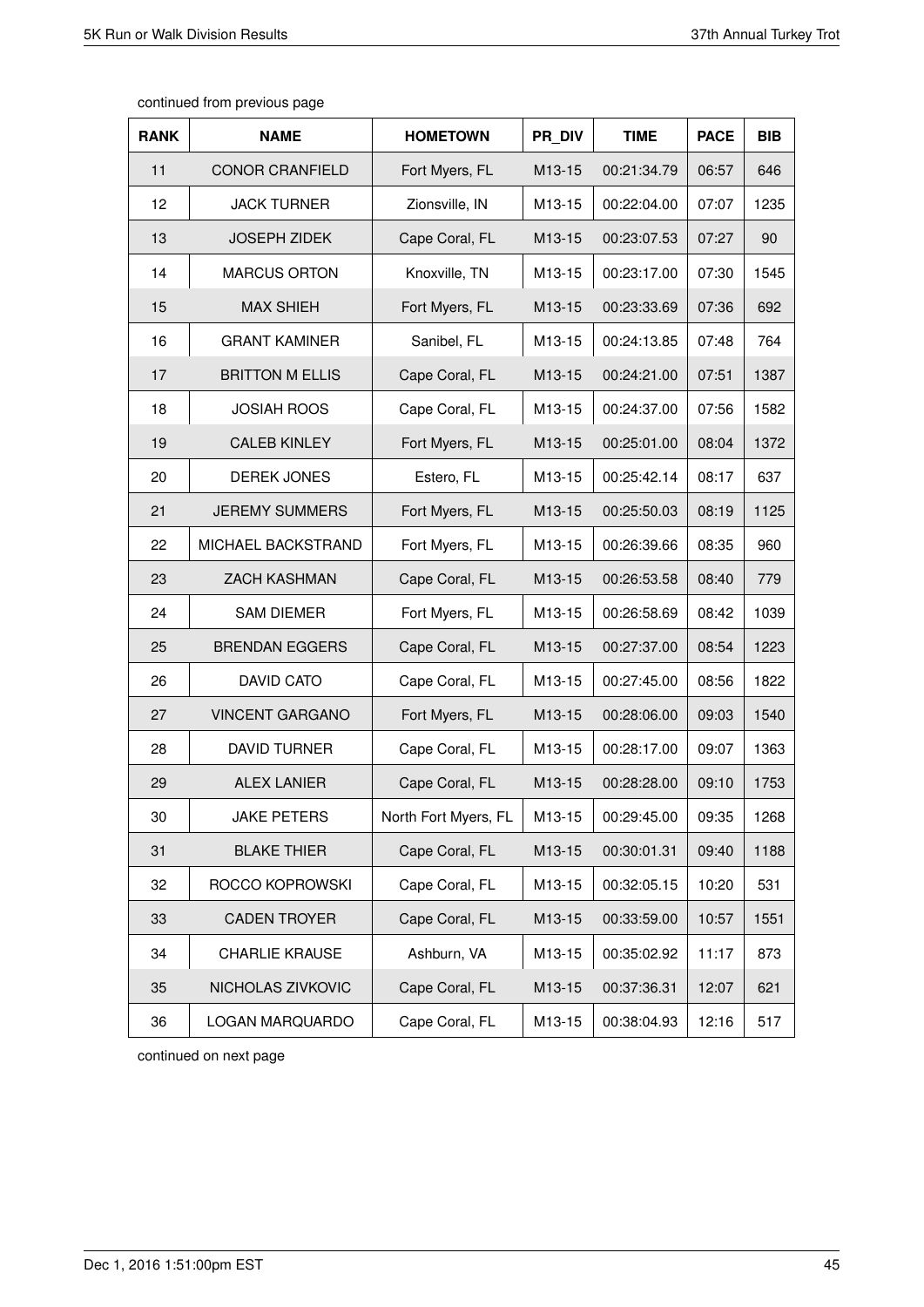| <b>RANK</b> | <b>NAME</b>          | <b>HOMETOWN</b> | <b>PR DIV</b>       | <b>TIME</b> | <b>PACE</b> | <b>BIB</b> |
|-------------|----------------------|-----------------|---------------------|-------------|-------------|------------|
| 37          | <b>JADEN BRADISH</b> | Cape Coral, FL  | M <sub>13</sub> -15 | 00:38:05.81 | 12:16       | 756        |
| 38          | <b>CONRAD BARNES</b> | Cape Coral, FL  | M <sub>13-15</sub>  | 00:38:20.82 | 12:21       | 983        |
| 39          | KYLE LONG            | Fort Myers, FL  | M <sub>13</sub> -15 | 00:38:35.00 | 12:26       | 1525       |
| 40          | ALEX SANTOS          | Cape Coral, FL  | M <sub>13</sub> -15 | 00:39:55.00 | 12:51       | 1935       |
| 41          | VINCE MACIAS JR.     | Cape Coral, FL  | M <sub>13</sub> -15 | 00:44:10.00 | 14:13       | 1745       |
| 42          | <b>JOSH BEUERLE</b>  | Cape Coral, FL  | M <sub>13</sub> -15 | 00:49:49.64 | 16:03       | 1088       |
| 43          | EDWARD COMSTOCK      | Cape Coral, FL  | M <sub>13</sub> -15 | 00:51:46.21 | 16:40       | 320        |
| 44          | <b>CAEL SAWYER</b>   | Orlando, FL     | M <sub>13</sub> -15 | 00:55:03.43 | 17:44       | 462        |

# **M16-19**

| 1              | <b>BRICE KELLY</b>        | Cape Coral, FL    | M <sub>16-19</sub>  | 00:17:40.52 | 05:42 | 369  |
|----------------|---------------------------|-------------------|---------------------|-------------|-------|------|
| 2              | <b>GRIFFIN EAST</b>       | Fort Myers, FL    | M16-19              | 00:17:51.73 | 05:45 | 356  |
| 3              | <b>AUSTIN LOVELL</b>      | Cape Coral, FL    | M <sub>16</sub> -19 | 00:18:10.87 | 05:52 | 172  |
| 4              | <b>MITCH WILBURN</b>      | Chagrin Falls, OH | M16-19              | 00:18:31.10 | 05:58 | 607  |
| 5              | JONANTHAN HARSHMAN        | Cape Coral, FL    | M <sub>16</sub> -19 | 00:18:44.00 | 06:02 | 1784 |
| 6              | <b>TIMOTHY BRETT</b>      | Cape Coral, FL    | M <sub>16-19</sub>  | 00:19:28.00 | 06:16 | 1403 |
| $\overline{7}$ | <b>JONATHAN LEE</b>       | Fort Myers, FL    | M <sub>16-19</sub>  | 00:19:57.63 | 06:26 | 713  |
| 8              | <b>ZACHARY LOVELL</b>     | Cape Coral, FL    | M <sub>16</sub> -19 | 00:20:15.00 | 06:32 | 1593 |
| 9              | <b>CODY NEWLAND</b>       | Fort Myers, FL    | M <sub>16-19</sub>  | 00:20:27.00 | 06:35 | 1840 |
| 10             | <b>MATTHEW SIGNORELLI</b> | Cape Coral, FL    | M <sub>16-19</sub>  | 00:20:31.62 | 06:37 | 581  |
| 11             | <b>JOSHUA HARRIOTT</b>    | Cape Coral, FL    | M16-19              | 00:21:00.00 | 06:46 | 1876 |
| 12             | <b>MICHAEL BECKERT</b>    | Fort Myers, FL    | M <sub>16-19</sub>  | 00:21:27.56 | 06:55 | 894  |
| 13             | <b>BRANDON GLENFIELD</b>  | Cape Coral, FL    | M <sub>16-19</sub>  | 00:21:30.00 | 06:56 | 1982 |
| 14             | <b>MATTHEW SILVER</b>     | Fort Myers, FL    | M <sub>16</sub> -19 | 00:21:31.00 | 06:56 | 1270 |
| 15             | <b>AARON GALYON</b>       | Cape Coral, FL    | M <sub>16</sub> -19 | 00:21:33.80 | 06:57 | 190  |
| 16             | <b>KEVIN NORTON</b>       | Fort Myers, FL    | M <sub>16-19</sub>  | 00:22:31.75 | 07:16 | 896  |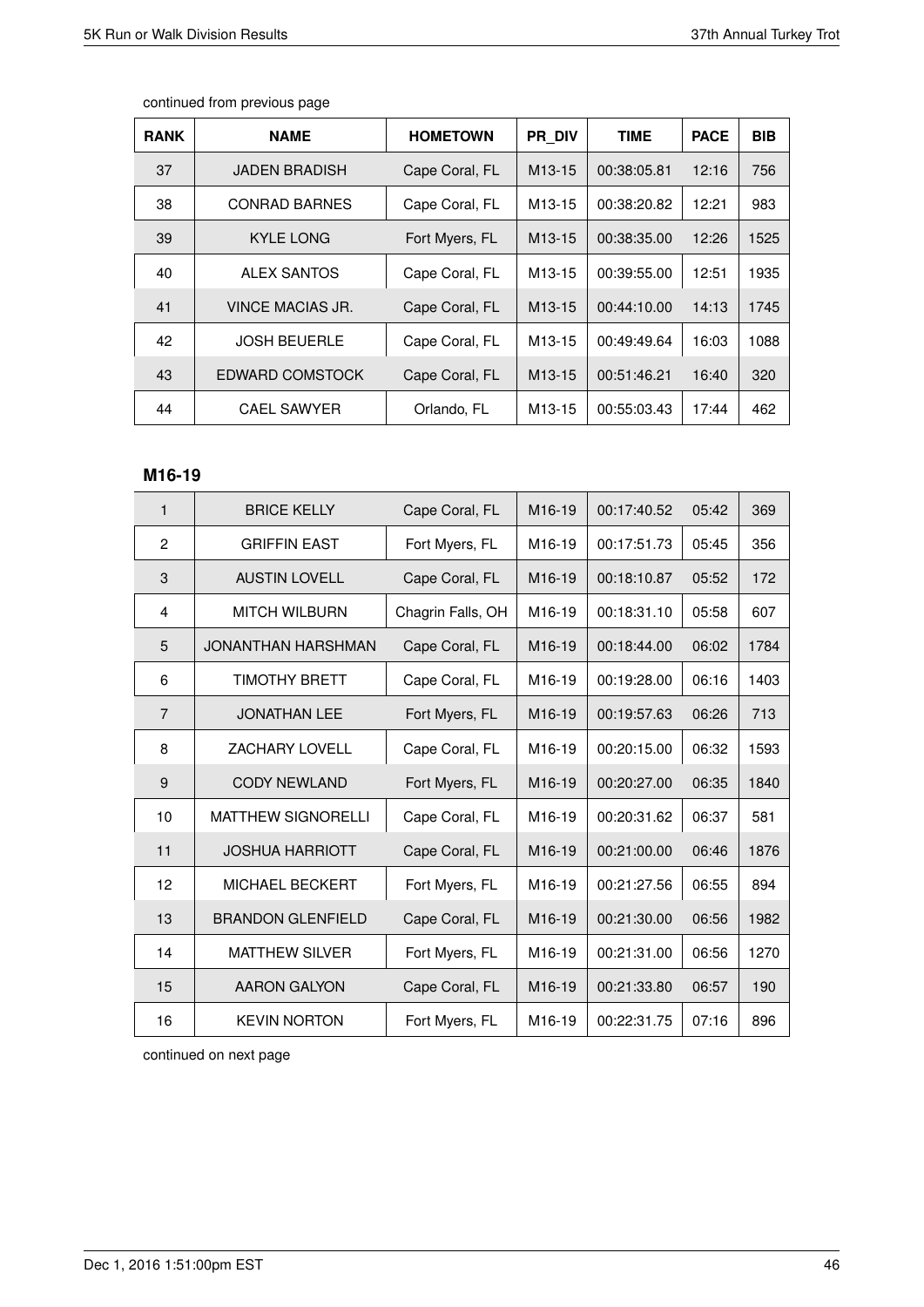| <b>RANK</b> | <b>NAME</b>                 | <b>HOMETOWN</b>      | PR DIV             | <b>TIME</b> | <b>PACE</b> | <b>BIB</b> |
|-------------|-----------------------------|----------------------|--------------------|-------------|-------------|------------|
| 17          | <b>COLIN SAWYER</b>         | Orlando, FL          | M <sub>16-19</sub> | 00:22:40.41 | 07:18       | 461        |
| 18          | <b>SAM BARANOWSKI</b>       | Cape Coral, FL       | M16-19             | 00:22:57.99 | 07:24       | 437        |
| 19          | <b>ANTONIO ORAMA</b>        | Fort Myers, FL       | M16-19             | 00:23:00.00 | 07:25       | 1553       |
| 20          | <b>LUCAS WINSLOW</b>        | Cape Coral, FL       | M16-19             | 00:23:31.46 | 07:35       | 373        |
| 21          | <b>IAN MILASKI</b>          | Cape Coral, FL       | M16-19             | 00:24:02.31 | 07:45       | 597        |
| 22          | <b>WILLIAM MCCARTHY</b>     | Fort Myers, FL       | M <sub>16-19</sub> | 00:24:15.09 | 07:49       | 888        |
| 23          | <b>ALEX BLAKE</b>           | Charlotte, NC        | M16-19             | 00:24:33.15 | 07:55       | 521        |
| 24          | STEVEN ROSSOMANDO           | Cape Coral, FL       | M16-19             | 00:24:58.16 | 08:03       | 390        |
| 25          | <b>JUAN NICOLAS PACHECO</b> | Fort Myers, FL       | M16-19             | 00:25:33.97 | 08:14       | 392        |
| 26          | <b>CAMERON FISHER</b>       | Fort Myers, FL       | M16-19             | 00:26:33.21 | 08:33       | 1035       |
| 27          | <b>XANDER SCOTT</b>         | Cape Coral, FL       | M <sub>16-19</sub> | 00:27:17.27 | 08:47       | 240        |
| 28          | <b>ANTHONY EDWARDS</b>      | Cape Coral, FL       | M16-19             | 00:27:31.39 | 08:52       | 625        |
| 29          | <b>REY GREENLAW</b>         | Cape Coral, FL       | M16-19             | 00:28:19.00 | 09:07       | 1781       |
| 30          | <b>JOSHUA MARTIN</b>        | Prairie Grove, AR    | M16-19             | 00:29:33.00 | 09:31       | 1330       |
| 31          | <b>JULIEN LOESCH</b>        | Fort Myers, FL       | M16-19             | 00:29:39.97 | 09:33       | 1205       |
| 32          | KILLIAN IRBERSEDER          | Cape Coral, FL       | M16-19             | 00:31:47.70 | 10:15       | 1101       |
| 33          | <b>WILLIAM SAIDI</b>        | Cape Coral, FL       | M16-19             | 00:32:17.67 | 10:24       | 645        |
| 34          | <b>JESSE MCADAMS</b>        | Fort Myers, FL       | M16-19             | 00:34:03.08 | 10:58       | 186        |
| 35          | <b>EVAN SEECH</b>           | Fort Myers, FL       | M16-19             | 00:34:15.00 | 11:02       | 1913       |
| 36          | ANDREW INCARDONA            | North Fort Myers, FL | M16-19             | 00:34:24.74 | 11:05       | 318        |
| 37          | PATRICK JAMES ALICANTE      | Fort Myers, FL       | M16-19             | 00:34:56.85 | 11:15       | 1134       |
| 38          | <b>SIMON LYNCH</b>          | Fort Myers, FL       | M16-19             | 00:35:04.00 | 11:18       | 1435       |
| 39          | <b>ESTEBAN GARCIA</b>       | Cape Coral, FL       | M16-19             | 00:35:09.00 | 11:19       | 1968       |
| 40          | <b>MASON POCKLINGTON</b>    | Fort Myers, FL       | M16-19             | 00:35:10.59 | 11:20       | 525        |
| 41          | JAIEL CASTRO                | Cape Coral, FL       | M16-19             | 00:36:01.67 | 11:36       | 88         |
| 42          | <b>KYLE MARSHALL</b>        | Cape Coral, FL       | M16-19             | 00:37:20.69 | 12:02       | 1126       |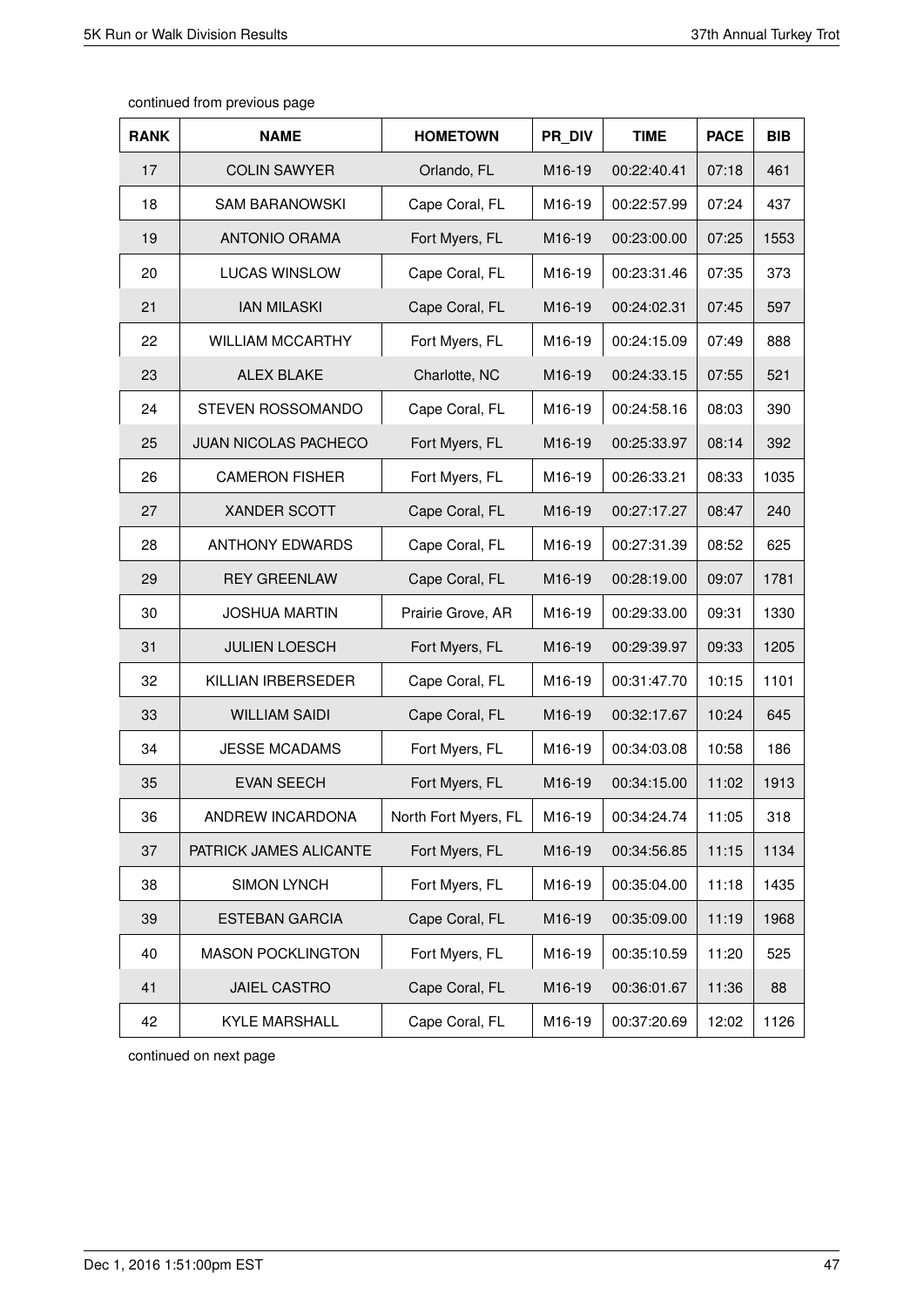| <b>RANK</b> | <b>NAME</b>           | <b>HOMETOWN</b>      | <b>PR DIV</b>       | <b>TIME</b> | <b>PACE</b> | <b>BIB</b> |
|-------------|-----------------------|----------------------|---------------------|-------------|-------------|------------|
| 43          | CHRISTOPHER MCCORMICK | Cape Coral, FL       | M <sub>16</sub> -19 | 00:37:27.79 | 12:04       | 132        |
| 44          | <b>IAN MARSHALL</b>   | Cape Coral, FL       | M <sub>16-19</sub>  | 00:39:47.74 | 12:49       | 1127       |
| 45          | DAVY WEBSTER          | North Fort Myers, FL | M <sub>16</sub> -19 | 00:39:50.73 | 12:50       | 1001       |
| 46          | TREVOR JURKOWSKI      | Cape Coral, FL       | M <sub>16-19</sub>  | 00:42:38.00 | 13:44       | 1852       |
| 47          | <b>WILL PETTY</b>     | Charlotte, NC        | M <sub>16-19</sub>  | 00:56:09.71 | 18:05       | 47         |
| 48          | ROBBIE PETTY          | Charlotte, NC        | M <sub>16-19</sub>  | 00:56:09.86 | 18:05       | 46         |
| 49          | <b>JACKSON TURNER</b> | Fort Myers, FL       | M <sub>16</sub> -19 | 00:57:43.00 | 18:35       | 1325       |

#### **M20-24**

| $\mathbf{1}$   | <b>RAM KHALMURATOV</b> | Fort Myers, FL       | M20-24 | 00:16:38.72 | 05:22 | 212  |
|----------------|------------------------|----------------------|--------|-------------|-------|------|
| $\overline{c}$ | <b>WYATT ENGLER</b>    | Cape Coral, FL       | M20-24 | 00:20:13.00 | 06:31 | 1877 |
| 3              | <b>DANNY TO</b>        | Cape Coral, FL       | M20-24 | 00:21:05.00 | 06:48 | 1989 |
| $\overline{4}$ | <b>JAY MCMICHAEL</b>   | Fort Myers, FL       | M20-24 | 00:21:43.01 | 07:00 | 124  |
| 5              | <b>RYAN FEENEY</b>     | East Bridgewater, MA | M20-24 | 00:22:01.00 | 07:06 | 1869 |
| 6              | <b>ALEX RABINOWITZ</b> | Fort Myers, FL       | M20-24 | 00:22:03.00 | 07:06 | 1321 |
| $\overline{7}$ | <b>GIBSON BASTAR</b>   | Fort Myers, FL       | M20-24 | 00:22:24.67 | 07:13 | 805  |
| 8              | <b>OSCAR GARCIA</b>    | Cape Coral, FL       | M20-24 | 00:22:43.00 | 07:19 | 1971 |
| 9              | <b>NICK ABERNATHY</b>  | Fort Myers, FL       | M20-24 | 00:23:37.04 | 07:37 | 794  |
| 10             | <b>NICK POPE</b>       | Cape Coral, FL       | M20-24 | 00:24:00.00 | 07:44 | 1719 |
| 11             | <b>QUADE MARINELL</b>  | Cape Coral, FL       | M20-24 | 00:24:03.10 | 07:45 | 1165 |
| 12             | TIMOTHY STEAD          | Marietta, GA         | M20-24 | 00:24:12.00 | 07:48 | 1601 |
| 13             | <b>ALEX TRAIGER</b>    | Cape Coral, FL       | M20-24 | 00:24:54.00 | 08:01 | 1244 |
| 14             | <b>DAVID BLIKSTAD</b>  | Cape Coral, FL       | M20-24 | 00:25:04.00 | 08:05 | 1575 |
| 15             | <b>JORGE PERERA</b>    | Cape Coral, FL       | M20-24 | 00:25:05.28 | 08:05 | 267  |
| 16             | <b>NICK BLAKE</b>      | Charlotte, NC        | M20-24 | 00:26:05.68 | 08:24 | 520  |
| 17             | <b>BRANDON CASHATT</b> | Fort Myers, FL       | M20-24 | 00:26:49.59 | 08:39 | 105  |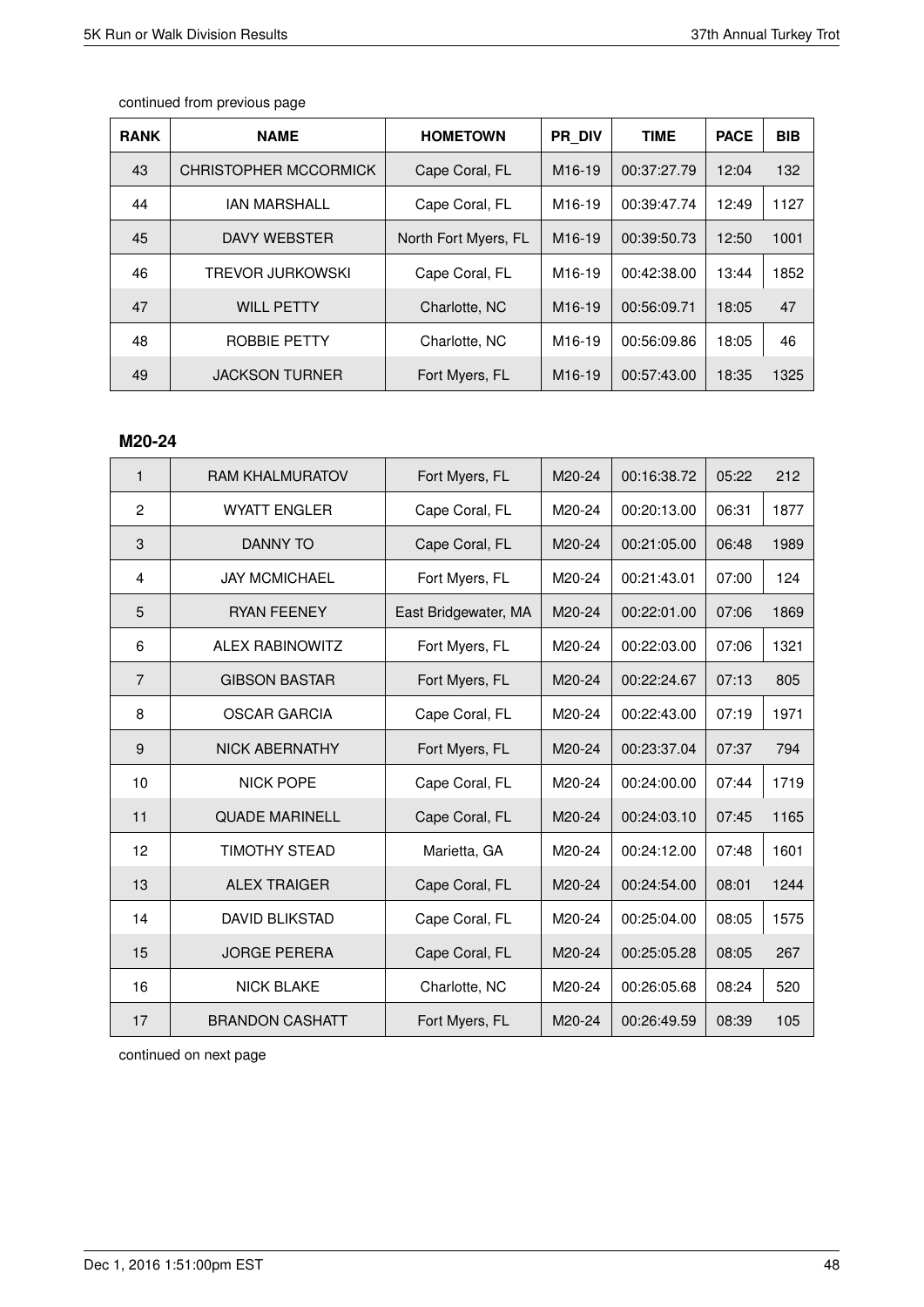| continued from previous page |  |  |  |
|------------------------------|--|--|--|
|------------------------------|--|--|--|

| <b>RANK</b> | <b>NAME</b>             | <b>HOMETOWN</b>      | PR DIV | <b>TIME</b> | <b>PACE</b> | <b>BIB</b> |
|-------------|-------------------------|----------------------|--------|-------------|-------------|------------|
| 18          | ETHAN FLETCHER          | Cape Coral, FL       | M20-24 | 00:26:53.89 | 08:40       | 38         |
| 19          | <b>ANTHONY LAWRENCE</b> | Cape Coral, FL       | M20-24 | 00:27:01.59 | 08:42       | 1193       |
| 20          | <b>MATT STENSRUD</b>    | Fort Myers, FL       | M20-24 | 00:27:28.80 | 08:51       | 81         |
| 21          | <b>ETHAN LYNCH</b>      | Huntsville, AL       | M20-24 | 00:27:32.00 | 08:52       | 1537       |
| 22          | <b>ALEC SUAREZ</b>      | Fort Myers, FL       | M20-24 | 00:27:44.84 | 08:56       | 326        |
| 23          | <b>IAN ELMSLIE</b>      | Cape Coral, FL       | M20-24 | 00:28:30.32 | 09:11       | 995        |
| 24          | <b>NICK DAY</b>         | Tampa, FL            | M20-24 | 00:29:06.00 | 09:22       | 1974       |
| 25          | <b>JOSHUA DIETTER</b>   | Lehigh Acres, FL     | M20-24 | 00:29:08.00 | 09:23       | 1825       |
| 26          | <b>ANDREW GREENE</b>    | Cape Coral, FL       | M20-24 | 00:30:16.16 | 09:45       | 914        |
| 27          | <b>AUSTIN SUAREZ</b>    | Fort Myers, FL       | M20-24 | 00:30:34.15 | 09:51       | 327        |
| 28          | <b>BRIAN LABREC</b>     | Tyrone, GA           | M20-24 | 00:31:59.00 | 10:18       | 1945       |
| 29          | NICHOLAS P.T. GRAZIANO  | Fort Myers, FL       | M20-24 | 00:32:20.00 | 10:25       | 1367       |
| 30          | <b>JORDAN LUGO</b>      | Cape Coral, FL       | M20-24 | 00:33:17.00 | 10:43       | 1870       |
| 31          | <b>JACK RILEY</b>       | Pittsford, NY        | M20-24 | 00:33:19.00 | 10:44       | 1920       |
| 32          | <b>JACOB INCARDONA</b>  | North Fort Myers, FL | M20-24 | 00:34:25.40 | 11:05       | 368        |
| 33          | <b>JACOB LYNCH</b>      | Fort Myers, FL       | M20-24 | 00:34:37.00 | 11:09       | 1632       |
| 34          | <b>JEFF COLTON</b>      | Cape Coral, FL       | M20-24 | 00:35:14.86 | 11:21       | 504        |
| 35          | <b>LIZ SHANNON</b>      | Fort Myers, FL       | M20-24 | 00:35:38.00 | 11:29       | 1633       |
| 36          | <b>CHRISTIAN CRUZ</b>   | Cape Coral, FL       | M20-24 | 00:35:45.00 | 11:31       | 1943       |
| 37          | <b>SCOTT KONLEY</b>     | $-$ , US             | M20-24 | 00:37:07.00 | 11:57       | 1698       |
| 38          | <b>ALEX BRANKNER</b>    | Fort Myers, FL       | M20-24 | 00:37:39.29 | 12:08       | 60         |
| 39          | <b>HECTOR CORTES</b>    | Cape Coral, FL       | M20-24 | 00:46:50.00 | 15:05       | 1854       |
| 40          | <b>ANDREW ROBB</b>      | Cape Coral, FL       | M20-24 | 00:56:00.00 | 18:02       | 1908       |

### **M25-29**

| CHRISTOPHER WOLF | Brooklyn, NY | M25-29 | 00:16:50.00 | 05:26 | 1857 |
|------------------|--------------|--------|-------------|-------|------|
|                  |              |        |             |       |      |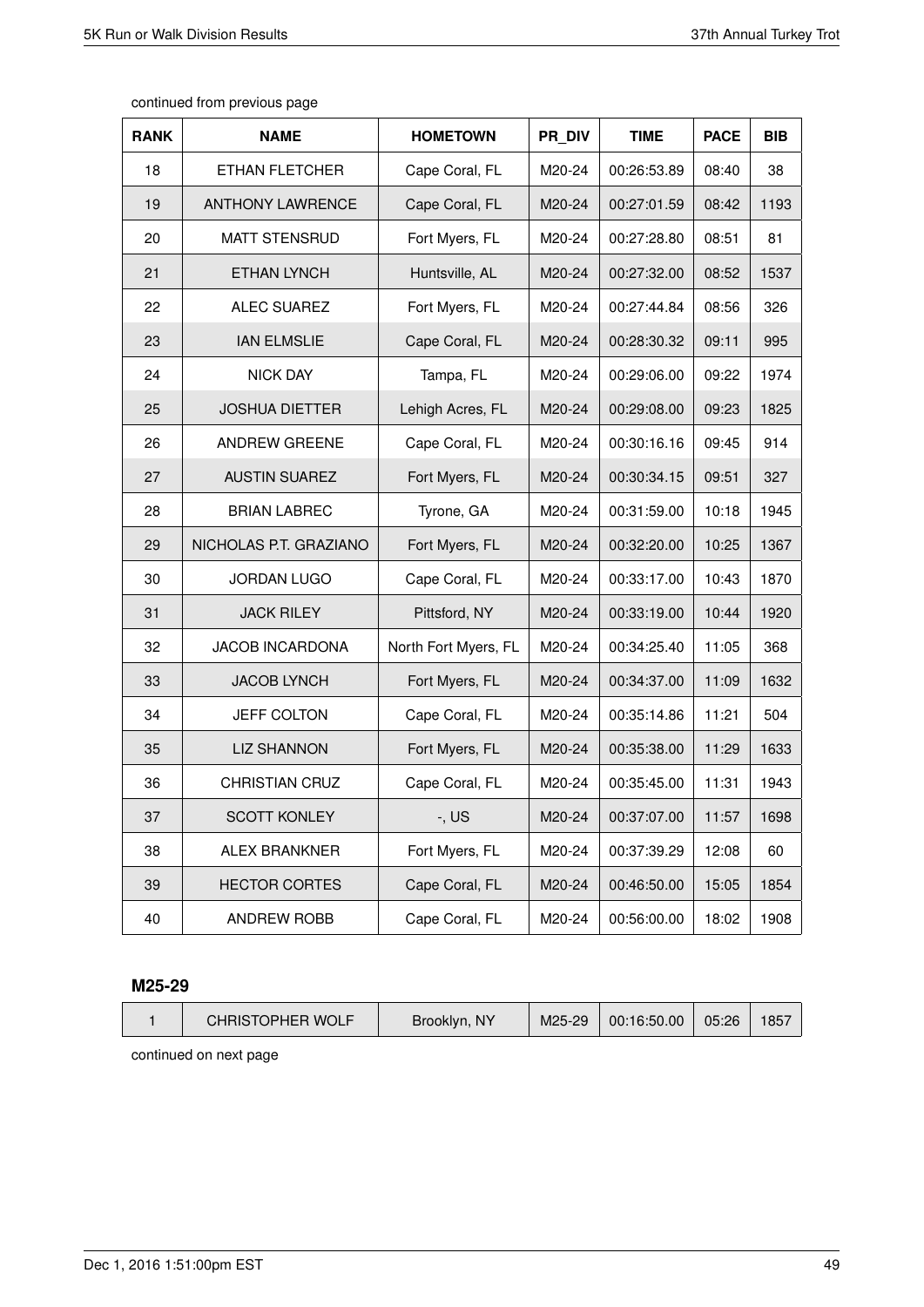| <b>RANK</b>    | <b>NAME</b>           | <b>HOMETOWN</b>       | PR DIV | <b>TIME</b> | <b>PACE</b> | <b>BIB</b> |
|----------------|-----------------------|-----------------------|--------|-------------|-------------|------------|
| 2              | <b>TODD BERGMAN</b>   | Houston, TX           | M25-29 | 00:18:21.00 | 05:55       | 1505       |
| 3              | <b>ROSS LENEHAN</b>   | Cape Coral, FL        | M25-29 | 00:18:35.00 | 05:59       | 1815       |
| 4              | <b>GREG ACKLEY</b>    | Fort Myers, FL        | M25-29 | 00:19:51.28 | 06:24       | 706        |
| 5              | <b>JACOB MOAK</b>     | Fort Myers, FL        | M25-29 | 00:20:25.15 | 06:35       | 533        |
| 6              | <b>JORDAN GERMANI</b> | Cape Coral, FL        | M25-29 | 00:23:03.60 | 07:26       | 814        |
| $\overline{7}$ | MICHAEL CALOGERO      | Cape Coral, FL        | M25-29 | 00:23:29.19 | 07:34       | 1082       |
| 8              | <b>BRYAN DUFFY</b>    | Cape Coral, FL        | M25-29 | 00:24:46.32 | 07:59       | 859        |
| 9              | <b>SERGIO PERERA</b>  | Cape Coral, FL        | M25-29 | 00:25:04.50 | 08:05       | 266        |
| 10             | <b>DENNIS RADEN</b>   | Fort Myers, FL        | M25-29 | 00:26:00.79 | 08:23       | 677        |
| 11             | <b>ALEX MIANO</b>     | Mooresville, NC       | M25-29 | 00:26:26.63 | 08:31       | 276        |
| 12             | <b>CHRIS MILLER</b>   | Waltham, MA           | M25-29 | 00:27:51.83 | 08:59       | 852        |
| 13             | <b>ERIK SWINTON</b>   | Atlanta, GA           | M25-29 | 00:28:01.36 | 09:02       | 228        |
| 14             | <b>DEVIN LOHMAN</b>   | Cape Coral, FL        | M25-29 | 00:28:18.65 | 09:07       | 803        |
| 15             | FERNANDO JUNCO        | Cape Coral, FL        | M25-29 | 00:29:14.04 | 09:25       | 165        |
| 16             | RYAN SCHROTENBOER     | Fort Myers, FL        | M25-29 | 00:29:27.00 | 09:29       | 1429       |
| 17             | <b>CHASE MARINELL</b> | Cape Coral, FL        | M25-29 | 00:30:19.29 | 09:46       | 1164       |
| 18             | <b>DON CARFAGNINI</b> | Elk Grove Village, IL | M25-29 | 00:33:53.43 | 10:55       | 249        |
| 19             | <b>JOSHUA TREMAIN</b> | Fort Myers, FL        | M25-29 | 00:34:41.47 | 11:10       | 1195       |
| 20             | ANDY ANGER            | Cape Coral, FL        | M25-29 | 00:34:43.37 | 11:11       | 1194       |
| 21             | ZACH JOHONNETT        | Cape Coral, FL        | M25-29 | 00:35:04.56 | 11:18       | 429        |
| 22             | EMMANUEL LIMA         | Cleveland, OH         | M25-29 | 00:36:47.55 | 11:51       | 450        |
| 23             | MICHAEL WASHINGTON    | Cape Coral, FL        | M25-29 | 00:36:50.00 | 11:52       | 1533       |
| 24             | DAN ROETZ             | Fort Myers, FL        | M25-29 | 00:38:43.48 | 12:28       | 662        |
| 25             | <b>CHRIS FLEITAS</b>  | Fort Myers, FL        | M25-29 | 00:39:08.00 | 12:36       | 1661       |
| 26             | MICHAEL RIVERS        | Cape Coral, FL        | M25-29 | 00:40:45.96 | 13:08       | 878        |
| 27             | <b>JUAN GARCIA</b>    | Cape Coral, FL        | M25-29 | 00:43:24.65 | 13:59       | 810        |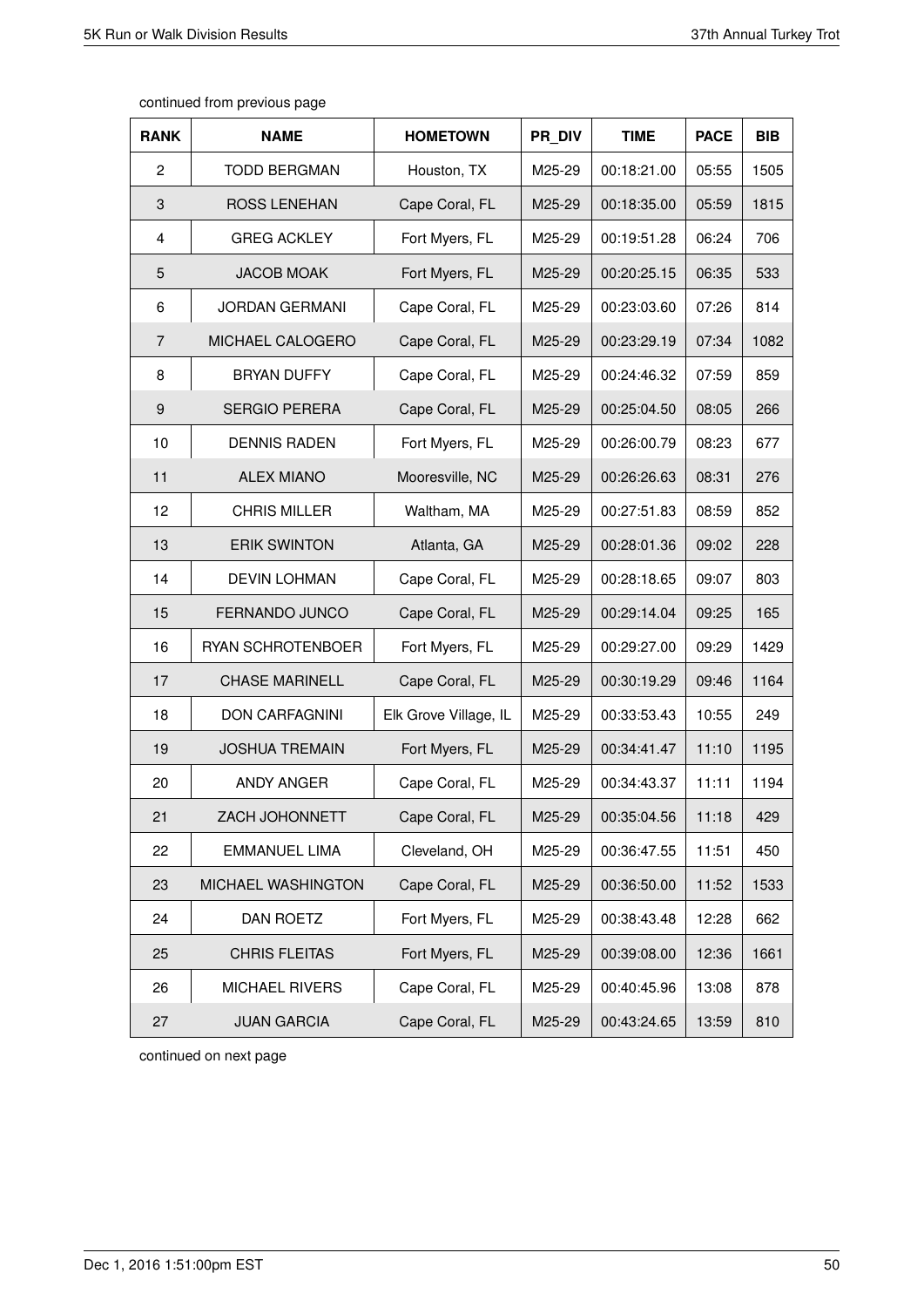| <b>RANK</b> | <b>NAME</b>          | <b>HOMETOWN</b>  | PR DIV              | <b>TIME</b> | <b>PACE</b> | <b>BIB</b> |
|-------------|----------------------|------------------|---------------------|-------------|-------------|------------|
| 28          | <b>JOSH DONHAM</b>   | Tampa, FL        | M25-29              | 00:47:45.84 | 15:23       | 483        |
| 29          | <b>JOSHUA ROSS</b>   | Cape Coral, FL   | M <sub>25</sub> -29 | 00:52:19.00 | 16:51       | 1740       |
| 30          | <b>AUSTIN GRANT</b>  | Cape Coral, FL   | M25-29              | 00:53:19.97 | 17:10       | 739        |
| 31          | STEPHEN JOHNSON      | Lehigh Acres, FL | M <sub>25</sub> -29 | 00:54:39.00 | 17:36       | 1788       |
| 32          | <b>DAVID REICH</b>   | Cape Coral, FL   | M25-29              | 00:55:15.00 | 17:47       | 1217       |
| 33          | <b>CRAIG NORLING</b> | Fort Myers, FL   | M <sub>25</sub> -29 | 01:03:32.00 | 20:27       | 1337       |

# **M30-34**

| $\mathbf{1}$   | <b>JEFFREY WOLF</b>        | Fort Myers, FL    | M30-34 | 00:18:23.00 | 05:56 | 1838 |
|----------------|----------------------------|-------------------|--------|-------------|-------|------|
| 2              | <b>EVAN PATAK</b>          | Lutz, FL          | M30-34 | 00:19:25.00 | 06:15 | 1445 |
| $\sqrt{3}$     | <b>CHRIS MOYER II</b>      | Pineland, FL      | M30-34 | 00:19:34.93 | 06:19 | 102  |
| 4              | <b>SEAN PHAM</b>           | Fort Myers, FL    | M30-34 | 00:20:36.64 | 06:39 | 27   |
| 5              | <b>JONATHAN ZOLINAS</b>    | Columbus, OH      | M30-34 | 00:21:05.83 | 06:48 | 152  |
| 6              | NICHOLAS PRATHER           | Silver Spring, MD | M30-34 | 00:21:23.17 | 06:54 | 261  |
| $\overline{7}$ | ROBERT RICH                | Cape Coral, FL    | M30-34 | 00:21:44.00 | 07:00 | 1414 |
| 8              | <b>NATHAN VEILLEUX</b>     | Cape Coral, FL    | M30-34 | 00:22:40.90 | 07:19 | 666  |
| 9              | <b>LEE WALLER</b>          | Cape Coral, FL    | M30-34 | 00:22:54.00 | 07:23 | 1894 |
| 10             | <b>ARIC ALMIROLA</b>       | Mooresville, NC   | M30-34 | 00:23:15.39 | 07:30 | 180  |
| 11             | <b>MATTHEW KAYE</b>        | Fort Myers, FL    | M30-34 | 00:23:58.00 | 07:43 | 1370 |
| 12             | <b>CHRISTOPHER FENNELL</b> | Cape Coral, FL    | M30-34 | 00:24:11.00 | 07:48 | 1522 |
| 13             | <b>SETH PETRUZELLI</b>     | Fort Myers, FL    | M30-34 | 00:24:31.00 | 07:54 | 1682 |
| 14             | <b>DAN HAMMERGREN</b>      | Cape Coral, FL    | M30-34 | 00:25:12.00 | 08:07 | 1277 |
| 15             | ANDRE P SCHULER            | Zionsville, IN    | M30-34 | 00:25:16.37 | 08:09 | 71   |
| 16             | <b>DUSTIN EDWARDS</b>      | Fort Myers, FL    | M30-34 | 00:25:17.00 | 08:09 | 1635 |
| 17             | <b>RYAN BOYER</b>          | Cape Coral, FL    | M30-34 | 00:26:18.00 | 08:28 | 1484 |
| 18             | <b>MATTHEW TOOMEY</b>      | Cape Coral, FL    | M30-34 | 00:26:38.00 | 08:35 | 1467 |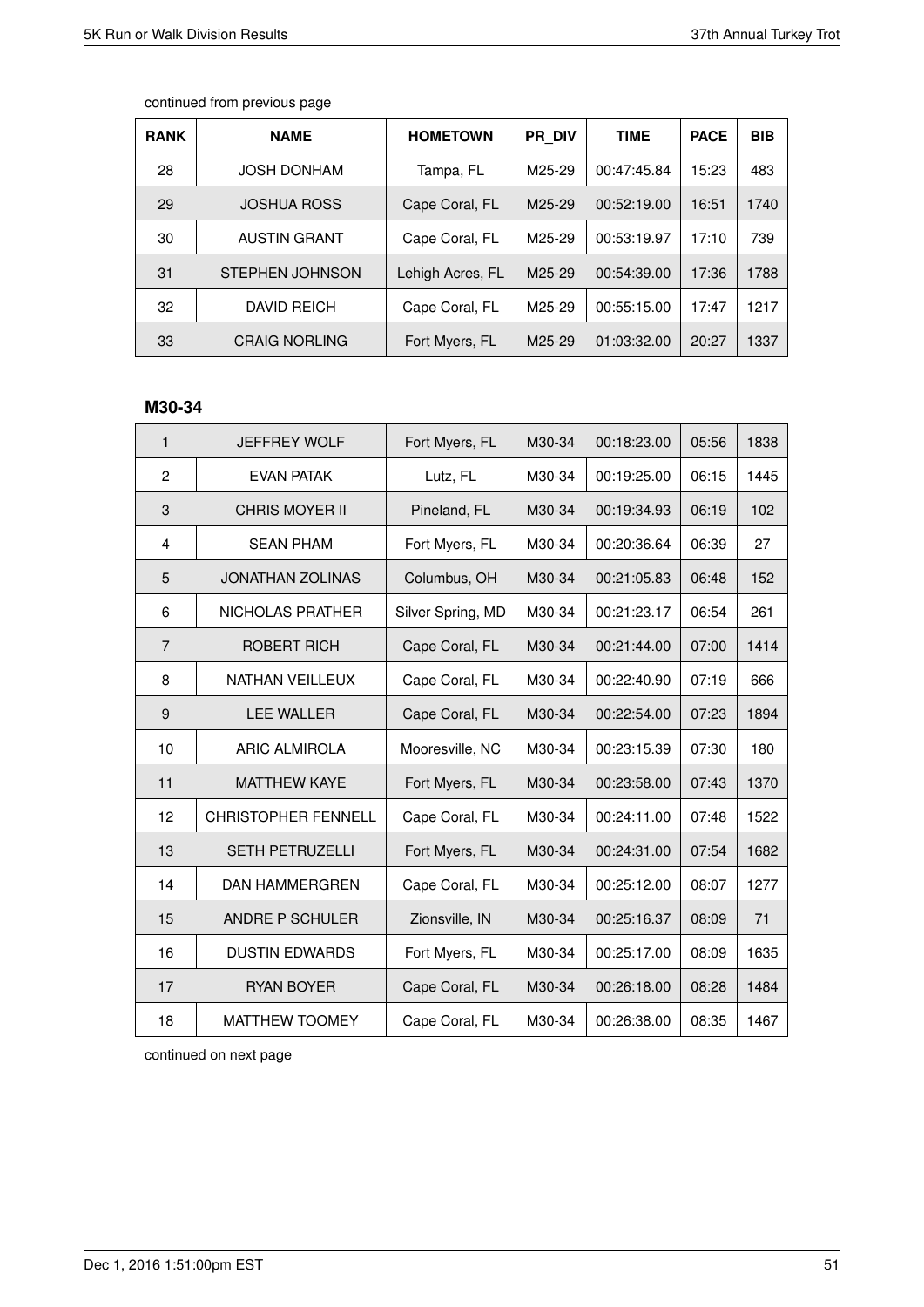| <b>RANK</b> | <b>NAME</b>              | <b>HOMETOWN</b>      | PR DIV | <b>TIME</b> | <b>PACE</b> | <b>BIB</b> |
|-------------|--------------------------|----------------------|--------|-------------|-------------|------------|
| 19          | <b>DAVID LEBID</b>       | Cape Coral, FL       | M30-34 | 00:27:11.00 | 08:45       | 1222       |
| 20          | <b>DUSTIN LINDSEY</b>    | Fort Myers, FL       | M30-34 | 00:28:58.00 | 09:20       | 1786       |
| 21          | DAVID BOCANGEL           | Cape Coral, FL       | M30-34 | 00:29:08.99 | 09:23       | 93         |
| 22          | <b>GUILLERMO ORTIZ</b>   | Naples, FL           | M30-34 | 00:29:16.17 | 09:26       | 1098       |
| 23          | NICHOLAS GREEN           | Cape Coral, FL       | M30-34 | 00:29:48.35 | 09:36       | 745        |
| 24          | <b>JARED BOUCHER</b>     | Cape Coral, FL       | M30-34 | 00:30:04.00 | 09:41       | 1236       |
| 25          | <b>BENJAMIN LOESER</b>   | Tampa, FL            | M30-34 | 00:30:14.00 | 09:44       | 1485       |
| 26          | <b>JOHN MURPHY</b>       | Satellite Beach, FL  | M30-34 | 00:30:40.50 | 09:53       | 134        |
| 27          | <b>ANTHONY GENCA</b>     | Fort Myers, FL       | M30-34 | 00:31:07.00 | 10:01       | 1470       |
| 28          | YANDRO LEAL              | Lehigh Acres, FL     | M30-34 | 00:31:07.18 | 10:01       | 270        |
| 29          | <b>BRIAN TROPECK</b>     | Chicago, IL          | M30-34 | 00:31:26.35 | 10:08       | 233        |
| 30          | <b>MIGUEL RESTO</b>      | Cape Coral, FL       | M30-34 | 00:32:03.81 | 10:20       | 837        |
| 31          | <b>ALEX PODARU</b>       | Gainesville, FL      | M30-34 | 00:32:27.57 | 10:27       | 454        |
| 32          | <b>CHRIS LOUGHREN</b>    | Cape Coral, FL       | M30-34 | 00:33:08.00 | 10:40       | 1492       |
| 33          | <b>ROY CLOSS</b>         | North Fort Myers, FL | M30-34 | 00:33:20.23 | 10:44       | 387        |
| 34          | DANIEL SNOW              | Cape Coral, FL       | M30-34 | 00:34:30.07 | 11:07       | 407        |
| 35          | <b>TAYLOR VAUGHAN</b>    | Cape Coral, FL       | M30-34 | 00:34:53.64 | 11:14       | 1005       |
| 36          | <b>DANIEL MATHE</b>      | Lehigh Acres, FL     | M30-34 | 00:34:59.06 | 11:16       | 119        |
| 37          | <b>MICHAEL ROSARIO</b>   | Cape Coral, FL       | M30-34 | 00:34:59.18 | 11:16       | 121        |
| 38          | ROBERT WHITE             | Cape Coral, FL       | M30-34 | 00:36:13.00 | 11:40       | 1910       |
| 39          | <b>FERNANDO MARTINEZ</b> | Fort Lauderdale, FL  | M30-34 | 00:36:23.46 | 11:43       | 750        |
| 40          | DANIEL FLYNN             | Fort Myers, FL       | M30-34 | 00:44:32.00 | 14:21       | 509        |
| 41          | <b>BRYAN GACKA</b>       | Cleveland, OH        | M30-34 | 00:45:48.66 | 14:45       | 100        |
| 42          | CHASE HOLCOMB            | Cape Coral, FL       | M30-34 | 00:46:56.36 | 15:07       | 949        |
| 43          | <b>FABIAN REICHEL</b>    | Regensburg, Germany  | M30-34 | 00:49:25.41 | 15:55       | 1157       |
| 44          | <b>KEVIN MULLIN</b>      | Fort Myers, FL       | M30-34 | 00:51:09.97 | 16:29       | 160        |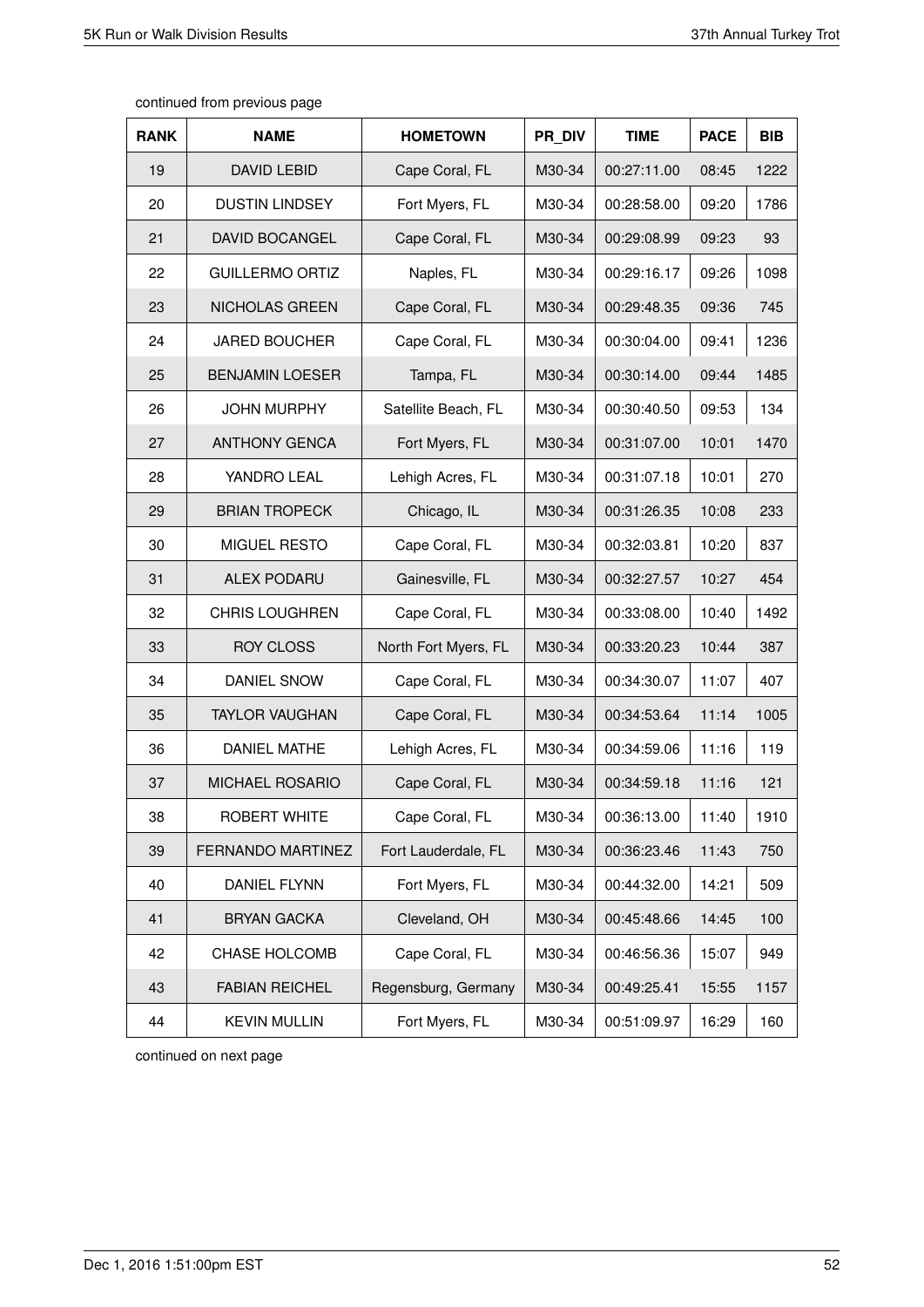| <b>RANK</b> | <b>NAME</b>          | <b>HOMETOWN</b>  | <b>PR DIV</b> | TIME        | <b>PACE</b> | <b>BIB</b> |
|-------------|----------------------|------------------|---------------|-------------|-------------|------------|
| 45          | LINDSAY REICH        | Cape Coral, FL   | M30-34        | 00:55:15.00 | 17:47       | 1218       |
| 46          | MICHAEL JOHNSON      | Lehigh Acres, FL | M30-34        | 00:57:18.00 | 18:27       | 1891       |
| 47          | <b>DASH LOCKHART</b> | Cape Coral, FL   | M30-34        | 00:58:17.00 | 18:46       | 1618       |

# **M35-39**

| $\mathbf{1}$     | <b>GREGORY ADMAN</b>     | Cape Coral, FL         | M35-39 | 00:18:18.00 | 05:54 | 1286 |
|------------------|--------------------------|------------------------|--------|-------------|-------|------|
| $\overline{2}$   | <b>EDDIE KELLER</b>      | Cape Coral, FL         | M35-39 | 00:20:44.00 | 06:41 | 1963 |
| 3                | <b>ANTHONY TEGENKAMP</b> | Continental, OH        | M35-39 | 00:22:46.00 | 07:20 | 1958 |
| $\overline{4}$   | <b>KEVIN PORTER</b>      | Cape Coral, FL         | M35-39 | 00:22:47.00 | 07:20 | 1514 |
| 5                | <b>DEXTER BRICKEN</b>    | Cape Coral, FL         | M35-39 | 00:23:07.97 | 07:27 | 291  |
| 6                | <b>BEN WINTERS</b>       | Cape Coral, FL         | M35-39 | 00:23:22.00 | 07:32 | 1860 |
| $\overline{7}$   | <b>BRIAN COLE</b>        | Green Cove Springs, FL | M35-39 | 00:23:42.97 | 07:39 | 444  |
| 8                | SAMUEL GONZALEZ          | Cape Coral, FL         | M35-39 | 00:23:43.00 | 07:39 | 1491 |
| $\boldsymbol{9}$ | <b>JUSTIN PATAK</b>      | North Fort Myers, FL   | M35-39 | 00:25:10.00 | 08:07 | 1442 |
| 10               | <b>MARCIO GEQUELIN</b>   | Fort Myers, FL         | M35-39 | 00:25:23.84 | 08:11 | 414  |
| 11               | <b>JONATHAN ROMINE</b>   | Cape Coral, FL         | M35-39 | 00:25:30.00 | 08:13 | 1226 |
| 11               | NICHOLAS BOSS            | Fort Myers, FL         | M35-39 | 00:25:30.00 | 08:13 | 1977 |
| 13               | <b>JOSH WARE</b>         | Fort Myers, FL         | M35-39 | 00:25:54.00 | 08:21 | 1955 |
| 14               | <b>SHAE STRACHAN</b>     | Fort Lauderdale, FL    | M35-39 | 00:26:41.74 | 08:36 | 863  |
| 15               | CHAD JESSOGNE            | Fort Myers, FL         | M35-39 | 00:26:55.00 | 08:40 | 1240 |
| 16               | <b>DYLAN HISSAM</b>      | Fort Myers, FL         | M35-39 | 00:26:56.34 | 08:41 | 926  |
| 17               | <b>EVAN FOSTER</b>       | Fort Myers, FL         | M35-39 | 00:27:03.00 | 08:43 | 1265 |
| 18               | ROBERT STOUFFER          | North Fort Myers, FL   | M35-39 | 00:27:22.75 | 08:49 | 51   |
| 19               | <b>BILL GRANNIS</b>      | Cape Coral, FL         | M35-39 | 00:27:22.76 | 08:49 | 381  |
| 20               | TOM GOODLET              | Tarpon Springs, FL     | M35-39 | 00:27:31.61 | 08:52 | 404  |
| 21               | <b>DONALD DEBORD</b>     | Asheville, NC          | M35-39 | 00:27:40.34 | 08:55 | 1117 |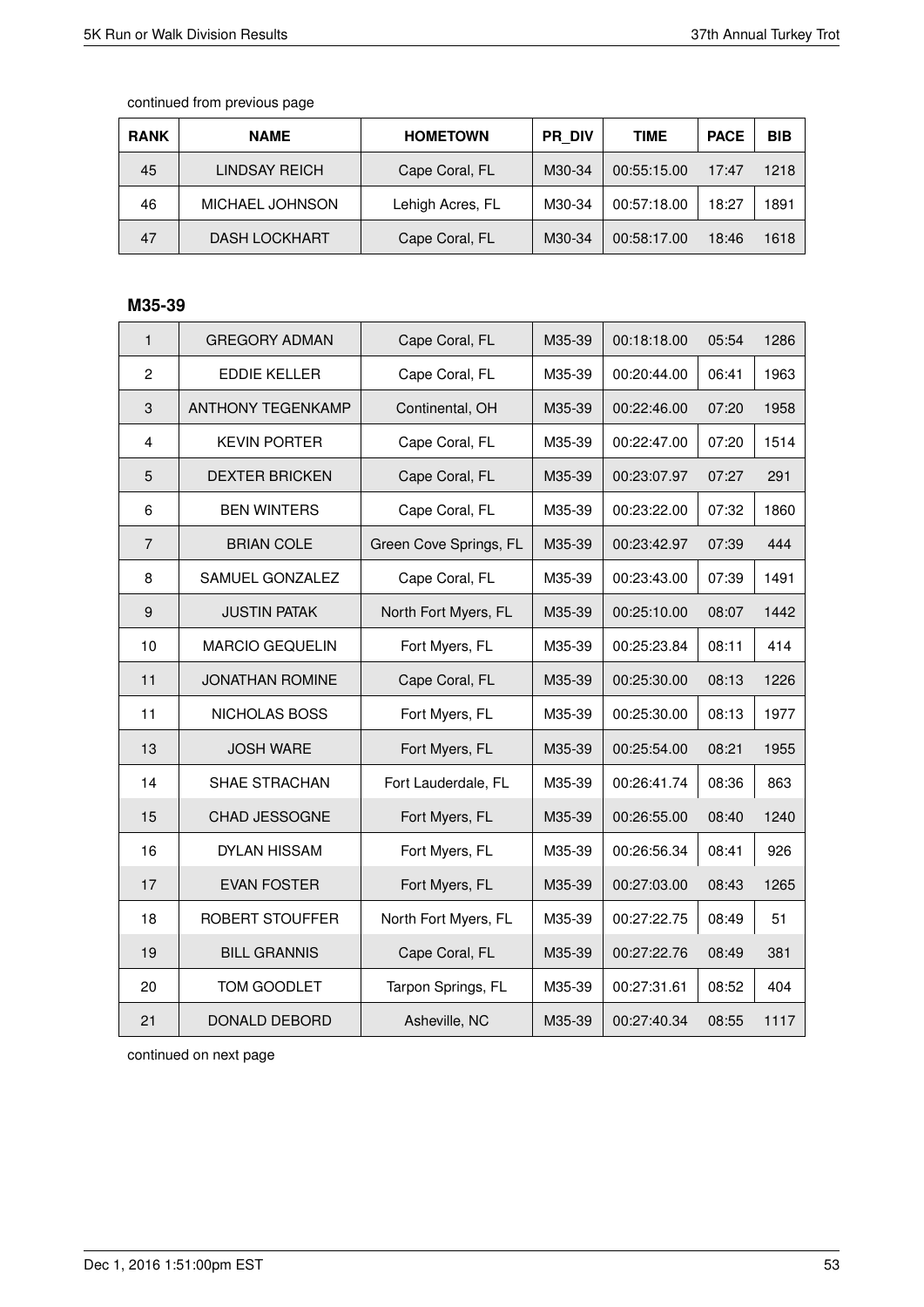| <b>RANK</b> | <b>NAME</b>                | <b>HOMETOWN</b>      | PR_DIV | <b>TIME</b> | <b>PACE</b> | <b>BIB</b> |
|-------------|----------------------------|----------------------|--------|-------------|-------------|------------|
| 22          | <b>ANDREW FISHER</b>       | Cape Coral, FL       | M35-39 | 00:27:58.00 | 09:01       | 1210       |
| 23          | <b>SCOTT STRACHAN</b>      | Fort Myers, FL       | M35-39 | 00:28:04.36 | 09:03       | 1071       |
| 24          | <b>JIMMY HEUGLIN</b>       | Cape Coral, FL       | M35-39 | 00:28:35.00 | 09:13       | 1890       |
| 25          | <b>WILL HALL</b>           | Victoria, MN         | M35-39 | 00:29:32.22 | 09:31       | 201        |
| 26          | <b>JOSHUA SOLOW</b>        | Fort Myers, FL       | M35-39 | 00:30:58.00 | 09:59       | 1718       |
| 27          | <b>JONATHAN NEUBRANDER</b> | Hudson, OH           | M35-39 | 00:30:58.65 | 09:59       | 467        |
| 28          | <b>SHANE CRABTREE</b>      | Cape Coral, FL       | M35-39 | 00:31:13.04 | 10:03       | 861        |
| 29          | <b>KAJ JOHNSON</b>         | Fort Myers, FL       | M35-39 | 00:31:37.25 | 10:11       | 785        |
| 30          | NICHOLAS FITZGERALD        | Cape Coral, FL       | M35-39 | 00:32:05.59 | 10:20       | 529        |
| 31          | <b>BRIAN RAJCA</b>         | Fort Myers, FL       | M35-39 | 00:32:35.11 | 10:30       | 963        |
| 32          | <b>TOM BRAGG</b>           | Cape Coral, FL       | M35-39 | 00:33:09.00 | 10:41       | 1324       |
| 33          | <b>ANDRE NESFIELD</b>      | Fort Myers, FL       | M35-39 | 00:33:33.08 | 10:48       | 956        |
| 34          | DARREN JENKINSON           | Fort Myers, FL       | M35-39 | 00:34:14.47 | 11:02       | 1140       |
| 35          | <b>MAX GESENHUES</b>       | Cape Coral, FL       | M35-39 | 00:34:44.42 | 11:11       | 1052       |
| 36          | <b>BRIAN LARIVIERE</b>     | Cape Coral, FL       | M35-39 | 00:35:05.53 | 11:18       | 311        |
| 37          | <b>RIKI FORNEY</b>         | Erwin, TN            | M35-39 | 00:35:12.00 | 11:20       | 1338       |
| 38          | <b>THOMAS PUCIN</b>        | Cape Coral, FL       | M35-39 | 00:35:54.17 | 11:34       | 557        |
| 39          | <b>FREDERICK PRICE</b>     | North Fort Myers, FL | M35-39 | 00:36:27.65 | 11:45       | 494        |
| 40          | JOHN CHILDERS              | West Lafayette, IN   | M35-39 | 00:38:33.00 | 12:25       | 1487       |
| 41          | <b>DENNIS SGRO</b>         | Orange Park, FL      | M35-39 | 00:39:08.00 | 12:36       | 1400       |
| 42          | DANIEL BUTLER              | Cape Coral, FL       | M35-39 | 00:39:33.08 | 12:44       | 65         |
| 43          | ROBERT ONEILL              | Cape Coral, FL       | M35-39 | 00:39:33.66 | 12:45       | 150        |
| 44          | DAVID DALIYA               | Bonita Springs, FL   | M35-39 | 00:39:59.89 | 12:53       | 654        |
| 45          | <b>JIM ALLENDER</b>        | Daytona Beach, FL    | M35-39 | 00:41:06.58 | 13:14       | 231        |
| 46          | <b>TYLER WINSLOW</b>       | Cape Coral, FL       | M35-39 | 00:42:41.25 | 13:45       | 371        |
| 47          | <b>SCOTT BARBER</b>        | Cape Coral, FL       | M35-39 | 00:47:50.00 | 15:24       | 1995       |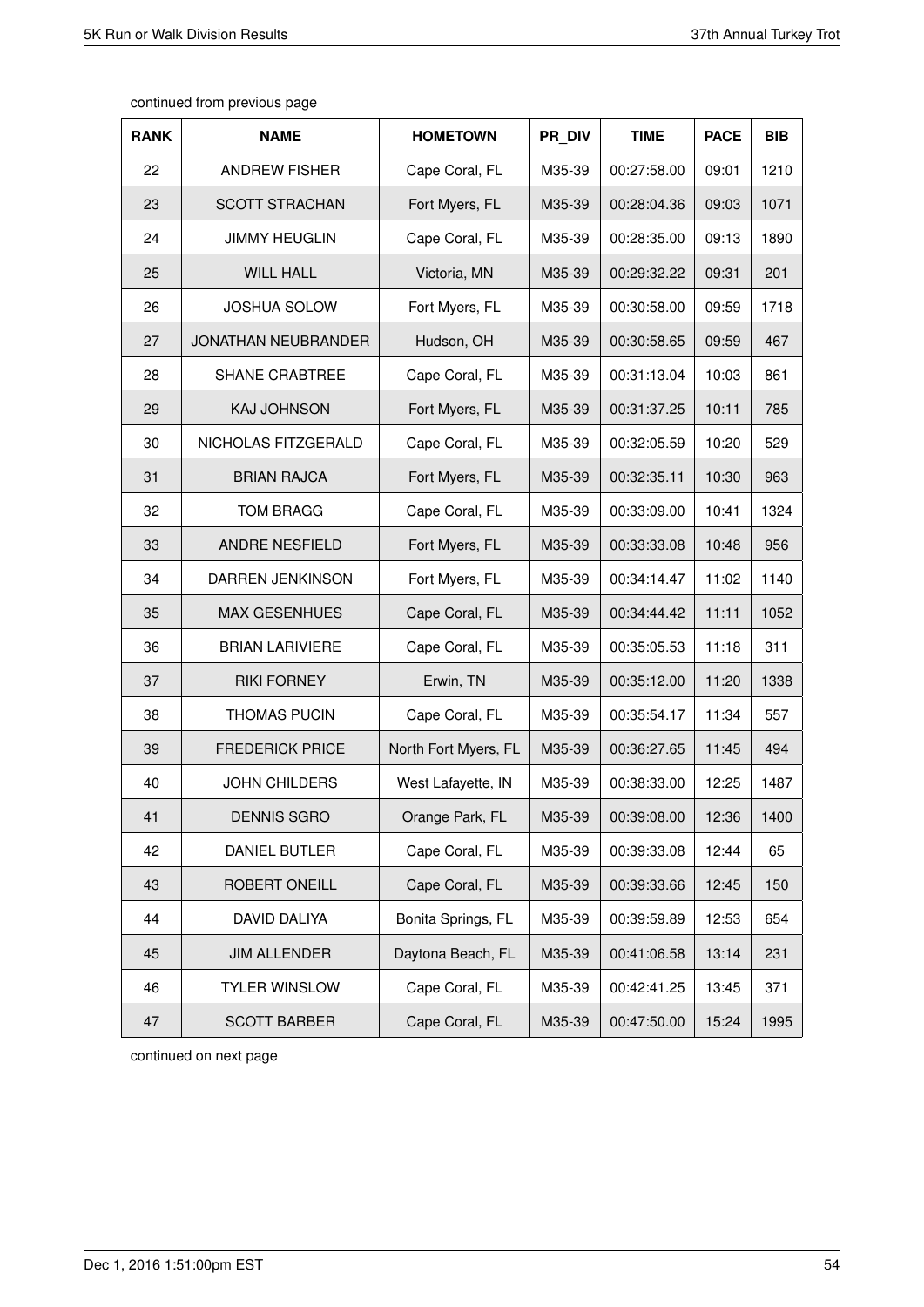| <b>RANK</b> | <b>NAME</b>           | <b>HOMETOWN</b> | PR DIV | TIME        | <b>PACE</b> | <b>BIB</b> |
|-------------|-----------------------|-----------------|--------|-------------|-------------|------------|
| 48          | <b>ISAAC PECK</b>     | Fort Myers, FL  | M35-39 | 00:48:51.00 | 15:44       | 1406       |
| 49          | <b>JONATHAN GABEL</b> | Cape Coral, FL  | M35-39 | 00:51:16.77 | 16:31       | 432        |
| 50          | <b>JACOAH JACKSON</b> | Cape Coral, FL  | M35-39 | 00:54:12.00 | 17:27       | 1653       |

# **M40-44**

| $\mathbf{1}$     | YANCEY PALMER           | Fort Myers, FL   | M40-44 | 00:18:05.41 | 05:50 | 1109 |
|------------------|-------------------------|------------------|--------|-------------|-------|------|
| $\overline{c}$   | <b>WISNICK BEAUPLAN</b> | Fort Myers, FL   | M40-44 | 00:18:43.40 | 06:02 | 551  |
| 3                | <b>JEFF EAST</b>        | Fort Myers, FL   | M40-44 | 00:19:00.56 | 06:08 | 357  |
| 4                | <b>MIKE BUTLER</b>      | Cape Coral, FL   | M40-44 | 00:19:12.84 | 06:12 | 388  |
| 5                | <b>MATT ORRELL</b>      | Charlestown, MA  | M40-44 | 00:19:15.49 | 06:12 | 550  |
| 6                | <b>SCOTT MOORE</b>      | Lidingo, Sweden  | M40-44 | 00:19:25.59 | 06:16 | 942  |
| $\overline{7}$   | <b>STEPHEN CRANFILL</b> | Indianapolis, IN | M40-44 | 00:19:31.02 | 06:17 | 707  |
| 8                | <b>SAM TROYER</b>       | Cape Coral, FL   | M40-44 | 00:19:39.00 | 06:20 | 1550 |
| $\boldsymbol{9}$ | <b>VLAD DOROFEEV</b>    | Fort Myers, FL   | M40-44 | 00:19:59.00 | 06:26 | 1546 |
| 10               | <b>BRIAN FISHER</b>     | Fort Myers, FL   | M40-44 | 00:21:03.00 | 06:47 | 1785 |
| 11               | <b>TOM LEWIS</b>        | Ozark, MO        | M40-44 | 00:21:25.00 | 06:54 | 1674 |
| 12               | <b>JACK RYALS</b>       | Lakeland, FL     | M40-44 | 00:21:26.00 | 06:54 | 1574 |
| 13               | <b>CHRIS SCOTT</b>      | Cape Coral, FL   | M40-44 | 00:21:54.59 | 07:04 | 239  |
| 14               | ANDRES QUINTANA         | Cape Coral, FL   | M40-44 | 00:21:55.00 | 07:04 | 1731 |
| 15               | <b>JONAH SORRENTINO</b> | Cape Coral, FL   | M40-44 | 00:22:11.94 | 07:09 | 139  |
| 16               | <b>SEAN PIERCE</b>      | Fort Myers, FL   | M40-44 | 00:22:16.00 | 07:11 | 1776 |
| 17               | MICHAEL SUCHAN          | Cape Coral, FL   | M40-44 | 00:22:20.00 | 07:12 | 1756 |
| 18               | PAUL DIEMER             | Fort Myers, FL   | M40-44 | 00:22:35.57 | 07:17 | 286  |
| 19               | <b>JEFF STOUTEN</b>     | Cape Coral, FL   | M40-44 | 00:22:55.93 | 07:23 | 801  |
| 20               | DANIEL CAICEDO          | Cape Coral, FL   | M40-44 | 00:23:00.00 | 07:25 | 1497 |
| 21               | PETE ALCANTARA          | Fort Myers, FL   | M40-44 | 00:23:20.56 | 07:31 | 1014 |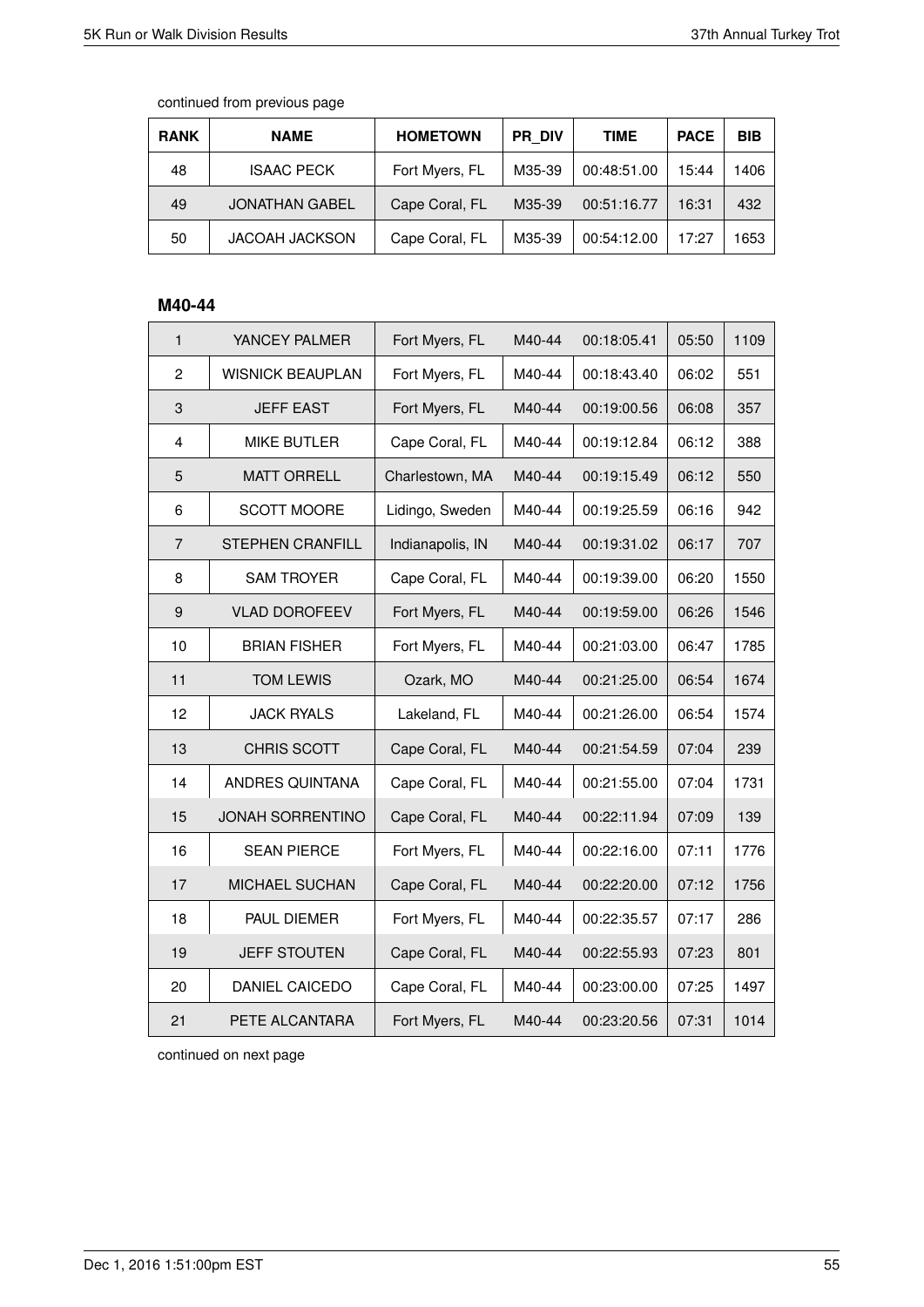| <b>RANK</b> | <b>NAME</b>               | <b>HOMETOWN</b>        | PR DIV | <b>TIME</b> | <b>PACE</b> | <b>BIB</b> |
|-------------|---------------------------|------------------------|--------|-------------|-------------|------------|
| 22          | <b>JAMEY HOWARD</b>       | Canton, GA             | M40-44 | 00:23:23.00 | 07:32       | 1565       |
| 23          | <b>CURTIS VARSOGEA</b>    | North Fort Myers, FL   | M40-44 | 00:23:29.56 | 07:34       | 714        |
| 24          | TOM PIETRUSIEWICZ         | Cape Coral, FL         | M40-44 | 00:23:36.05 | 07:36       | 218        |
| 25          | <b>STEPHEN UHL</b>        | West Chester, OH       | M40-44 | 00:24:19.44 | 07:50       | 722        |
| 26          | <b>JIM METZGER</b>        | Cape Coral, FL         | M40-44 | 00:25:11.23 | 08:07       | 1174       |
| 27          | <b>JASON WOLFE</b>        | Cape Coral, FL         | M40-44 | 00:25:25.29 | 08:11       | 831        |
| 28          | <b>IAN MACDONALD</b>      | Fort Myers, FL         | M40-44 | 00:25:26.67 | 08:12       | 19         |
| 29          | <b>WAYNE FROHLICH</b>     | Cape Coral, FL         | M40-44 | 00:26:08.00 | 08:25       | 1622       |
| 30          | <b>KEVIN DEEB</b>         | Cape Coral, FL         | M40-44 | 00:27:17.83 | 08:48       | 1053       |
| 31          | <b>BRANDON SULLIVAN</b>   | Cape Coral, FL         | M40-44 | 00:27:46.58 | 08:57       | 961        |
| 32          | <b>FRED MALLONE</b>       | Lockport, NY           | M40-44 | 00:27:54.00 | 08:59       | 1600       |
| 33          | <b>BILL URBANEK</b>       | North Fort Myers, FL   | M40-44 | 00:27:59.72 | 09:01       | 588        |
| 34          | <b>MARC WASHCO</b>        | Arlington Heights, IL  | M40-44 | 00:28:19.89 | 09:08       | 209        |
| 35          | <b>KEVIN LONG</b>         | Fort Myers, FL         | M40-44 | 00:28:25.00 | 09:09       | 1524       |
| 36          | <b>CHRISTIAN SORENSEN</b> | Fort Myers, FL         | M40-44 | 00:28:55.00 | 09:19       | 1614       |
| 37          | ED ABELE                  | Medford, NJ            | M40-44 | 00:29:03.00 | 09:22       | 1966       |
| 38          | <b>GREGG STENZEL</b>      | Victoria, MN           | M40-44 | 00:29:17.78 | 09:26       | 200        |
| 39          | <b>LUCAS PAIN</b>         | Clarendon Hills, IL    | M40-44 | 00:29:23.44 | 09:28       | 30         |
| 40          | ROBERT BARNES             | Cape Coral, FL         | M40-44 | 00:29:31.82 | 09:31       | 982        |
| 41          | <b>MIKE MCGUIRE</b>       | Alpharetta, GA         | M40-44 | 00:29:40.09 | 09:33       | 463        |
| 42          | <b>RON PIA</b>            | Cape Coral, FL         | M40-44 | 00:31:11.44 | 10:03       | 732        |
| 43          | <b>MITCH VITALE</b>       | Fort Myers, FL         | M40-44 | 00:31:44.41 | 10:13       | 591        |
| 44          | <b>JOSH MCCUMBER</b>      | Palm Beach Gardens, FL | M40-44 | 00:31:45.35 | 10:14       | 427        |
| 45          | PETER MARRERO             | Fort Myers, FL         | M40-44 | 00:32:15.00 | 10:23       | 1967       |
| 46          | <b>STEVE BEUERLE</b>      | Cape Coral, FL         | M40-44 | 00:32:37.54 | 10:31       | 1091       |
| 47          | <b>JIM SCHWARTZEL</b>     | Fort Myers, FL         | M40-44 | 00:32:40.00 | 10:31       | 1628       |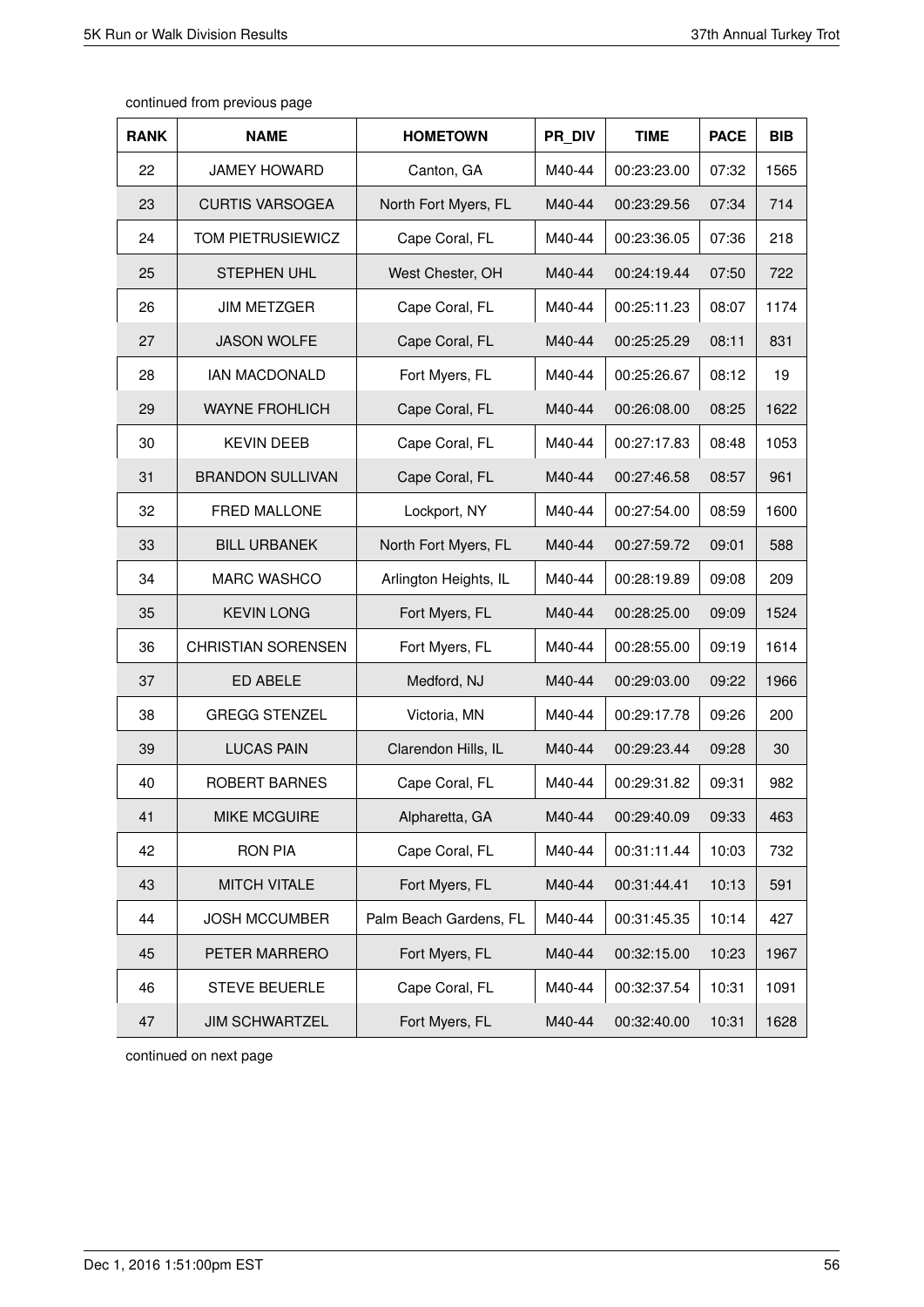| continued from previous page |  |  |
|------------------------------|--|--|
|------------------------------|--|--|

| <b>RANK</b> | <b>NAME</b>             | <b>HOMETOWN</b>      | PR DIV | <b>TIME</b> | <b>PACE</b> | <b>BIB</b> |
|-------------|-------------------------|----------------------|--------|-------------|-------------|------------|
| 48          | <b>DANIEL SAUCIER</b>   | Raleigh, NC          | M40-44 | 00:32:43.43 | 10:32       | 418        |
| 49          | <b>MATTHEW DONNELLY</b> | Cape Coral, FL       | M40-44 | 00:34:58.07 | 11:16       | 631        |
| 50          | JEFFREY HALVERSON       | Fort Myers, FL       | M40-44 | 00:35:21.16 | 11:23       | 1047       |
| 51          | <b>MIKE AHLBORN</b>     | Cape Coral, FL       | M40-44 | 00:35:59.00 | 11:35       | 1691       |
| 52          | <b>SHANNON BOOTS</b>    | Fort Myers, FL       | M40-44 | 00:36:20.83 | 11:42       | 430        |
| 53          | <b>JAN-MARTIJN MEIJ</b> | Fort Myers, FL       | M40-44 | 00:36:30.82 | 11:46       | 1077       |
| 54          | <b>CHRIS LOVELL</b>     | Cape Coral, FL       | M40-44 | 00:37:35.88 | 12:07       | 170        |
| 55          | <b>DUFFY DRUMM</b>      | Cape Coral, FL       | M40-44 | 00:37:57.00 | 12:13       | 1637       |
| 56          | <b>JAY PARKER</b>       | Cape Coral, FL       | M40-44 | 00:37:59.66 | 12:14       | 576        |
| 57          | <b>PATRICK GREENE</b>   | Fort Myers, FL       | M40-44 | 00:38:05.74 | 12:16       | 762        |
| 58          | MICHAEL ANDRIANO        | Cape Coral, FL       | M40-44 | 00:38:23.00 | 12:22       | 1507       |
| 59          | <b>JUSTIN MCBRIDE</b>   | Cape Coral, FL       | M40-44 | 00:39:09.74 | 12:37       | 34         |
| 60          | DAVID WEBSTER           | North Fort Myers, FL | M40-44 | 00:42:25.02 | 13:40       | 1000       |
| 61          | <b>JERRY RATLIFF</b>    | Cape Coral, FL       | M40-44 | 00:42:44.03 | 13:46       | 1074       |
| 62          | <b>JEFF SINGLETON</b>   | Longmont, CO         | M40-44 | 00:43:26.74 | 14:00       | 844        |
| 63          | <b>JEFF BOOK</b>        | Fort Myers, FL       | M40-44 | 00:44:54.00 | 14:28       | 1641       |
| 64          | <b>TROY ARCH</b>        | Cape Coral, FL       | M40-44 | 00:45:02.00 | 14:30       | 1657       |
| 65          | <b>MATT VALENTINE</b>   | Cape Coral, FL       | M40-44 | 00:47:38.32 | 15:21       | 1060       |
| 66          | <b>ANDY REISINGER</b>   | Lehigh Acres, FL     | M40-44 | 00:48:51.00 | 15:44       | 1285       |
| 67          | THOMAS DIETTER          | Lehigh Acres, FL     | M40-44 | 00:48:55.00 | 15:45       | 1824       |
| 68          | JOHN JOHNS              | Annapolis, MD        | M40-44 | 00:53:06.00 | 17:06       | 1721       |
| 69          | <b>CRAIG CLOUSE</b>     | Cape Coral, FL       | M40-44 | 00:54:01.41 | 17:24       | 257        |
| 70          | <b>STEVE TURNER</b>     | Miami, FL            | M40-44 | 00:56:58.00 | 18:21       | 1457       |
| 71          | <b>JEFF CINDRICH</b>    | Cape Coral, FL       | M40-44 | 01:01:26.00 | 19:47       | 1418       |
| 72          | <b>JACK DEAN</b>        | Cape Coral, FL       | M40-44 | 01:02:30.00 | 20:08       | 1962       |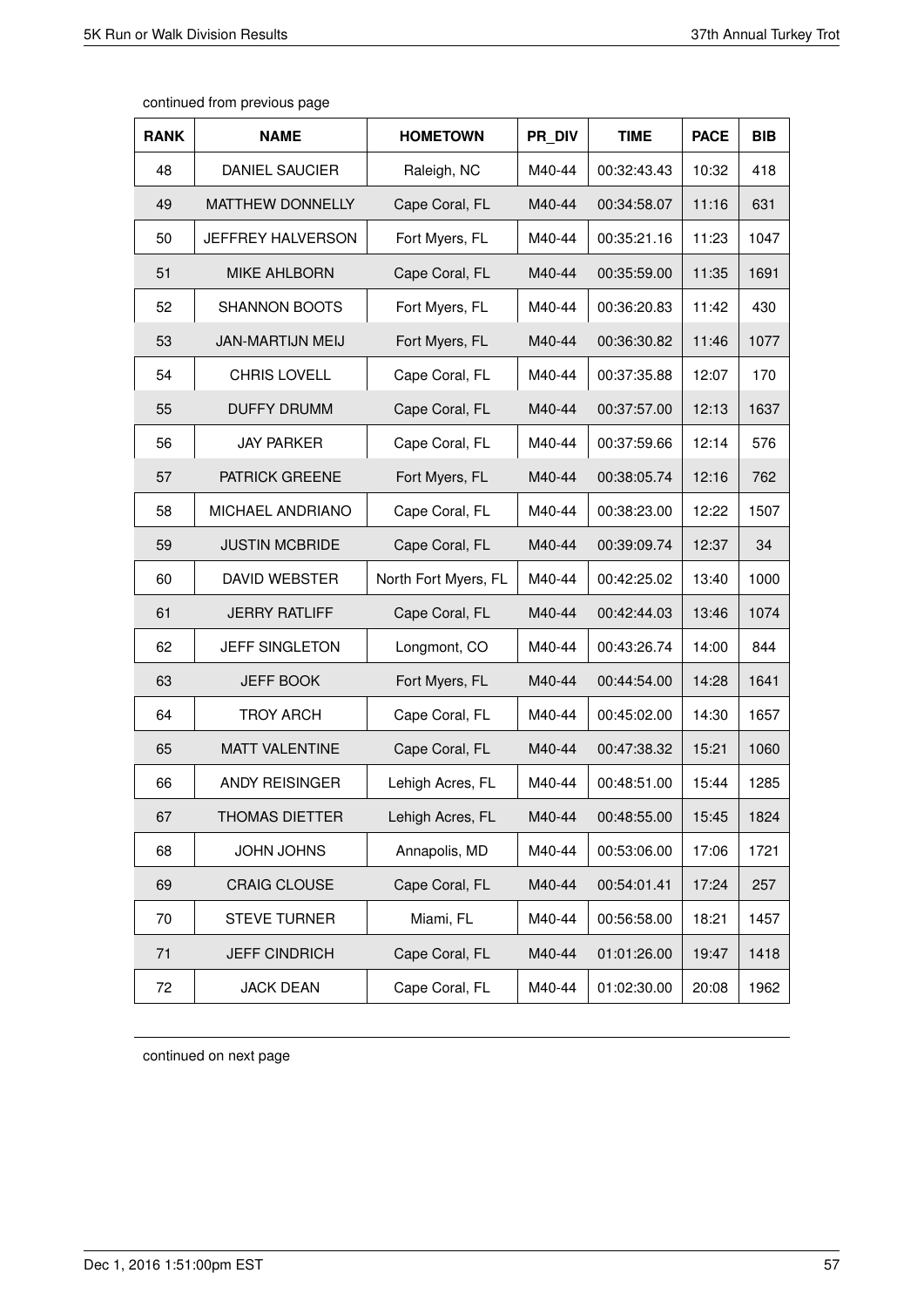| <b>RANK</b> | <b>NAME</b>              | <b>HOMETOWN</b>      | PR DIV | <b>TIME</b> | <b>PACE</b> | <b>BIB</b> |
|-------------|--------------------------|----------------------|--------|-------------|-------------|------------|
| M45-49      |                          |                      |        |             |             |            |
| 1           | <b>SCOTT KASHMAN</b>     | Cape Coral, FL       | M45-49 | 00:18:33.26 | 05:59       | 780        |
| 2           | <b>JON WILLIAMS</b>      | Cape Coral, FL       | M45-49 | 00:18:44.78 | 06:03       | 1183       |
| 3           | <b>CHRIS MEIER</b>       | Cape Coral, FL       | M45-49 | 00:18:57.85 | 06:07       | 395        |
| 4           | <b>DAVID STICKEL</b>     | Cape Coral, FL       | M45-49 | 00:21:44.04 | 07:00       | 488        |
| 5           | <b>CHAD RICHARDSON</b>   | Atlanta, GA          | M45-49 | 00:21:44.59 | 07:00       | 76         |
| 6           | <b>ERIC WITKOWSKI</b>    | Erie, PA             | M45-49 | 00:22:39.00 | 07:18       | 1668       |
| 7           | <b>ANTHONY SCIOLI</b>    | Cape Coral, FL       | M45-49 | 00:22:43.32 | 07:19       | 425        |
| 8           | <b>JOSE RIVERA</b>       | Cape Coral, FL       | M45-49 | 00:22:57.00 | 07:24       | 1903       |
| 9           | <b>CELEDONIO BENITEZ</b> | Fort Myers, FL       | M45-49 | 00:23:04.03 | 07:26       | 712        |
| 10          | <b>SEAN KRAMAK</b>       | Saint James City, FL | M45-49 | 00:23:22.00 | 07:32       | 1249       |
| 11          | <b>KEVIN GEAR</b>        | Tampa, FL            | M45-49 | 00:23:34.89 | 07:36       | 825        |
| 12          | <b>JAMES KASERMAN</b>    | Fort Myers, FL       | M45-49 | 00:23:51.95 | 07:41       | 1037       |
| 13          | <b>BILL VAN OOSTING</b>  | New Salem, ND        | M45-49 | 00:23:57.00 | 07:43       | 1393       |
| 14          | <b>DOUGLAS ORTON</b>     | Knoxville, TN        | M45-49 | 00:24:00.00 | 07:44       | 1544       |
| 15          | <b>ARTURO ROJAS</b>      | Fort Myers, FL       | M45-49 | 00:24:05.81 | 07:46       | 710        |
| 16          | <b>DARIN KEARNS</b>      | Shreve, OH           | M45-49 | 00:24:25.47 | 07:52       | 574        |
| 17          | <b>TY BURGER</b>         | Cape Coral, FL       | M45-49 | 00:24:51.63 | 08:01       | 17         |
| 18          | <b>ERIC WILBURN</b>      | Chagrin Falls, OH    | M45-49 | 00:25:04.52 | 08:05       | 604        |
| 19          | <b>BOB DREW</b>          | Cape Coral, FL       | M45-49 | 00:26:01.00 | 08:23       | 1566       |
| 20          | MICHAEL OBRIEN           | Fort Myers, FL       | M45-49 | 00:26:05.03 | 08:24       | 1022       |
| 21          | <b>JIM VOIGT</b>         | Fort Myers Beach, FL | M45-49 | 00:26:13.76 | 08:27       | 938        |
| 22          | <b>GARETH BROOKS</b>     | Fort Myers, FL       | M45-49 | 00:26:15.01 | 08:27       | 340        |
| 23          | <b>GILBERT ROJAS</b>     | Fort Myers, FL       | M45-49 | 00:26:30.26 | 08:32       | 711        |
| 24          | DANNY PIERSON            | Cape Coral, FL       | M45-49 | 00:26:50.30 | 08:39       | 642        |
| 25          | <b>RICK FLETCHER</b>     | Cape Coral, FL       | M45-49 | 00:26:55.56 | 08:40       | 37         |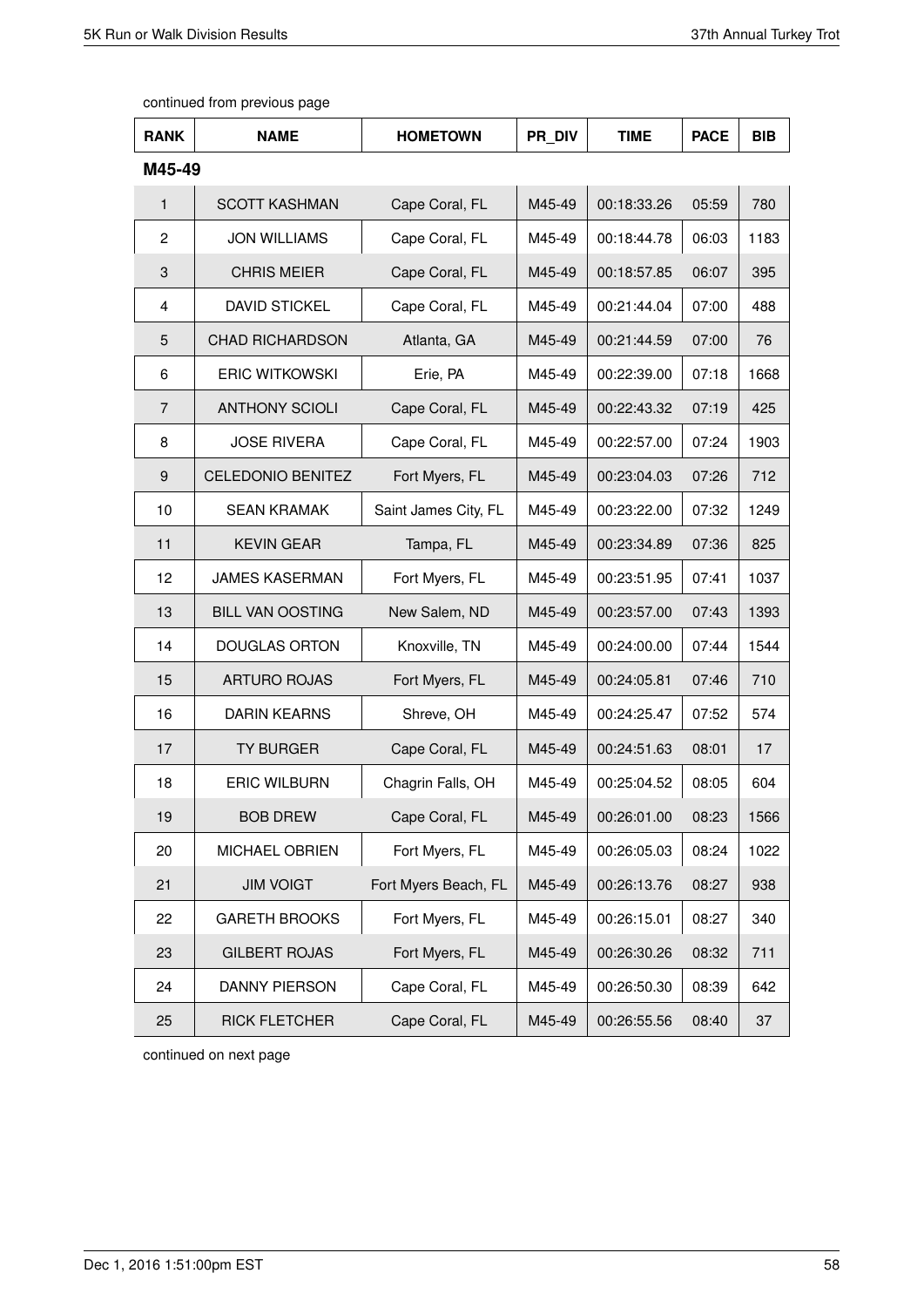| <b>RANK</b> | <b>NAME</b>               | <b>HOMETOWN</b>      | PR DIV | <b>TIME</b> | <b>PACE</b> | <b>BIB</b> |
|-------------|---------------------------|----------------------|--------|-------------|-------------|------------|
| 26          | <b>JOHN AMBROSE</b>       | Cape Coral, FL       | M45-49 | 00:27:09.67 | 08:45       | 457        |
| 27          | <b>ERIC KIRKPATRICK</b>   | Cape Coral, FL       | M45-49 | 00:27:13.04 | 08:46       | 598        |
| 28          | <b>TIM DEAN</b>           | Fort Myers, FL       | M45-49 | 00:27:40.00 | 08:55       | 1888       |
| 29          | <b>TODD JURKOWSKI</b>     | Fort Myers, FL       | M45-49 | 00:27:45.00 | 08:56       | 1882       |
| 30          | <b>JOSEPH HANSEN</b>      | Cape Coral, FL       | M45-49 | 00:27:49.32 | 08:58       | 379        |
| 31          | <b>JEFF WINTERSTEIN</b>   | Cape Coral, FL       | M45-49 | 00:28:04.75 | 09:03       | 13         |
| 32          | <b>JEFFREY ATTUSO</b>     | Fort Myers, FL       | M45-49 | 00:28:24.15 | 09:09       | 307        |
| 33          | <b>BRADY POCKLINGTON</b>  | Fort Myers, FL       | M45-49 | 00:28:27.00 | 09:10       | 1685       |
| 34          | PHILLIP GRANT             | Arcadia, IN          | M45-49 | 00:28:32.10 | 09:12       | 1171       |
| 35          | <b>BRAD BOGGS</b>         | Painesville, OH      | M45-49 | 00:28:38.00 | 09:13       | 1990       |
| 36          | <b>JUEGE KELLER</b>       | Cape Coral, FL       | M45-49 | 00:28:45.85 | 09:16       | 398        |
| 37          | PAUL SUMMERS              | Fort Myers, FL       | M45-49 | 00:28:47.57 | 09:17       | 1123       |
| 38          | DARREN WALLACE            | Fort Myers, FL       | M45-49 | 00:28:58.17 | 09:20       | 912        |
| 39          | <b>WILLIAM BARANOWSKI</b> | Cape Coral, FL       | M45-49 | 00:29:23.55 | 09:28       | 434        |
| 40          | <b>JOE LILLIS</b>         | Boston, MA           | M45-49 | 00:29:44.83 | 09:35       | 169        |
| 41          | <b>BILL DEFRANCE</b>      | Cape Coral, FL       | M45-49 | 00:30:00.00 | 09:40       | 1437       |
| 42          | <b>BC CURLS</b>           | North Fort Myers, FL | M45-49 | 00:30:59.00 | 09:59       | 1772       |
| 43          | <b>SCOTT CRATER</b>       | Sanibel, FL          | M45-49 | 00:31:06.69 | 10:01       | 1061       |
| 44          | <b>MATT EVANS</b>         | Fort Myers, FL       | M45-49 | 00:32:17.00 | 10:24       | 1948       |
| 45          | <b>JASON RENTSCH</b>      | Cape Coral, FL       | M45-49 | 00:32:32.00 | 10:29       | 1291       |
| 46          | <b>STEVEN EVANS</b>       | Port Charlotte, FL   | M45-49 | 00:33:01.00 | 10:38       | 1278       |
| 47          | <b>STEVE MUNSEY</b>       | Cape Coral, FL       | M45-49 | 00:33:23.13 | 10:45       | 884        |
| 48          | <b>CHRIS LARSON</b>       | Forest Lake, MN      | M45-49 | 00:33:25.00 | 10:46       | 1808       |
| 49          | PAUL MARKLE               | Fort Myers, FL       | M45-49 | 00:33:31.00 | 10:48       | 1490       |
| 50          | JAMIE BROWN BROWN         | Moore Haven, FL      | M45-49 | 00:33:42.75 | 10:52       | 759        |
| 51          | DAN JEWETT                | Cape Coral, FL       | M45-49 | 00:34:29.18 | 11:07       | 92         |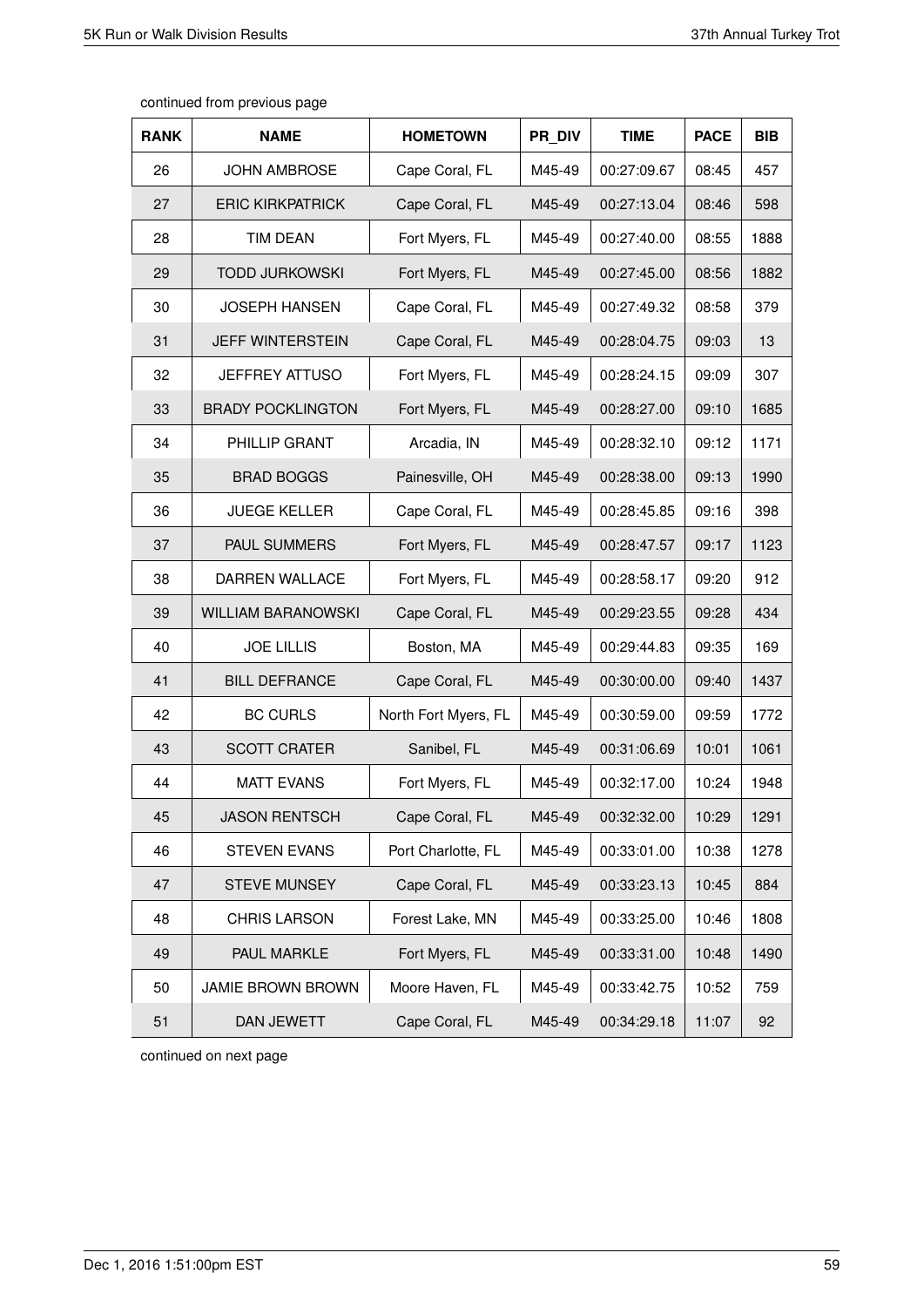Т

Τ

Τ

| <b>RANK</b> | <b>NAME</b>            | <b>HOMETOWN</b>      | PR DIV | TIME        | <b>PACE</b> | BIB  |
|-------------|------------------------|----------------------|--------|-------------|-------------|------|
| 52          | <b>DARYL KANE</b>      | Cape Coral, FL       | M45-49 | 00:34:38.79 | 11:10       | 1068 |
| 53          | <b>TODD BLASENA</b>    | Cape Coral, FL       | M45-49 | 00:36:25.00 | 11:44       | 1611 |
| 54          | JOSEPH PLACANICA       | Loganville, GA       | M45-49 | 00:36:33.00 | 11:46       | 1973 |
| 55          | <b>MARK MARTIN</b>     | Prairie Grove, AR    | M45-49 | 00:36:49.00 | 11:52       | 1329 |
| 56          | SCOTT WOOLAM           | Fort Myers, FL       | M45-49 | 00:37:17.37 | 12:01       | 1206 |
| 57          | TOM TRENDAFILOV        | Cape Coral, FL       | M45-49 | 00:38:04.11 | 12:16       | 288  |
| 58          | JD DEREU               | Cape Coral, FL       | M45-49 | 00:38:18.99 | 12:20       | 144  |
| 59          | DAVID ROOS             | Cape Coral, FL       | M45-49 | 00:39:27.00 | 12:42       | 1580 |
| 60          | <b>DEREK HOINES</b>    | Cape Coral, FL       | M45-49 | 00:39:31.97 | 12:44       | 512  |
| 61          | <b>KEVIN ONOREVOLE</b> | Cape Coral, FL       | M45-49 | 00:39:45.45 | 12:48       | 364  |
| 62          | ROGER MERCADO          | Fort Myers, FL       | M45-49 | 00:41:40.72 | 13:25       | 743  |
| 63          | PATRICK DUNCAN         | Cape Coral, FL       | M45-49 | 00:44:01.00 | 14:11       | 1650 |
| 64          | LUIS FERNANDEZ         | Cape Coral, FL       | M45-49 | 00:45:43.00 | 14:43       | 1765 |
| 65          | DONNIE WILLIAMSON      | Cape Coral, FL       | M45-49 | 00:50:25.24 | 16:14       | 819  |
| 66          | EDWARD KELLUM          | Saint James City, FL | M45-49 | 00:51:41.00 | 16:39       | 1741 |
| 67          | <b>JEFF WUNDERLICH</b> | Cape Coral, FL       | M45-49 | 00:52:22.69 | 16:52       | 601  |
| 68          | MOSES SHIEH            | Fort Myers, FL       | M45-49 | 00:53:59.36 | 17:23       | 681  |
| 69          | <b>KEVIN BOOKER</b>    | Fort Myers, FL       | M45-49 | 00:54:02.00 | 17:24       | 1335 |
| 70          | <b>KEITH ROOS</b>      | Cape Coral, FL       | M45-49 | 00:57:41.00 | 18:34       | 1483 |
| 71          | <b>JED ADAMS</b>       | Labelle, FL          | M45-49 | 00:58:46.30 | 18:56       | 689  |
| 72          | <b>AJNY BHATT</b>      | Chevy Chase, MD      | M45-49 | 01:01:52.00 | 19:55       | 1462 |

Т

continued from previous page

### **M50-54**

|   | RONALD PRABUCKI   | Cape Coral, FL | M50-54 | 00:19:16.00 | 06:13 | 1813 |
|---|-------------------|----------------|--------|-------------|-------|------|
|   | <b>JOHN SCOTT</b> | Cape Coral, FL | M50-54 | 00:21:37.21 | 06:58 | 729  |
| 3 | ROBERT BROKAW     | Fort Myers, FL | M50-54 | 00:21:52.00 | 07:03 | 1878 |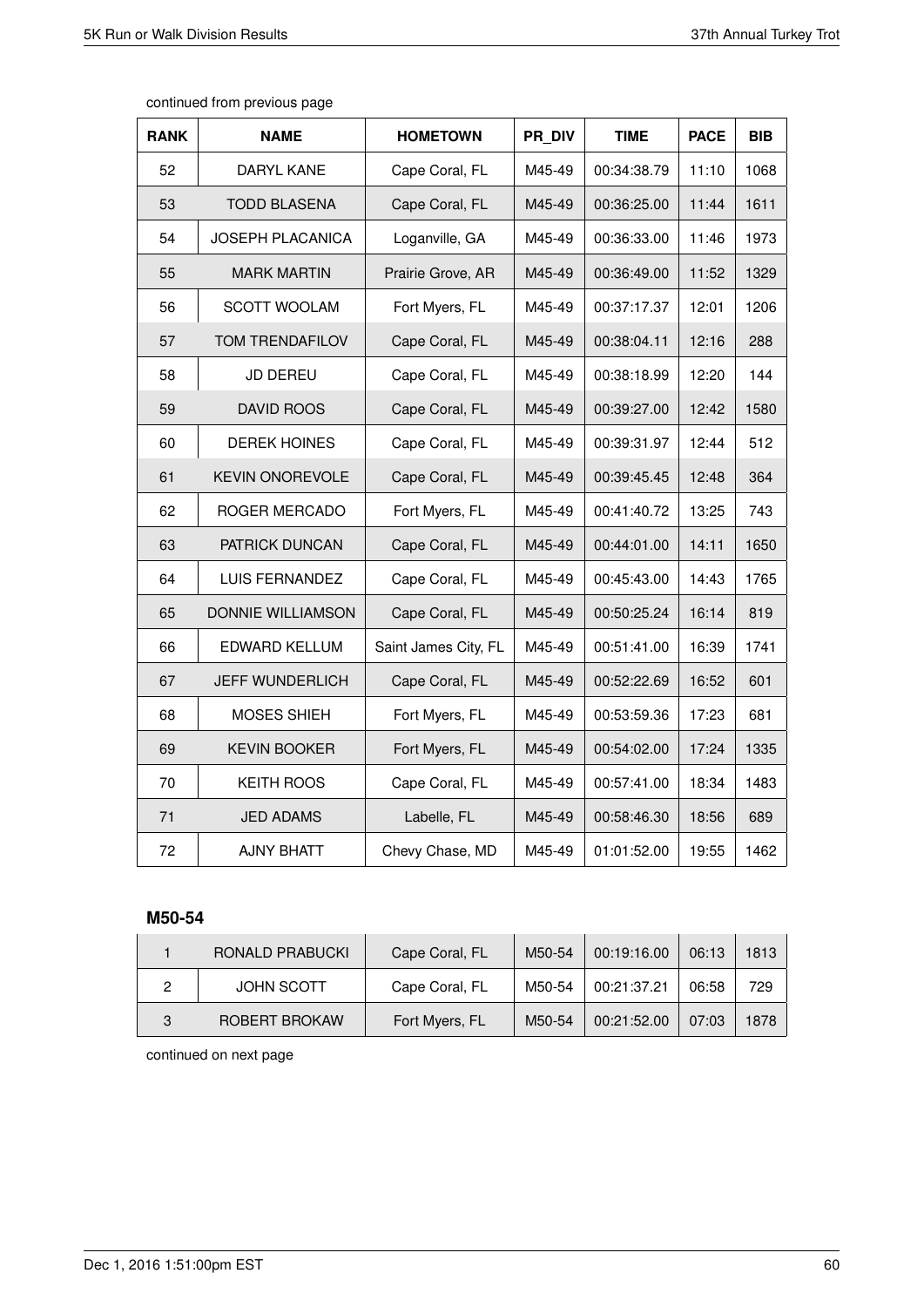| <b>RANK</b>    | <b>NAME</b>               | <b>HOMETOWN</b>      | PR DIV | <b>TIME</b> | <b>PACE</b> | <b>BIB</b> |
|----------------|---------------------------|----------------------|--------|-------------|-------------|------------|
| 4              | <b>GARY AUBUCHON</b>      | Cape Coral, FL       | M50-54 | 00:22:36.00 | 07:17       | 1509       |
| 5              | <b>SAM MARSHALL</b>       | Fort Myers, FL       | M50-54 | 00:23:30.93 | 07:35       | 985        |
| 6              | DAN SCHULTZ               | Fort Myers, FL       | M50-54 | 00:23:52.00 | 07:41       | 1669       |
| $\overline{7}$ | <b>GARY WOODS</b>         | York Beach, ME       | M50-54 | 00:24:30.44 | 07:54       | 156        |
| 8              | <b>RICK BURRIS</b>        | Cape Coral, FL       | M50-54 | 00:24:41.00 | 07:57       | 1623       |
| 9              | ROBERTO PERERA            | Cape Coral, FL       | M50-54 | 00:25:13.78 | 08:08       | 265        |
| 10             | <b>MARK COULTHARD</b>     | Fort Myers, FL       | M50-54 | 00:25:14.43 | 08:08       | 774        |
| 11             | <b>KEVIN WENSLEY</b>      | Fort Myers, FL       | M50-54 | 00:25:45.25 | 08:18       | 755        |
| 12             | <b>KEVIN CRONIN</b>       | Punta Gorda, FL      | M50-54 | 00:25:59.61 | 08:22       | 1185       |
| 13             | <b>JOHN VANDRESS</b>      | Cape Coral, FL       | M50-54 | 00:26:54.71 | 08:40       | 945        |
| 14             | <b>TOM YOUNGS</b>         | Pittsburgh, PA       | M50-54 | 00:27:00.59 | 08:42       | 572        |
| 15             | <b>JIM CAHILL</b>         | Cape Coral, FL       | M50-54 | 00:27:20.15 | 08:48       | 565        |
| 16             | <b>REID SHELTON</b>       | Cape Coral, FL       | M50-54 | 00:27:35.41 | 08:53       | 508        |
| 17             | <b>DAVID GREY</b>         | Fort Myers, FL       | M50-54 | 00:27:39.04 | 08:54       | 1189       |
| 18             | <b>CHARLES LEE</b>        | Fort Myers, FL       | M50-54 | 00:27:46.00 | 08:57       | 1252       |
| 19             | <b>JACK VOTH</b>          | Sanibel, FL          | M50-54 | 00:28:22.13 | 09:08       | 763        |
| 20             | <b>CHARLIE REAGAN</b>     | North Fort Myers, FL | M50-54 | 00:28:34.00 | 09:12       | 1783       |
| 21             | <b>JOHN GEANACOPOULOS</b> | Boston, MA           | M50-54 | 00:29:24.39 | 09:28       | 1200       |
| 22             | <b>CHUCK DECAMP</b>       | Cape Coral, FL       | M50-54 | 00:30:33.00 | 09:50       | 1415       |
| 23             | <b>JIM MULLIGAN</b>       | Cape Coral, FL       | M50-54 | 00:30:33.24 | 09:51       | 513        |
| 24             | PAUL RYAN                 | Cape Coral, FL       | M50-54 | 00:30:35.00 | 09:51       | 1215       |
| 25             | LYN MORRIS                | Cape Coral, FL       | M50-54 | 00:31:06.66 | 10:01       | 345        |
| 26             | <b>ERIC RAUSIN</b>        | Cape Coral, FL       | M50-54 | 00:31:25.00 | 10:07       | 1833       |
| 27             | <b>MARK FISHER</b>        | Fort Myers, FL       | M50-54 | 00:31:28.10 | 10:08       | 1032       |
| 28             | DAVID COLLINS             | Fort Myers, FL       | M50-54 | 00:31:38.67 | 10:12       | 285        |
| 29             | <b>NICK TELISKA</b>       | Watervliet, NY       | M50-54 | 00:32:14.00 | 10:23       | 1589       |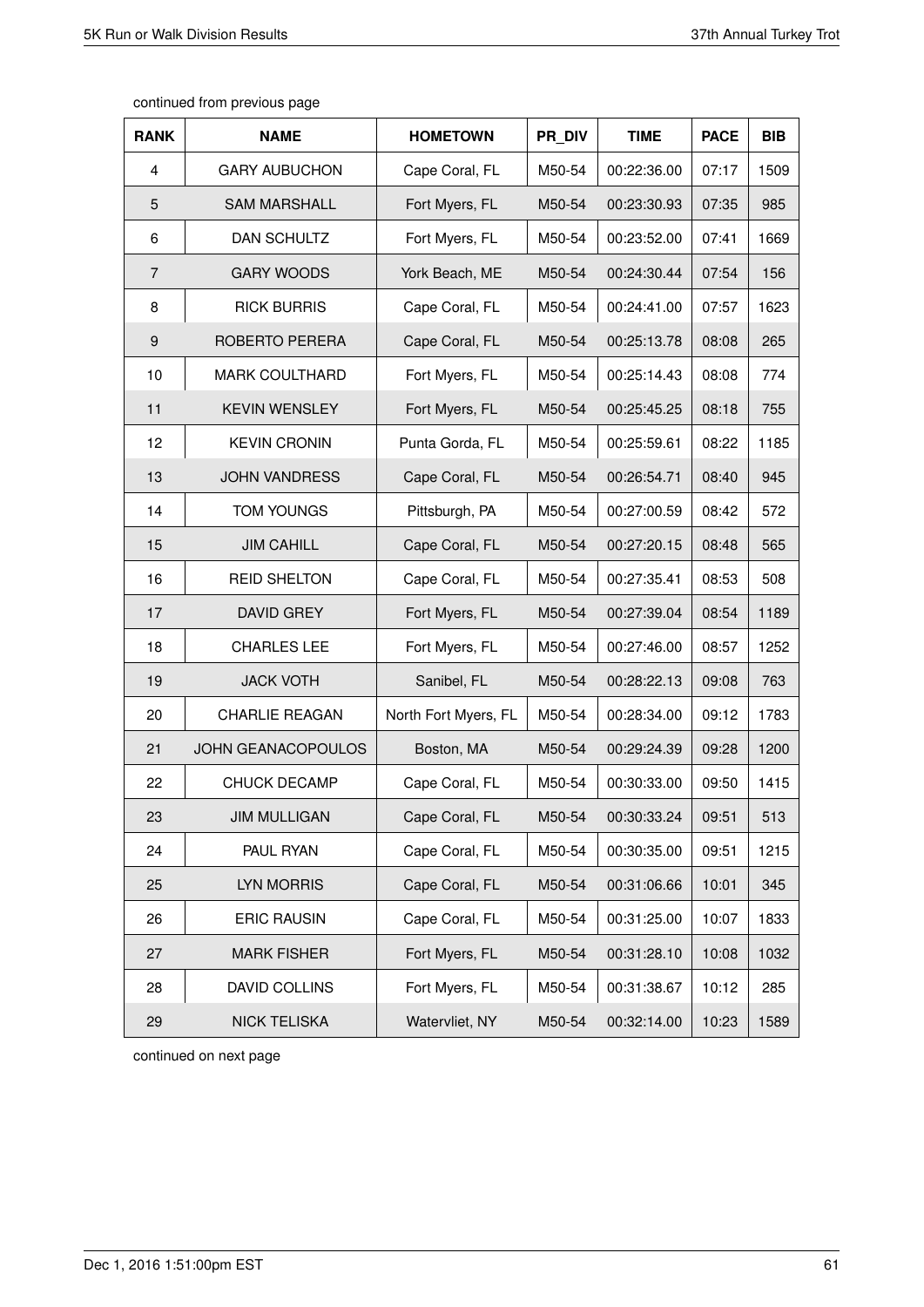| <b>RANK</b> | <b>NAME</b>             | <b>HOMETOWN</b>         | PR DIV | <b>TIME</b> | <b>PACE</b> | <b>BIB</b> |
|-------------|-------------------------|-------------------------|--------|-------------|-------------|------------|
| 30          | <b>RONALD LUKE</b>      | Cape Coral, FL          | M50-54 | 00:32:46.74 | 10:34       | 839        |
| 31          | <b>MIKE BROWN</b>       | Pittsford, NY           | M50-54 | 00:33:20.00 | 10:44       | 1916       |
| 32          | <b>TROY SWANSON</b>     | Fort Myers Beach, FL    | M50-54 | 00:33:53.55 | 10:55       | 936        |
| 33          | DONALD SCHROTENBOER     | Fort Myers, FL          | M50-54 | 00:33:58.00 | 10:56       | 1427       |
| 34          | <b>WESLEY STICKEL</b>   | Cape Coral, FL          | M50-54 | 00:34:44.05 | 11:11       | 487        |
| 35          | <b>SIMEON ALICANTE</b>  | Fort Myers, FL          | M50-54 | 00:34:56.20 | 11:15       | 1131       |
| 36          | <b>ROB LAWRENCE</b>     | Cape Coral, FL          | M50-54 | 00:35:14.59 | 11:21       | 1192       |
| 37          | <b>TODD KRAUSE</b>      | Ashburn, VA             | M50-54 | 00:36:04.43 | 11:37       | 870        |
| 38          | <b>ROBERT HULETT</b>    | Cape Coral, FL          | M50-54 | 00:36:13.00 | 11:40       | 1805       |
| 39          | <b>ROBERT LIBBEY</b>    | Fort Myers Beach, FL    | M50-54 | 00:36:38.00 | 11:48       | 1789       |
| 40          | <b>DAVID MARKOVITS</b>  | Cape Coral, FL          | M50-54 | 00:37:32.78 | 12:06       | 363        |
| 41          | PAUL THADDEUS GRAZIANO  | Fort Myers, FL          | M50-54 | 00:38:03.00 | 12:15       | 1365       |
| 42          | <b>TONY POCKLINGTON</b> | Fort Myers, FL          | M50-54 | 00:38:14.20 | 12:19       | 523        |
| 43          | ROBERT JONES            | Fort Myers, FL          | M50-54 | 00:38:53.11 | 12:31       | 478        |
| 44          | <b>TROY RESCHKE</b>     | Cape Coral, FL          | M50-54 | 00:39:26.00 | 12:42       | 1219       |
| 45          | PAUL AHMED              | Dallas, TX              | M50-54 | 00:39:46.00 | 12:48       | 1495       |
| 46          | <b>STEVE OFRIA</b>      | Cape Coral, FL          | M50-54 | 00:39:46.69 | 12:49       | 403        |
| 47          | <b>SEAN CAMPBELL</b>    | Cape Coral, FL          | M50-54 | 00:39:52.00 | 12:50       | 1693       |
| 48          | <b>NEILL MARSHALL</b>   | Cape Coral, FL          | M50-54 | 00:39:59.47 | 12:53       | 1128       |
| 49          | <b>WILLIAM MCCARTHY</b> | Fort Myers, FL          | M50-54 | 00:42:05.83 | 13:33       | 922        |
| 50          | RICK COSSEBOOM          | Cape Coral, FL          | M50-54 | 00:42:50.76 | 13:48       | 157        |
| 51          | BAGHAULLAH GHORBANIAN   | Cape Coral, FL          | M50-54 | 00:43:56.00 | 14:09       | 1380       |
| 52          | <b>JOHN CAIN</b>        | Cape Coral, FL          | M50-54 | 00:45:42.78 | 14:43       | 422        |
| 53          | <b>MARK TELISKA</b>     | Castleton On Hudson, NY | M50-54 | 00:46:29.03 | 14:58       | 243        |
| 54          | KARYN CUMBERLAND        | Cape Coral, FL          | M50-54 | 00:52:04.18 | 16:46       | 993        |
| 55          | <b>KEVIN CUMBERLAND</b> | Cape Coral, FL          | M50-54 | 00:52:04.24 | 16:46       | 994        |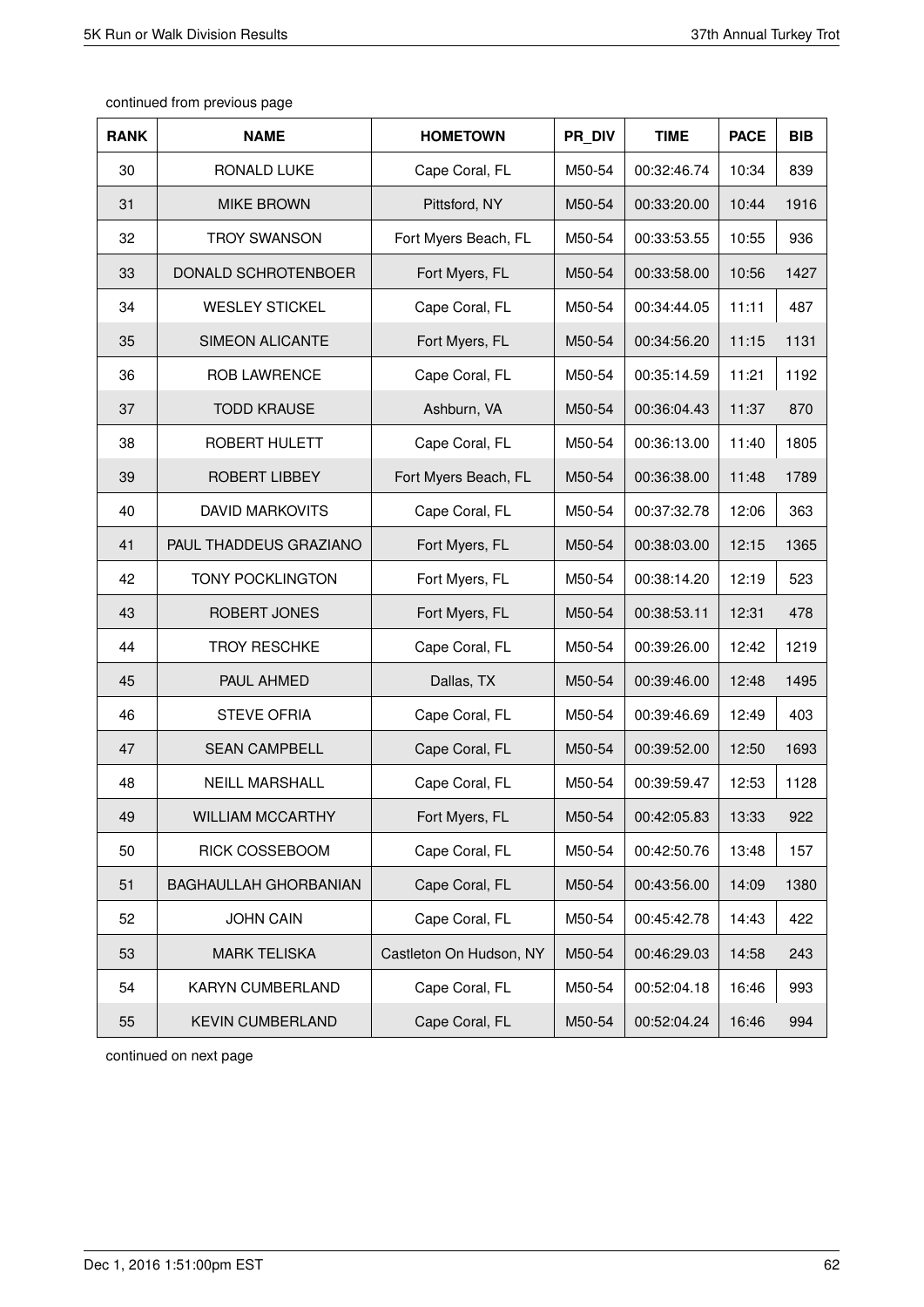| <b>RANK</b> | <b>NAME</b>             | <b>HOMETOWN</b> | <b>PR DIV</b> | <b>TIME</b> | <b>PACE</b> | BIB  |
|-------------|-------------------------|-----------------|---------------|-------------|-------------|------|
| 56          | <b>ANTHONY SALERNO</b>  | Cape Coral, FL  | M50-54        | 00:52:39.98 | 16:58       | 668  |
| 57          | KIIRK SAWYER            | Orlando, FL     | M50-54        | 00:55:04.00 | 17:44       | 460  |
| 58          | DEWEY JAKUBUWSKI        | Cape Coral, FL  | M50-54        | 00:55:52.00 | 17:59       | 1431 |
| 59          | <b>CLAYTON HARRISON</b> | -. US           | M50-54        | 00:57:13.00 | 18:25       | 1696 |
| 60          | THOMAS PEAR             | Cape Coral, FL  | M50-54        | 01:00:26.00 | 19:28       | 1941 |
| 61          | <b>MICHAEL DONOHUE</b>  | Cape Coral, FL  | M50-54        | 01:06:37.00 | 21:27       | 1315 |
| 62          | ROBERT BLAKE            | Charlotte, NC   | M50-54        | 01:07:03.89 | 21:36       | 519  |
| 63          | <b>PAUL KOENIGS</b>     | Cape Coral, FL  | M50-54        | 01:10:51.00 | 22:49       | 1256 |

## **M55-59**

| 1              | <b>SAMMY MAPES</b>       | Fort Myers Beach, FL | M55-59 | 00:18:31.90 | 05:58 | 1160 |
|----------------|--------------------------|----------------------|--------|-------------|-------|------|
| $\mathbf{2}$   | <b>THOMAS SWIERSZ</b>    | Fort Myers, FL       | M55-59 | 00:19:21.78 | 06:14 | 1118 |
| 3              | <b>TRACY KELLY</b>       | Fort Myers, FL       | M55-59 | 00:20:32.00 | 06:37 | 1288 |
| 4              | <b>PERRY SMALL</b>       | Cape Coral, FL       | M55-59 | 00:21:24.00 | 06:54 | 1323 |
| 5              | <b>KEITH TUFTE</b>       | Eden Prairie, MN     | M55-59 | 00:21:30.57 | 06:56 | 482  |
| 6              | <b>TONY BURKETT</b>      | Cape Coral, FL       | M55-59 | 00:21:41.30 | 06:59 | 882  |
| $\overline{7}$ | <b>JOHN STEAKLEY</b>     | Cape Coral, FL       | M55-59 | 00:21:57.00 | 07:04 | 1816 |
| 8              | <b>GRANT SETZER</b>      | Cape Coral, FL       | M55-59 | 00:23:33.46 | 07:35 | 696  |
| 9              | <b>MARK LATHAM</b>       | Cape Coral, FL       | M55-59 | 00:23:40.32 | 07:38 | 701  |
| 10             | DR. SAL LACAGNINA        | Estero, FL           | M55-59 | 00:23:53.66 | 07:42 | 790  |
| 11             | <b>RICHARD STENSRUD</b>  | Fort Myers, FL       | M55-59 | 00:24:07.39 | 07:46 | 80   |
| 12             | ALBERT ARROYO            | Cape Coral, FL       | M55-59 | 00:24:19.60 | 07:50 | 624  |
| 13             | <b>ERIC FREEDMAN</b>     | Cape Coral, FL       | M55-59 | 00:24:27.00 | 07:53 | 1287 |
| 14             | <b>DAVID ERICKSON</b>    | Fort Myers, FL       | M55-59 | 00:25:11.57 | 08:07 | 719  |
| 15             | <b>CHARLES VERGAUWEN</b> | Cape Coral, FL       | M55-59 | 00:25:39.21 | 08:16 | 883  |
| 16             | MICHAEL JUNG             | Fort Myers, FL       | M55-59 | 00:25:50.96 | 08:20 | 584  |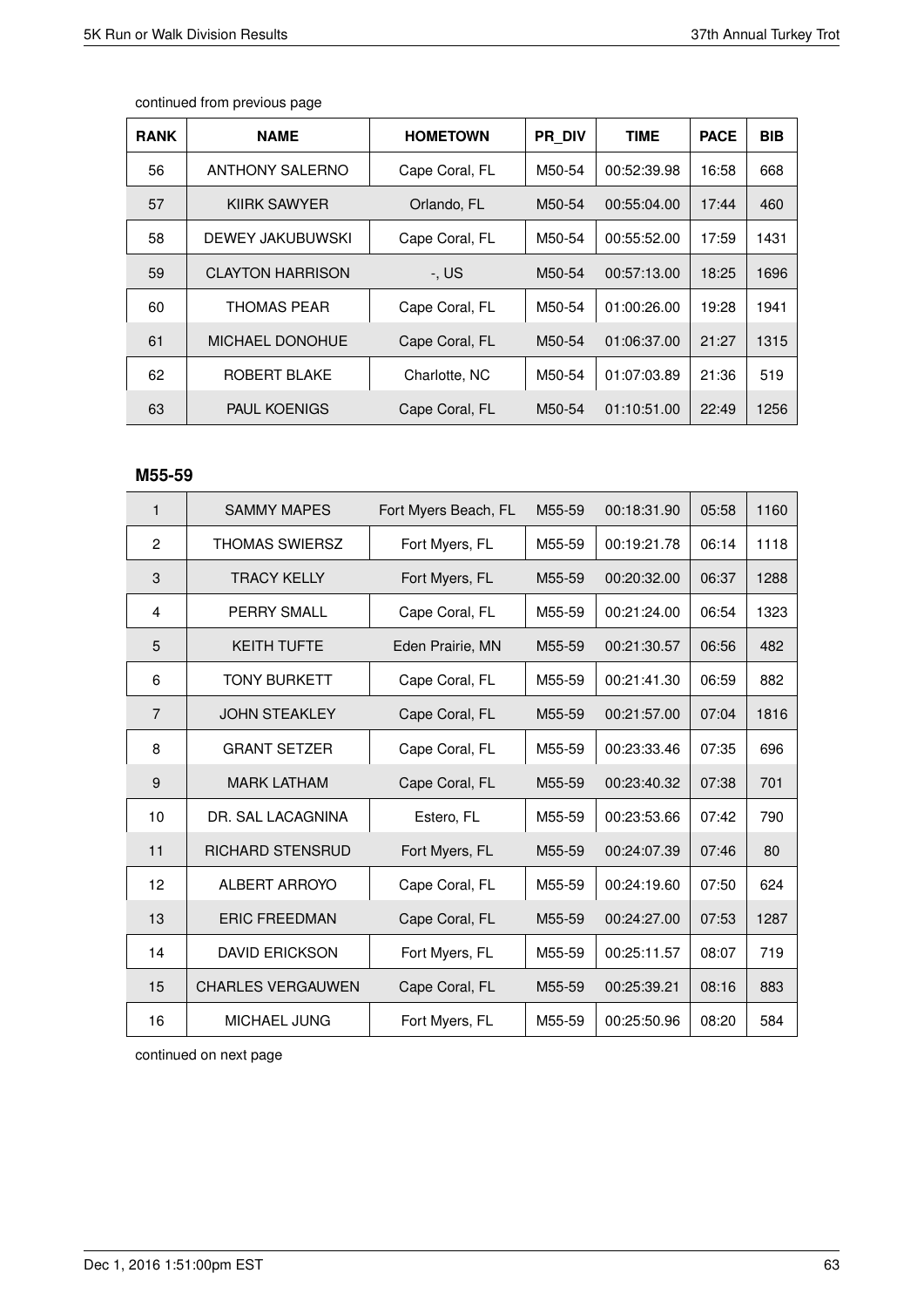| <b>RANK</b> | <b>NAME</b>              | <b>HOMETOWN</b>       | PR DIV | <b>TIME</b> | <b>PACE</b> | <b>BIB</b> |
|-------------|--------------------------|-----------------------|--------|-------------|-------------|------------|
| 17          | <b>GORDON GARCIA</b>     | Cape Coral, FL        | M55-59 | 00:25:57.58 | 08:22       | 865        |
| 18          | PATRICK ESPOSITO         | Fort Myers, FL        | M55-59 | 00:27:56.66 | 09:00       | 1018       |
| 19          | <b>KEVIN KINCAID</b>     | Fort Myers, FL        | M55-59 | 00:28:02.00 | 09:02       | 1794       |
| 20          | <b>JEFF THOMAS</b>       | Fort Myers, FL        | M55-59 | 00:28:13.00 | 09:05       | 1751       |
| 21          | PETER BOERLIN            | Cape Coral, FL        | M55-59 | 00:28:21.85 | 09:08       | 399        |
| 22          | <b>TUSCAN MARK</b>       | Cape Coral, FL        | M55-59 | 00:28:55.00 | 09:19       | 1036       |
| 23          | LOU BUENAVENTURA         | Tampa, FL             | M55-59 | 00:29:10.22 | 09:24       | 716        |
| 24          | FRED GALLOWAY            | Cape Coral, FL        | M55-59 | 00:29:54.00 | 09:38       | 1586       |
| 25          | <b>STEVE WIRTH</b>       | Mechanicsburg, PA     | M55-59 | 00:29:55.15 | 09:38       | 167        |
| 26          | <b>HOWARD BERGENDAHL</b> | Cape Coral, FL        | M55-59 | 00:30:10.00 | 09:43       | 1541       |
| 27          | <b>ALAN SILVER</b>       | Fort Myers, FL        | M55-59 | 00:31:18.00 | 10:05       | 1271       |
| 28          | <b>JOHN PIAGGIONE</b>    | Cape Coral, FL        | M55-59 | 00:32:06.68 | 10:21       | 980        |
| 29          | ROBERT GREENLAW          | Cape Coral, FL        | M55-59 | 00:32:17.00 | 10:24       | 1780       |
| 30          | <b>JEFF HOFFMAN</b>      | Cape Coral, FL        | M55-59 | 00:32:21.00 | 10:25       | 1930       |
| 31          | <b>JOSEPH FEENEY</b>     | East Bridgewater, MA  | M55-59 | 00:32:41.00 | 10:32       | 1865       |
| 32          | <b>DAVID GRANT</b>       | Fort Myers, FL        | M55-59 | 00:32:55.59 | 10:36       | 833        |
| 33          | <b>JAMES DRAGONI</b>     | Cape Coral, FL        | M55-59 | 00:33:04.48 | 10:39       | 282        |
| 34          | <b>LAWRENCE PAUL</b>     | Sanibel, FL           | M55-59 | 00:34:17.00 | 11:03       | 1646       |
| 35          | <b>LARRY ST AMAND</b>    | North Fort Myers, FL  | M55-59 | 00:34:34.27 | 11:08       | 665        |
| 36          | PAUL MARINELL            | Cape Coral, FL        | M55-59 | 00:35:07.53 | 11:19       | 1168       |
| 37          | RICHARD CLARKE           | Fort Myers, FL        | M55-59 | 00:35:44.67 | 11:31       | 972        |
| 38          | LEWIS VANVLYMEN          | Cape Coral, FL        | M55-59 | 00:37:00.53 | 11:55       | 74         |
| 39          | <b>MARK SUTTON</b>       | Altamonte Springs, FL | M55-59 | 00:37:55.93 | 12:13       | 484        |
| 40          | FRED MITTL               | Cape Coral, FL        | M55-59 | 00:38:13.50 | 12:19       | 339        |
| 41          | <b>GARY COX</b>          | North Fort Myers, FL  | M55-59 | 00:38:16.00 | 12:20       | 1515       |
| 42          | PETER AHMED              | Dallas, TX            | M55-59 | 00:39:48.00 | 12:49       | 1493       |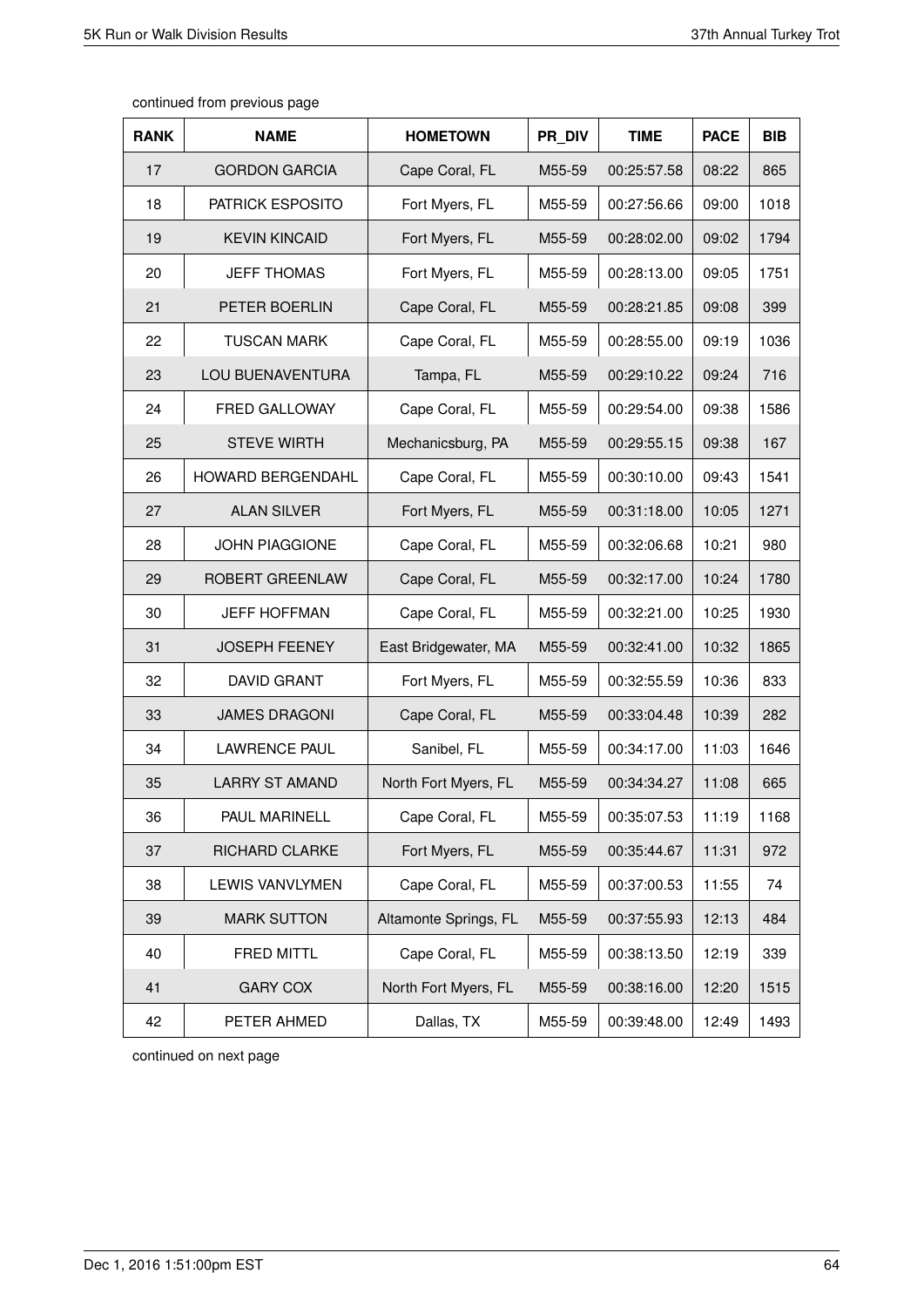$\overline{1}$ 

 $\overline{\phantom{a}}$ 

| <b>RANK</b> | <b>NAME</b>             | <b>HOMETOWN</b>      | PR DIV | <b>TIME</b> | <b>PACE</b> | <b>BIB</b> |
|-------------|-------------------------|----------------------|--------|-------------|-------------|------------|
| 43          | <b>MARK PENFIELD</b>    | North Fort Myers, FL | M55-59 | 00:39:58.20 | 12:52       | 1056       |
| 44          | MICHAEL PRZYSTAWIK      | Cape Coral, FL       | M55-59 | 00:42:21.00 | 13:38       | 1279       |
| 45          | <b>STEWART DUNLAP</b>   | Alva, FL             | M55-59 | 00:43:38.00 | 14:03       | 1297       |
| 46          | <b>JOHN L HUMPHRIES</b> | Cape Coral, FL       | M55-59 | 00:47:04.54 | 15:10       | 1197       |
| 47          | <b>THOMAS BURRELL</b>   | Garrett, IN          | M55-59 | 00:48:44.99 | 15:42       | 1095       |
| 48          | <b>DANIEL MULLIN</b>    | Cape Coral, FL       | M55-59 | 00:49:16.07 | 15:52       | 178        |
| 49          | <b>DEBBIE RABIN</b>     | Cape Coral, FL       | M55-59 | 00:49:38.61 | 15:59       | 1102       |
| 50          | <b>GARY LANGFORD</b>    | Estero, FL           | M55-59 | 00:49:41.00 | 16:00       | 1806       |
| 51          | <b>TIMOTHY RIVERS</b>   | Cape Coral, FL       | M55-59 | 00:51:19.25 | 16:32       | 880        |
| 52          | <b>DAVID WAITKUS</b>    | Canal Winchester, OH | M55-59 | 00:52:24.89 | 16:53       | 350        |
| 53          | <b>FRED HENDRICKSON</b> | Cape Coral, FL       | M55-59 | 00:55:02.18 | 17:43       | 503        |
| 54          | <b>CHRIS WEAVER</b>     | Delray Beach, FL     | M55-59 | 00:59:04.29 | 19:01       | 546        |
| 55          | <b>BONNIE FIELDS</b>    | Cape Coral, FL       | M55-59 | 01:00:53.20 | 19:36       | 854        |
| 56          | <b>MARK BALDIGA</b>     | Cape Coral, FL       | M55-59 | 01:00:54.52 | 19:37       | 853        |

continued from previous page

# **M60-64**

| 1              | ED PERES               | Fort Myers, FL            | M60-64 | 00:23:57.00 | 07:43 | 1747 |
|----------------|------------------------|---------------------------|--------|-------------|-------|------|
| $\overline{2}$ | ED QUILTER             | Cape Coral, FL            | M60-64 | 00:24:25.99 | 07:52 | 932  |
| 3              | DAVE BRADDY            | Lehigh Acres, FL          | M60-64 | 00:24:26.48 | 07:53 | 1012 |
| 4              | <b>FRANK VECCHIONE</b> | Fort Myers, FL            | M60-64 | 00:25:00.00 | 08:03 | 1648 |
| 5              | ROBERT CHILMONIK       | <b>Black Mountain, NC</b> | M60-64 | 00:25:02.91 | 08:04 | 886  |
| 6              | <b>NEIL HARDEN</b>     | Bonita Springs, FL        | M60-64 | 00:26:13.44 | 08:27 | 797  |
| $\overline{7}$ | TOM FLISS              | Cape Coral, FL            | M60-64 | 00:26:45.05 | 08:37 | 479  |
| 8              | <b>RICK MILLER</b>     | Fort Myers, FL            | M60-64 | 00:27:06.00 | 08:44 | 1737 |
| 9              | <b>SCOTT MORRISON</b>  | Fort Myers, FL            | M60-64 | 00:27:52.03 | 08:59 | 491  |
| 10             | MITCHELL HANKUS        | Grant Park, IL            | M60-64 | 00:28:59.27 | 09:20 | 674  |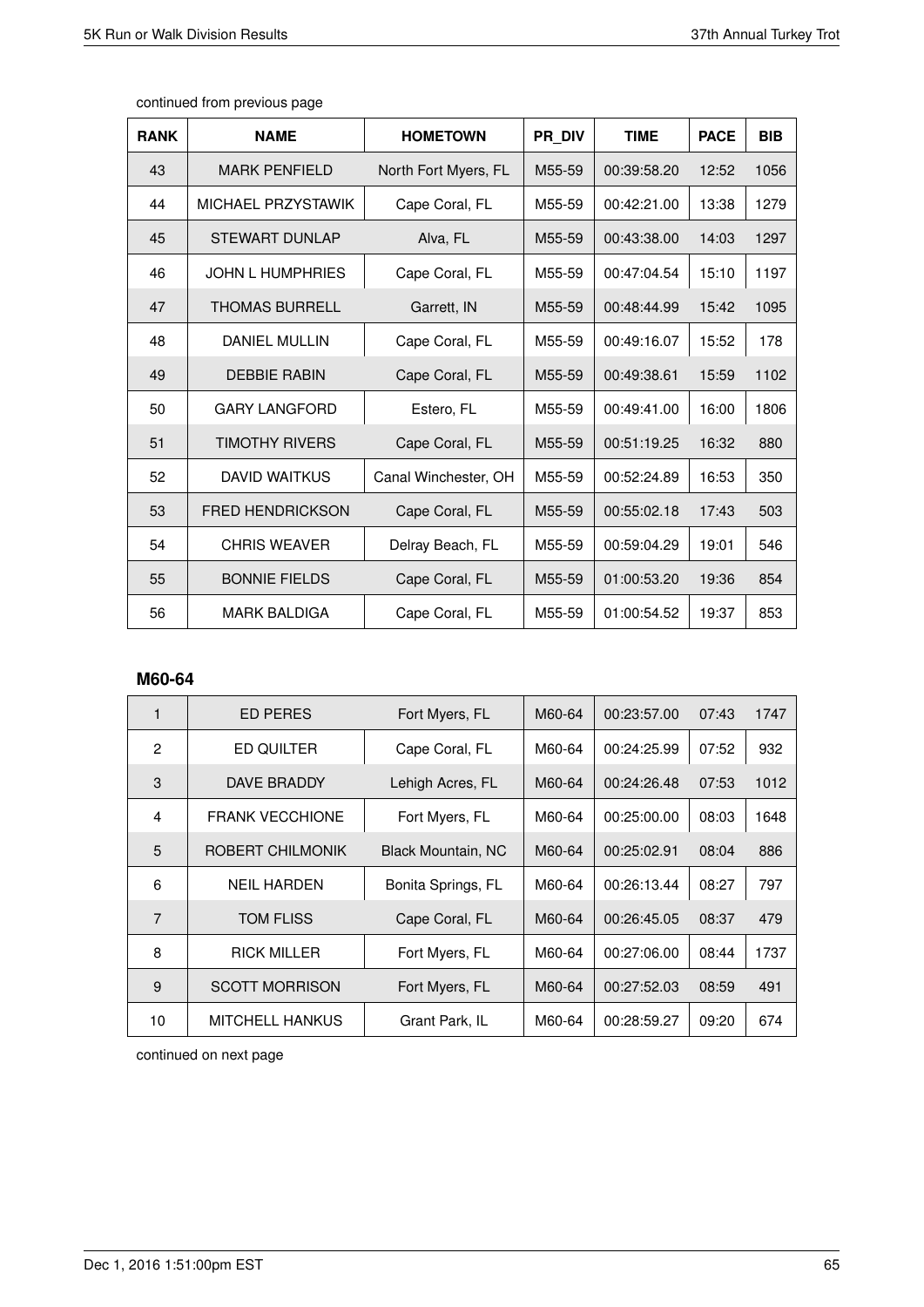| <b>RANK</b> | <b>NAME</b>                | <b>HOMETOWN</b>      | PR DIV | <b>TIME</b> | <b>PACE</b> | <b>BIB</b> |
|-------------|----------------------------|----------------------|--------|-------------|-------------|------------|
| 11          | <b>STEPHEN BOWEN</b>       | North Fort Myers, FL | M60-64 | 00:29:35.01 | 09:32       | 256        |
| 12          | ROBERT STOUFFER            | Cape Coral, FL       | M60-64 | 00:29:44.00 | 09:35       | 1250       |
| 13          | <b>PAUL MARKS</b>          | North Fort Myers, FL | M60-64 | 00:30:45.52 | 09:55       | 733        |
| 14          | RICHARD WELLS              | Austin, TX           | M60-64 | 00:30:49.12 | 09:56       | 162        |
| 15          | <b>HAL ESKIN</b>           | Fort Myers Beach, FL | M60-64 | 00:31:31.00 | 10:09       | 1847       |
| 16          | <b>TYLER PATAK</b>         | North Fort Myers, FL | M60-64 | 00:31:44.00 | 10:13       | 1439       |
| 17          | <b>KEITH BRANKNER</b>      | Fort Myers, FL       | M60-64 | 00:37:39.45 | 12:08       | 59         |
| 18          | <b>KEITH LAMB</b>          | Cape Coral, FL       | M60-64 | 00:39:45.46 | 12:48       | 571        |
| 19          | <b>JAMES HOSNER</b>        | Fort Myers, FL       | M60-64 | 00:39:59.00 | 12:53       | 1450       |
| 20          | <b>STEVE SCOTT</b>         | Cape Coral, FL       | M60-64 | 00:44:48.95 | 14:26       | 869        |
| 21          | <b>TERRY KISER</b>         | Oshkosh, WI          | M60-64 | 00:49:08.01 | 15:49       | 64         |
| 22          | <b>CLAUS PETER REICHEL</b> | Regensburg, Germany  | M60-64 | 00:49:23.06 | 15:54       | 1159       |
| 23          | MALCOLM SOHM               | Sherrills Ford, NC   | M60-64 | 00:49:35.92 | 15:58       | 97         |
| 24          | RONALD KERFOOT             | Cape Coral, FL       | M60-64 | 00:51:03.69 | 16:27       | 929        |
| 25          | <b>SCOTT HARRIS</b>        | Fort Myers, FL       | M60-64 | 00:54:53.09 | 17:40       | 237        |
| 26          | <b>RANDY GOSS</b>          | Cape Coral, FL       | M60-64 | 00:57:12.56 | 18:25       | 182        |
| 27          | <b>LEE EVANS</b>           | Fort Myers, FL       | M60-64 | 01:06:13.00 | 21:19       | 1460       |
| 28          | <b>MARY MISENHEIMER</b>    | Fort Myers, FL       | M60-64 | 01:06:32.38 | 21:26       | 570        |
| 29          | <b>JERRY FLYNN</b>         | Cape Coral, FL       | M60-64 | 01:06:36.00 | 21:27       | 1345       |

continued from previous page

# **M65-69**

|   | <b>NEIL TATE</b>     | Fort Myers, FL       | M65-69 | 00:24:04.00 | 07:45 | 1480 |
|---|----------------------|----------------------|--------|-------------|-------|------|
| 2 | <b>JOHN BATES</b>    | Captiva, FL          | M65-69 | 00:25:34.00 | 08:14 | 1845 |
| 3 | <b>BION BEEBE</b>    | Minneapolis, MN      | M65-69 | 00:25:56.38 | 08:21 | 95   |
| 4 | <b>BILL KEELER</b>   | North Fort Myers, FL | M65-69 | 00:27:20.01 | 08:48 | 1075 |
| 5 | <b>DOUGLAS AYERS</b> | North Fort Myers, FL | M65-69 | 00:27:26.35 | 08:50 | 259  |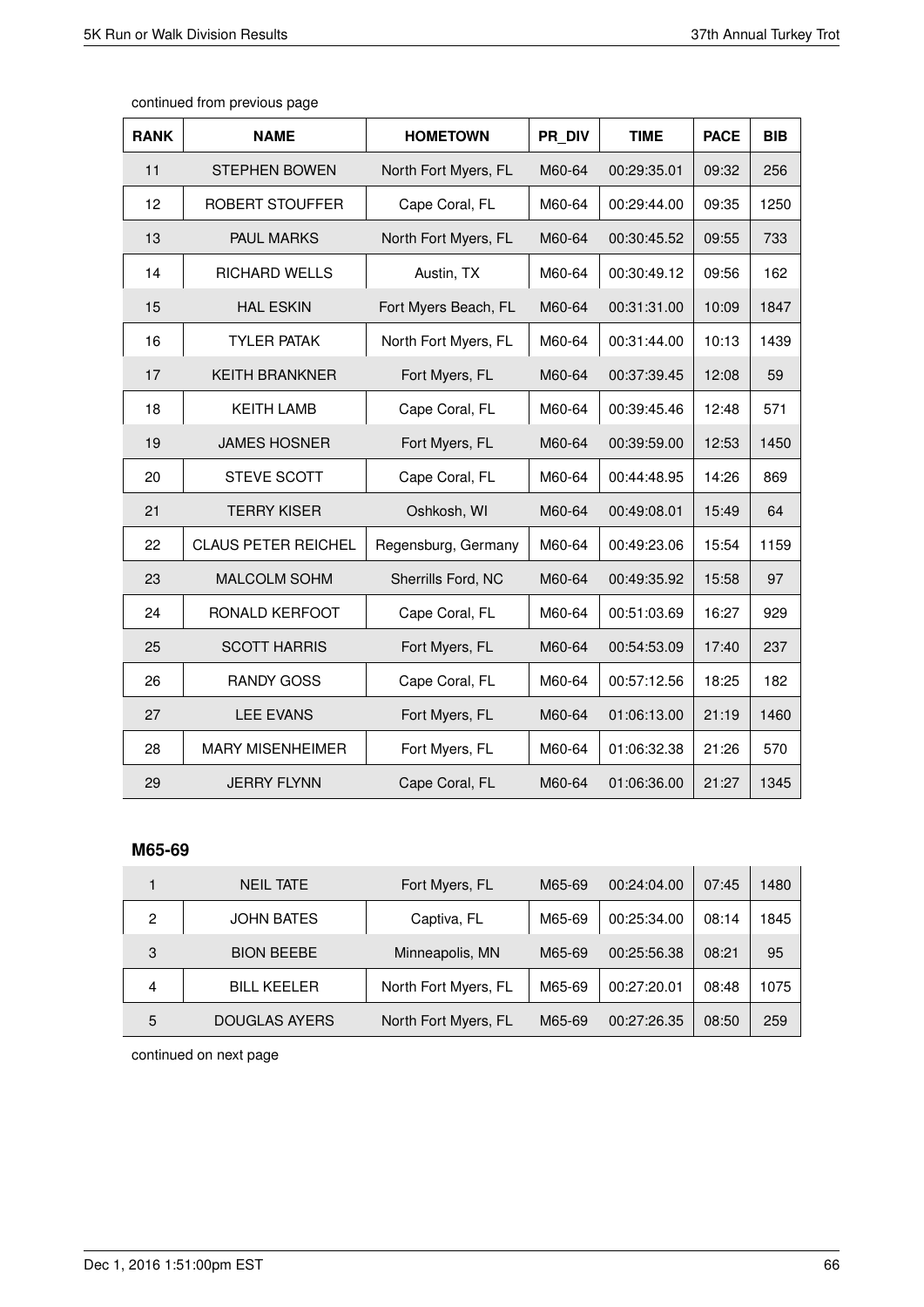$\mathsf{r}$ 

| <b>RANK</b>    | <b>NAME</b>          | <b>HOMETOWN</b>      | PR DIV | <b>TIME</b> | <b>PACE</b> | <b>BIB</b> |
|----------------|----------------------|----------------------|--------|-------------|-------------|------------|
| 6              | <b>TED BLAESING</b>  | Cape Coral, FL       | M65-69 | 00:28:13.00 | 09:05       | 1411       |
| $\overline{7}$ | ROBERT BARTLETT      | Fort Myers, FL       | M65-69 | 00:29:20.72 | 09:27       | 614        |
| 8              | <b>GREG HILL</b>     | North Fort Myers, FL | M65-69 | 00:29:27.89 | 09:30       | 4          |
| 9              | THOMAS BERSCH        | Cape Coral, FL       | M65-69 | 00:33:00.28 | 10:38       | 474        |
| 10             | <b>JOHN GALLUPPI</b> | Cape Coral, FL       | M65-69 | 00:33:13.65 | 10:42       | 933        |
| 11             | <b>LEONARD TERRY</b> | Bokeelia, FL         | M65-69 | 00:33:34.62 | 10:49       | 898        |
| 12             | RICHARD SOBEL        | Fort Myers, FL       | M65-69 | 00:35:38.59 | 11:29       | 928        |
| 13             | <b>KAE MOORE</b>     | Fort Myers, FL       | M65-69 | 00:36:28.43 | 11:45       | 941        |
| 14             | <b>JERRY TONTI</b>   | Cape Coral, FL       | M65-69 | 00:37:10.05 | 11:58       | 497        |
| 15             | MICHAEL SHEVLIN      | Fort Myers, FL       | M65-69 | 00:39:02.88 | 12:35       | 555        |
| 16             | <b>ROY WASSON</b>    | Fort Myers, FL       | M65-69 | 00:41:32.79 | 13:23       | 911        |
| 17             | <b>BRUCE BRADWAY</b> | Cape Coral, FL       | M65-69 | 00:43:37.33 | 14:03       | 1162       |
| 18             | <b>GEORGE SPREHN</b> | Fort Myers, FL       | M65-69 | 00:46:08.93 | 14:52       | 850        |
| 19             | MICHAEL VALENTINE    | Cape Coral, FL       | M65-69 | 00:47:37.00 | 15:20       | 1066       |
| 20             | ROBERT MATTHEWS      | Cape Coral, FL       | M65-69 | 00:53:32.66 | 17:15       | 87         |
| 21             | <b>FAN ARKENAU</b>   | Cape Coral, FL       | M65-69 | 00:53:46.00 | 17:19       | 1333       |
| 22             | <b>GERALD MILLER</b> | Cape Coral, FL       | M65-69 | 00:55:42.72 | 17:56       | 367        |
| 23             | <b>CHARLES PEAR</b>  | Cape Coral, FL       | M65-69 | 01:00:28.00 | 19:28       | 1791       |
| 24             | MEL COLE             | Fort Myers, FL       | M65-69 | 01:00:43.40 | 19:33       | 447        |
| 25             | <b>GREG WOLECK</b>   | Cape Coral, FL       | M65-69 | 01:08:29.00 | 22:03       | 1213       |
| 26             | RON DILLEHAY         | Fort Myers, FL       | M65-69 | 01:14:55.12 | 24:07       | 62         |

continued from previous page

# **M70-74**

|   | LOU MARJON           | North Fort Myers, FL | M70-74 | 00:26:03.00 | 08:24 | 1292 |
|---|----------------------|----------------------|--------|-------------|-------|------|
|   | ROCKY MADDEN         | Fort Myers Beach, FL | M70-74 | 00:26:08.02 | 08:25 | 316  |
| 3 | <b>BILL BRADSHAW</b> | Fort Myers, FL       | M70-74 | 00:27:27.00 | 08:51 | 1561 |